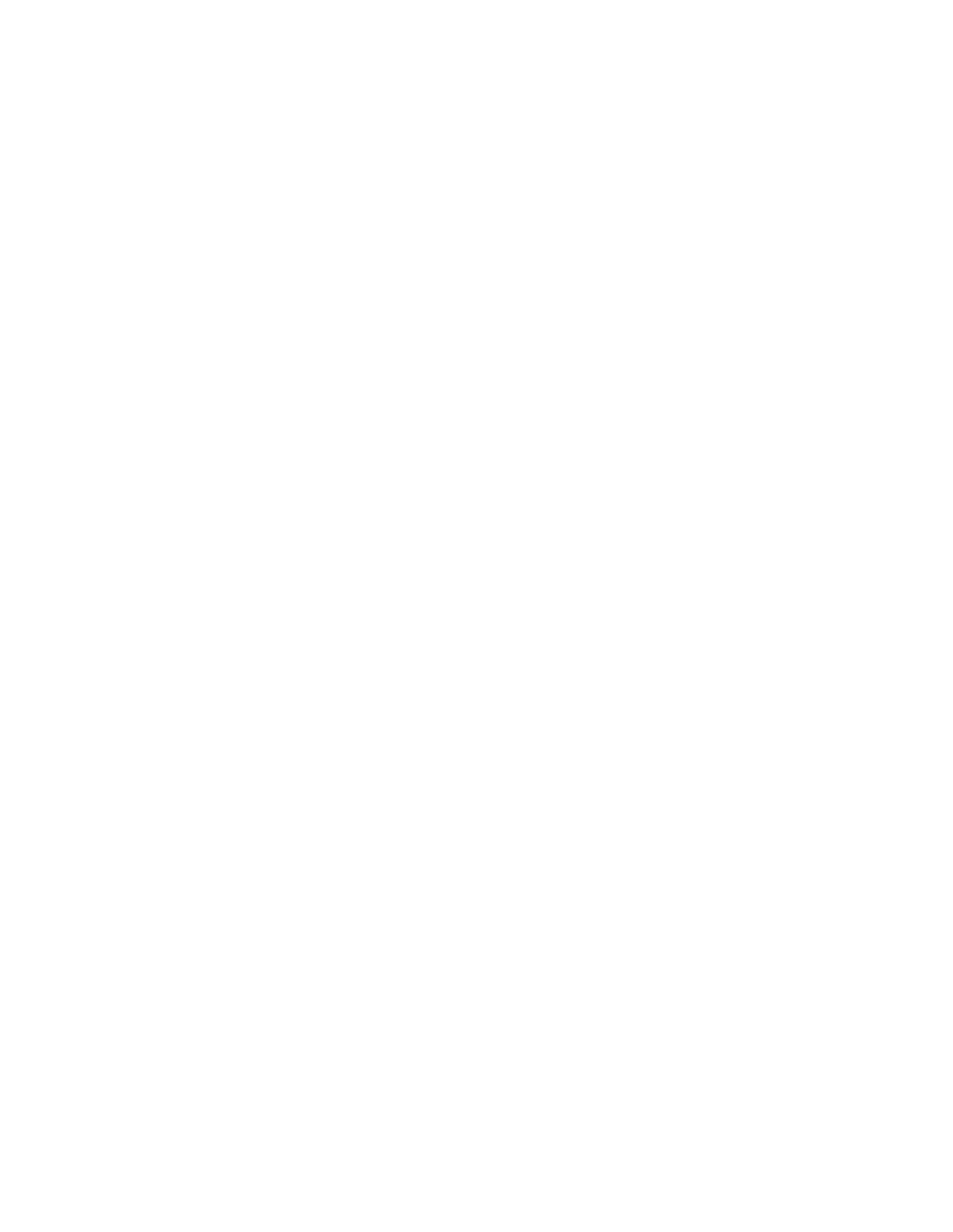#### **WILLIAM H. LOCKE, JR.**

Graves, Dougherty, Hearon & Moody, A Professional Corporation 401 Congress Ave., Suite 2200, Austin, Texas 78701 512/480-5736 (direct); 512/480-5837 (fax) blocke@gdhm.com

#### **BIOGRAPHICAL INFORMATION**

#### **EDUCATION**

B.A., The University of Texas; and J.D. with Honors, The University of Texas.

#### **PROFESSIONAL ACTIVITIES**

Board Certified in Real Estate Law: Commercial, Residential and Farm and Ranch Life Fellow, Texas Bar Foundation Fellow of College of Law of State Bar of Texas (25+ Year Maintaining Member) Past Director, Texas College of Real Estate Attorneys Past President, Corpus Christi Bar Association Past Chairman, Zoning and Planning Commission of City of Corpus Christi.

#### **LAW RELATED PUBLICATIONS\***

CONDOMINIUMS: *Documentation for the To-Be-Built Office Condominium*, State Bar of Texas, Advanced Real Estate Drafting Course (2005).

FORECLOSURE: TEXAS FORECLOSURE MANUAL (State Bar of Texas – 1990, 2<sup>nd</sup> ed. 2006, and 2008, 2010 Supplements). (Available from State Bar of Texas). *Ins and Outs of Deed of Trust Foreclosures - Practical Tips for the Practitioner*, State Bar of Texas, Advanced Real Estate Law Course (2005).

RISK MANAGEMENT: *Annotated Risk Management Provisions (Focus on Texas Real Estate Forms Manual's Retail Lease)*; *Allocating Extraordinary Risk in Leases: Indemnity/Insurance/Releases and Exculpations-Condemnation (Including a Review of the Risk Management Provisions of the Texas Real Estate Forms Manual's Office Lease)*; *Risk Management*; and *Shifting of Extraordinary Risk: Contractual Provisions for Indemnity, Additional Insureds, Waiver of Subrogation and Exculpation*, State Bar of Texas, Annual Advanced Real Estate Drafting Course (2007, 2003, 2002) and the Annual Advanced Real Estate Law Course (2006); *Additional Insured Endorsements to Liability Policies: Typical Defects and Solutions*", State Bar of Texas, Advanced Real Estate Drafting Course (2008); and *CGL Coverage of Defective Work*, ACREL Fall Program October 2009; *Distress and Insurance*, ACREL Fall Program October 2010.

SALES: *The Law of "As Is"*, State Bar of Texas, Agricultural Law Course 2009 (2009); and *Field Guide for Due Diligence on Income Producing Properties* (2000) and *Papering The Deal: From Land Acquisition to Development*, State Bar of Texas, Advanced Real Estate Law Course (2004).

\* Copy of articles may be downloaded from website: www.gdhm.com.

#### **HONORS AND ACCOMPLISHMENTS**

American College of Real Estate Lawyers (2007 – 2010); The Best Lawyers in America (Real Estate) (2000 - 2010); Who's Who in America (1995 - 2010) and Who's Who in American Law (1985 - 2010); and Texas Monthly, Super Lawyer - Real Estate (2001-2010). Established the Palmer Drug Abuse Program in Corpus Christi in 1979 and in Austin in 2000 as programs helping teens and young adults recover from alcohol and drug abuse.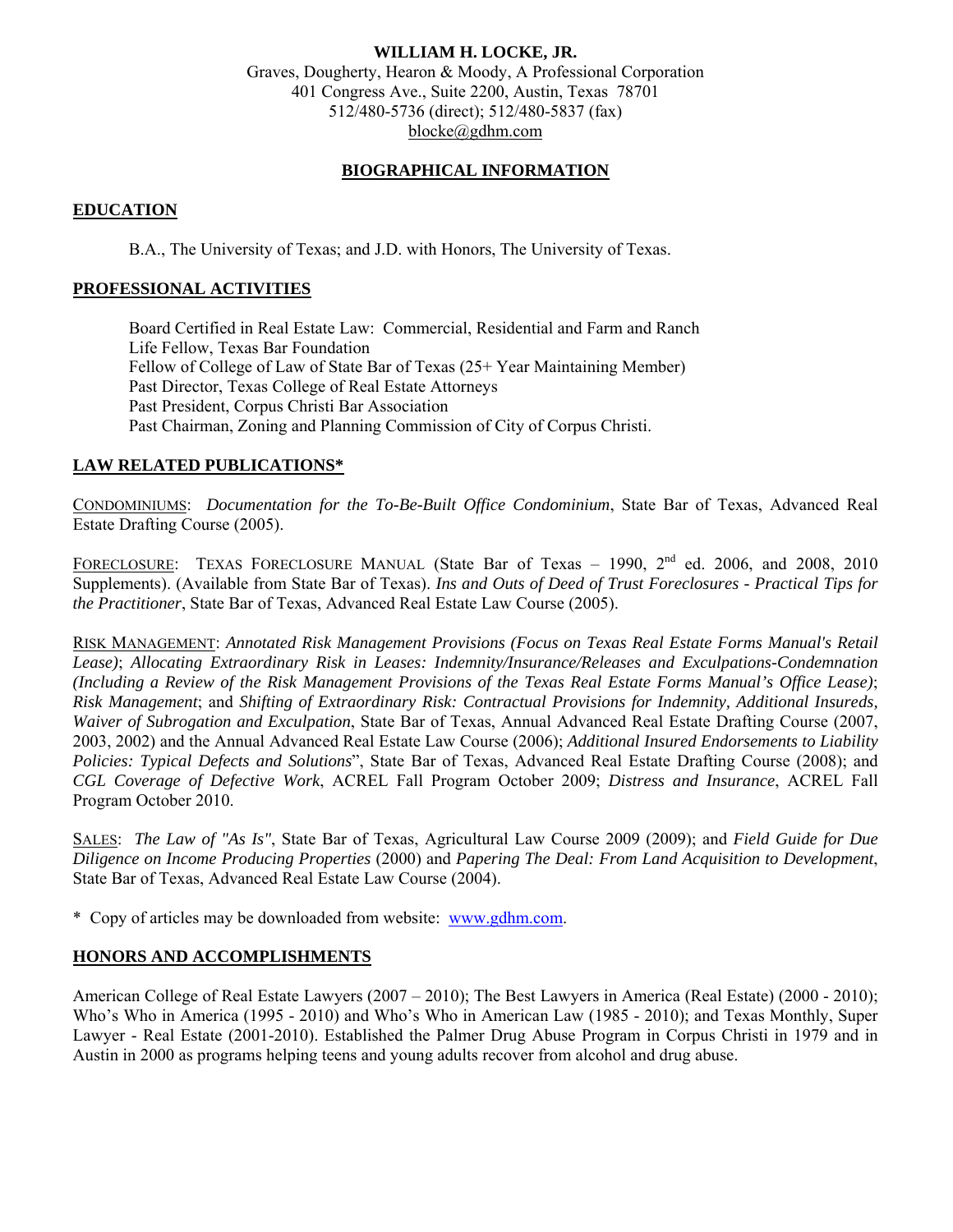#### **MARILYN C. MALONEY**

Liskow & Lewis, A PLC 1001 Fannin, Suite 1800 Houston, Texas 77002 713-651-2938 mcmaloney@liskow.com

#### **BIOGRAPHICAL INFORMATION**

#### **EDUCATION**

B.A., magna cum laude, Louisiana State University, Phi Kappa Phi J.D., Louisiana State University, Order of the Coif, Louisiana Law Review Licensed to practice in Louisiana and Texas

#### **PROFESSIONAL ACTIVITIES AND HONORS**

Shareholder, Liskow & Lewis – Founding head of Houston Office 2005-2008; former member of Liskow & Lewis Board of Directors and Compensation Committee

Fellow, former Member of Board of Governors, and former Chair of Insurance Committee – American College of Real Estate Lawyers

Fellow, American College of Commercial Finance Lawyers

Chair Emeritus, Louisiana Law Institute Council; Member, Mortgage and UCC Drafting Committees Past Member, Board of Governors, Louisiana Bar Association and Louisiana Bar Foundation Co-Chair of *Intellectual Property Deskbook for the Business Lawyer* American Bar Association Listed in Texas' Best Lawyers

#### **LAW RELATED PRESENTATIONS AND PUBLICATIONS**

Presentations on real property, commercial lending, insurance, and related topics to: ABA (American Bar Association); Business Law Section and Real Property, Trust and Estate Law Section ACREL (American College of Real Estate Lawyers) AECRE (Association of Executives in Commercial Real Estate) ALI-ABA Business Law Today (ABA) Houston Commercial Finance Roundtable ICSC (International Council of Shopping Centers); Law Conference and Gulf Coast Exchange Louisiana Bankers Association Louisiana Bar Association Louisiana Land Title Association Louisiana Mineral Law Institute LSU Law School New Orleans Bar Association South Texas School of Law State Bar of Texas The Business Lawyer (ABA) Tulane University Law School University of Houston Law Center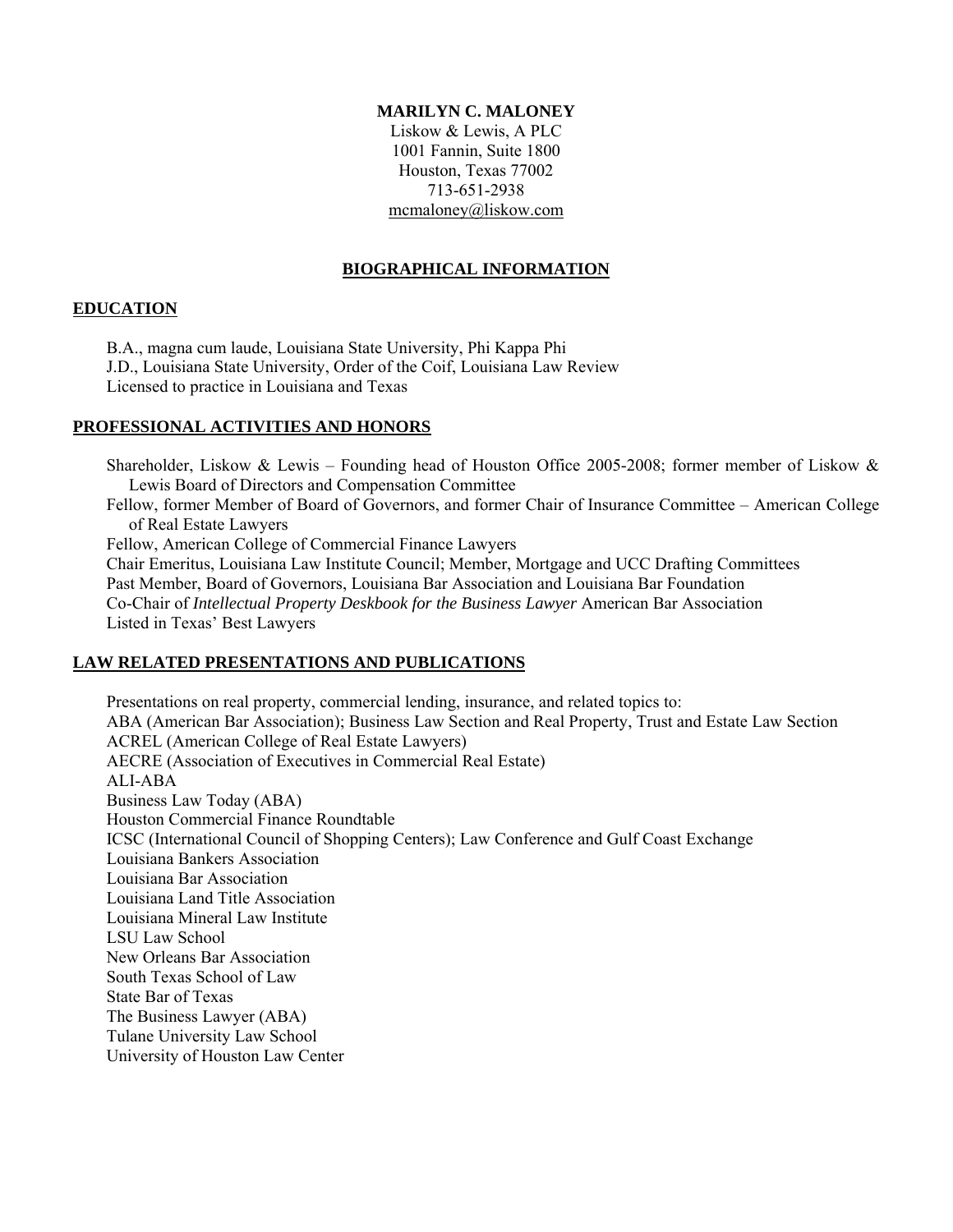# **TABLE OF CONTENTS**

| I.  |               |                     |                                                                                 |  |  |  |  |
|-----|---------------|---------------------|---------------------------------------------------------------------------------|--|--|--|--|
| Π.  |               |                     |                                                                                 |  |  |  |  |
| Ш.  |               |                     |                                                                                 |  |  |  |  |
|     | А.            |                     |                                                                                 |  |  |  |  |
|     |               | 1.                  | Not Reasonable to Rely on an ACORD Certificate or Evidence of Insurance  2      |  |  |  |  |
|     |               |                     | a.                                                                              |  |  |  |  |
|     |               |                     | b.                                                                              |  |  |  |  |
|     |               |                     | C <sub>1</sub>                                                                  |  |  |  |  |
|     |               |                     | Certificates and Binders are Sometimes Issued Prior to Policy Issuance  5<br>d. |  |  |  |  |
|     |               |                     | Deficient Insurance Specifications Excuse Certificates Which<br>e.              |  |  |  |  |
|     |               |                     | Incorrectly Certify Existence of Additional Insured Coverage 5                  |  |  |  |  |
|     |               |                     | Certificates Which Correctly Certify Existence of Additional<br>f.              |  |  |  |  |
|     |               |                     |                                                                                 |  |  |  |  |
|     |               | 2.                  | Standard Certificate Does Not Disclose Policy "Exclusions" or                   |  |  |  |  |
|     |               |                     |                                                                                 |  |  |  |  |
|     |               |                     | a.                                                                              |  |  |  |  |
|     |               |                     | $\mathbf{b}$ .                                                                  |  |  |  |  |
|     |               | 3 <sub>1</sub>      |                                                                                 |  |  |  |  |
|     |               |                     | a.                                                                              |  |  |  |  |
|     |               |                     | b.                                                                              |  |  |  |  |
|     | <b>B.</b>     |                     |                                                                                 |  |  |  |  |
|     |               | $\mathbf{1}$ .      |                                                                                 |  |  |  |  |
|     |               | 2.                  |                                                                                 |  |  |  |  |
|     |               |                     | a.                                                                              |  |  |  |  |
|     |               |                     | $\mathbf{b}$ .                                                                  |  |  |  |  |
| IV. | <b>LEASES</b> |                     |                                                                                 |  |  |  |  |
|     | A.            |                     |                                                                                 |  |  |  |  |
|     |               | $\mathbf{1}$ .      |                                                                                 |  |  |  |  |
|     |               | 2.                  |                                                                                 |  |  |  |  |
|     |               | 3.                  | ISO CP 15 03 Business Income – Landlord as Additional Insured                   |  |  |  |  |
|     |               |                     |                                                                                 |  |  |  |  |
|     | Β.            |                     |                                                                                 |  |  |  |  |
|     | C.            |                     |                                                                                 |  |  |  |  |
| V.  |               | <b>CONSTRUCTION</b> |                                                                                 |  |  |  |  |
|     | A.            |                     |                                                                                 |  |  |  |  |
|     |               | $\mathbf{1}$ .      |                                                                                 |  |  |  |  |
|     |               | 2.                  |                                                                                 |  |  |  |  |
|     |               |                     | Review of Policy Delayed Until After Construction Commencement  11<br>a.        |  |  |  |  |
|     |               |                     | $\mathbf b$ .                                                                   |  |  |  |  |
|     |               |                     | Coverage for Architect's Fees, Owner Supplied Materials, Debris<br>c.           |  |  |  |  |
|     |               |                     | Removal, Full Limit Coverage of Flood and Earthquakes, and                      |  |  |  |  |
|     |               |                     |                                                                                 |  |  |  |  |
|     |               | 3.                  |                                                                                 |  |  |  |  |
|     |               |                     | a.                                                                              |  |  |  |  |
|     |               |                     | Delayed Completion and Force Majeure Endorsement  12<br>$\mathbf b$ .           |  |  |  |  |
|     | <b>B.</b>     |                     |                                                                                 |  |  |  |  |
|     |               | 1.                  |                                                                                 |  |  |  |  |
|     |               | 2.                  |                                                                                 |  |  |  |  |
| VI. |               |                     |                                                                                 |  |  |  |  |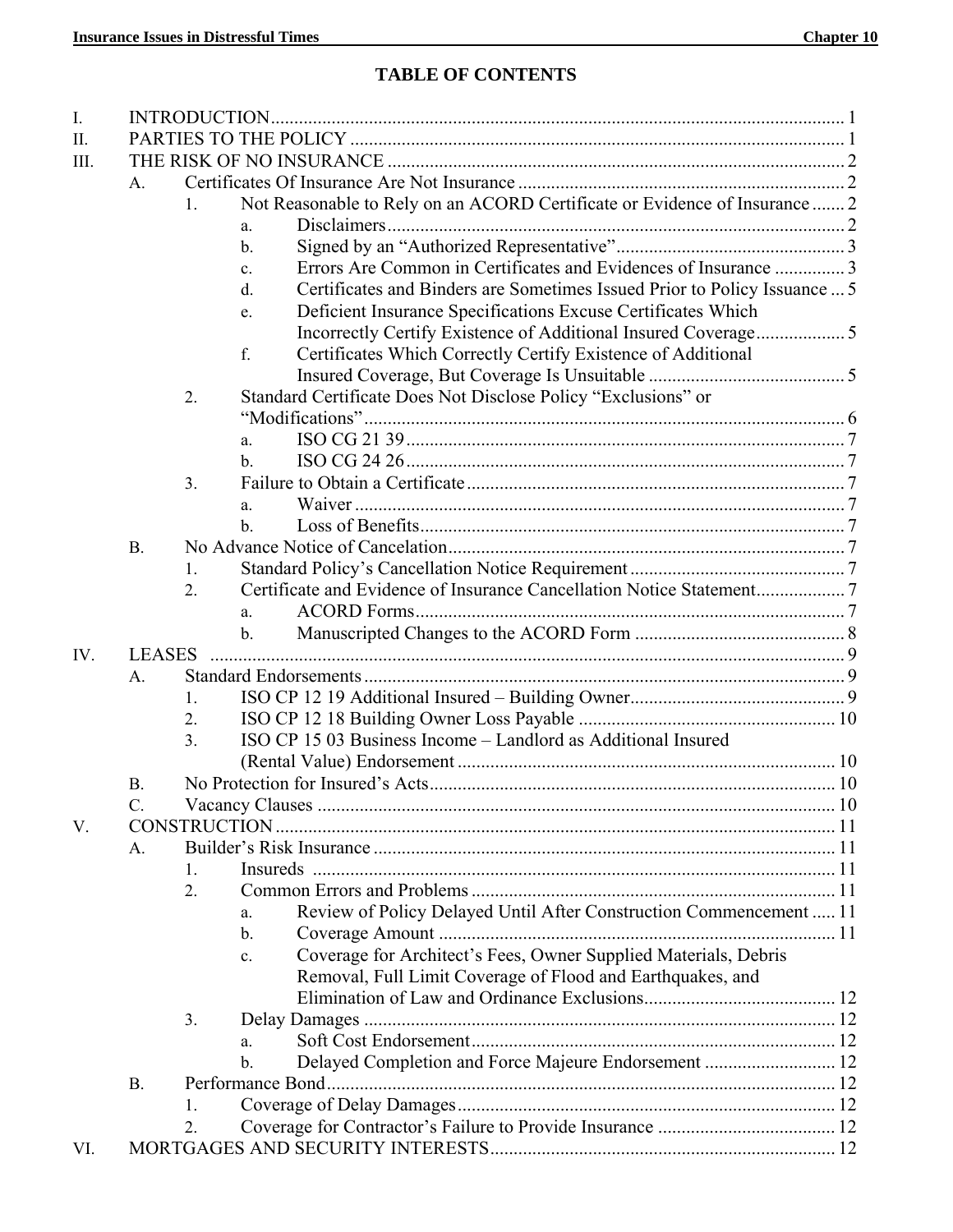|      | $\mathbf{A}$ . |                                                                                         |  |
|------|----------------|-----------------------------------------------------------------------------------------|--|
|      | B.             |                                                                                         |  |
|      |                | $\mathbf{1}$                                                                            |  |
|      |                | 2.                                                                                      |  |
|      |                | Nature of Mortgagee's Interest - Ownership Interest in Proceeds vs.<br>$\overline{3}$ . |  |
|      |                |                                                                                         |  |
|      |                | $4_{\cdot}$                                                                             |  |
|      | $C$ .          |                                                                                         |  |
|      |                | Provisions in Loan Documents for Handling of Insurance Proceeds;<br>$\mathbf{1}$        |  |
|      |                |                                                                                         |  |
|      |                | $\overline{2}$                                                                          |  |
|      | D.             |                                                                                         |  |
|      |                | $\mathbf{1}$                                                                            |  |
|      |                | a.                                                                                      |  |
|      |                | <sub>b</sub>                                                                            |  |
|      |                | 2.                                                                                      |  |
|      |                | 3 <sub>1</sub>                                                                          |  |
|      |                | Liquidating Casualty-Loss Claim Before Foreclosure Sale 16<br>a.                        |  |
|      |                | Foreclosure Before Applying Insurance Proceeds to Secured Debt  16<br>$\mathbf b$ .     |  |
|      | E.             |                                                                                         |  |
|      | F.             |                                                                                         |  |
|      |                |                                                                                         |  |
|      |                | $\mathcal{D}_{\mathcal{L}}$                                                             |  |
| VII. |                |                                                                                         |  |
|      | $A_{\cdot}$    |                                                                                         |  |
|      | Β.             |                                                                                         |  |
|      |                |                                                                                         |  |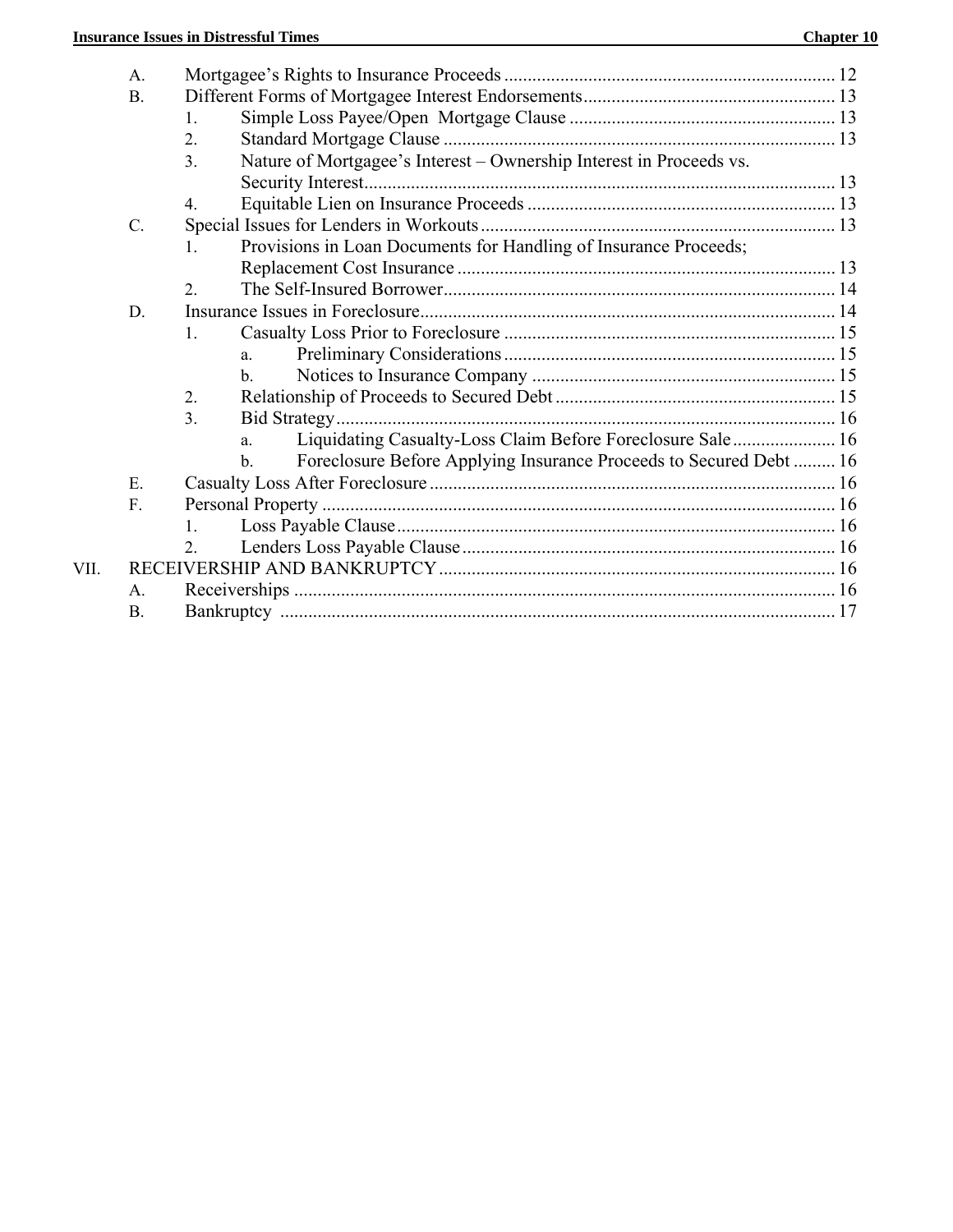# **APPENDIX**

# **Charts**

| <b>Liability Insurance</b>                                                         |  |
|------------------------------------------------------------------------------------|--|
| ISO CG 02 05 12 04 Texas Changes - Amendment of Cancellation Provisions or         |  |
|                                                                                    |  |
| ISO CG 20 10 07 04 Additional Insured - Owners, Lessees or Contractors - Scheduled |  |
|                                                                                    |  |
|                                                                                    |  |
|                                                                                    |  |
|                                                                                    |  |
|                                                                                    |  |
| <b>Property Insurance</b>                                                          |  |
|                                                                                    |  |
|                                                                                    |  |
|                                                                                    |  |
|                                                                                    |  |
|                                                                                    |  |
|                                                                                    |  |
|                                                                                    |  |
| <b>Certificates, Evidences and Insurance Binder</b>                                |  |
|                                                                                    |  |
|                                                                                    |  |
|                                                                                    |  |
|                                                                                    |  |
|                                                                                    |  |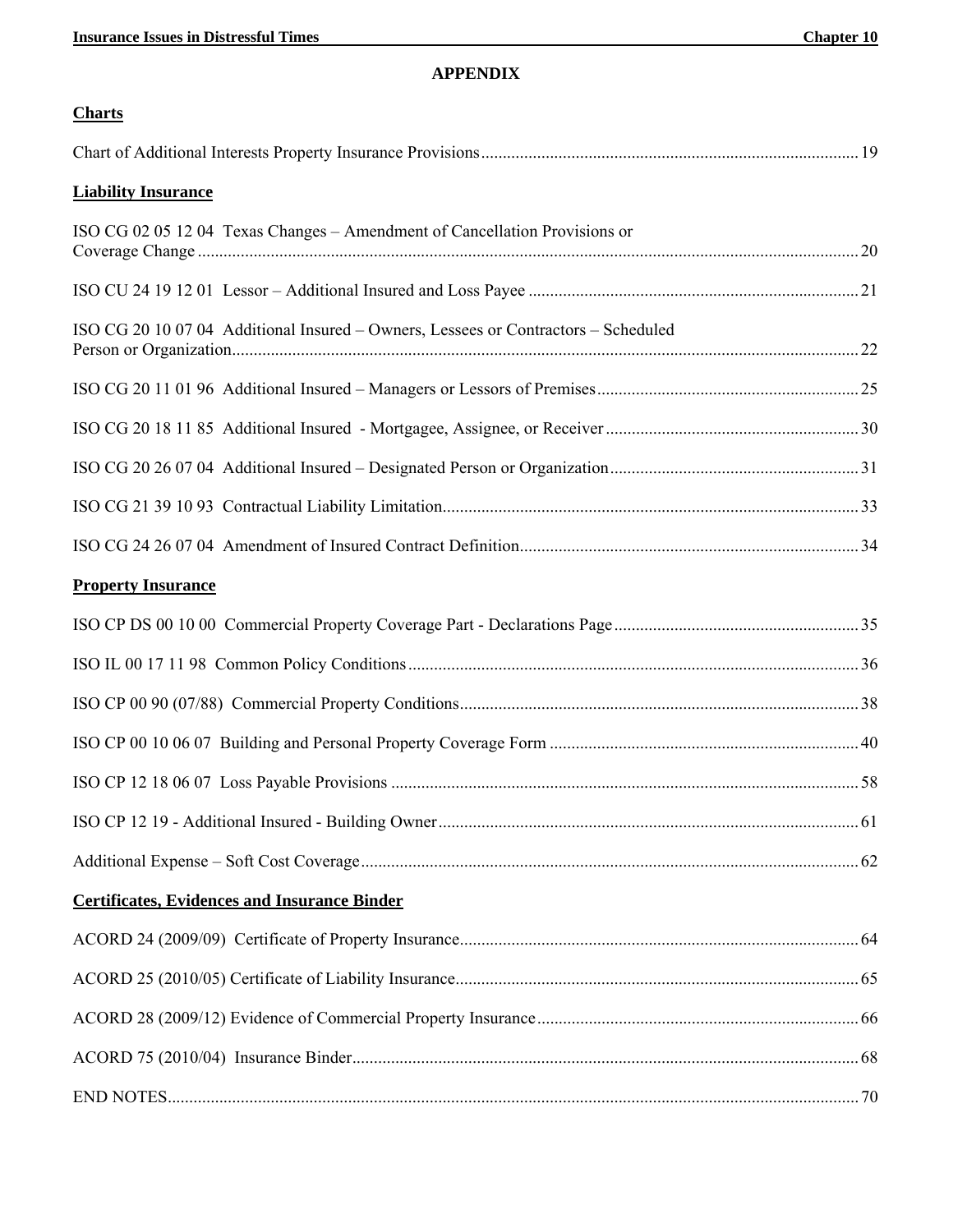#### **DISTRESS AND INSURANCE**

*Insurance issues arising from default by developers, landlords, tenants and contractors.*

Bill Locke and Marilyn C. Maloney

#### **I. INTRODUCTION**

When one of the parties to a transaction is in financial distress (the "*distressed party*"), the other parties (the "*parties to be protected*") should ask the following questions:

Is there an increased risk for the occurrence of bodily injury or property damage?

- Are my insurable interests insured?
- How do I know they are insured?
- Am I relying on the distressed party to provide liability or property insurance to protect my insurable interest?

If so, will I be notified in advance of cancellation of the insurance?

What if the distressed party does not pay the insurance premium?

What happens if the distressed party does not contact the insurer or cooperate with the insurer after the occurrence of an insured loss or peril?

If the insured loss or peril occurs, is my insurable interest adequately protected?

- Who will adjust the loss?
- To whom will the insurance proceeds be paid?

Unfavorable answers to these questions will determine if there is a risk that insurance will not appropriately or adequately afford protection to the parties to be protected (a "*financial distress risk*").

#### **II. PARTIES TO THE POLICY**

Covered losses are paid under an insurance policy to or on behalf of an *insured*. The Declarations Page<sup>1</sup> of an

insurance policy names the person or organization who is the insured and such person or organization is the *named insured*. If more than one person or organization is named in the Declarations Page as an insured, the first person or organization named is the *first named insured*.

Additionally, the policy may identify other persons or organizations who qualify as insureds on the basis of their relationship to the named insured. For example, a liability policy<sup>2</sup> on which an organization is the named insured, may provide that the organization's employees are automatically covered and are *automatic insureds*. 3 Similarly, the standard commercial property policy contains the standard mortgage clause providing that loss payments will be made to the insured and the *mortgageholder* as their interests may appear.

Under a CGL policy many types of persons or organizations may be added by endorsement as an *additional insured*, upon approval of the insurer. Many liability insurers issue *blanket endorsements* specifying certain parties that are *automatic additional insureds* under their liability policies without the need for further endorsement to actually name the person or organization as an additional insured on the policies if the contract between the insured and the additional insured contractually obligates the insured to cause its insurer to add the person or organization as an additional insured on the insured's liability policy. Persons or organizations are routinely added to a CGL policy as additional insureds by endorsement. There are standard additional insured endorsements to the standard liability policy.<sup>4</sup> A review of the standard additional insured endorsements contained in the **Appendix** will reveal that limitations<sup>5</sup> and exclusions<sup>6</sup> for coverage may be contained in an additional insured endorsement. A common error in insurance specifications is to specify that a party is to be added to the named insured's policy as an *additional named insured*. 7

In a property policy, the insured is the party identified on the Declarations Page as having an *insurable interest* in the covered property and to whom loss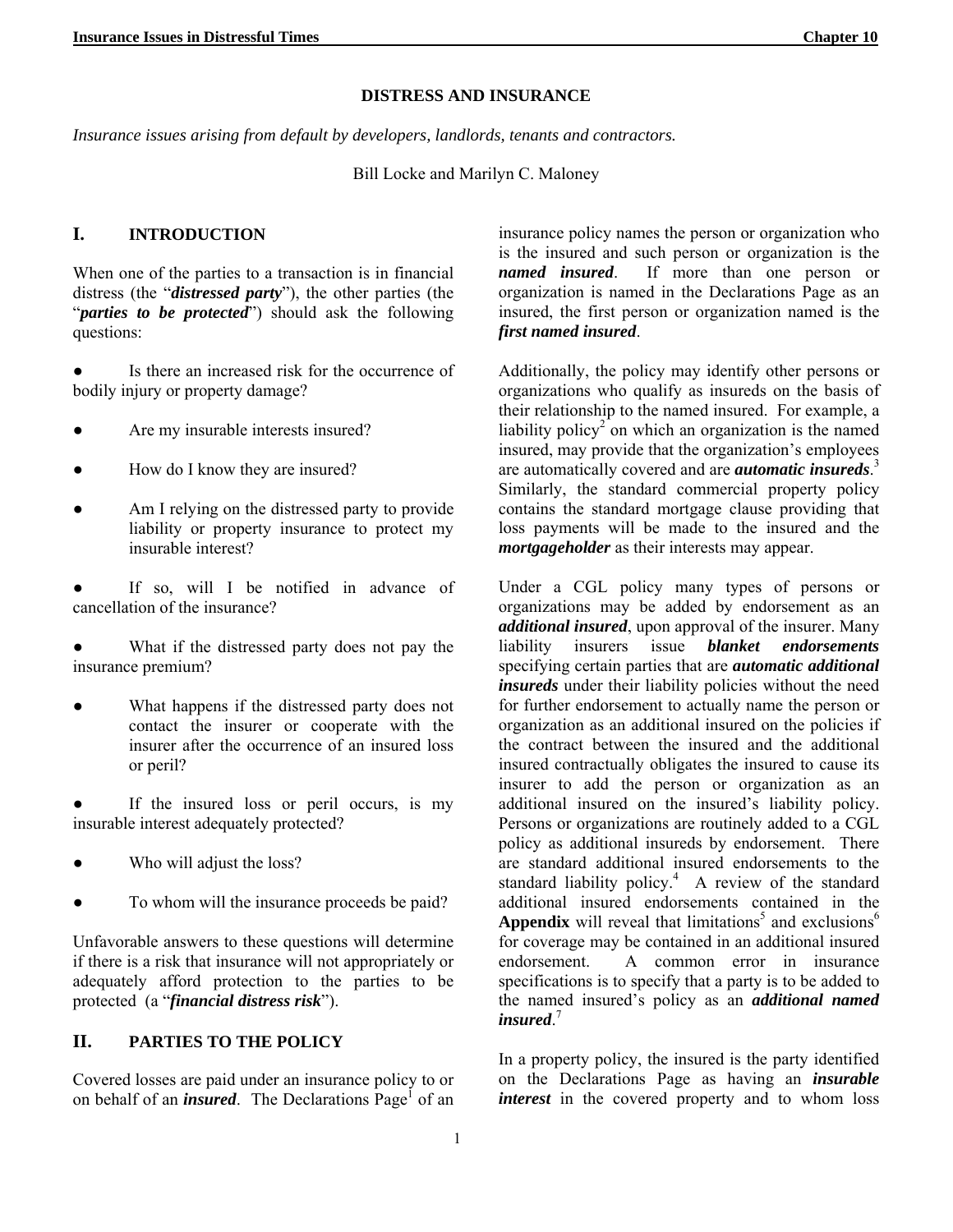payments will be paid if the property is damaged or destroyed. Third parties may be designated by endorsement to the property policy as an *additional insured* to protect their *additional interests*. 8

#### **III. THE RISK OF NO INSURANCE**

- **A. Certificates of Insurance Are Not**  Insurance<sup>9</sup>
- **1. Not Reasonable to Rely on an ACORD Certificate or Evidence of Insurance**

#### **a. Disclaimers**

An ACORD<sup>10</sup> Certificate of Insurance and ACORD Evidence of Insurance should not be relied on as being accurate or as properly defining coverages, exclusions, and deductibles.<sup>11</sup>

The ACORD 24, 25, 27 and 28 contain the following disclaimers negating reliance. The first disclaimer, which is in all caps and bold print, appears at the top of the form and reads:

**THIS [***CERTIFICATE / EVIDENCE OF PROPERTY INSURANCE / EVIDENCE OF COMMERCIAL PROPERTY INSURANCE***]** 12 **IS ISSUED AS A MATTER OF INFORMATION ONLY AND CONFERS NO RIGHTS UPON THE [***CERTIFICATE HOLDER / ADDITIONAL INTEREST NAMED BELOW***]. THIS [***CERTIFICATE/ EVIDENCE OF INSURANCE***] DOES NOT AMEND, EXTEND OR ALTER THE COVERAGE AFFORDED BY THE POLICIES BELOW. THE CERTIFICATE OF INSURANCE DOES NOT CONSTITUTE A CONTRACT BETWEEN THE ISSUING INSURER(S), AUTHORIZED REPRESENTATIVE OR PRODUCER, AND THE [***CERTIFICATE HOLDER / ADDITIONAL INTEREST***].**<sup>13</sup> <sup>14</sup>

An additional disclaimer appears in each of the ACORD forms following the Coverages heading and immediately before the specification of the coverages of the described insurance. This disclaimer is in all caps but is not in bold print. It reads:

[*THIS IS TO CERTIFY THAT*] 15 THE POLICIES OF INSURANCE LISTED BELOW HAVE BEEN ISSUED TO THE INSURED NAMED ABOVE FOR THE POLICY PERIOD

INDICATED. NOTWITHSTANDING ANY REQUIREMENT, TERM OR CONDITION OF ANY CONTRACT OR OTHER DOCUMENT WITH RESPECT TO WHICH THIS CERTIFICATE MAY BE ISSUED OR MAY PERTAIN, THE INSURANCE AFFORDED BY THE POLICIES DESCRIBED HEREIN IS SUBJECT TO ALL THE TERMS, EXCLUSIONS AND CONDITIONS OF SUCH POLICIES. AGGREGATE LIMITS SHOWN MAY HAVE BEEN REDUCED BY PAID CLAIMS.

In *TIG Ins. Co v. Sedgwick James of Washington,* 276 F.3d 754 (5th Cir. 2002), *aff'g* 184 F.Supp.2d 591 (S.D. Tex. 2001), the client (Safety Lights) of a delivery service (U. S. Delivery) and the client's insurer (TIG) sued an insurance broker (Sedgwick James of Washington), alleging that the broker had misrepresented on an insurance certificate that Safety Lights was an additional insured on U.S. Delivery's liability insurance policy issued by Lumbermens Mutual Casualty Co. The suit arose after Wright, an independent contractor hired by U. S. Delivery, was injured delivering a steel plate to Safety Light's facility. TIG, Safety Light's liability insurer, defended the claim by Wright and sought reimbursement for the settlement and the costs of defending the suit after Lumbermens denied that Safety Lights was an additional insured on its liability policy. The certificate of insurance certified that Safety Lights was an additional insured on the Lumbermens CGL policy. The Fifth Circuit found that Sedgwick did not have authority, either actual or apparent, to make Safety Lights an additional insured on Lumbermens CGL policy. The court found that the disclaimer on the certificate of insurance (the first ACORD disclaimer discussed above) effectively negated reliance by Safety Lights on the express statement of additional insured coverage in the certificate of insurance, absent the existence of proof of Sedgwick's apparent authority to alter the terms of Lumbermens CGL policy to add Safety Lights as an additional insured. The district court held as a matter of law that Safety Lights could not have reasonably relied on the insurance certificate. The court made the following statements:

> An insured has a duty to read the insurance policy and is charged with knowledge of its provisions…. The Court concludes that (the party to be protected), claiming to be an additional "insured" under (the policy) should be held to the same obligation as a named insured to review a policy of insurance on which it seeks to rely,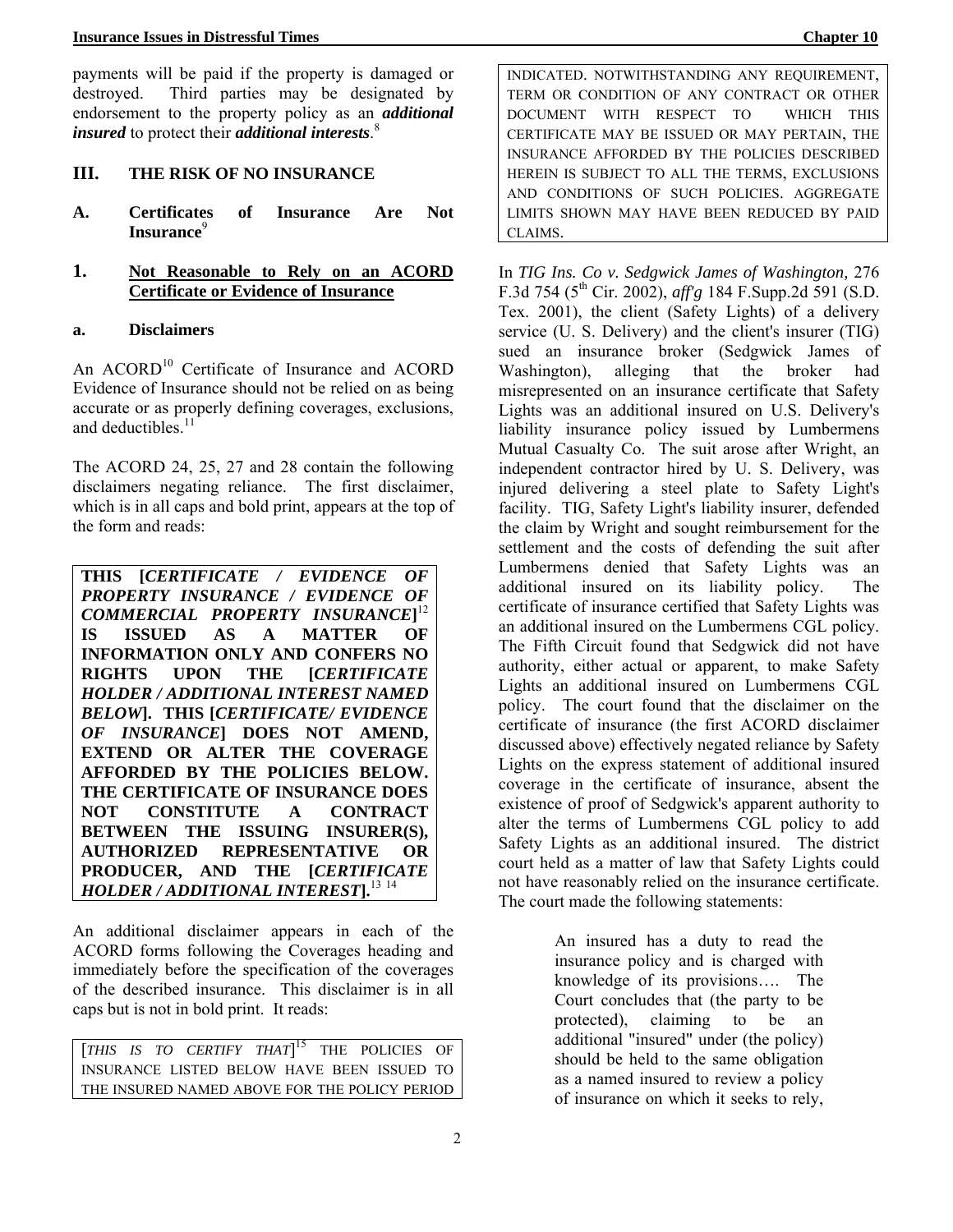and its reliance solely on the agent's certificate of insurance is not reasonable under the circumstances presented by the admissible evidence. …. [T]here is no admissible evidence to suggest that (the party to be protected), had it made the request, would have been unable to obtain and read the insurance policy in issue…. Moreover, (the party to be protected), the holder of a certificate of insurance, was warned it was not entitled to rely on the certificate itself for coverage. The certificate stated to the holder that the certificate did not create coverage…. The certificate issued by (the insurance broker) prominently stated that it was "issued as a matter of information only" and did not "amend, extend or alter" coverage provided by the listed policies. Had Plaintiffs taken the reasonable step of obtaining a copy of (the policy) … Plaintiffs would have learned that there was no additional insured coverage in the policy at all. Thus, the Court finds that the Plaintiff's reliance upon (the insurance broker's) representation of (the party to be protected's) additional insured status was not reasonable. Accordingly, as a matter of law, Plaintiffs' claims for negligent and fraudulent misrepresentation fail.

184 F.Supp.2d at 603-04 (footnotes omitted).

#### **b. Signed by an "Authorized Representative"**

ACORD Certificates or Evidences of Insurance are issued by a "*Producer*" and are signed by an "*Authorized Representative*". Neither of these terms are defined on the face of the standard ACORD form. Except for the multiple disclaimers of authority and accuracy, the ACORD Certificate of Insurance and the Evidence of Insurance are silent on the authority of the Authorized Representative to bind the listed Insurers. The ACORD Certificate of Insurance and Evidence of Insurance do not identify whether the Producer is the agent for the Insured, the agent for the Insurer, or a dual agent for both the Insured and the Insurer.

Some courts in determining whether an ACORD form may be relied on despite the disclaimers have drawn a

distinction on whether the Authorized Representative is a "broker"; a "soliciting agent"; a "recording agent"; a "dual agent"; a "special agent"; or an "insurer's agent".<sup>16</sup> Other courts have held that the insurer is estopped $17$  from denying the coverage stated in the certificate or evidence of insurance, if the insurer or a person with apparent authority from the issuer issued the certificate,18 especially if the certificate does not contain ACORD-type disclaimers.<sup>19</sup>

*Certificate Issued by "Soliciting Agent".* In *TIG Ins. Co v. Sedgwick James of Washington,* 276 F.3d 754  $(5<sup>th</sup> Cir. 2002)$  the Fifth Circuit agreed with the district court's determination that the issuing agent (Sedgwick) was a "soliciting agent" as opposed to a "recording agent", and thus did not have actual authority to amend the policy to add Safety Lights as an additional insured. The court noted that the agency agreement between Sedgwick and Lumbermens authorized Sedgwick to solicit insurance on behalf of Lumbermens but permitted Sedgwick to bind Lumbermens only "to the extent specific authority (was) granted in the schedule(s) attached". Sedgwick had the authority to issue certificates of insurance and binders but lacked the authority to modify the policy itself.

*Certificate Issued by "Recording Agent".* The court in *United States Fidelity and Guaranty Co. v. Travis Eckert Agency, Inc.*, 824 S.W.2d 628 (Tex. App. – Austin 1991, writ denied) held that USF&G was bound by an additional insured endorsement issued by its recording agent even though the endorsement form was not an authorized form.

*Certificate Issued by Insurer.* Another court, faced with an insurer-issued certificate certifying to a certificate holder that the insured had business auto liability insurance, held that the certificate bound the insurer to cover an injury that occurred before the policy was issued, where the list of covered trucking companies did not include the certificate holder. The court concluded that as of the date of the accident, the certificate was the policy and the insurer could not rely on the policy's disclaimer that "the insurance afforded by the listed policy(ies) is subject to all their terms, exclusions, conditions" as there was no policy at the time of the certificate's issuance. $20$ 

#### **c. Errors Are Common in Certificates and Evidences of Insurance**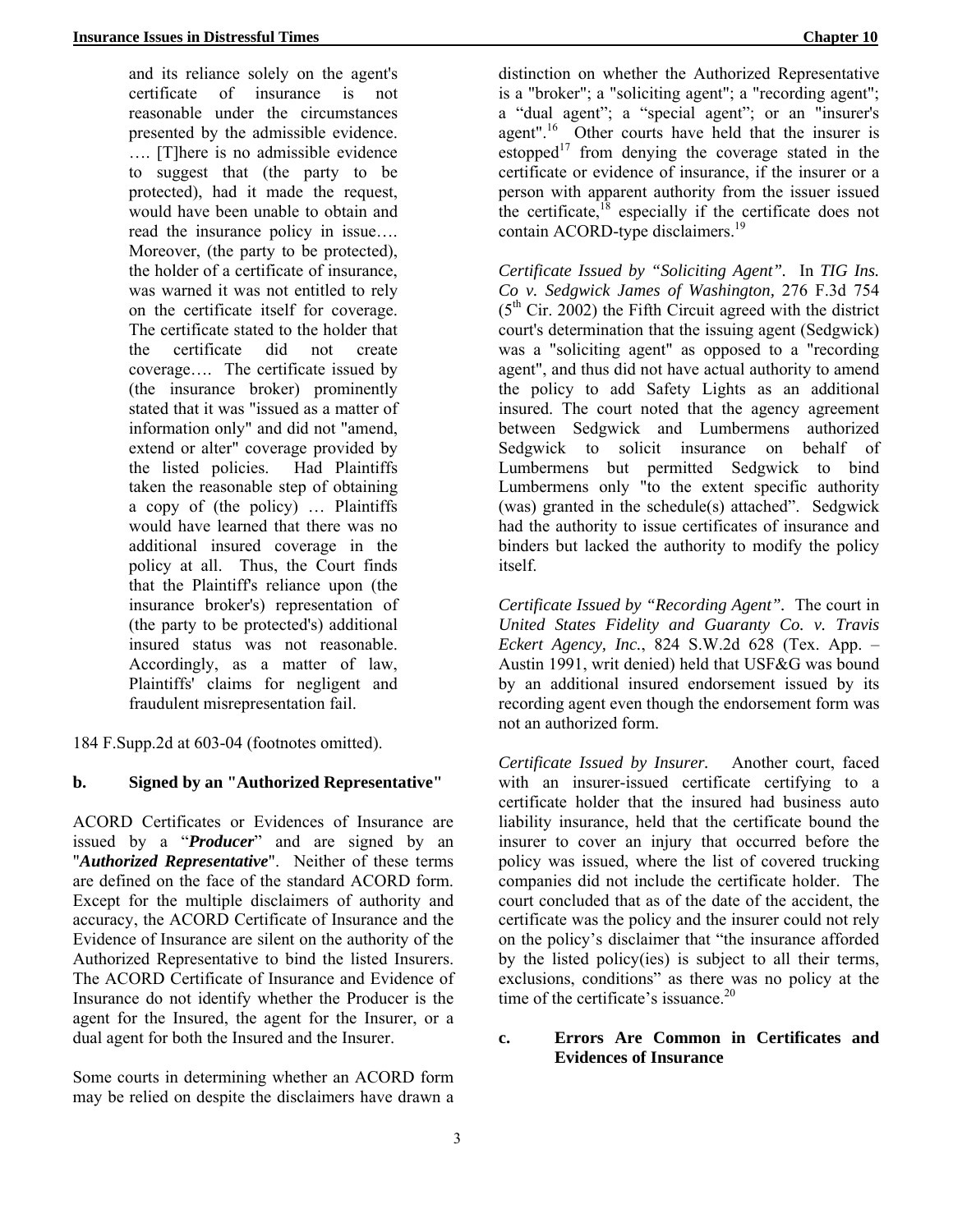An amazingly common problem in the insurance industry is the issuance by the Producer of a certificate of insurance certifying to a party to be protected that it is an additional insured on the protecting-party's insurance, but then its failure to notify the insurance company of the need to alter or amend the coverage to match the certificate. The result is that the insurance company refuses to provide coverage.

As observed by one commentator:

Probably the most common area in which certificates of insurance and insurance policies conflict is with respect to additional insured status. Certificate holders are often listed as additional insureds on certificates without the policy actually being endorsed to reflect that intent. An extreme case of this that often occurs is for a copy of an additional insured endorsement to be attached to the certificate but not the policy. This practice may not provide additional insured status and, thus is sometimes called the "fictitious insured syndrome." Sometimes this problem stems from a lack of communication. The insurance agent, for example may have the authority to add another party to a policy as an additional insured and may issue a certificate indicating that this has been done while forgetting to ask the insurer to issue the endorsement. When the additional insured later seeks protection, the insurer denies such protection, shifting the blame elsewhere  $21$ 

As another commentator notes,

Although a broker for the subcontractor (policyholder) may have prepared the certificate of insurance, in many cases he or she did not follow through and actually obtain the necessary endorsement…. As a result, although a developer may hold a certificate that states it is named as an additional insured on the subcontractor's policy of insurance, the subcontractor's carrier will deny the tender of defense and contend that

the agent did not have express authority to bind the carrier. $^{22}$ 

The commentator in COUCH ON  $INSURANCE<sup>23</sup>$  offers the following advice:

> Where an entity requires another to procure insurance naming it an additional insured, that party should not rely on a mere certificate of insurance, but should insist on a copy of the policy. A certificate of insurance is not part of the policy - if it states that there is coverage but the policy does not, the policy controls.

Failure timely to discover the error in the certificate or evidence of insurance can bar a breach of contract action against the insured. In *Via Net v. TIG Ins. Co*.*,*  211 S.W.3d 310 (Tex. 2006), the follow up breach of contract state court action for failure to provide additional insured protection to the holding in *TIG Ins. Co v. Sedgwick James of Washington,* 276 F.3d 754  $(5<sup>th</sup> Cir. 2002)$ , the Texas Supreme Court held that the discovery rule did not apply to defer accrual of the 4 year statute of limitations. Safety Lights and TIG, under their subrogation rights, filed suit against Via Net and its parent, U. S. Delivery, within 4 years after they had been notified by Lumbermens that Safety Lights was not an additional insured on Lumbermens CGL policy. This was however more than 4 years after the issuance of the certificate of insurance. The court of appeals had held that Safety Lights could not have discovered the breach of contract by Via Net until the denial of coverage by Lumbermens and thus the discovery rule postponed accrual of the 4 year statute of limitations applicable to breaches of contract. The Texas Supreme Court disagreed and held:

> Contracting parties are generally not fiduciaries. (citation omitted). Thus, due diligence requires that each protect its own interests. (citation omitted).… Due diligence may include asking a contract partner for information needed to verify contractual performance. (citation omitted). If a contracting party responds to such a request with false information, accrual may be delayed for fraudulent concealment. (citation omitted). But failing to even ask for such information is not due diligence.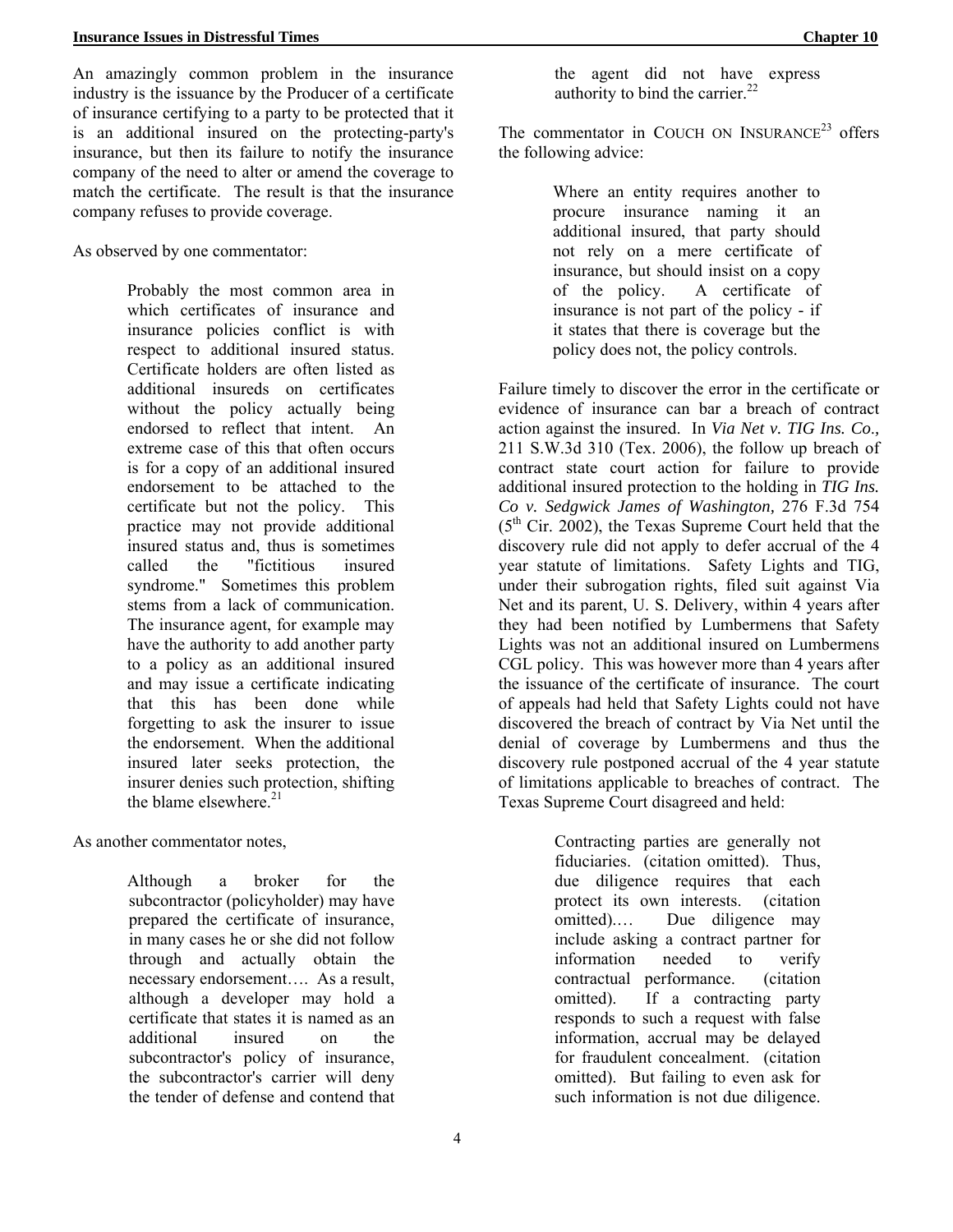(citation omitted). Safety Lights argues that it acted diligently by obtaining a certificate of insurance listing it as an additional insured. But the certificate warned that it conferred no rights and was limited by the underlying policy. Safety Lights argues, with some force, that there is little use for certificates of insurance if contracting parties must verify them by reviewing the full policy. But the purpose of such certificates is more general, "acknowledging that an insurance policy has been written, and setting forth in general terms what the policy covers". Black's Law Dictionary 240 ( $8<sup>th</sup>$  ed. 2004). Given the numerous limitations and exclusions that often encumber such policies, those who take such certificates at face value do so at their own risk. Moreover, in this case Safety Lights learned of the breach within a few months after it occurred. While the facts of this specific case do not govern the categorical inquiry, they are not atypical. Additionalinsured status under a general liability policy generally provides coverage for personal injury and property damage claims, most of which must be brought within two years of injury. (citation omitted). Accordingly, unless no claims are filed for a long time, breach will generally be discovered within four years…. Some contract breaches may be inherently undiscoverable and objectively verifiable. But those cases should be rare, as diligent contract parties should generally discover any breach during the relatively long four-year limitations period provided for such claims.

#### **d. Certificates and Binders Are Sometimes Issued Prior to Policy Issuance**

A certificate of insurance is only evidence of insurer's intent to provide insurance and is not a contract to insure.<sup>24</sup> Certificates and binders are on many occasions issued prior to the issuance of the policy. This can result in situations where a subsequently

issued policy excludes coverages expected by an additional insured shown in the certificate.<sup>25</sup> Even in the case of a renewal, additional insured status may be dropped and reliance on a certificate designating insured status may not be relied upon.

#### **e. Deficient Insurance Specifications Excuse Certificates Which Incorrectly Certify Existence of Additional Insured Coverage**

In one case a general contractor's failure to include in its insurance specifications that it be listed as an additional insured on its subcontractor's CGL policy prevented it from recovering against its subcontractor for breach of contract in failing to provide additional insured coverage, even though the subcontractor had provided the contractor with a certificate of insurance certifying to the general contractor that it was an additional insured. $^{26}$  The court found that the ACORD certificate's disclaimer negated reasonable reliance by a landowner on an erroneous statement in the certificate the landowner was an additional insured. The court noted that the landowner did not attempt to obtain a copy of the policy or the endorsement. This case involved a contract that did not call for the landowner to be designated as an additional insured, but prior to execution of the contract, the contractor told the landowner that it would be an additional insured and produced a certificate of insurance designating the landowner as an additional insured. The court held that the contractor had no duty to cause the landowner to be an additional insured.<sup>27</sup>

#### **f. Certificates Which Correctly Certify Existence of Additional Insured Coverage, But Coverage Is Unsuitable**

An Illinois court<sup>28</sup> has held that an insurer was not liable to an additional insured, a general contractor, for coverage of injuries suffered by an employee of the named insured, a roofing subcontractor, even though the named insured provided the additional insured with a certificate of insurance reflecting that the additional insured was covered by the named insured's liability insurance as to a particular project, where the insurance policy was endorsed to exclude coverage to the subcontractor for bodily injury arising out of the subcontractor's roofing work! The court, relying on the ACORD disclaimer language, held:

> Plaintiffs (the general contractoradditional insured and its own CGL insurer) argue that there was an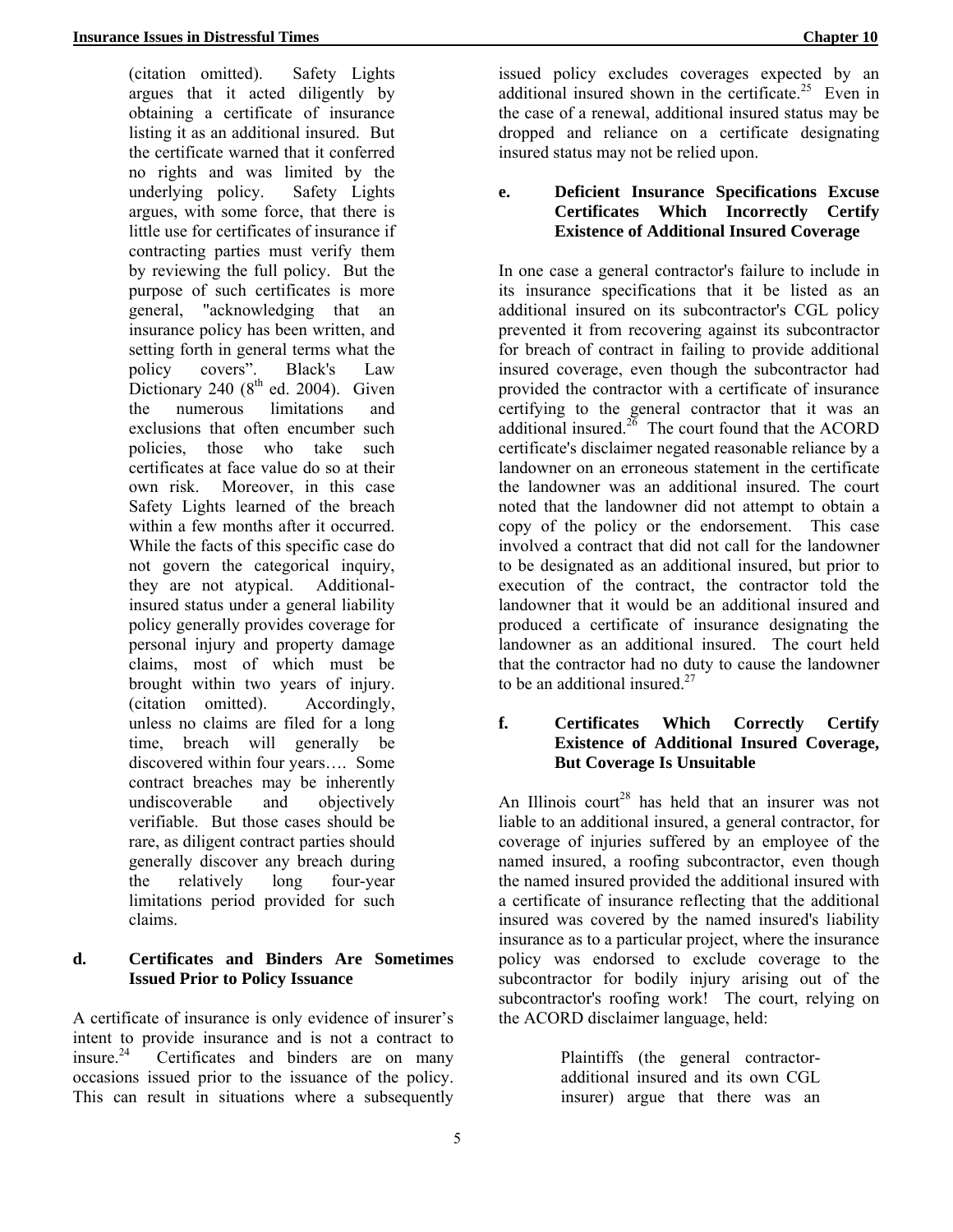ambiguity in the certificate at issue because the language of the certificate implied that some form of insurance was provided but the exclusion in the policy excluded all possible coverage for the … project. However, pursuant to the statements in the certificate, the plaintiff was advised to look at the policy to ascertain the nature and the extent of coverage. We conclude it was also … (the general contractor) rather than American Country's (the roofer's CGL insurer) duty to determine whether this coverage was adequate for the intended purpose. To hold otherwise would place an excessive burden on insurers to review all construction contracts in order to determine the insurance needs of the project prior to issuing a certificate of insurance. Lastly, although plaintiffs argue that they never received a copy of the policy, there is no evidence in the record that they requested one.

In *BP Chemicals, Inc. v. First State Ins. Co.*, 226 F.3d 420 ( $6<sup>th</sup>$  Cir. 2000), a case where the court applied Texas law, the court's decision emphasizes why it is important to obtain and read a copy of the additional insured endorsement and not to rely either upon a statement in the certificate of insurance that the party to be protected is an additional insured for liabilities arising out of the protecting party's work or upon a general statement in the contract that the party to be protected is to be listed as an additional insured on the protecting party's commercial general liability policy. The court in this case held that the additional insured endorsement meant exactly what it said

> the negligence of the additional insured is excluded

and that the certificate of insurance stating that party to be protected was an additional insured and the contractual provision in the contract between the party to be protected and the protecting party that the party to be protected be listed as an additional insured did not clearly provide for coverage of the additional insured's negligence.<sup>29</sup>

The decision in *Elf Exploration, Inc. v. Cameron Offshore Boats, Inc.*, 863 F. Supp. 386 (E.D. Tex.

1994) also illustrates the risk inherent in not reading the insurance policy of the protecting party. The court found that a fact issue existed defeating a summary judgment motion on whether the party to be protected had accepted the protecting party's insurance policy which contained an additional insured provision that included the party to be protected, although the provision was worded so as to exclude coverage in cases where the party to be protected was already insured (a so-called "*escape clause*").

Provided that where the Assured (the party to be protected) is, irrespective of this insurance, covered or protected against any loss or claim which would otherwise have been paid by the Assurer, under this policy, there shall be no contribution by the Assurer on the basis of double insurance or otherwise.

The protecting party provided insurance naming the party to be protected as an additional insured and therefore did not violate the covenant to name the party to be protected as an additional insured, but the additional insured provision contained an escape clause! Timely review and objection may need to occur to defeat this waiver argument!

#### **2. Standard Certificate Does Not Disclose Policy "Exclusions" or "Modifications"**

The 2009 revision to the ACORD 25 Certificate of Liability Insurance eliminated from the Remarks box the directive to disclose "exclusions added by endorsement".

The standard certificate does not disclose whether the insured's CGL policy contains or excludes coverage for the insured's liability assumed under an "*insured contract*" (this coverage is known as "*contractual liability insurance*", and is referred to in this article as "*indemnity insurance*"). The standard CGL policy provides indemnity insurance. It provides indemnity insurance by stating that an insured contract is an exception to one of the policy's exclusions from coverage.30 The standard certificate does not disclose whether the insured's liability policies, including the additional insured endorsement thereto, have been modified with one of the following endorsements limiting or eliminating indemnity insurance. The endorsements noted in the next two paragraphs materially reduce the scope of the indemnity insurance coverage provided by the standard policy. The CG 21 39 is not classified as an "exclusion" even though it is one of the most severe exclusions in the industry. As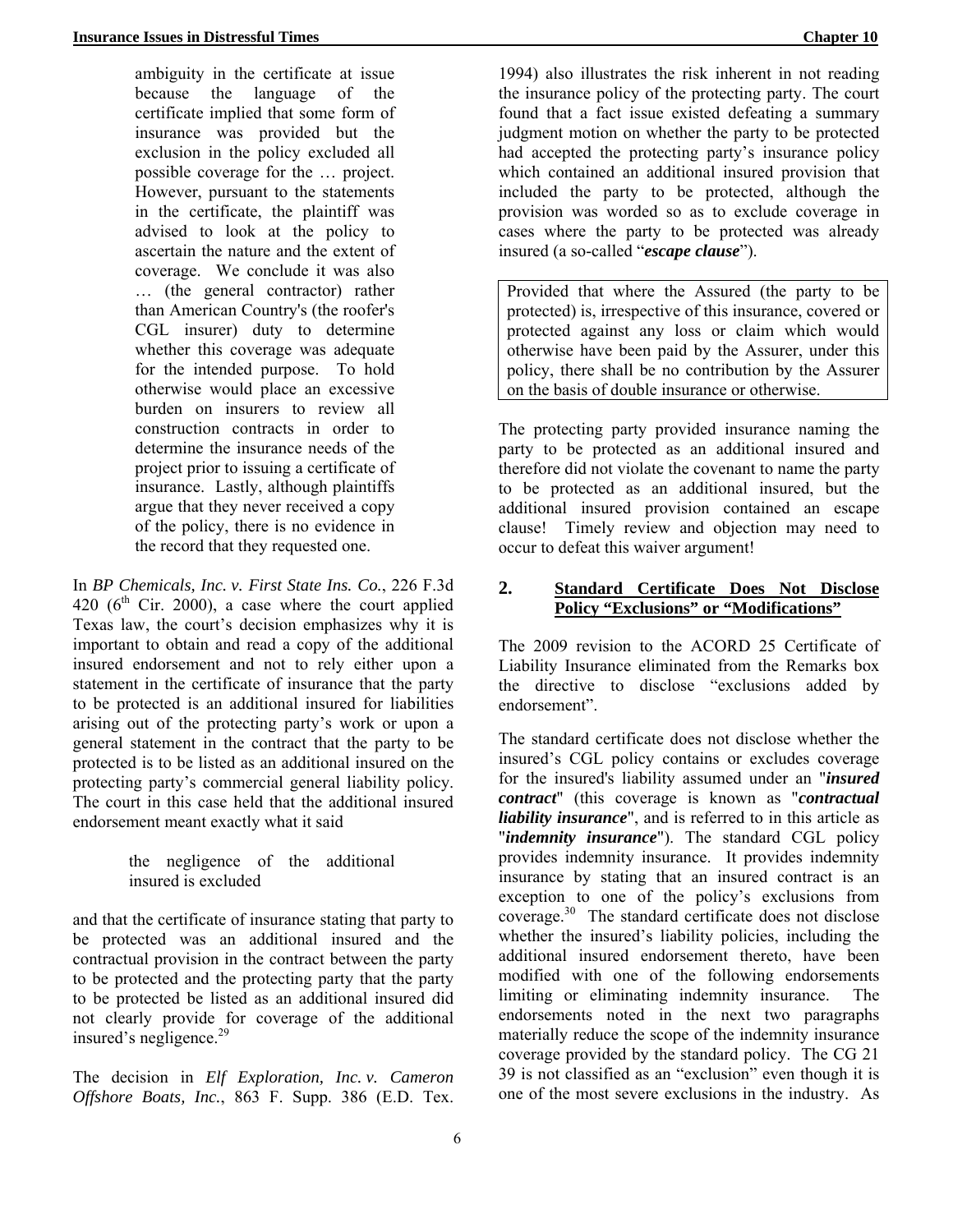discussed in these paragraphs addition of these endorsements to the CGL policy potentially materially reduces the scope of the indemnity insurance provided by the standard CGL policy. Perhaps, an insurance certificate's producer will be responsive to insurance specifications specifically requiring that the certificate of insurance disclose modification of the policy by either a CG 21 39 or a CG 24 26.

### **a. ISO CG 21 39**<sup>31</sup>

ISO endorsement CG 21 39 10 93 Contractual Liability Limitation removes from the standard CGL policy's coverage the coverage provided via paragraph f in the list of contracts constituting an insured contract.<sup>32</sup> This endorsement eliminates from the standard policy coverage indemnity insurance for contractually assumed tort liability of another person. This endorsement eliminates coverage that provides the funding for most indemnification agreements.

# **b. ISO CG 24 26**<sup>33</sup>

ISO endorsement CG 24 26 Amendment of Insured Contract Definition was added in 2004. It limits contractual liability coverage for indemnities of the named insured to injuries or damages "caused, in whole or in part, by the named insured or those acting on behalf of the named insured". This wording is similar to the revision made to the CG 20 10 and was in response to cases holding that the prior wording extended coverage to liabilities arising out of the sole fault of the indemnitee or additional insured.

## **3. Failure to Obtain a Certificate"**

Even though it may not be reasonable to rely upon a certificate of insurance which contains disclaimers, there are benefits to having a certificate and potential detriments from a failure to obtain a certificate. $34$ 

# a. Waiver<sup>35</sup>

Some courts have held that the party to be protected has waived the protecting party's obligation to procure contractually specified insurance by failing to insist upon being furnished the contractually required certificate. $36$ 

# **b. Loss of Benefits**<sup>37</sup>

There are benefits arising from the standard certificate, even though it contains disclaimers, which will not obtain in the absence of a certificate. Some of the benefits are the following: (1) the standard certificate sets out important information, which in the event of a claim, may provide a quick means of resolution (e.g., agent and insurer contact information, policy numbers); (2) under particular circumstances a court may be willing to disregard the certificate's disclaimers and find coverage for the party to be protected; $38$ (3) a erroneous certificate may provide a basis for recovery on the issuing agent's E & O policy or establish a contractual undertaking by the agent to provide the certificated coverage:<sup>39</sup>

#### **B.** No Advance Notice of Cancelation<sup>40</sup>

### **1. Standard Policy's Cancellation Notice Requirement**

The standard liability policy provides for notice of nonrenewal to be sent to the "*first named insured*"<sup>41</sup> as opposed to each "insured" or each "named insured." When and how a policy may be canceled by the insurer is regulated by statute in every state. Most states additionally address notice of cancellation. However, these statutes do not necessarily use terms identifying the parties in the same way as are used in the standard policy or in policies issued by the most frequent insurers. Statutes requiring that notice of cancellation be sent vary from giving notice to "*the policyholder*," a "*person insured*," "*an insured*," "*the insured*," "*the named insured*," or to the "*first named insured.*" 42 Some states do not have statutes regarding notice of cancellation.43 In order for an additional insured to be assured that the issuer of the liability insurance is contractually obligated to give it notice of cancellation, both the primary CGL policy issuer and the umbrella policy insurer must commit by endorsement of its policy to give the additional insured notice.<sup>44</sup>

#### **2. Certificate and Evidence of Insurance Cancellation Notice Statement**

#### **a. ACORD Forms**

The ACORD 24 Certificate of Property Insurance, ACORD 25 Certificate of Liability Insurance and ACORD 28 Evidence of Commercial Property Insurance were revised in late 2009 and early 2010 to change the Cancellation notice language to read as follows:<sup>45</sup>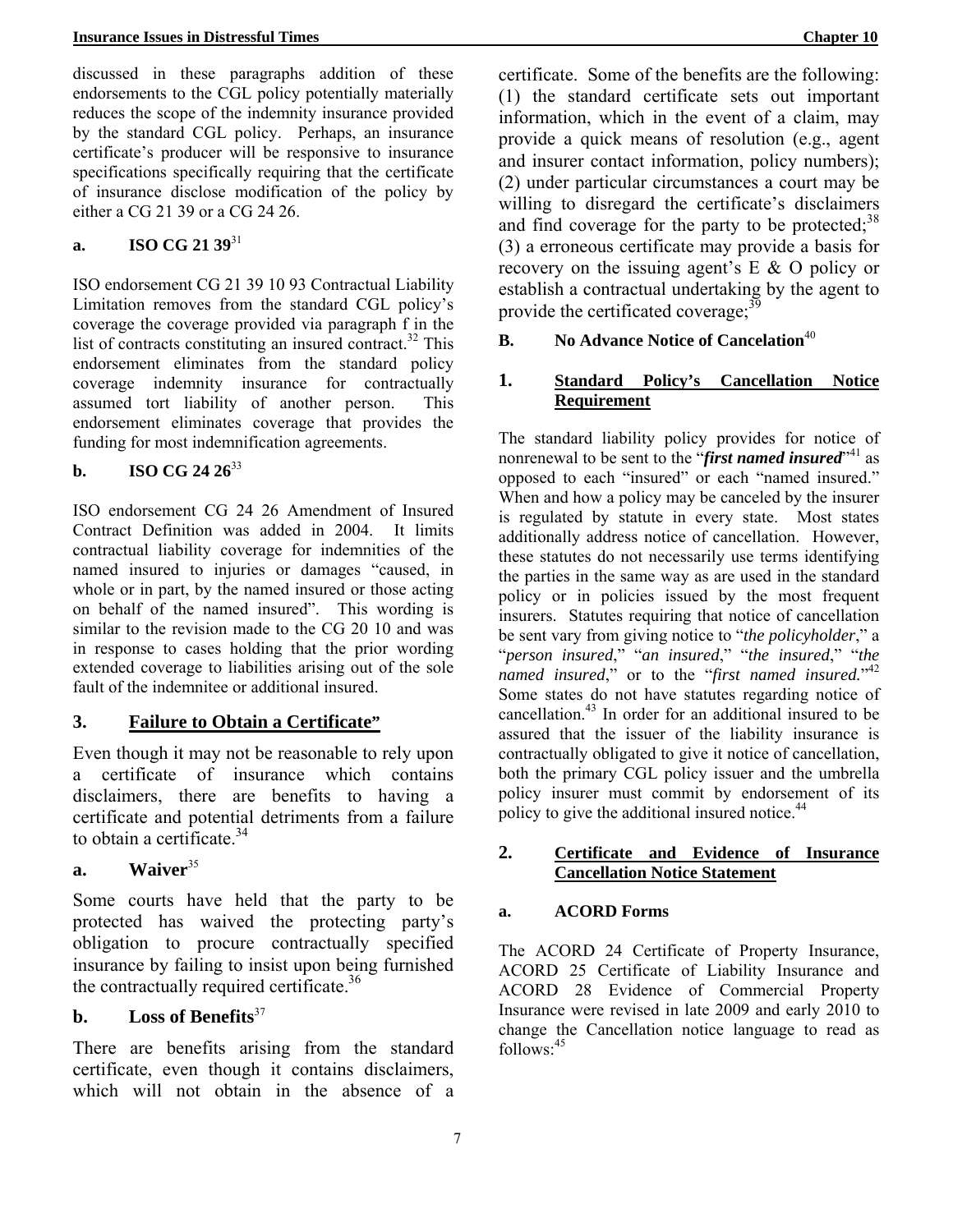| SHOULD ANY OF THE ABOVE                |  |  |
|----------------------------------------|--|--|
| <b>DESCRIBED POLICIES BE CANCELLED</b> |  |  |
| BEFORE THE EXPIRATION DATE             |  |  |
| THEREOF, NOTICE WILL BE                |  |  |
| DELIVERED IN ACCORDANCE WITH           |  |  |
| THE POLICY PROVISIONS.                 |  |  |

The prior version of these certificates and evidence contained the following statement concerning advance notice to be given by the Insurer to the Additional Interest holder:

| SHOULD ANY OF THE ABOVE                  |
|------------------------------------------|
| DESCRIBED POLICIES BE CANCELED           |
| <b>BEFORE THE EXPIRATION DATE</b>        |
| THEREOF, THE ISSUING INSURER WILL        |
| ENDEAVOR TO MAIL<br><b>DAYS</b>          |
| WRITTEN NOTICE TO THE                    |
| <b>[CERTIFICATE HOLDER NAMED TO THE</b>  |
| LEFT/ADDITIONAL INTEREST NAMED           |
| <b>BELOW</b> ], BUT FAILURE TO MAIL SUCH |
| NOTICE SHALL IMPOSE NO                   |
| OBLIGATION OR LIABILITY OF ANY           |
| KIND UPON THE INSURER, ITS AGENTS        |
| OR REPRESENTATIVES.                      |

Similar language appeared in the ACORD Certificate of Property Insurance.

A New York appeals court<sup>46</sup> has held that the presence of an ACORD "endeavor"-type notice of cancellation provision in the certificate does not impose on the insurer a contractual obligation to give the certificate holder notice of cancellation of the policy for the insured's premium non-payment. The court held that the insurer satisfied its contract obligations by complying with the contract's requirement of giving notice to the "first named insured" (the insurer's customer). The court pointed to a New York statute which required notice to the first named insured but did not also specify that notice be given to additional insureds. The court dismissed the additional insured/certificate holder's arguments as follows:

> Charlew contends that it reasonably relied, to its detriment, upon the certificate of insurance which named it as an additional insured and, therefore, under our decision in [citation omitted], Merchants Mutual was equitably estopped from denying coverage. Notably, however, the situation presented herein is

distinguishable because the Merchants Mutual insurance policy was not in existence at the time of (the employee's) accident. "Where there is no coverage under an insurance policy because the policy was not in existence at the time of the accident, estoppel cannot be used to create coverage." (citations omitted). Furthermore, Charlew argues that the policy was not properly cancelled because it was not notified of such action, as an additional insured…. Even assuming that Merchants Mutual received the policy change request from Weller-Marcil, we disagree with that argument. Since Merchants Mutual strictly complied with the notice of cancellation provisions set forth in … (reference to NY statute omitted) by mailing a timely notice of cancellation to the "first-named insured" (Regels) and "such insured's authorized agent or broker" (Weller-Mercil), the policy was effectively cancelled … (citation omitted), irrespective of its failure to comply with its "courtesy" policy of notifying additional insureds of a cancellation. Charlew's (the additional insured's) argument is further belied by the unambiguous disclaimer contained in the certificate of insurance … (quotation of the ACORD language is omitted.).

*Id.* at 753-54.

#### **b. Manuscripted Changes to the ACORD Form**

In a Fifth Circuit case, *United States Pipe & Foundry Co. v. United States Fidelity & Guaranty Co.,* 505 F.2d 88 ( $5<sup>th</sup>$  Cir. 1974), the Court of Appeals refused to find that the certificate's manuscripted notice of cancellation provision created any right to notice in favor of the certificate holder. The lessee provided the lessor with a certificate of insurance indicating that lessee had CGL insurance in place covering lessee's operations at the leased premises. Thereafter due to nonpayment by lessee of the policy's premium the insurer, USF&G, cancelled the policy, notifying the lessee and not the lessor. Three months after the policy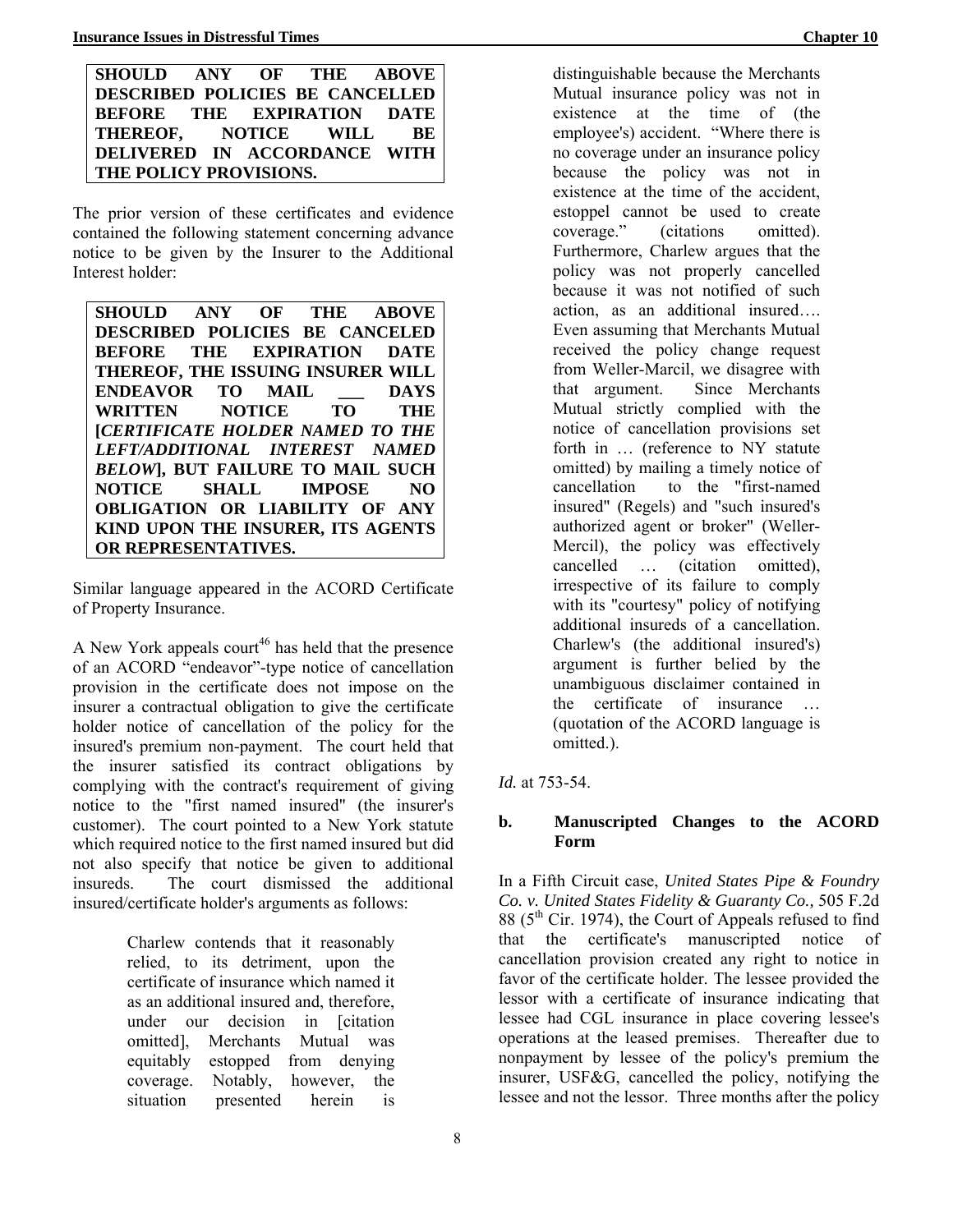was cancelled, an explosion occurred on the leased premises, resulting in extensive damage to neighboring properties. Over 1,100 lawsuits were filed against the lessor. The certificate contained both the printed ACORD "endeavor"-type notice provision and an added typed provision as follows:

(Insurer) will make every effort to notify the holder of this Certificate of any material change in or cancellation of these policies, but assumes no responsibility for failure to do so.

(Added typed provision):

A 10-day notice will be given to the holder of this certificate, in the event of cancellation.

In finding that the certificate did not confer rights on the certificate holder, the court held

> Since U.S. Pipe was not a named beneficiary under the insurance policy, any coverage which it seeks to enjoy would have to arise from the certificate of insurance. A certificate issued to a lessor indicating that liability insurance has been acquired by the lessee does not constitute a contract between the lessor and the insurer. (Citations omitted.) The certificate simply provides a method whereby a lessee can show that he has complied with a lease provision requiring that insurance be obtained. The provision regarding notification in the event of cancellation is a mere promise, unsupported by any consideration.

## **IV. LEASES**

Generally, to be eligible for insured status under a property policy, the insured must have an *insurable interest* in the insured property. The assumption by a tenant of liability for damage to leased premises is recognized as creating an insurable interest in the tenant. Leases for single tenant buildings sometimes require the tenant to insure the improvements and to name the owner-lessor as an additional insured.

#### **A. Standard Endorsements**

#### **1. ISO CP 12 19 Additional Insured – Building Owner**

In November 2008 ISO issued its form CP 12 19 Additional Insured – Building Owner endorsement to designate a building owner as an additional insured on a tenant's property policy covering the building. It is the insureds who receive the loss payment under a property policy. Thus it is unnecessary to specify that an additional insured is also designated as a *loss payee*. The phrase "*as their interests may appear*" often is added in a property additional insured endorsement. This is done in order to limit the additional insured's recovery rights to covered property with respect to which the additional insured has an interest. Without these limiting words, if the policy covers multiple properties, the insurer could include the additional insured on all policy proceed checks. Under the CP 12 19 the building owner is an additional insured with respect to the coverage provided for direct physical damage to the building and covered loss is adjusted with and payable to both the tenant, as the first named insured (the insured whose name is listed first in the Declarations), and to the building owner, as additional insured.

The ISO CP 12 19 Building Owner Additional Insured Endorsement does not provide for notice of cancellation to be given to the landlord/additional insured. Further, the cancellation provision in the ISO common policy conditions states that notice of cancellation is given only to the first named insured. Thus, the tenant's property policy provides notice of cancellation will only be given to the tenant. In *Scottsdale Ins. Co. v. Mason Park Partners, LP,* 2007 WL 2710735 ( $5<sup>th</sup>$  Cir. – Tex. 2007) the landlord learned the hard way that it needed to follow up and obtain a corrected additional insured endorsement on the tenant's property policy. Although the landlord was designated as an additional insured on the liability portion of the package policy, the additional insured endorsement on the property policy stated that the name and address of the loss payee was "to follow". It never did and the insurance company did not send notice of cancellation of the property portion of the policy prior to the fire that destroyed the Taste of Katy restaurant. The court found "Nothing in the loss payable provision or anywhere else gave Scottsdale notice that (landlord) was the intended loss payee". In addition to issuing the additional insured endorsement to the property policy, the landlord should also have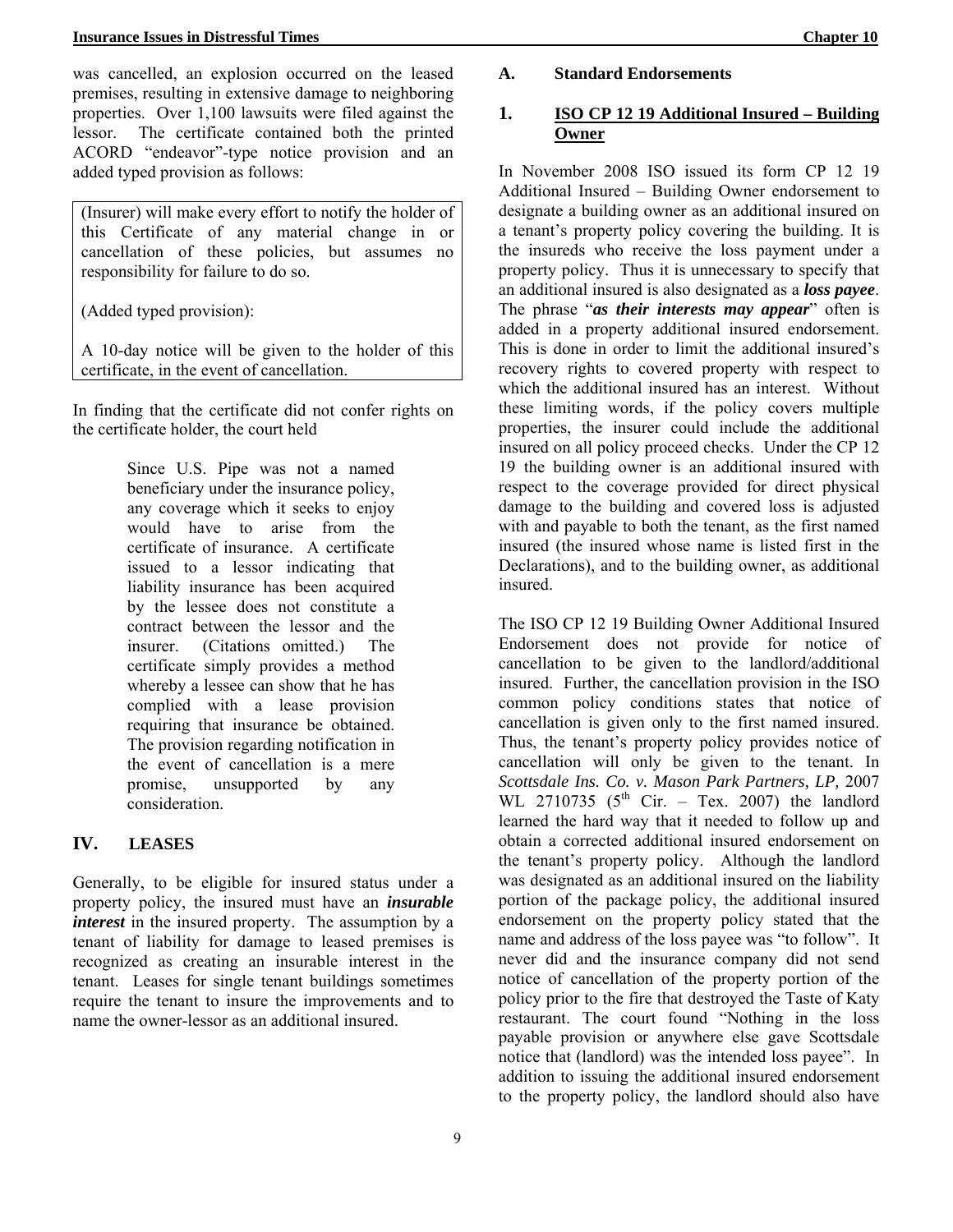obtained an endorsement to the property policy requiring notice of cancellation be given to it of policy cancellation. The standard property policy only requires notice of cancellation be sent to the first named insured.

*Additional caveats*. The ISO property policy cancellation provisions address only notice for cancellations by the insurer.<sup>47</sup> There is no provision that notice be sent to the landlord if the tenant cancels the policy. There is no provision that notice of cancellation by the insurer is to be given by the insurer to the landlord. Further, notice is not otherwise provided to be given to the building owner under the tenant's property policy as the cancellation condition in the common policy conditions form (IL 00 17) provides that the insurer is to notify only the first named insured. To assure notice of cancellation by the insurer, the landlord must obtain a notification endorsement to the policy.

#### **2. ISO CP 12 18 Building Owner Loss Payable**<sup>48</sup>

Also, in November 2008 ISO amended its CP 12 18 Loss Payable Provisions endorsement to permit a building owner to be designated as a loss payee under a Building Owner Loss Payable option, as an alternative to using the CP 12 19. Under the Building Owner Loss Payable option, covered loss to the building is adjusted with the building owner and loss to betterments is adjusted with the tenant, unless the lease stipulates otherwise. Notice of cancellation is not granted to the building owner.

#### **3. ISO CP 15 03 Business Income – Landlord as Additional Insured (Rental Value) Endorsement**

This endorsement to the tenant's property policy adds the person identified in the endorsement (the landlord) as an insured for loss of "rental value" and thus meets lease requirements that the tenant obtain coverage for loss of the additional insured's rental income. The ISO CP 15 03 provides that notice of insurer cancellation will be provided by the insurer to the additional insured, landlord.

#### **B. No Protection for Insured's Acts**

Unlike standard mortgagee coverage discussed in Part VI of this article, other additional insurable interests endorsements do not provide coverage despite the acts of the insured, whether the first named insured (e.g., tenant) or the additional insured or loss payee (e.g., landlord). Under current ISO commercial property forms, intentional concealment or misrepresentation of a material fact by any insured voids coverage for all insureds.

#### **C.** Vacancy Clauses<sup>49</sup>

The standard commercial property policy addresses the increased insurance risk arising out of the vacancy of the covered property.<sup>50</sup> The standard commercial property policy states that a building is "*vacant*" unless

at least 31% of its total square footage is:

- (i) Rented to a lessee or sub-lessee and used by the lessee or sublessee to conduct its customary operations; and/or
- (ii) Used by the building owner to conduct customary operations.<sup>51</sup>

A building under construction or renovation is not considered vacant under the standard commercial property policy. $52$  It further provides that if the building has been vacant for more than 60 consecutive days losses or damages from the following six causes are not covered losses: (1) vandalism;<sup>53</sup> (2) sprinkler leakage, unless the insured has protected the system against freezing; (3) building glass breakage; (4) water damage; (5) theft; or (6) attempted theft. In *Essex Ins. Co. v. Eldridge Land, L.L.C.*, 2010 WL 1992833 (Tex. App. – Hou.  $[14^{th}$  Dist.] May, 2010) the court held that damage to the interior of an insured building inflicted by thieves incidentally to their theft of copper wiring and copper pipe fell within the theft exclusion to vacancy coverage under a standard commercial property policy. Also see *Nautilus Ins. Co. v. Steinberg*, 316 S.W.3d 752 (Tex. App. – Dallas 2010, no writ) similarly holding that damage to roof HVAC caused by thieves removing copper wiring is excluded from coverage under the standard policy.

The standard commercial policy further provides that with respect to Covered Causes of Loss other than those listed as  $(1) - (6)$  above, the amount the insurer would otherwise pay for the loss or damage is reduced by 15%.

However, some commercial property policies provide that the policy is cancelled and no proceeds are payable if the property is vacant for a specified period. In *Lynn v. USAA Casualty Ins. Co.*, 1997 WL 61485 (Tex. App. – San Antonio 1997, writ denied) a vacancy clause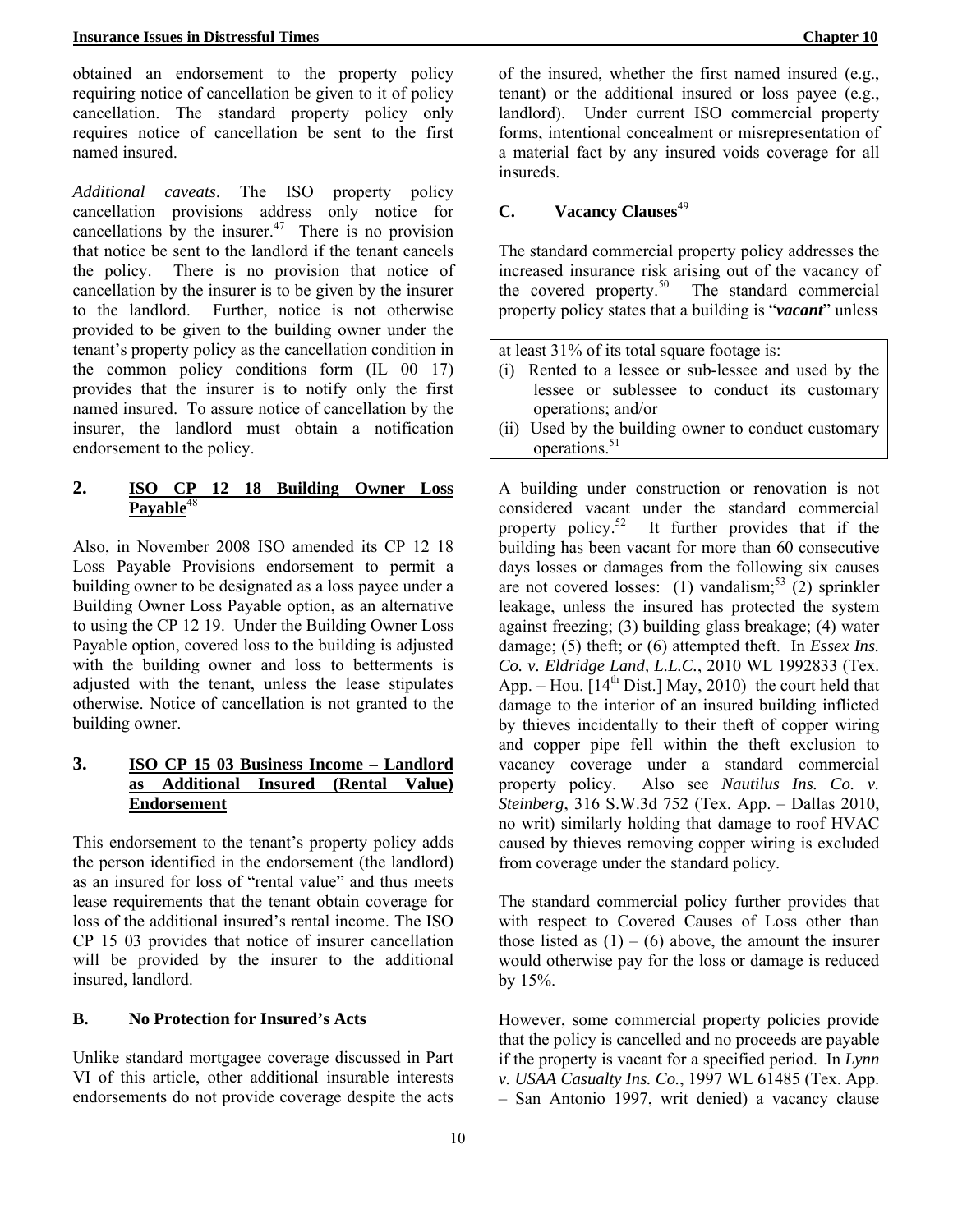prevented coverage. In this case the vacant house did not contain any appliances, furniture or other contents, except for one metal desk, as all contents had been stolen during various break-ins and the owner had not spent a night at the house for more than a year as there was no bed.<sup>54</sup>

Some commercial property policies suspend coverage rather than void the policy where the insured property is vacant. *Barlow v. Allstate Texas Lloyds*, 214 Fed. Appx. 435 ( $5^{th}$  Cir. 2007).

Policies are sometimes written with knowledge of the insurer that a portion of the premises will be vacant and in such cases the insured will covenant to keep the vacant portion secure.<sup>55</sup> Also, some commercial property policy forms require the insured to notify the insurer that the premises have become vacant and permit the insurer to elect to continue coverage or cancel coverage unless a vacancy permit or rider issue issued and paid for.<sup>56</sup> Some commercial property policies trigger coverage termination if the property is "*unoccupied*" for a specified period as distinguished from being "vacant".<sup>57</sup> The fact that the commercial property policy was not delivered to the insured until after the fire loss and it precluded coverage through a vacancy clause that was not specifically identified in the binder issued to the insured may not preclude exclusion's application.<sup>58</sup>

Most homeowners property policies<sup>59</sup> provide that they do not insure against loss caused by vandalism and malicious mischief, if the dwelling has been vacant for more than 60 consecutive days immediately before the loss.<sup>60</sup> A dwelling may be "unoccupied" but not "vacant".<sup>61</sup> Most homeowners insurers will not Most homeowners insurers will not continue to insure a vacant home. There are a very limited number of insurers in the business of insuring vacant homes and the premium can be five times the premium for an occupied dwelling.<sup>62</sup>

#### **V. CONSTRUCTION**

#### **A. Builder's Risk Insurance**

#### **1. Insureds**

Standard property insurance policies usually will not cover loss associated with buildings under construction except for additions under construction, alterations and repairs to the building or structure<sup>63</sup> and to a limited extent buildings under construction on newly acquired premises through an extension of coverage. $64$  There is

no standard builder's risk policy, like there is a commonly recognized standard ISO CGL policy. ISO has a builder's risk policy, but builder's risk policies are considered to be *Inland Marine* policies and there is a wide divergence in builder's risk coverages insurer to insurer.<sup>65</sup> The owner and all contractors and major subcontractors should be named as named insureds under a builder's risk policy.<sup>66</sup> Phrases like "*as their interests may appear*" should not be included either in contractual specifications, insurance certificates or the policy, as this qualification has been the source of subrogation claims by insurers against an insured under builder's risk policies in cases where there has not been an express waiver of subrogation.<sup>67</sup>

#### **2. Common Errors and Problems**<sup>68</sup>

#### **a. Review of Policy Delayed Until After Construction Commencement**

Like the other insurance products discussed in this article, the actual builder's risk insurance policy may not, and likely will not, be issued or available prior to commencement of construction! The actual policy in many cases is not issued and delivered for weeks or months after work has begun. As noted above in the discussion of the perils of reliance on an ACORD Certificate of Property Insurance, an ACORD Evidence of Insurance or even a ACORD Binder, the policy itself is the contract of insurance and contains extensive terms and conditions that should be reviewed and approved prior to commencement of work. A great level of "distress" can occur, if an assumed coverage in fact is not included in the policy, despite the best written insurance specifications, and a loss occurs before issuance of the policy. If construction will commence before issuance and delivery of the policy, one avenue may be to have the insurer deliver a specimen policy and specimen endorsements.

#### **b. Coverage Amount**

Failure of the policy amount to reflect the full loss exposure is a common error. The contractor's contract sum is a guide in setting the coverage amount. In projects involving remodeling (especially if the structure is a historic structure) or improvement to an existing building, limiting the coverage amount to the contractor's contract sum could lead to a significant uninsured loss.

**c. Coverage for Architect's Fees, Owner Supplied Materials, Debris Removal, Full**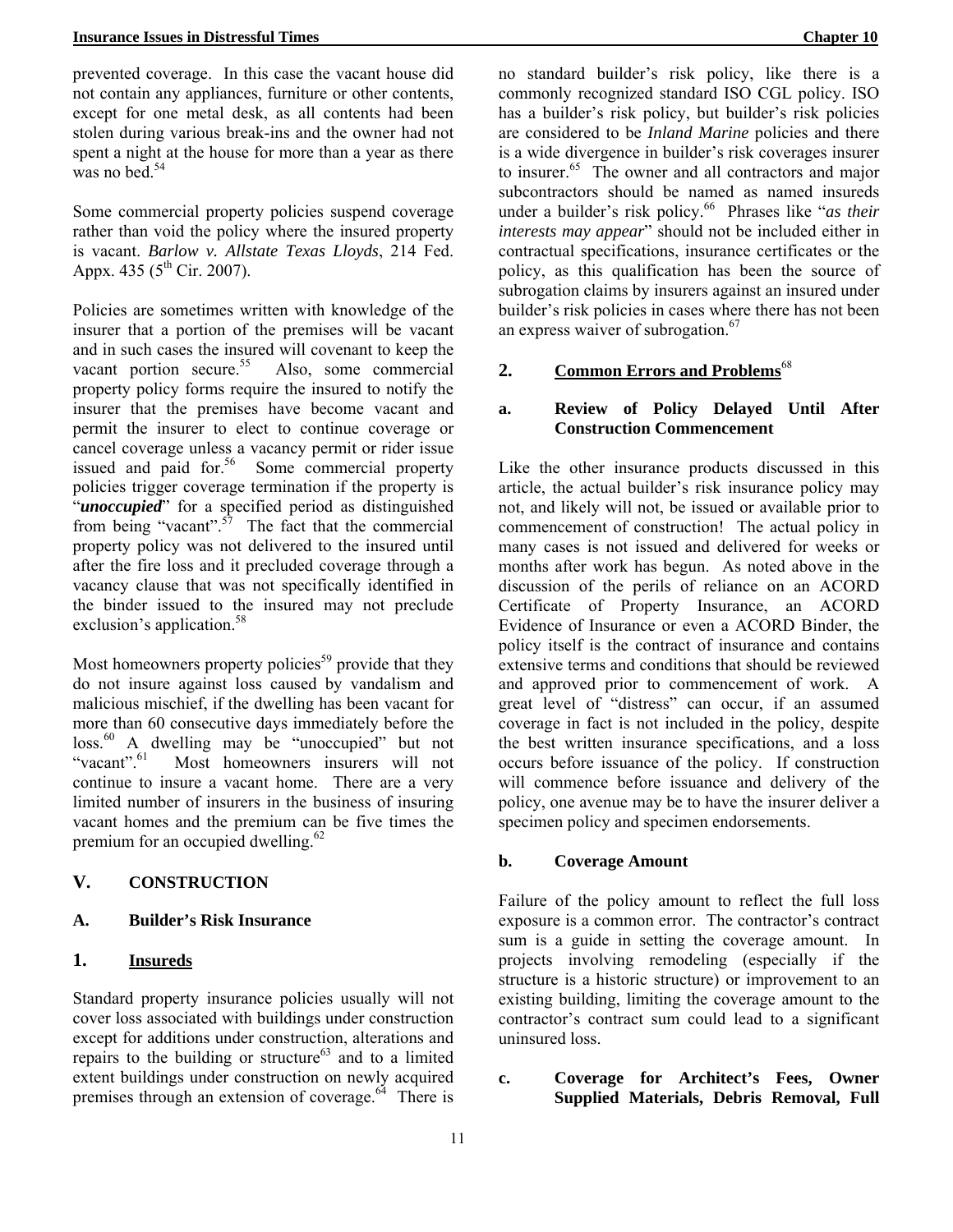#### **Limit Coverage of Flood and Earthquakes, and Elimination of Law and Ordinance Exclusions**

Many commonly expected coverages are available only through policy endorsement and are not part of the issuer's standard policy form, such as coverage for the owner's additional architect's fees arising out of an insured loss; coverage for owner supplied materials; amending the law and ordinance exclusion to cover costs of demolition of the intact portion of a building when a law, ordinance or regulation requires that the entire structure be torn down; endorsement to include full collapse coverage, including collapse resulting from design error; and verification that sublimits (e.g., sublimits for flood and earthquake coverage) are adequate or eliminated.

#### **3. Delay Damages**<sup>69</sup>

#### **a.** Soft Cost Endorsement<sup>70</sup>

Builder's risk policies typically do not cover damages caused by delays arising out of a covered loss. These "soft costs" can be covered by an endorsement. A soft cost endorsement can be tailored to cover loss of expected revenue, additional interest expense, loan fees, property taxes, design fees, insurance premiums, legal and accounting costs and additional commissions arising from the renegotiation of leases. Typical exclusions contained in a soft cost endorsement are for cost to correct construction deficiencies, costs to comply with laws or ordinances, loss caused by adverse weather and loss caused by strikes.

#### **b. Delayed Completion and Force Majeure Endorsement**

Another endorsement that may be available to insure against a financial distress risk is a delayed completion and force majeure endorsement. This endorsement supplements the risk of covered loss to cover consequential damage losses due to completion delays and force majeure events not otherwise covered. This endorsement extends coverage for losses due to strikes and labor disputes, changes in law (e.g., building codes, emission standards), acts of God, adverse weather conditions and off-site physical damage to materials or equipment.

#### **B. Performance Bond**

#### **1. Coverage of Delay Damages**

Subject to the terms of the construction contract, $71$ delay damages and other consequential damages arising out of a contractor's default may be included within the scope of the surety's obligations under the standard performance bond.<sup>72</sup>

#### **2. Coverage for Contractor's Failure to Provide Insurance**

There is authority that the party to be protected, performance bond obligee, may recover from the performance bond surety if the contractor/bond obligor fails to provide contracted for insurance.<sup>73</sup>

#### **VI. MORTGAGES AND SECURITY INTERESTS**

One of the primary concerns of the lender is the right to claim insurance proceeds arising from destruction of the mortgaged property.<sup>74</sup> If the mortgagee does not carry its own insurance, but requires the mortgagor to carry insurance for the benefit of both parties, the mortgagee must also verify that its interests are properly reflected in the policy. There are more than one form of endorsement for this purpose and they provide widely different protection.

#### **A. Mortgagee's Rights to Insurance Proceeds**<sup>75</sup>

Both the mortgagor and mortgagee have insurable interests in mortgaged property. Either mortgagor or mortgagee can purchase a property insurance policy on the mortgaged property. A mortgagor may insure the mortgaged property in an amount equal to the property's value.<sup>76</sup> A mortgagee does not have an insurable interest in the property in excess of its secured debt.<sup>77</sup> Absent a contractual undertaking to insure the mortgaged property and to insure the interest of the mortgagee, the mortgagor does not have an obligation to do so. However, it is customary in commercial financing to require the mortgagor to carry insurance for the joint interest of both mortgagor and mortgagee. As observed by a well-known commentator on insurance matters,

> Rather than have both the borrower and lender buy separate policies of property insurance to protect their respective interests, the lender typically requires the borrower to do two things: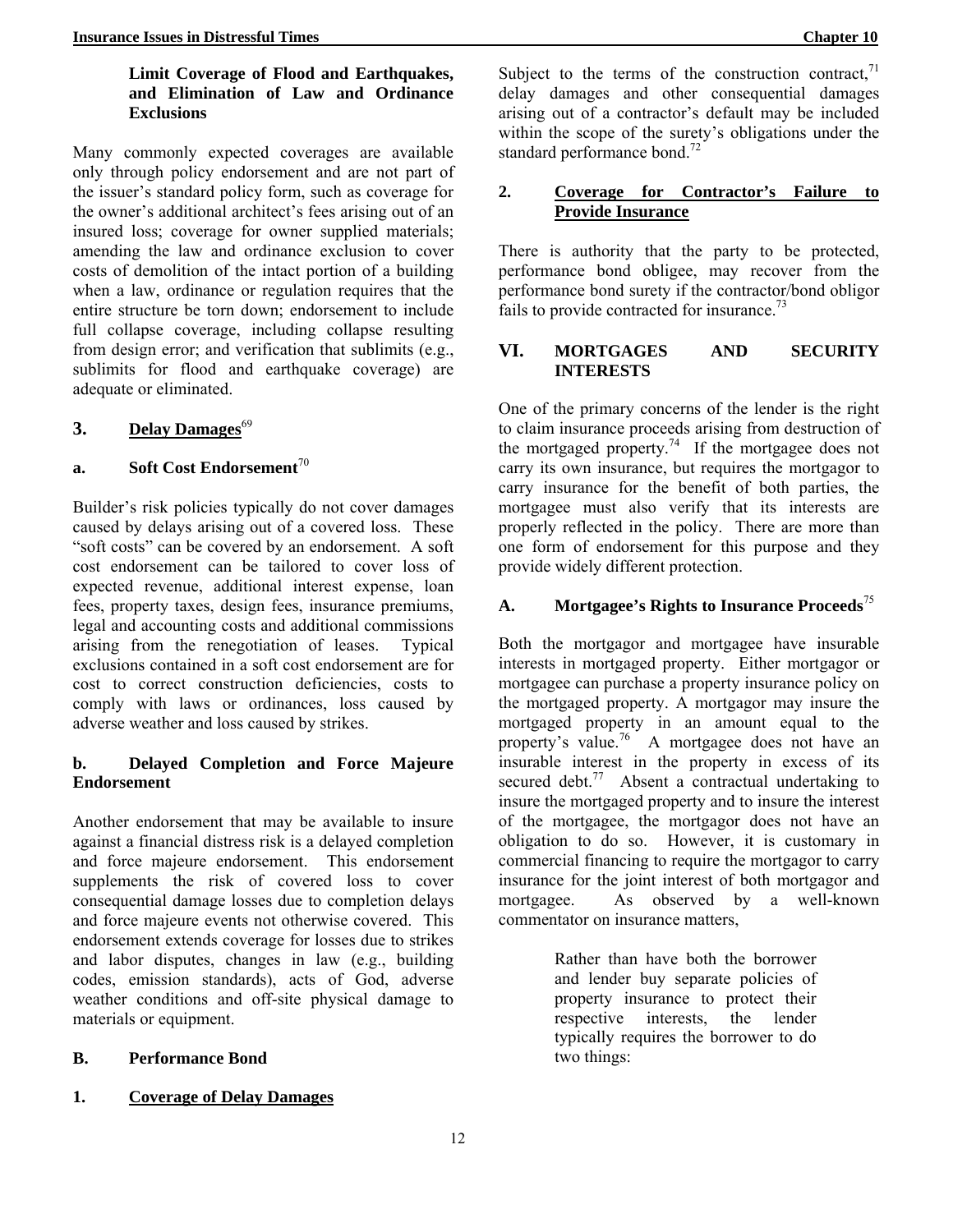First, the borrower covenants in the mortgage that there will be property insurance maintained for the benefit of the mortgagee; and

 Second, the lender requires the borrower to obtain a property policy with a loss payable clause in favor of the lender.

The effect of the first requirement is addressed below in the discussion of competing claims to insurance proceeds in those instances in which fire insurance is obtained but a loss payable clause in favor of the lender is not. The effect of a loss payable clause in favor of the lender is to grant to the lender a direct interest in the fire policy that has been obtained by the mortgagor. $78$ 

#### **B. Different Forms of Mortgagee Interest Endorsements**

At least three types of mortgagee clauses cover the mortgagee's interest under a hazard insurance policy and the policy's proceeds: the open mortgage clause, the standard mortgage clause, and the assignment of the mortgagor's interest clause.

#### **1. Simple Loss Payee/Open Mortgage Clause**

Courts have held that a clause that simply provides that insurance proceeds will be payable to a mortgagee "as its interest may appear" links the mortgagee's recovery to the right of the mortgagor to recover and exposes the mortgagee to risks that the insurer will be afforded a defense to payment to the mortgagee based upon inequitable conduct of the mortgagor.<sup>79</sup>

#### **2. Standard Mortgage Clause**<sup>80</sup>

Standard commercial property policies (e.g., ISO's CP 00 10) automatically extend coverage to the mortgagee as an insured through the inclusion of the *standard mortgage clause*. Other property insurance forms that do not include a mortgage clause must be endorsed to provide coverage equivalent to that contained in CP 00 10. The standard mortgage clause was developed to protect recovery by the mortgagee even though the insurance contract between the mortgagor and the mortgagee might be voided by the insurance company

because of certain omissions or acts by the mortgagor (for example, neglect, arson, concealment). Attached in the **Appendix** is the standard mortgage clause found in ISO CP 00 10 commercial property policy. $81$  Courts hold that a standard mortgage clause grants independent rights to the mortgagee from the insurer that can be enforced regardless of the actions of the mortgagor. A standard mortgage clause, like the open mortgage clause, provides that the loss will be payable to the mortgagee "as its interest may appear", but it goes further to provide that the insurance, as to the mortgagee, will not be invalidated by acts of the insured.<sup>82</sup>

#### **3. Nature of Mortgagee's Interest – Ownership Interest in Proceeds vs. Security Interest**<sup>83</sup>

A mortgagee clause gives the mortgagee a direct contractual right with the insurer to be paid the policy's proceeds up to the balance owing on the secured debt, but subject to the limitations discussed at Section C.1 below. In the context of a mortgagor's bankruptcy proceeding, the property policy's proceeds up to the mortgagee's insurable interest are not property of the bankrupt.<sup>84</sup> The UCC recognizes that a mortgagee loss payee's interest in mortgaged property policy proceeds takes precedence over claims of a holder of a perfected security interest in collateral that has been damaged or destroyed.<sup>85</sup>

#### **4. Equitable Lien on Insurance Proceeds**

If a mortgagor is charged with the duty of obtaining insurance on the mortgaged property with loss proceeds payable to the mortgagee but the policy does not contain such a loss payable provision, courts in equity in many jurisdictions will treat the policy as having contained the loss-payable provision and entitle the mortgagee to recover under the policy.<sup>86</sup>

#### **C. Special Issues for Lenders in Workouts**

Over the past several years, even seemingly strong developers and well-structured real estate projects have experienced difficulties, ranging from loss of value, loss of access to capital, and loss of buyers or tenants. As a lender reviews its portfolio of troubled loans, several areas deserve special attention.

#### **1. Provisions in Loan Documents for Handling of Insurance Proceeds; Replacement Cost Insurance**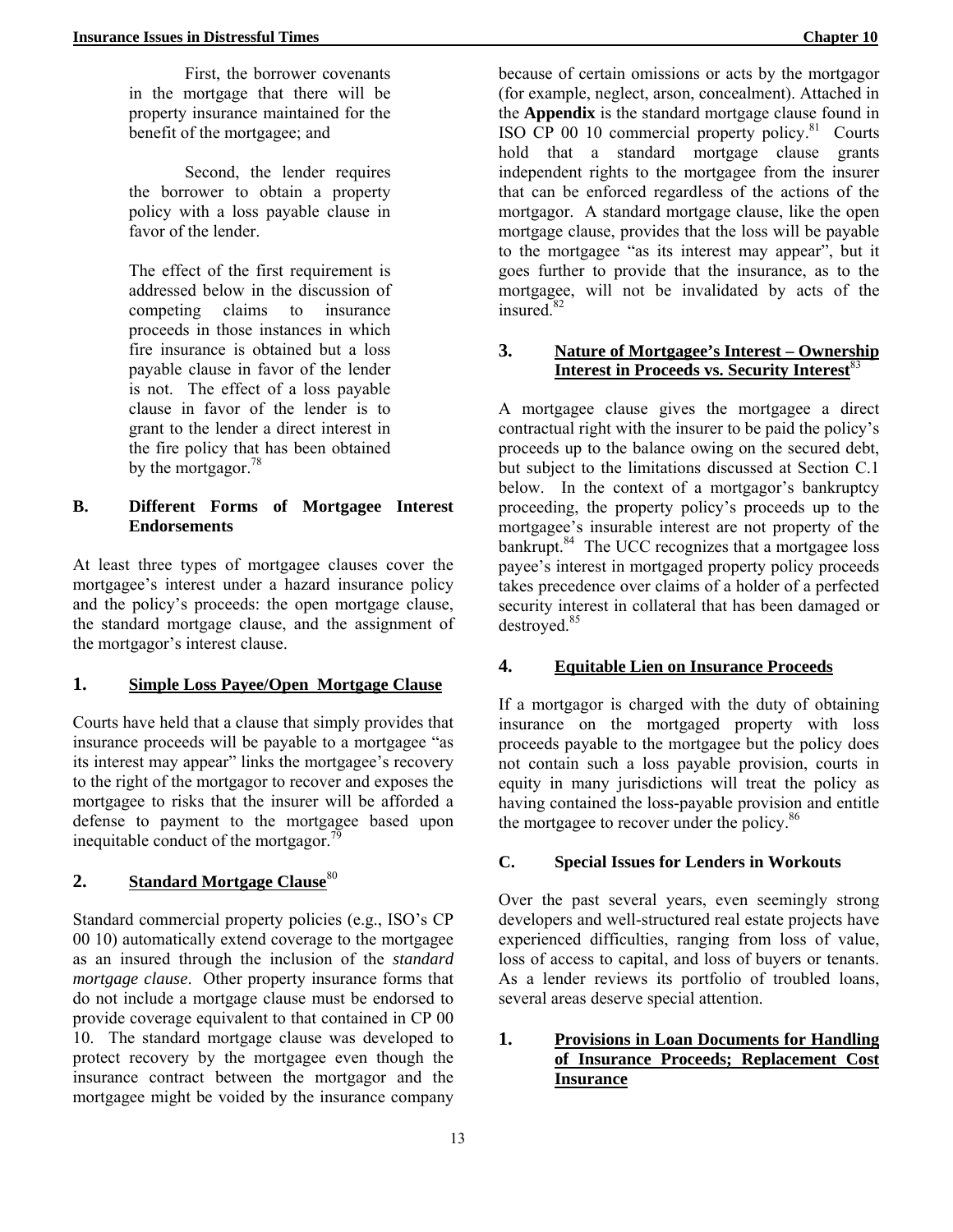Most mortgages provide the lender the right to receive the insurance proceeds and control their use after an insured loss. Depending upon the documentation, the lender may have total discretion whether to allow the borrower access to the funds to repair or replace the project or to utilize the proceeds to pay down or pay off the secured loan. Often, the documents stipulate complex requirements for release of funds, similar to those in a construction loan, such as production of a detailed budget, use of a bonded construction contract, production of permits, evidence that the borrower has other funds necessary to complete the project, draw schedules, and other procedures for release of funds. In certain instances, the lender may have agreed to utilize funds to pay off the loan only if the loss occurs in the last period of the loan. If the lender is involved in workout or forbearance negotiations with the borrower, it should consider whether the provisions of casualty loss, negotiated years earlier in a different economy, are still appropriate or whether they need to be reworked.

Recall that property insurance is typically written on either a replacement cost basis or an actual cost basis. Replacement cost insurance provides proceeds in an amount necessary to replace the lost or damaged property with similar types and styles of materials and is typically the more expensive policy as it provides a higher amount of coverage. Actual cost insurance pays losses on the basis of the initial value of the property less physical depreciation, which can often be a significant reduction. If the lender has required the borrower to place its property insurance on a replacement cost basis (rather than actual cash value) the insurer will be obligated to pay the full replacement cost only if the project is repaired. $87$  If the lender elects to apply the proceeds to repayment of the loan, the lower amount will be paid. While borrowers typically object to the lender's option on the grounds that it causes the borrower to carry more expensive insurance than it may eventually use, lenders typically insist on retaining the option. Parties may contract as to the disposition to be made of the insurance proceeds for a casualty loss. <sup>88</sup> Courts in many jurisdictions have refused to find such an arrangement grossly inequitable or against public policy, because the mortgagor actually benefits by having the proceeds applied to his  $debt<sup>89</sup>$ 

#### **2. The Self-Insured Borrower**

As part of its workout review, the lender should review the provisions of the mortgage or credit agreement that allowed the borrower to self-insure some or all of the risks of loss to the mortgaged property. If well drafted, the mortgage did not simply provide that the borrower might self-insure at its option; this is an empty term that gives the lender almost meaningless protection.<sup>90</sup> However, if the borrower was authorized to maintain a high deductible or self-insured retention, if the right to self-insure was not tied to a particular net worth or compliance with other financial tests by the borrower, or if other provisions expose the lender to risks from the financial situation of the developer, the lender should consider renegotiating the insurance clauses as a part of any workout or forbearance agreement.

## **D. Insurance Issues in Foreclosure**<sup>91</sup>

U.S. Bank, N.A. v. Tenn. Farmers Mut. Ins. Co.,<sup>92</sup> a decision by the Tennessee Supreme Court, addressed a potential trap for lenders in foreclosure. In this case, the lender commenced foreclosure proceedings that were stayed by a bankruptcy filing of the borrower. Approximately six months later, while no further actions in foreclosure had been taken, the property was destroyed. The loss was apparently due to the fault (but not the intentional act) of the homeowner. The insurer objected to paying the mortgagee on the grounds that it had failed to notify the insurer of an "increase in hazard" (as it was required to do under law and the insurance contract) upon filing foreclosure. The appellate court agreed with the insurer and dismissed the claim of the mortgagee. The Tennessee Supreme Court reversed and held that while the filing of foreclosure proceedings may have constituted an increase in a moral hazard (namely, that the mortgagor might destroy the property in an attempt to receive the proceeds) this was not the type of increase of hazard that would invalidate the policy. Presumably only physical changes to the property would result in that type of increase of hazard.

While the ultimate decision in *U.S. Bank* was favorable to lenders, there are a few caveats. First, as noted in Section D.1.b. below, a particular policy might require notice of foreclosure proceedings in order to retain coverage. Lenders should examine property insurance policies as part of their collateral review and preparation for foreclosure. Second, if the filing of the foreclosure proceedings encourages the mortgagor to abandon the house, leaving it unsecured and vacant, depending on the terms of the property policy, this might constitute the sort of physical increase in hazard that an insurer might raise as a defense to payment. As noted in Section D.1.b. below, that situation would also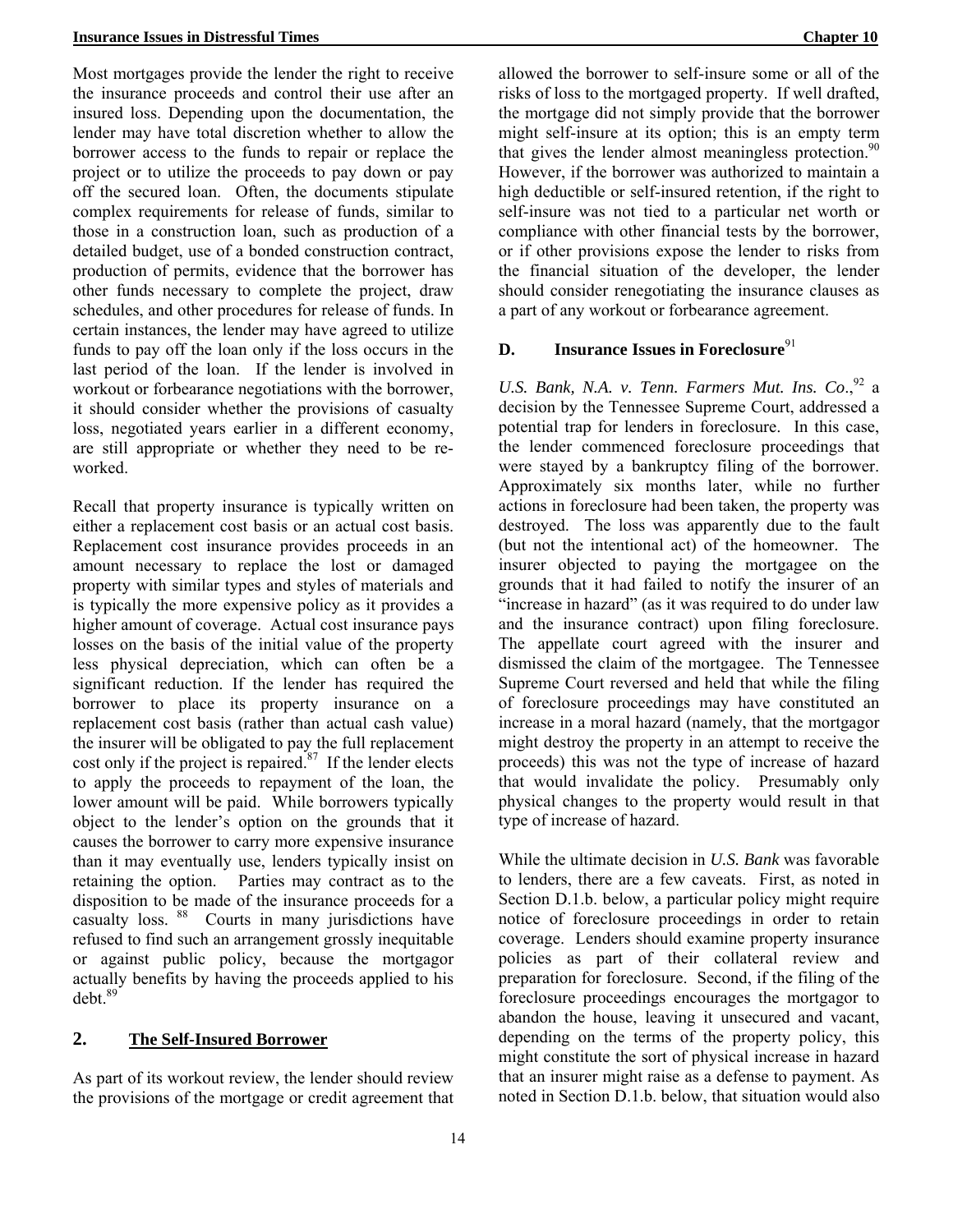require notice to the insurer. The ultimate lesson from *U.S. Bank* is that lenders contemplating or filing foreclosures have to examine their policies and secure the property to avoid potential disputes with the property insurers.

## **1. Casualty Loss Prior to Foreclosure**

## **a. Preliminary Considerations**

If a casualty loss is sustained before the foreclosure sale, the following questions should be asked and answered: (1) Will the claim be settled before the foreclosure sale? (2) Who is entitled to the proceeds: the note holder, the mortgagor, or the purchaser at the foreclosure sale? (3) Will a greater recovery be available if the proceeds are applied in reconstruction of the mortgaged property than if they are taken as a cash payment? (4) Will the insurer insist on the premises being repaired as opposed to its paying a cash settlement? (5) Do the policy and proceeds cover contents or trade fixtures not encumbered by the deed of trust?

# **b. Notices to Insurance Company**

Some property insurance policies require the mortgagee to notify the insurance carrier of the commencement of foreclosure. Notice is given to the insurance carrier so that it can protect its position by purchasing the secured indebtedness or bidding at the foreclosure sale, especially if a casualty loss has occurred before the foreclosure sale. The safest practice is to notify the insurance company of a pending foreclosure sale and to notify the company of the change of ownership after the foreclosure sale.

Further, if the mortgagor abandons the mortgaged property before the foreclosure sale, the mortgagee must confirm continuation of coverage. This is because most property insurance policies exclude or reduce coverage after the insured property is vacant for more than a certain period of time, often 60 days.  $93$ This limitation arises from the possibility of vandalism, glass breakage, theft, and other casualties when the property is unprotected. Although a company may offer an endorsement to override the vacancy exclusion, these typically provide coverage for short periods of time, often 60 or 90 days, and often at a greatly increased premium. As noted in the discussion of the vacancy clause and leases in section IV.C of this paper, the standard commercial property policy provides that it does not cover loss from six causes

(e.g., vandalism and theft) following the insured's vacating the premises for a period of 60 days, but does cover losses from other Covered Causes (e.g., fire) but with a 15% reduction in proceeds. The standard mortgage clause in the standard commercial property policy provides for coverage for the mortgagee even in the event the premises are vacant for greater than 60 days as follows:

2. Mortgageholders

- … d. If we deny your claim because of your acts or because you have failed to comply with the terms of this Coverage Part, the mortgageholder will still have the right to receive loss payment if the mortgagor:
	- (1) Pays any premium due under this Coverage Part at our request if you have failed to do so;
	- (2) Submits a signed, sworn proof of loss within 60 days after receiving notice from us of your failure to do so; and
	- (3) Has notified us of any change in ownership, occupancy or substantial change in risk known to the mortgageholder.<sup>94</sup>

#### **2. Relationship of Proceeds to Secured Debt**

The note holder's right to the property insurance proceeds depends on the existence of an insurable interest in the mortgaged property, typically referred to in the property policy by the phrase "as their interest may appear at time of loss."<sup>95</sup> A mortgagee's interest in the policy is limited to the secured indebtedness due it. Therefore, the note holder's interest will vary depending on the action taken before the insurer disburses the insurance proceeds. If the property is foreclosed on before the proceeds are distributed, the mortgagee's right to the proceeds may be reduced or extinguished, depending on the mortgagee's interest remaining after foreclosure. If the mortgagee purchases the mortgaged property for the amount of the debt outstanding, the mortgagee will have no right to the insurance proceeds.<sup>96</sup>

If the mortgagee purchases the mortgaged property for less than the balance owed on the secured debt, the mortgagee may recover from the insurer, as from the mortgagor, the deficiency (up to the policy limits).  $97$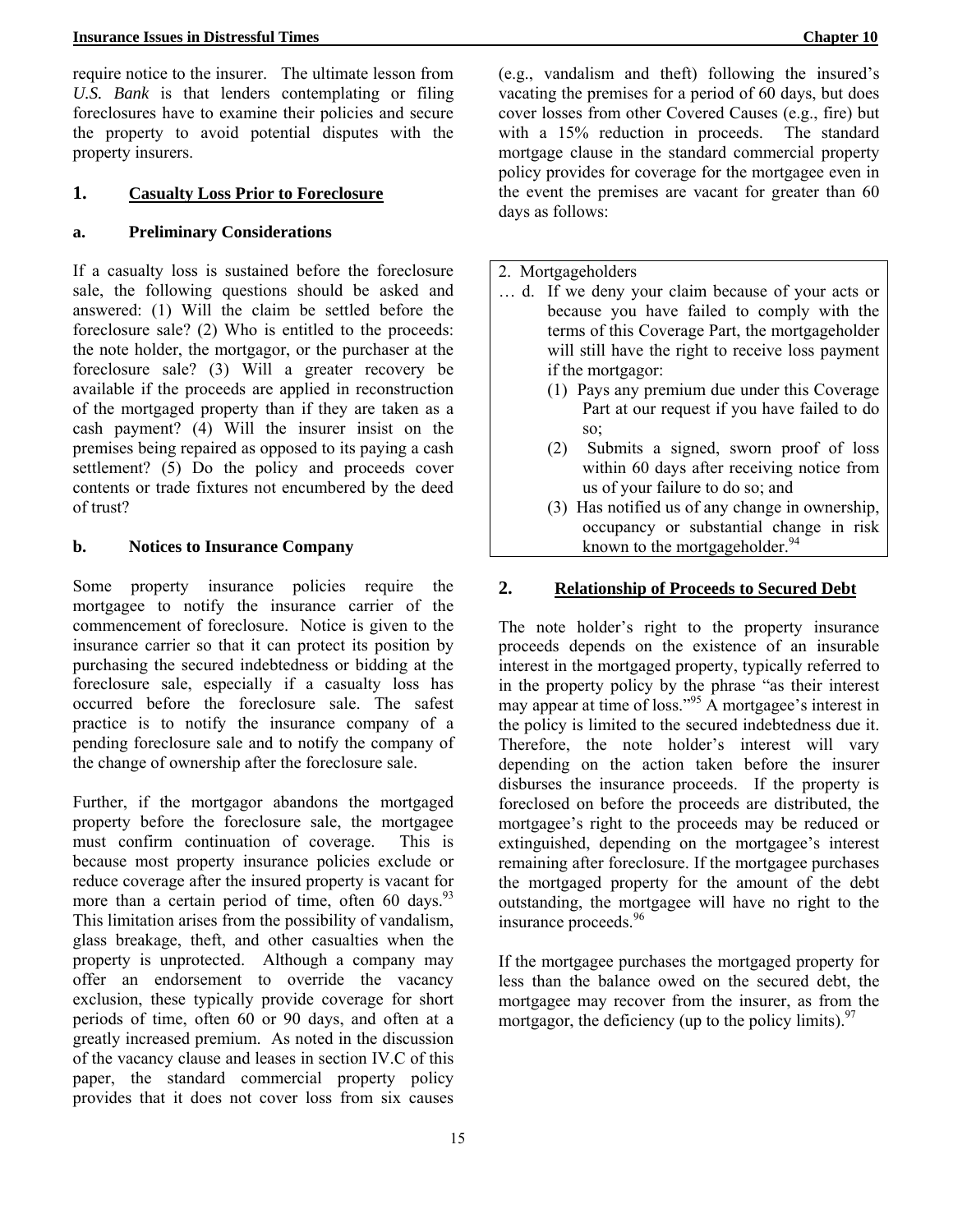#### **3. Bid Strategy**

#### **a. Liquidating Casualty-Loss Claim Before Foreclosure Sale**

The mortgagee should postpone the foreclosure sale until after the amount payable on the insurance policy is determined. Otherwise, the mortgagee risks overbidding by establishing a deficiency less than the amount of the insured casualty loss.

#### **b. Foreclosure Before Applying Insurance Proceeds to Secured Debt**

The mortgagee may feel that foreclosing before the insurance proceeds are liquidated and applied to reduce the secured debt is necessary. In such situations, the mortgagee should be careful to bid low enough to establish a deficiency equal to the insurance proceeds. The lender may be placed in a dilemma should it face competitive bidding. To be the successful bidder at the foreclosure sale and thereby be the owner of the policy and the recipient of its proceeds, the lender may be forced to bid up to its outstanding indebtedness and thereby extinguish or pro rata extinguish its claim on the insurance policy. The best course of action appears to be to have the proceeds liquidated and applied to the secured debt before the foreclosure sale. The lender is then in the position to bid at the foreclosure sale an amount equal to the lesser of the then indebtedness or the perceived value of the mortgaged property "as is".

#### **E. Casualty Loss After Foreclosure**

After foreclosure the mortgagee's interest may continue in property insurance on which it was listed as a mortgagee prior to foreclosure as to casualty loss proceeds from a casualty occurring after foreclosure.<sup>98</sup>

#### **F. Personal Property**

A person with an insurable interest in personal property may be designated as a *loss payee* under the property insurance covering the personal property. Two forms of loss payee clauses are a *loss payable clause* and a *lenders loss payable clause*. In the **Appendix** is the ISO CP 12 18 06 07 Loss Payable Provisions endorsement. This endorsement provides a schedule to designate the loss payee, the property in which the loss payee has an insurable interest, and which type of loss payable clause applies. Also, see the chart in the **Appendix** Chart of Additional Interests Insurance Provisions<sup>99</sup> comparing the rights of a secured creditor or personal property lessor under a loss payee clause with a lenders loss payable clause. The difference between the protection afforded under lenders loss payable clause as compared to a loss payable clause is analogous to the difference between the protection afforded under to a mortgagee by the standard mortgage clause as compared to an open mortgage clause.

#### **1. Loss Payable Clause**<sup>100</sup>

Under the standard loss payable clause losses are adjusted with the insured and policy proceeds are payable jointly to the insured and the loss payee. Under the standard loss payable clause the loss payee does not have any further rights or responsibilities. The loss payee has no more right to recover under the policy than does the insured and the loss payee's recovery may be lost due to the acts of the insured.<sup>101</sup>

# **2. Lenders Loss Payable Clause**<sup>102</sup>

A secured party that is designated on the insured's personal property policy as a loss payee under a *lenders loss payable clause* has the same rights and responsibilities that a mortgage holder has under the standard mortgage clause. While the mortgage clause is automatically a part of a standard property policy as to mortgaged real property, a personal property secured party must request that it be designated as a loss payee with a lenders loss payable clause endorsement.

#### **VII. RECEIVERSHIP AND BANKRUPTCY**

#### **A. Receiverships**

In recent years the request for appointment of receivers in connection with foreclosures has increased dramatically. Lenders and servicers have resorted to receiverships to operate and even sell the property, without proceeding to a foreclosure sale. <sup>103</sup> The rights and obligations of the receiver are established both by applicable state or federal law and in the order of receivership. Typically, these require the receiver to post a bond to insure its faithful performance, address operation of the premises, collection of rents, maintenance of insurance and, if permitted by the court and applicable law, to sell the property and distribute the proceeds.

Surprisingly, other than the *Block* 37 case discussed below, there has been little discussion of the insurance issues arising in connection with receiverships,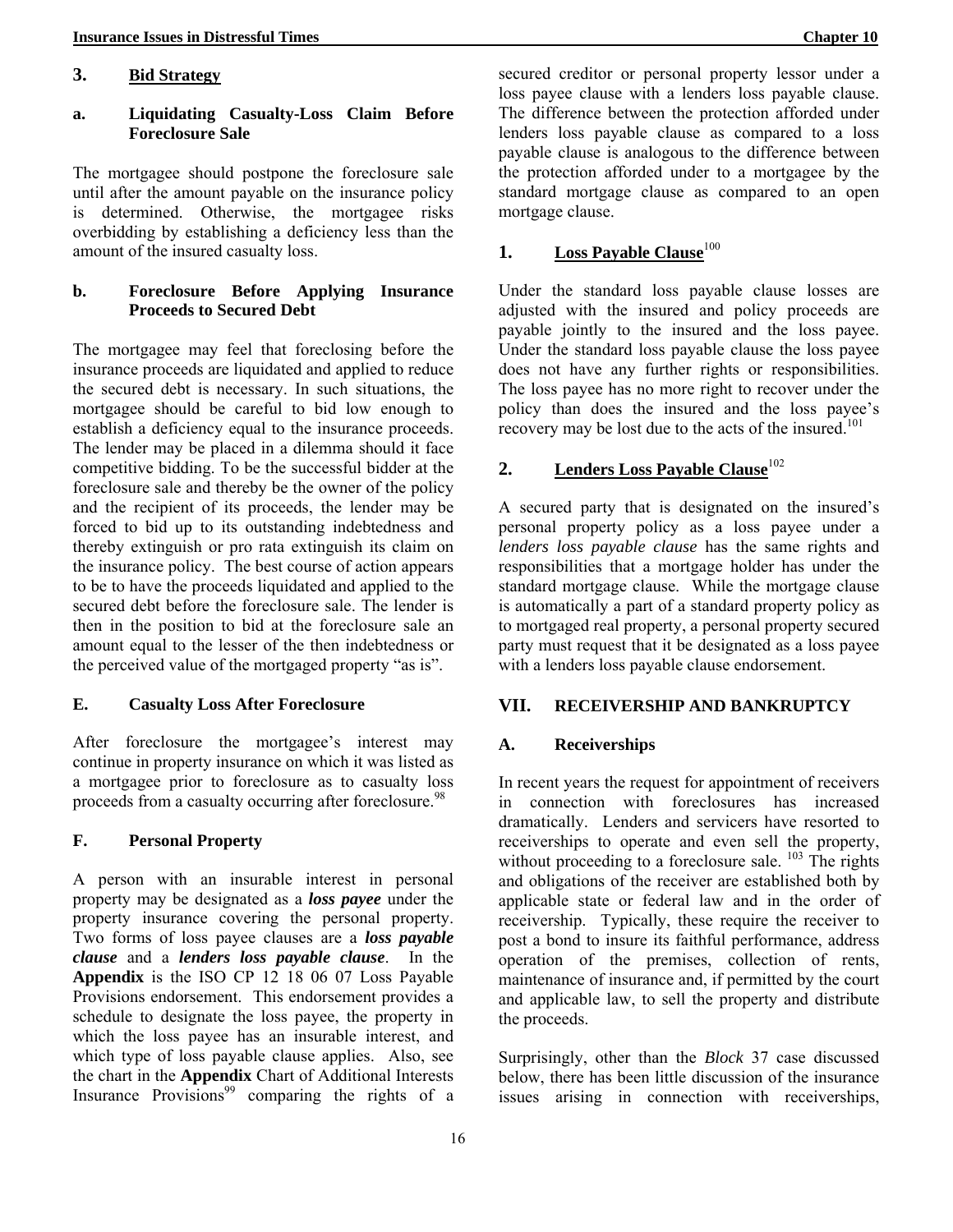possibly because they were relatively seldom used prior to the recent financial meltdown. The cases that do address these issues date prior to 1940; since so much of insurance law hinges on the analysis of policy language and since insurance policies have continually changed over time, reliance on these early cases should be tempered with consultation with knowledgeable insurance advisors.

There are at least three parties whose interest in the property should be considered: the owner, the mortgagee, and the receiver. During a receivership, the receiver, rather than the owner or its property manager is in possession of the property and entitled to receive the rentals and take preservative measures. receiver assumes responsibility for the maintenance and preservation of the property, presumably including loss from fire or other property damage. The mortgage debt remains outstanding, so the mortgagee's insurable interest remains in the property. Since the mortgage has not been foreclosed, the owner still retains its interest in the property.

Under the rationale of the *U.S. Bank*104 case the property insurance, if still in force and with the proper mortgagee/loss payee endorsement, should still protect the lender who is the beneficiary of the mortgage debt. Unless the owner and its insurer consent to an assignment of rights under the property policy, the receiver should not assume that it is entitled to coverage under the owner's policy. The typical ISO form restricts the right of the insured to transfer rights under the policy without the insurer's consent. There is, however, at least some old authority that the appointment of the receiver does not breach this restriction, on the grounds that the possession of the receiver is for the benefit of all parties involved.<sup>105</sup> `Often, however, the property insurance has lapsed or is close to expiration and the receiver must obtain insurance to protect the property. While the receiver has the authority to obtain such insurance, it is unclear whether this is on the basis of the receiver's insurable interest in the property or whether it simply has the authority to take that action on behalf of the parties (owner, mortgagee, or other creditor) who will ultimately benefit from the insurance.<sup>106</sup>

A recent Illinois case involves a dispute over insurance as a basis for a defense against the appointment of a receiver. In *Bank of America, N.A. v. 108 N. State Retail LLC<sup>107</sup>* the mortgagee sued for foreclosure of its mortgage, based upon an alleged 46 million dollar shortfall in construction funds necessary for the

completion of the "Block 37" project in Chicago. The developer/mortgagor provided insurance for the project, still in the construction phase, under a wrapprogram, or owner controlled insurance program ("*OCIP*"). Apparently, the appointment of the receiver was delayed for several weeks as the receiver attempted to obtain its own OCIP insurance or to require an assignment by the developer of its OCIP. Although receivers have been touted as an efficient way to complete projects that fall into default while still under construction, this case may be an example of issues that might make such appointments impracticable.

#### **B. Bankruptcy**

While the foregoing issues all apply to lenders outside of bankruptcy, special rules and issues arise when the borrower files for reorganization or liquidation under the protection of the Bankruptcy Code. The primary question for the bankruptcy lawyer is whether the insurance policy and the insurance proceeds are property of the bankruptcy estate. Section 541 of the Bankruptcy Code, 11 U.S.C. § 541, broadly defines the bankruptcy estate to include "all legal and equitable interests of the debtor in property as of the commencement of the case" and "proceeds ... of or from property of the estate." While cases have held that the result is that insurance policies constitute property of the bankrupt estate the important question for the secured lender is whether the *proceeds* of insurance also constitute property of the estate. The general test seems to focus on whether, in the absence of bankruptcy, the debtor would have had a claim to the proceeds.<sup>108</sup> Property insurance policies whose proceeds are payable to a creditor pursuant to a mortgagee/loss payee rider are not property of the estate. $109$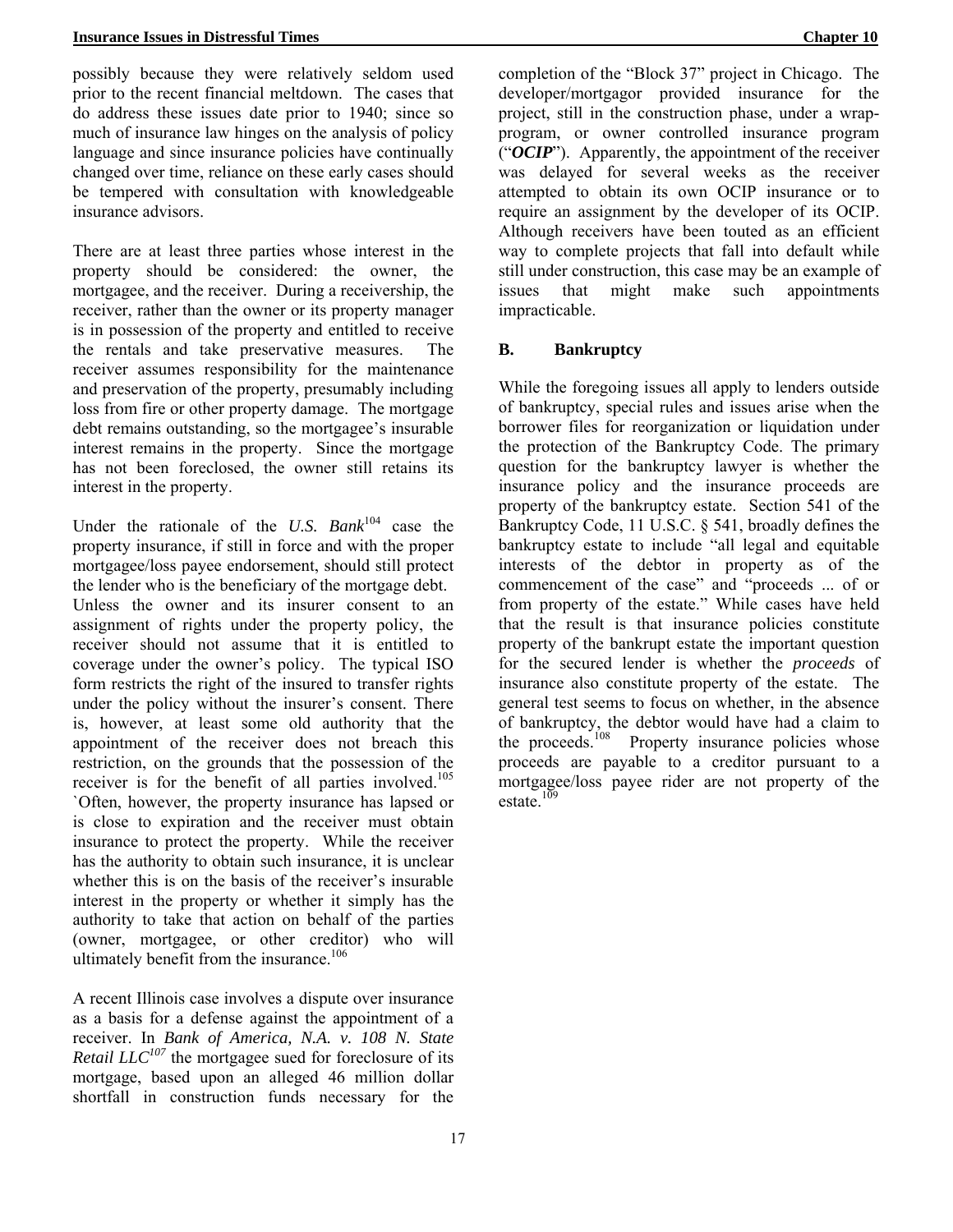### **APPENDIX**

| <b>Charts</b>                                                                      |  |
|------------------------------------------------------------------------------------|--|
|                                                                                    |  |
| <b>Liability Insurance</b>                                                         |  |
| ISO CG 02 05 12 04 Texas Changes - Amendment of Cancellation Provisions or         |  |
|                                                                                    |  |
| ISO CG 20 10 07 04 Additional Insured – Owners, Lessees or Contractors – Scheduled |  |
|                                                                                    |  |
|                                                                                    |  |
|                                                                                    |  |
|                                                                                    |  |
|                                                                                    |  |
| <b>Property Insurance</b>                                                          |  |
|                                                                                    |  |
|                                                                                    |  |
|                                                                                    |  |
|                                                                                    |  |
|                                                                                    |  |
|                                                                                    |  |
|                                                                                    |  |
| <b>Certificates, Evidences and Insurance Binder</b>                                |  |
|                                                                                    |  |
|                                                                                    |  |
|                                                                                    |  |
|                                                                                    |  |
|                                                                                    |  |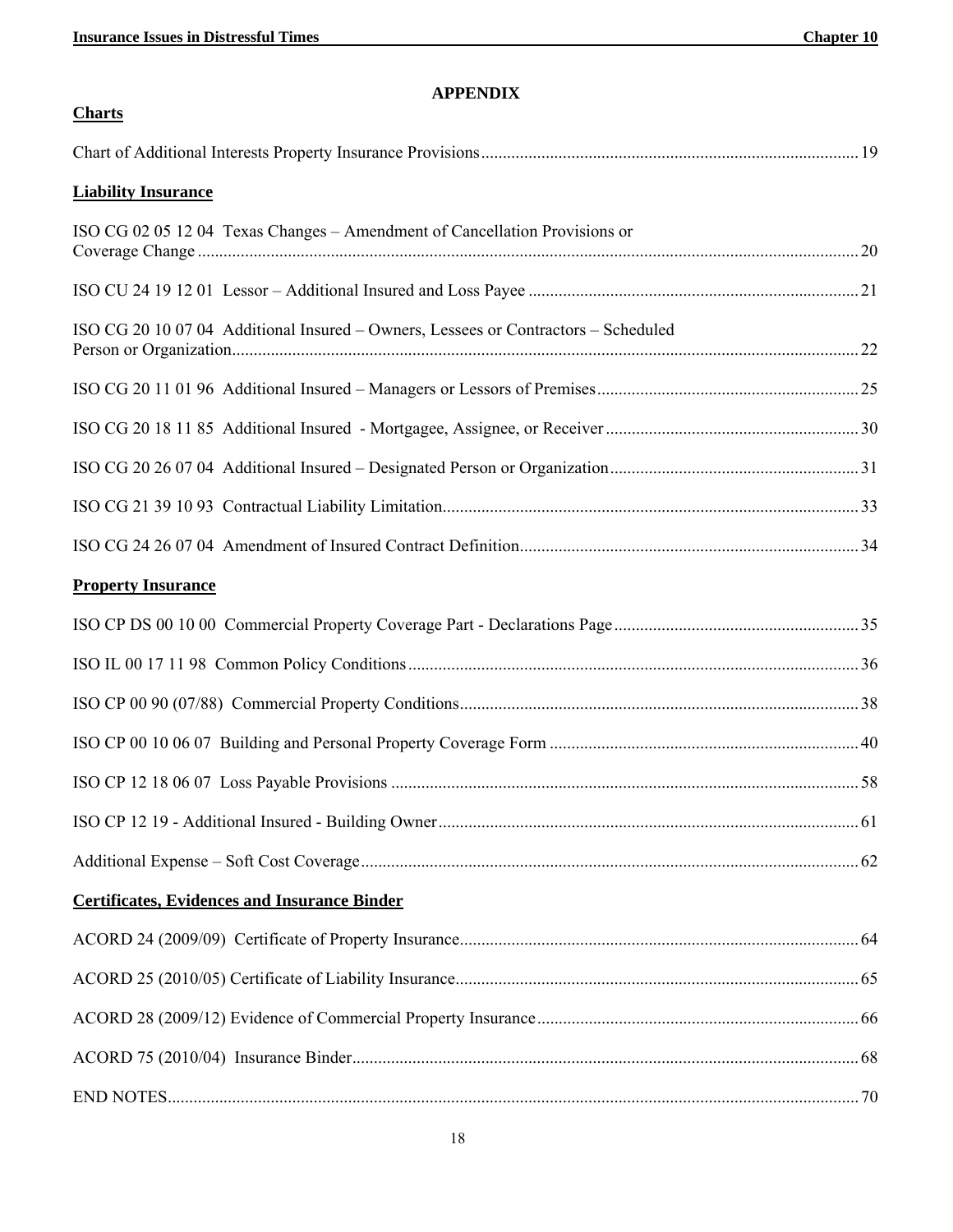| <b>Type of</b><br><b>Endorsement</b>                        | <b>Typical</b><br><b>Insurable</b><br><b>Interest</b>                 | <b>Receipt of Loss</b><br><b>Payment</b>       | <b>Typical Notice</b><br>of Cancellation                                                                                                                                  | Coverage<br><b>Despite</b><br><b>Insured's Acts</b> |
|-------------------------------------------------------------|-----------------------------------------------------------------------|------------------------------------------------|---------------------------------------------------------------------------------------------------------------------------------------------------------------------------|-----------------------------------------------------|
| Mortgageholders<br>Provision or<br>Endorsement <sup>1</sup> | Holds mortgage on<br>covered building(s)                              | Exclusive                                      | For cancellation by<br>the insurer; 30 days,<br>except 10 days<br>nonpay. May include<br>10 days' notice of<br>nonrenewal.                                                | Yes                                                 |
| Lenders Loss Payable<br>Clause <sup>2</sup>                 | Creditor with an<br>interest in covered<br>personal property          | Exclusive                                      | For cancellation by<br>the insurer only; 30<br>days, except 10 days<br>nonpay. May include<br>10 days' notice of<br>nonrenewal.                                           | Yes                                                 |
| Loss Payee Clause <sup>3</sup>                              | Leases personal<br>property to the insured,<br>may also be a creditor | May be exclusive or<br>shared with the insured | None, unless<br>specifically<br>requested.                                                                                                                                | No                                                  |
| <b>Additional Insured</b><br>Endorsement <sup>4</sup>       | Owner of building $(s)$<br>leased to the insured                      | Shared with the insured                        | None, unless<br>specifically requested<br>(ISO standard<br>property policy<br>Cancellation<br>Provisions provides<br>for notice only to<br>"the first named<br>insured"). | Yes                                                 |

#### **CHART OF ADDITIONAL INTERESTS PROPERTY INSURANCE PROVISIONS**

 $\frac{1}{1}$  Mortgageholders Provision. See Mortgageholders Provision in **Appendix** form ISO CP 00 10 06 07 Building and Personal Property Coverage Form, Additional Conditions Paragraph F.2, p.p. 13-15.

<sup>&</sup>lt;sup>2</sup> Lenders Loss Payable Clause. See Appendix form ISO CP 12 18 06 07 Loss Payee Provisions Paragraph D Lenders Loss Payable Clause.

<sup>&</sup>lt;sup>3</sup> Loss Payee Clause. See Appendix form ISO CP 12 18 06 07 Loss Payee Provisions Paragraph D Loss Payee Clause.

<sup>4</sup> Additional Insured Endorsement. See **Appendix** form ISO CP 12 18 06 07 Loss Payee Provisions Paragraph F Building Owner Loss Payable Clause, which is also discussed in the Article at IV.A.2 (note under this endorsement form, notice of cancellation is not required to be given to the additional insured landlord). Also see ISO CP 12 19 11 08 Additional Insured – Building Owner endorsement (copy not in Appendix) discussed in Article at IV.A.1 (note under this endorsement, notice of cancellation is not required to be given to the additional insured landlord); and ISO CP 15 03 Business Income – Landlord as Additional Insured (Rental Value) Endorsement (copy not in Appendix), which is discussed in the Article at IV.A.3 (note under this endorsement, notice of cancellation is expressly provided to be given to the additional insured landlord).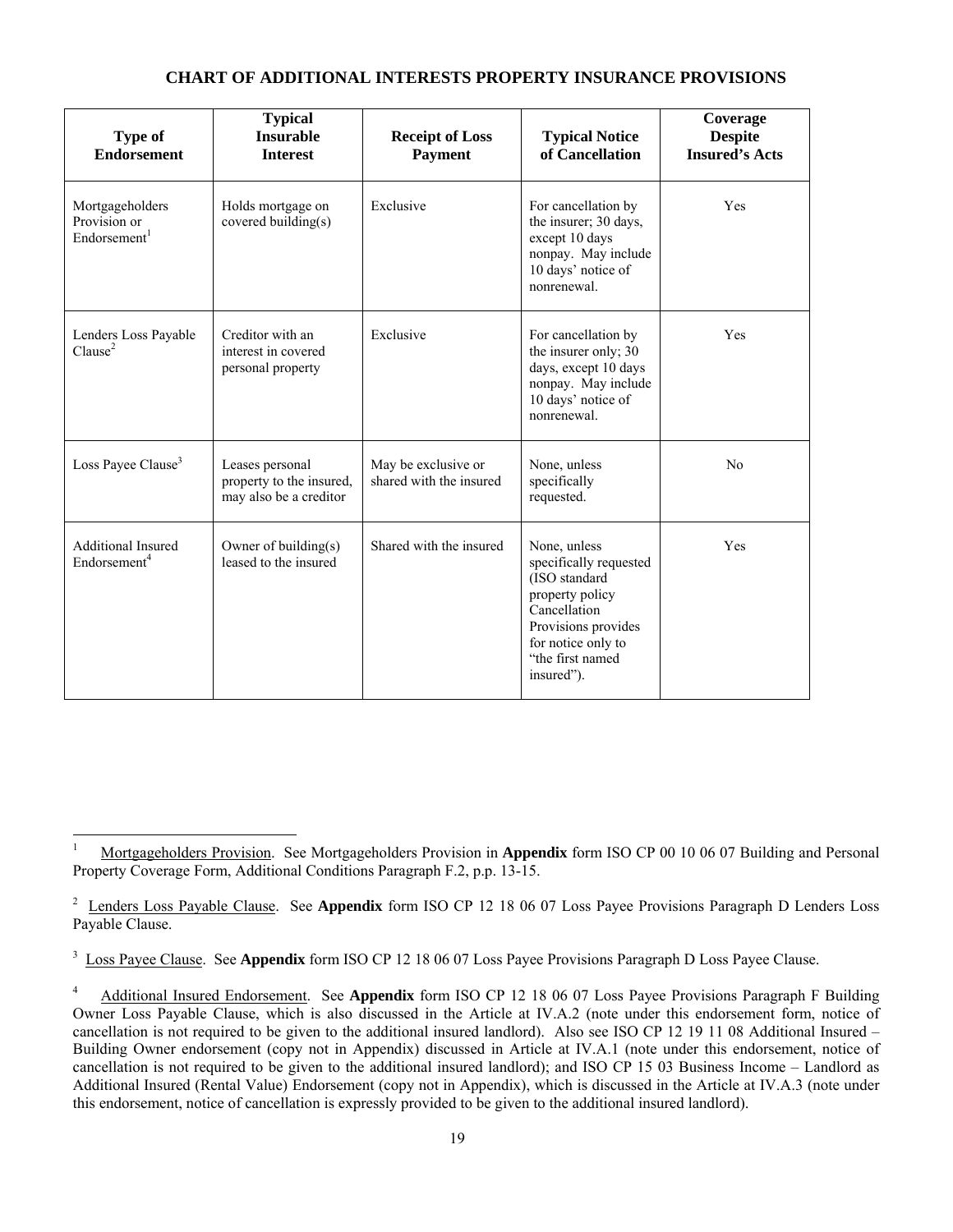# **TEXAS CHANGES – AMENDMENT OF CANCELLATION PROVISIONS OR COVERAGE CHANGE**

This endorsement modifies insurance provided under the following:

COMMERCIAL GENERAL LIABILITY COVERAGE PART LIQUOR LIABILITY COVERAGE PART OWNERS AND CONTRACTORS PROTECTIVE LIABILITY COVERAGE PART POLLUTION LIABILITY COVERAGE PART PRODUCT WITHDRAWAL COVERAGE PART PRODUCTS/COMPLETED OPERATIONS LIABILITY COVERAGE PART RAILROAD PROTECTIVE LIABILITY COVERAGE PART

In the event of cancellation or material change that reduces or restricts the insurance afforded by this

Coverage Part, we agree to mail prior written notice of cancellation or material change to:

#### **SCHEDULE**

|                                                                                                        | $1.$ Name:                        |  |
|--------------------------------------------------------------------------------------------------------|-----------------------------------|--|
|                                                                                                        |                                   |  |
|                                                                                                        | 2. Address:                       |  |
|                                                                                                        |                                   |  |
|                                                                                                        |                                   |  |
|                                                                                                        |                                   |  |
|                                                                                                        | 3. Number of days advance notice: |  |
| Information required to complete this Schedule, if not shown above, will be shown in the Declarations. |                                   |  |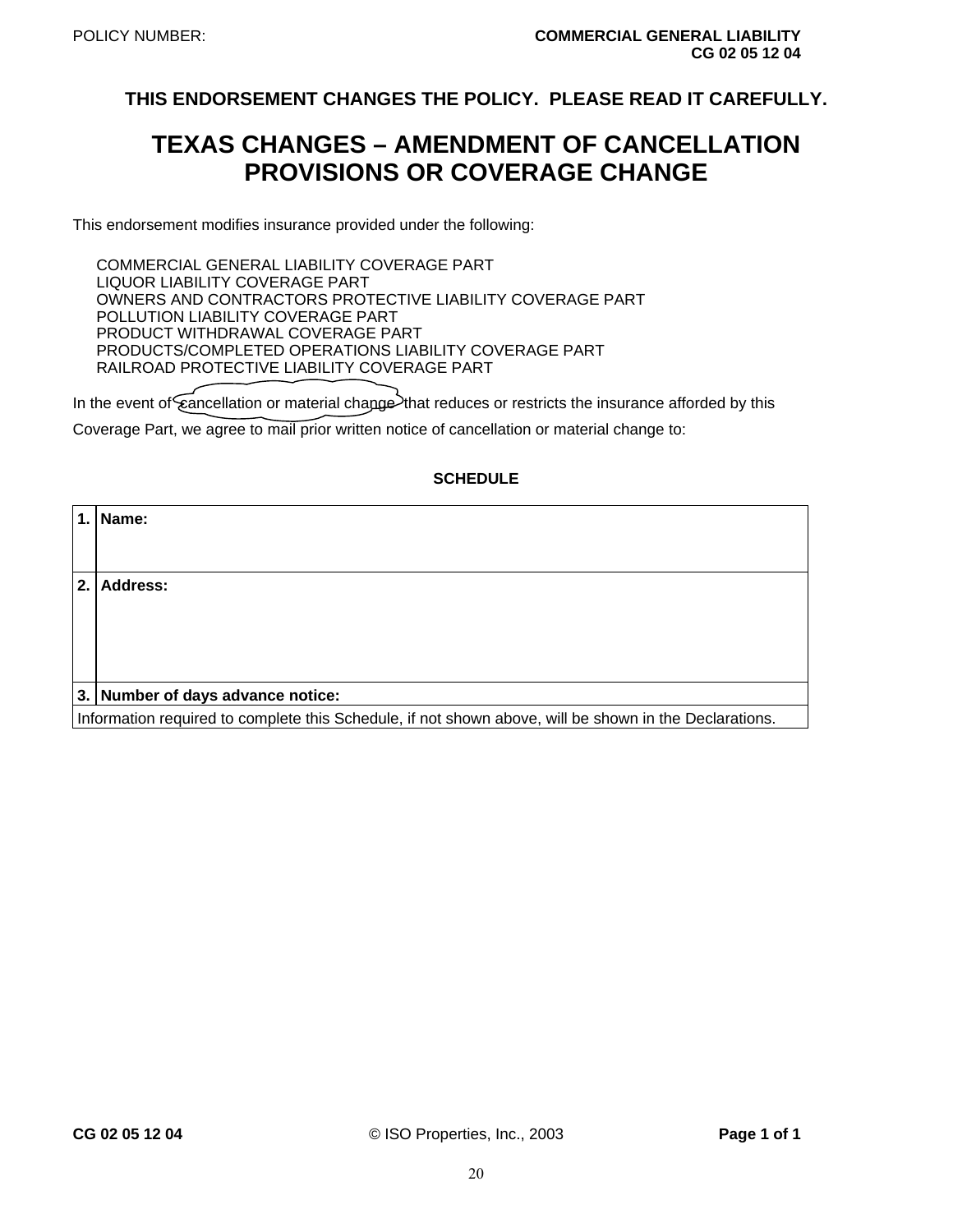# **LESSOR – ADDITIONAL INSURED AND LOSS PAYEE**

This endorsement modifies insurance provided under the following:

#### COMMERCIAL LIABILITY UMBRELLA COVERAGE PART

With respect to coverage provided by this endorsement, the provisions of the Coverage Form apply unless modified by the endorsement.

This endorsement changes the policy effective on the inception date of the policy unless another date is indicated below.

| l Endorsement Effective: | Countersigned By:           |
|--------------------------|-----------------------------|
|                          |                             |
| l Named Insured:         |                             |
|                          | (Authorized Representative) |

#### **SCHEDULE**

| <b>Insurance Company</b><br><b>Policy Number</b><br><b>Effective Date</b> |
|---------------------------------------------------------------------------|
| <b>Expiration Date</b>                                                    |
| Named Insured<br>Address                                                  |
| Additional Insured (Lessor)<br>Address                                    |
| Designation or Description of "Leased Autos"                              |

| Coverage   | <b>Limit Of Insurance</b>   |  |
|------------|-----------------------------|--|
| ' iability | Fach<br>_Ccurrence"<br>- 11 |  |

(If no entry appears above, information required to complete this endorsement will be shown in the Declarations as applicable to this endorsement.)

Subject to such coverage provided in the "underlying insurance", the following cancellation provisions apply:

- **2.** If you cancel the policy, we will mail notice to the lessor.
	- **3.** Cancellation ends this agreement.
- **1.** If we cancel the policy, we will mail notice to the lessor in accordance with the Cancellation Common Policy Condition.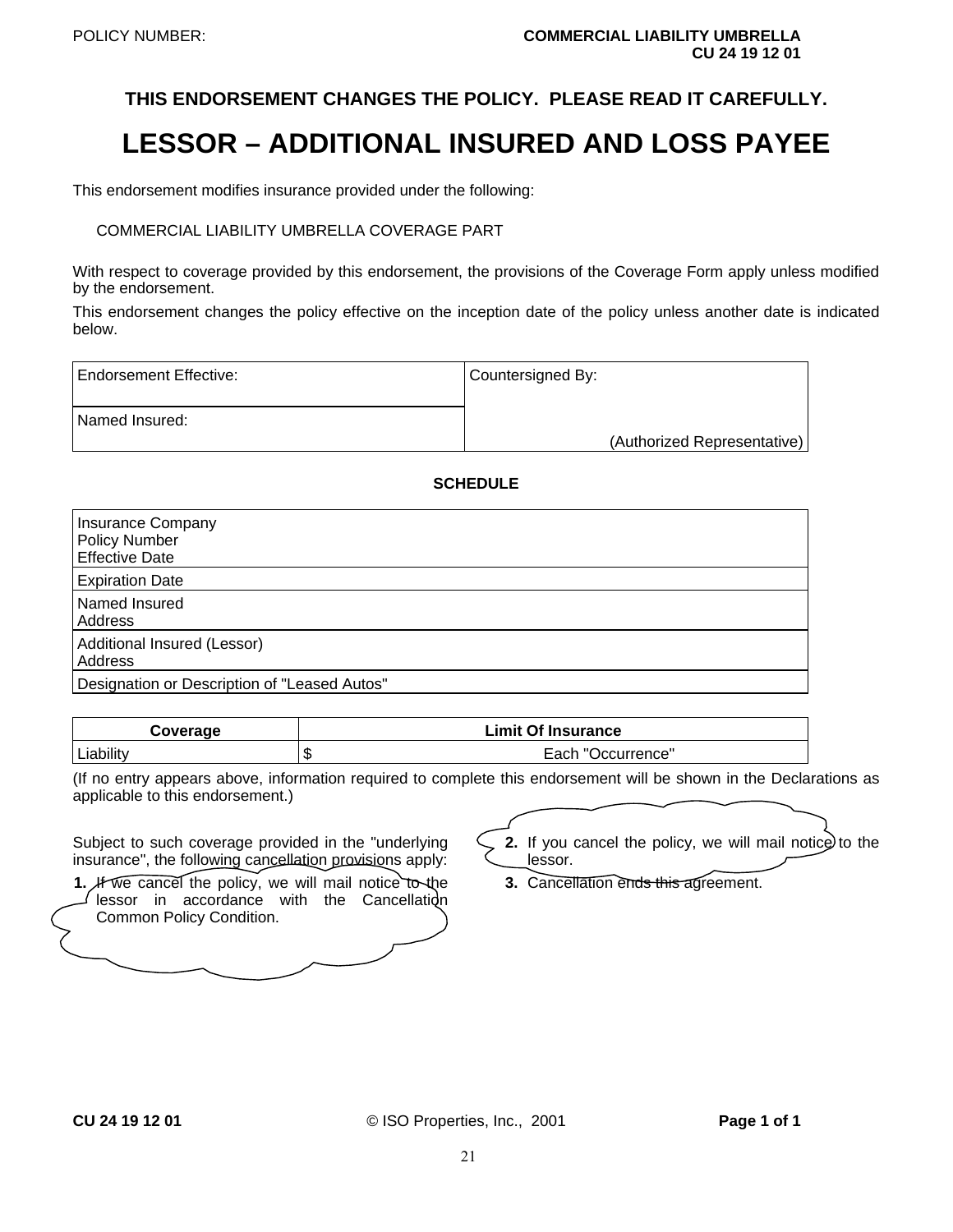# **ADDITIONAL INSURED – OWNERS, LESSEES OR CONTRACTORS – SCHEDULED PERSON OR ORGANIZATION**<sup>1</sup>

This endorsement modifies insurance provided under the following:

#### COMMERCIAL GENERAL LIABILITY COVERAGE PART

#### **SCHEDULE**

| <b>Name Of Additional Insured Person(s)</b><br>Or Organization(s):                                                                                                                                                                                                                                                         | <b>Location(s) Of Covered Operations</b> |
|----------------------------------------------------------------------------------------------------------------------------------------------------------------------------------------------------------------------------------------------------------------------------------------------------------------------------|------------------------------------------|
| [insert name of additional insureds: (a)<br>and its successors and assigns, and its directors and<br>employees (the owner/landlord), (b)<br>(the landlord's management company), (c)<br>(the landlord's lender), (d),<br>and its successors and assigns,<br>and its members and employees, and (e) ("tenant's<br>lender".] | [insert building address.]               |

Information required to complete this Schedule, if not shown above, will be shown in the Declarations.

- **A. Section II Who Is An Insured** is amended to include as an additional insured the person(s) or organization(s) shown in the Schedule, but only with respect to liability for "bodily injury", "property damage" or "personal and advertising injury"  $\epsilon$ aused<sup>2</sup>, in whole or in part, by:
	- **1.** Your acts or omissions; or
	- **2.** The acts or omissions of those acting on your behalf;

in the performance of your ongoing operations for the additional insured(s) at the location(s) designated above.

**B.** With respect to the insurance afforded to these additional insureds, the following additional exclusions apply:

This insurance does not apply to "bodily injury" or "property damage" occurring after:<sup>3</sup>

- **1.** All work, including materials, parts or equipment furnished in connection with such work, on the project (other than service, maintenance or repairs) to be performed by or on behalf of the additional insured(s) at the location of the covered operations has been completed; or
- **2.** That portion of "your work" out of which the injury or damage arises has been put to its intended use by any person or organization other than another contractor or subcontractor engaged in performing operations for a principal as a part of the same project.<sup>4</sup>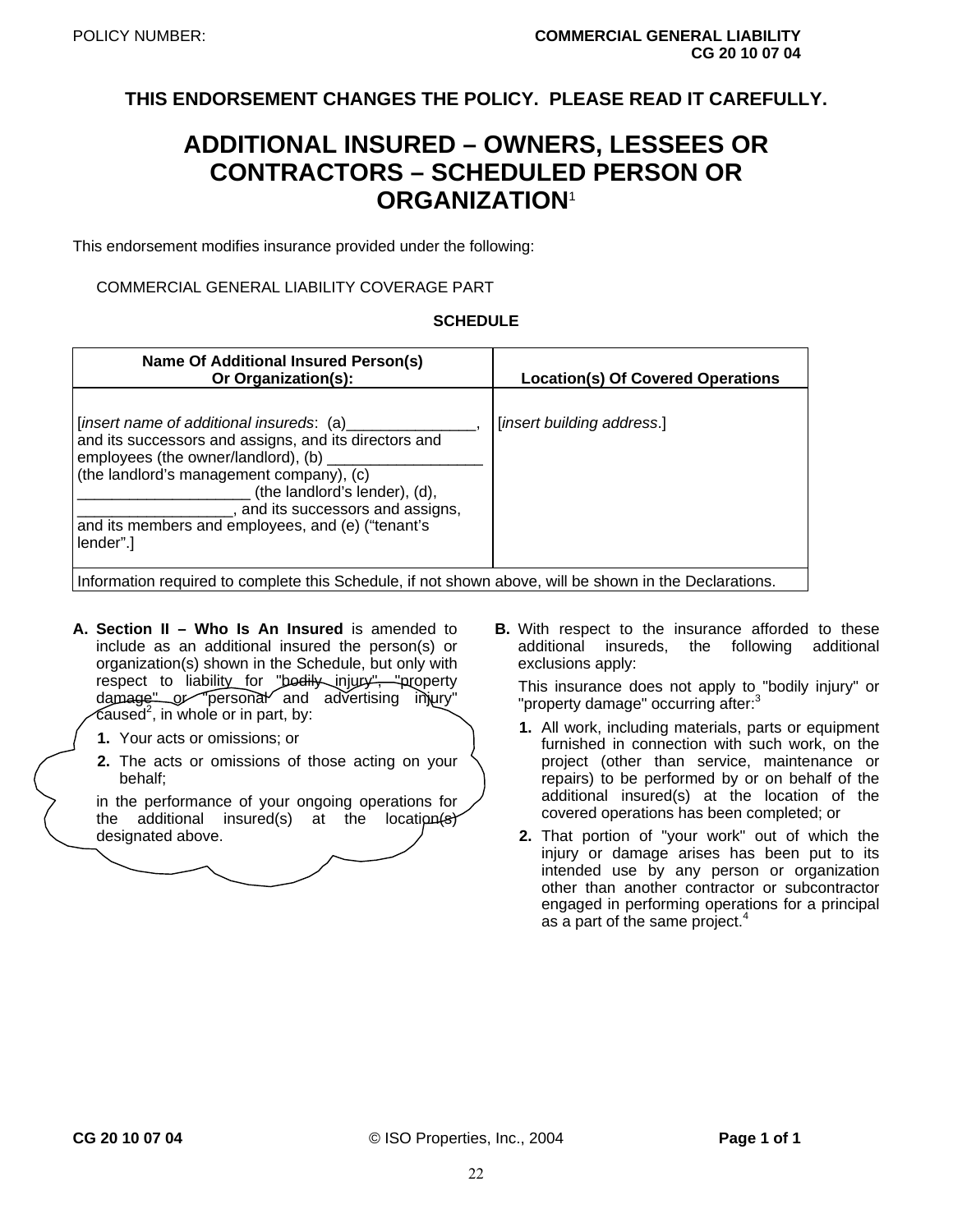Naming Landlord and Tenant as Additional Insureds on Tenant's Contractor's CGL Policy. This endorsement has been completed as an endorsement to a tenant's contractor's CGL insurance to list as additional insureds the persons in the Schedule: the landlord, its management company and lender, and the tenant and its lender.

2 Coverage for Injuries Caused by Named Insured-Contractor's Acts or Omissions. This endorsement provides coverage to the additional insured (*e.g*., landlord and tenant) on the contractor's CGL policy for "liability" "**caused, in whole or in part, by**" the acts or omissions or the acts of the CGL policy's insured (the contractor) and the acts or omissions on its behalf (those of its subcontractors, *etc.*). (This form is also used to provide additional insured coverage for a contractor on a subcontractor's CGL policy).

The "caused in whole or in part" language was added by ISO to this endorsement form in 2004 replacing the prior endorsement language that triggered coverage for the additional insured when the liability "arose out of your (the named insured's) ongoing operations performed for that insured (the additional insured)." The pre-2004 endorsement language triggered numerous cases over the meaning of "arising out of" and "operations" and whether such terms meant that the additional insured would be insured against its liability in cases where the liability was the result of the additional insured's sole negligence or in cases where the named insured was not negligent and the additional insured and others were the negligent parties. Texas courts have been inclined to interpret insurance language broadly against the insurer and interpreted the "arising out of" language broadly against the insurer in favor of coverage for the additional insured, even in cases where the named insured was not negligent and the additional insured was the solely negligent party, but there was a causal connection between the liability and the operations of the named insured contractor. Prior to the 2004 revision to the CG 20 10, the CG 20 10 underwent various revisions seeking to limit the broad scope of the "arising out of" language, including a revision changing coverage for the additional insured from liability "arising out of the (named insured's) work" (CG 20 10 11 85) to "arising out of the (named insured's) operations." This type of language is still found in some non-ISO form endorsements and still gives rise to the same issue - is the additional insured covered for liabilities where the named insured is not negligent, but the additional insured is either concurrently negligent with person other than the named insured or is solely negligent.

The 2004 language triggers coverage for the additional insured for liabilities "caused by" an "act or omission" of the named insured (contractor) or by an entity acting on the named insured's behalf. This language, unlike prior ISO language, requires that the acts or omissions of the named insured be at least a partial cause of the liability. Thus, it is arguable that this new endorsement language does not cover the additional insured either for its sole negligence or cases where the additional insured is concurrently negligent with others, but the named insured is not negligent. However, it remains for courts to interpret this language and to determine the meaning of "caused by". This language as written is not qualified by typical Texas tort law concepts of "proximately caused by" or "directly caused by." Additionally, in cases where the liability is for injury to the named insured's employee, the "caused by" language may present coverage issues for an additional insured, as in such cases the named insured's employee is barred by the workers' comp bar from suing its employer and is suing the additional insured without any allegations being raised by the injured employee as to acts or omissions of the named insured, employer.

3 Exclusions. Liabilities **occurring after** completion of the work are not covered. Coverage for liabilities arising after completion of the contractor's operations but attributable to the contractor's acts or omissions prior to completion may be added by requiring both this endorsement and a CG 20 37 Additional Insured-Owners, Lessees or Contractors–Completed Operations endorsement.

4 Crafting an Additional Insured Endorsement. A good contract drafting practice is to attach to the parties insurance specifications an example of the ISO additional insured endorsement referenced in the insurance specifications. An even better drafting practice is to attach the ISO form with all information inserted. This practice may assure the issuance of the required endorsement.

Notification Requirement. The parties insurance specifications in addition to specifying that the additional insured endorsement be a specific ISO form might also provide that the ISO form is to be manuscripted to include within it advance notification to the additional insured of cancellation of the named insured's policy due to nonpayment of premium or due to other events. Additionally, it could specify advance notification of non-renewal or material changes to the policy. See **Appendix** form ISO CG 02 05 12 04 Texas Changes – Amendment of Cancellation Provisions or Coverage Change for notification endorsement to a CGL policy. The following is sample notification language to be added on the face of the additional endorsement form.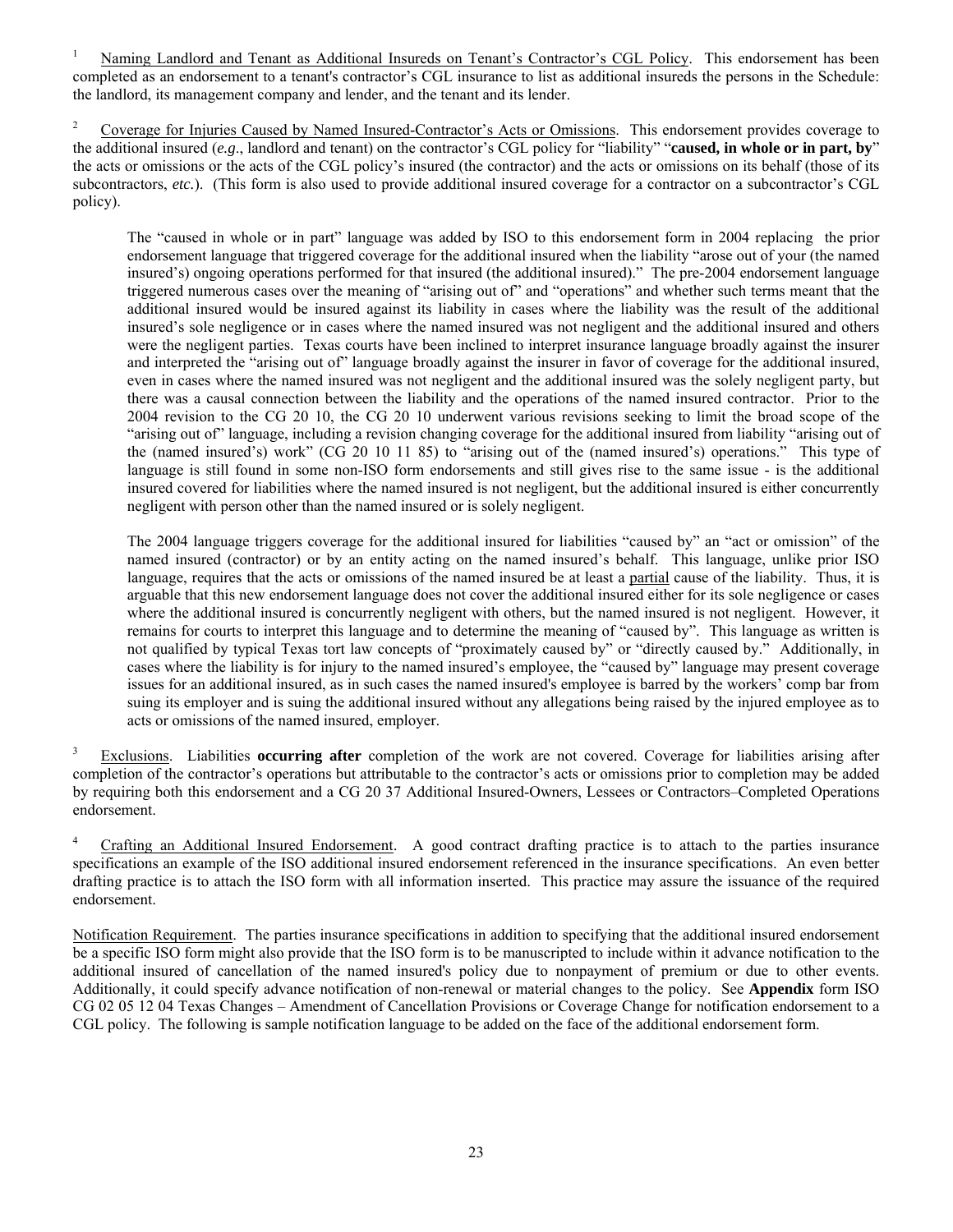In the event of cancellation or material change that reduces or restricts the insurance afforded to the additional insured, we agree to mail prior written notice of cancellation or material change to the additional insureds listed in the Schedule to the following address, or such other address for the additional insured of which we have been notified by the additional insured, at least days before the effective date of the cancellation or material change, and in the case of material change the notification shall provide to the additional insured a copy of the material changes:

Additional insured's name and address:

The additional insured should also require in its insurance specifications that the named insured's insurer recognize that the coverage afforded by the additional insured endorsement to the additional insured is primary and noncontributory, meaning that any other insurance of the additional insured shall be deemed to be excess to the coverage afforded by additional insured endorsement.

Coverage as provided by this endorsement shall apply on a primary and noncontributory basis with any other insurance available to the additional insured named above, whether primary, excess, or contingent, and even though such other insurance provides that it is primary insurance; and we will not seek contribution from any other insurance of the additional insured.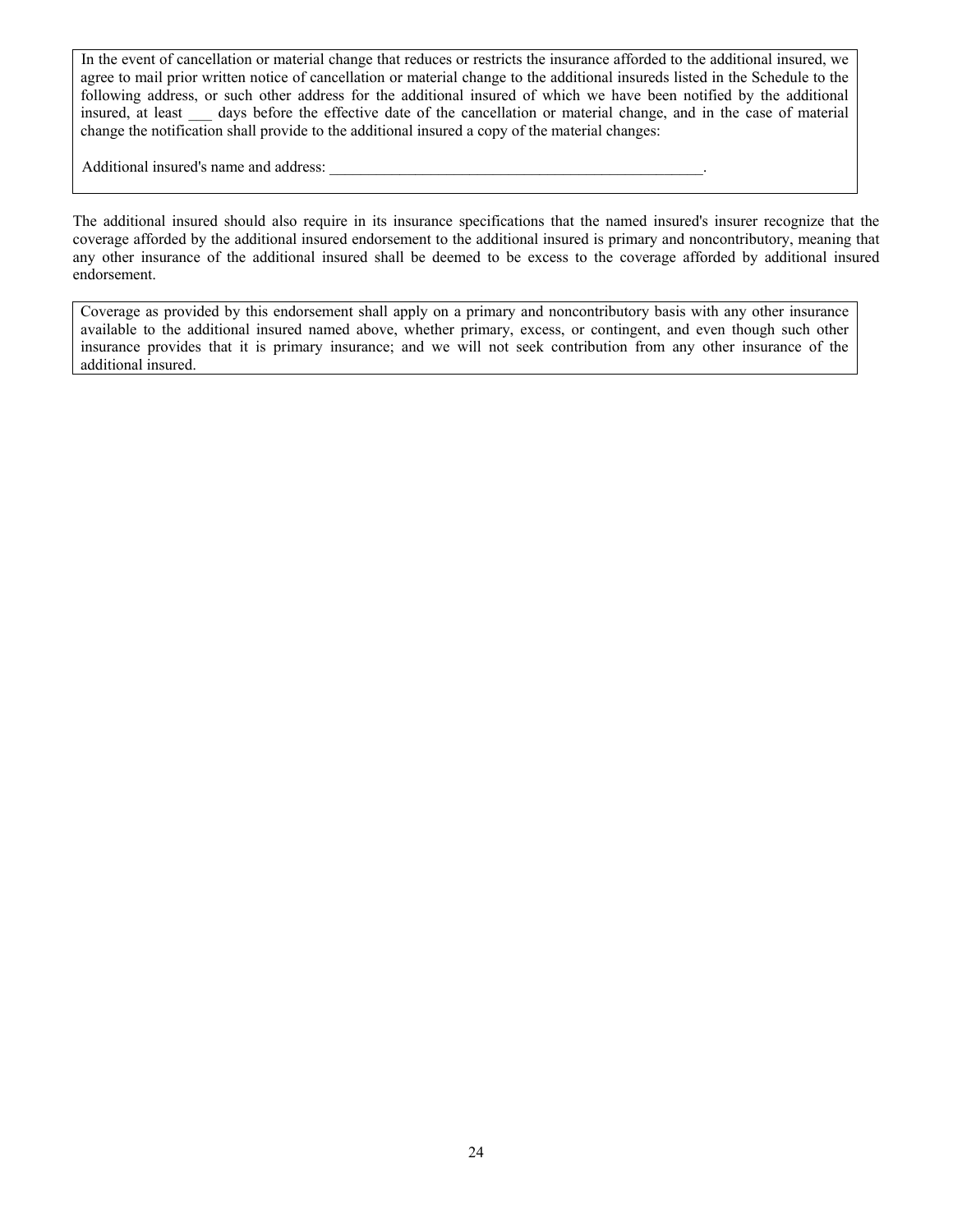# **ADDITIONAL INSURED – MANAGERS OR LESSORS OF PREMISES**

This endorsement modifies insurance provided under the following:

COMMERCIAL GENERAL LIABILITY COVERAGE PART

**4.** Designation of Premises<sup>1</sup> (Part Leased to You):

 [*insert suite no., street address and other descriptive information as to what is the "premises"* and add the following: and the appurtenant use of the "Common Areas" as defined in the Lease between \_\_\_\_\_\_\_\_\_\_\_\_\_\_\_\_\_\_\_\_\_\_\_\_ as Tenant and \_\_\_\_\_\_\_\_\_\_\_\_\_\_\_\_\_\_\_, as Landlord].

**2.** Name of Person or Organization (Additional Insured):<sup>2</sup>

 [*insert name of additional insureds*: (a) \_\_\_\_\_\_\_\_\_\_\_\_\_\_\_\_\_\_\_\_, and its successors and assigns (the owner/landlord), and its directors and employees, (b) \_\_\_\_\_\_\_\_\_\_\_\_\_\_\_\_\_\_\_\_\_\_, (property manager), and (c) \_\_\_\_\_\_\_\_\_\_\_\_\_\_\_\_\_\_\_\_\_\_ (owner's lender)].

 **3.** Additional Premium:

(If no entry appears above, the information required to complete this endorsement will be shown in the Declarations as applicable to this endorsement.)

WHO IS AN INSURED (Section **II**) is amended to include as an insured the person or organization shown in the Schedule but only with respect to liability arising out of<sup>3</sup> the ownership, maintenance or use<sup>4</sup> of that part of the premises<sup>5</sup> leased to you and shown in the Schedule and subject to the following additional exclusions:

This insurance does not apply to $6$ :

- **1.** Any "occurrence" which takes place after you cease to be a tenant in that premises.
- **2.** Structural alterations, new construction or demolition operations performed by or on behalf of the person or organization shown in the Schedule.<sup>7</sup>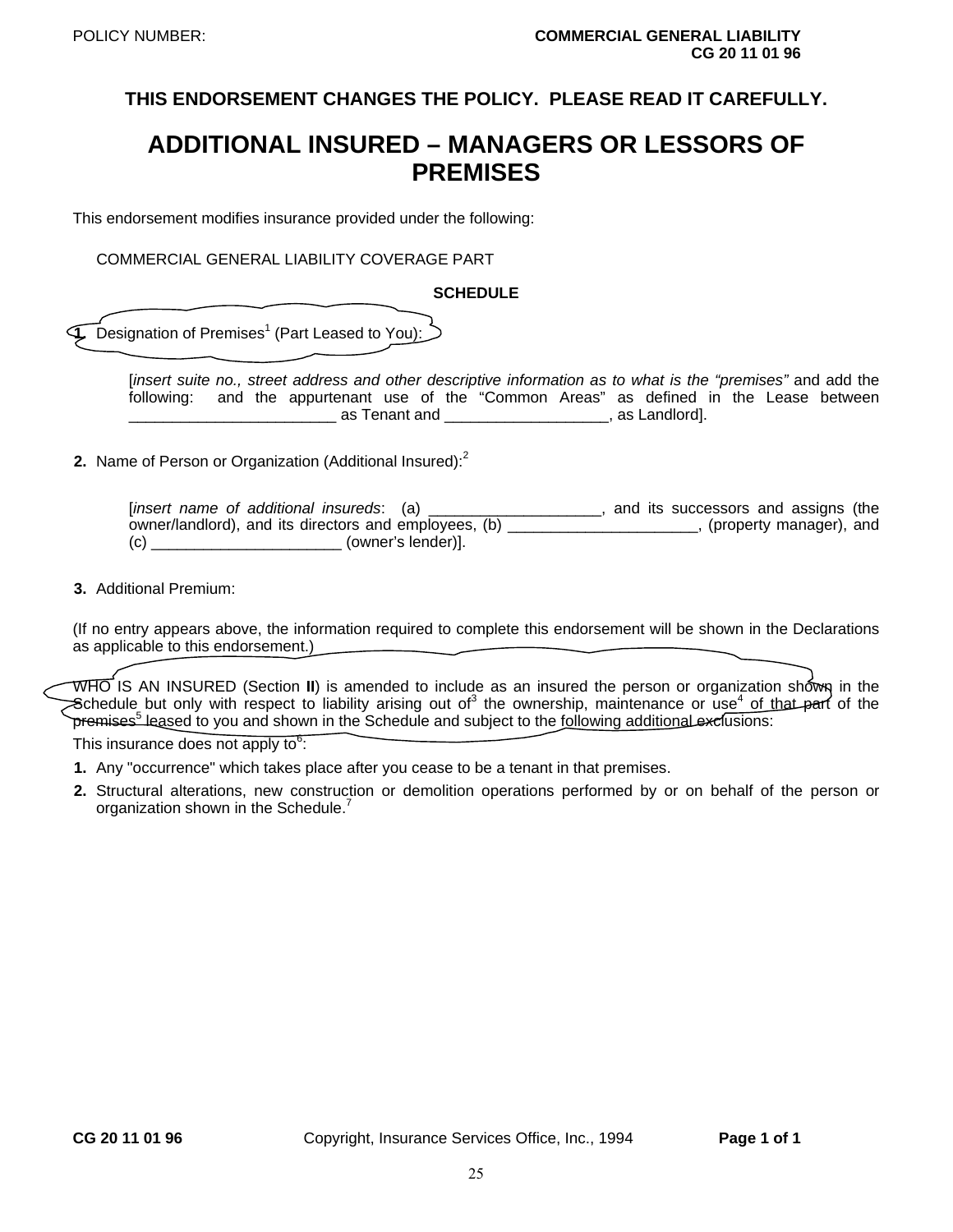1 Adding Landlord as Additional Insured to Tenant's CGL Policy. This endorsement is used most commonly when a landlord is to be listed as an additional insured on the tenant's liability insurance policy.

2 What Persons in Addition to Landlord to be Additional Insureds? If it is intended that persons in addition to the named Landlord are to be listed as additional insureds, then each of these persons by category and the most important of these persons by name be identified and listed in the Schedule provided in the additional insured endorsement form to identify the additional insureds.

3 "Arising Out Of" Effects Broad Coverage. Coverage is broad as it covers the additional insured's liability for Injuries "arising out of" its "ownership, maintenance or use of that part of the premises leased to you (the named insured, the tenant)" as opposed to using language employed in some of the other current ISO endorsement forms that were amended in 2004 to change from "arising out" to "caused by."

4 "Out of Ownership, Maintenance or Use of Premises." Coverage also is broad as it covers the additional insured's liability for Injuries arising out of its "ownership, maintenance or use of that part of the premises leased to you (the named insured, the tenant)." This language is broad. It applies clearly to the landlord's vicarious liability for acts of the tenant (i.e., the "*use*" of the premises). The language is also expansive and general enough to apply directly to the landlord's own negligence. It covers liability arising out of the "*ownership*" and "*maintenance*" of the premises, areas in which the landlord could be held liable regardless of any involvement of the tenant. The ISO industry standard additional insured endorsement form above does not expressly extend coverage to the additional insured's sole negligence. It also does not expressly exclude coverage of a landlord's sole negligence. In 2004 ISO modified several of its endorsement forms (but not this one) to expressly exclude from coverage the sole negligence of the additional insured. An issue may exist as to whether the above ISO endorsement form extends to cover a landlord's sole negligence. It is unlikely that a tenant can easily or economically provide an additional insured endorsement to its CGL policy that expressly covers a landlord's sole negligence.

5 "Arising Out of the Premises." This endorsement provides a blank line for the description of the "Premises." Care must be exercised in completing this blank. This endorsement has a major potential coverage issue. It extends coverage to the additional insured landlord for liability for bodily injury and property damage "arising out of" ownership, maintenance or use "of that part of the premises leased" to the Tenant. A coverage issue may occur if the bodily injury or property damage occurs outside of the "premises" as such term is defined in the lease (for example, in the common areas maintained by the landlord or in the alley behind the project).

The most common factually litigated scenario regarding these endorsements involves injuries occurring "**outside**" the "**part**" of the premises "shown in the schedule" leased to the tenant. This issue can also take on the nuance of whether coverage is affected if the schedule designates more or less than the "part of the premises" leased to the named insured. Some courts have found that the reference to "premises" is not a geographic limitation of the additional insured's coverage. Such courts have construed the endorsement's use of "arising out of" the premises as meaning that the injury or damage does not have to actually occur in the premises. However, some courts have placed a literal meaning on the "premises" and have required the injury to occur in the premises leased to a tenant.

#### Cases Finding No Coverage.

For example, in *General Accident, Fire and Life Assurance Corp.* v. *Travelers Ins. Co.*, 556 N.Y.2d 76 (1990), the court held that the additional insured endorsement did not cover a claim brought by the named insured's injured employee when the injury occurred outside the leased "premises." The court denied coverage even though tenant named insured's CGL policy was endorsed to name its landlord as an additional insured and designated the landlord's entire property as the "premises." The court reviewed the lease and found that it defined the term "premises" as a specific area and the "premises" was not where the injury occurred. New York follows a rule that these type endorsement designate the covered location where the injury must occur, and do not provide coverage when the injury occurs outside of the designated area even though the "occurrence" might be viewed as having "sprung" from the use of the landlord's facility.

*See Greater N. Y. Mut. Ins. Co. v. Mut. Marine Office, Inc.*, 3 A.D.3d 44, 769 N.Y.S.2d 234, 237 (2003), N. Y. App. Div. Lexis 13316 (2003) a case involving an injury that occurred to a HVAC repairman who was injured while walking on the roof of a landlord's multi-tenant retail center to get to a HVAC unit that the tenant was obligated to maintain pursuant to lease of a retail space in the center. The additional insured endorsement form was the above ISO CG 20 11 Additional Insured – Managers and Lessors of Premises. The court found that the additional insured endorsement did not insure the landlord for the injury as the injury neither occurred in the retail space leased to tenant or on the roof directly above the space.

*Northbrook Ins. Co. v. American Stats Ins. Co.*, 495 N.W.2d 450 (Minn. 1993)-additional insured endorsement held not to cover injuries occurring in alley behind named insured's bakery in a shopping center (in this case an employee of the bakery was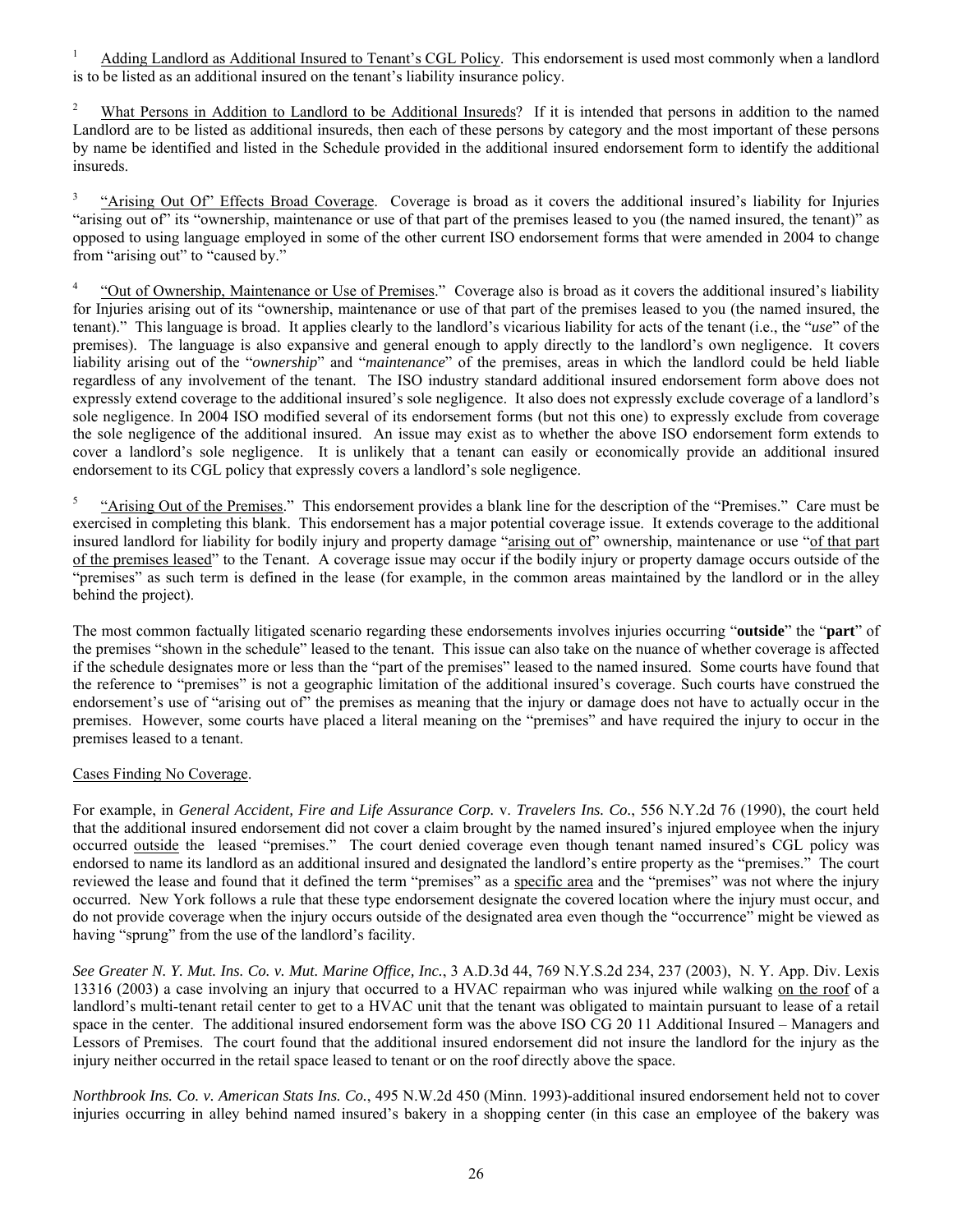injured when he slipped on ice while loading a truck parked in the alley behind the shopping center) and the additional insured endorsement described the "premises" as the 3,200 square feet of space occupied by the named insured tenant. The court stated:

The additional insured endorsement under which (the landlord) was added as an insured specified it provided coverage, only with respect to liability arising out of the ownership, maintenance or use of the insured premises, i.e., the bakery. By its terms, the endorsement provides coverage for (the landlord's) negligence *in the bakery*. Coverage is not provided for the rest of the shopping center.

The court also reasoned that since the lease provided for the landlord to the alley the parties did not intend to transfer to the tenant's insurer the risk of liabilities occurring in the alley.

A similar conclusion was recently reached in *Minges Creek* v. *Royal Ins. Co. of Am.*, 442 F.3d 953 (6th Cir. 2006). This case arose out of injury to a customer of a card shop who slipped in the icy parking lot of the mall in which the shop was located. The customer sued both the card shop and the mall. The lease provided that the shop was required to maintain liability insurance "with respect to the leased premises and the business operated by the Tenant" and to "name landlord (i.e., the mall owner), any other parties in interest designated by Landlord, and Tenant as insured." The additional insured endorsement to Tenant's CGL policy provided coverage to the additional insured landlord "with respect to liability arising out of Premises owned or used by you (the tenant). The court held that the landlord was not insured against the liability by tenant's additional insured endorsement. The court viewed the lease and the additional insurance endorsement as "inextricably intertwined" and stated that they "should be interpreted in context with each other." The court concluded that the card shop was required by its lease to provide insured status for the mall only with respect to the "leased premises"–the limited square footage set out in the lease, 6,796 square feet of interior space as shown in the mall's site plan attached to the lease. The court found that although the parking lot was provided for the "use" of the card shop and other tenants, it was not part of the "premises" used by the card shop. The court found that the context of the lease agreement "requires that the definition of premises in the policy be coextensive with the card shop's obligation to name (the mall owner) as an additional insured."

Also see *USF&G* v. *Drazic*, 877 S.W.2d 140 (Mo. 1994)-additional insured not covered for injuries to named insured tenant's employee who slipped and was injured on an icy parking lot.

See also cases construing the scope of indemnities as to injuries arising out of the use of the "premises" as not extending to injuries not occurring in the premises (but note courts follow a strict construction rule limiting private parties contracts not employed in construing insurance contracts): Rensselaer *Polytechnic Inst.* v. *Zurich Am. Ins. Co.*, 176 A.D.2d 1156, 1157, 575 N.Y.S.2d 598 (N.Y. 3rd Dept. 1991). The court was not persuaded that a duty to indemnify existed by the argument that, although the accident did not occur within the leased premises, it did arise out of use of the leased premises; *Commerce & Indus. Ins. Co.* v. *Admon Realty, Inc.*, 168 A.D.2d 321, 323, 562 N.Y.S.2d 655 (1st Dept. 1990)–finding no duty to indemnity where the cause of the damage occurred outside the leased premises.

#### Cases Finding Coverage.

An earlier New York case, *J. P. Realty Trust* v. *Public Serv.*, 476 N.Y.S.2d 325 (1984), found coverage for the additional insured for an injury occurring to the named insured's employee injured while using a freight elevator. The additional insured endorsement designated landlord's entire building as "that part leased to the insured;" however, the lease designated only two floors of the building as leased to the tenant as the "premises." The lease provided tenant use of the freight elevator. This court looked to the intent of the parties and construed the additional insured endorsement broadly in favor of coverage. Similarly, the court in *Harrah's Atlantic Inc.* v. *Harleysville Ins. Co.*, 288 N. J. Super. 152, 671 A.2d 1122 (1996) found coverage for the additional insured landlord for an injury occurring outside the premises leased to tenant (employee of named insured tenant injured crossing street separating landlord's parking garage and landlord's building which housed tenant's retail space). The court noted

However, the requirement that there be a causal link or connection between the accident and the leased premises does not mean that there must be any degree of physical proximity between the leased premises and the scene of the accident. The two concepts are quite different. Thus, we would expect the outcome in the *Franklin* case to have been the same had the tenant's business guest fell on the building's exterior steps even if they were some distance from the luncheonette. This is so because the negotiating for such an endorsement in a lease the landlord is simply attempting to ensure against the risk of liability generated by the business about to be conducted by the tenant, and place the cost of insuring that risk on the tenant.

*Franklin Mut. Ins.* v. *Security Indem. Ins.*, 275 N. J. Super. 335, 340, 646 A.2d 443, *cert denied* 139 N. J. 185, 652 A.2d 173 (1994). *Also see ZKZ Associates LP v. CNA Ins. Co.*, 224 A.D.2d 174, 637 N.Y.S.2d 117 (N.Y. 1st Dept. 1996)–court required the insurer of the tenant of a garage to defend the owner of the garage in a personal injury suit even though the accident occurred on the sidewalk in front of the tenant's property. The additional insured endorsement was issued on an inapplicable form as it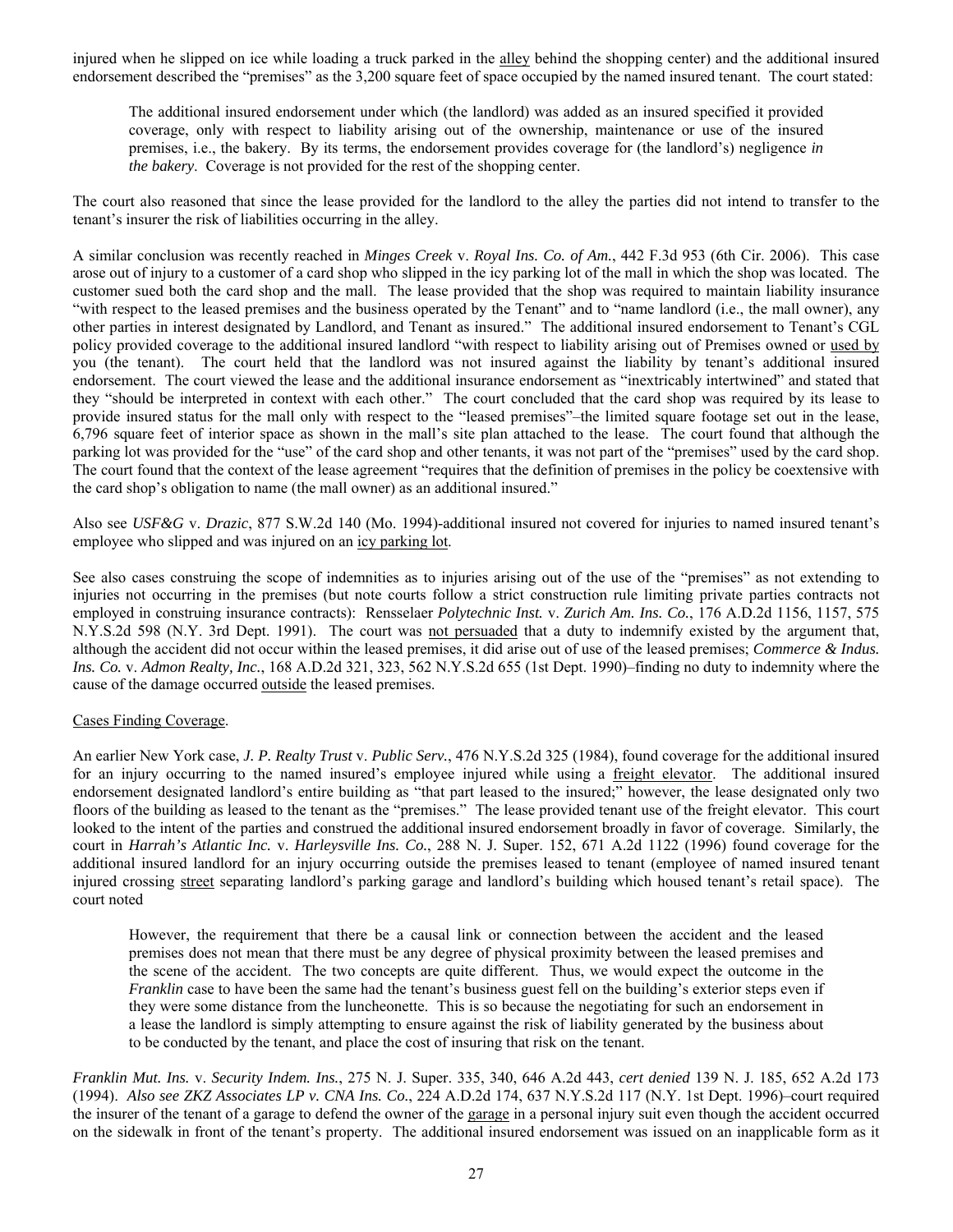provided additional insured coverage as to injuries arising out of premises "leased to" the named insured. There were no leased premises as the named insured was a garage operator. The court noted that named insured's CGL policy provided coverage to the named insured for garage operations including

the ownership, maintenance or use of locations for garage business and that portion of the roads or other accesses that adjoin these locations ...[; and] all operations necessary or incidental to a garage business.

The court reasoned that "without traversing the sidewalk for access to and from the garage, there could be no use at all of the garage as a parking facility." *Id.* at 176. In *University of California Press* v. *G. A. Insurance Co. of New York*, 1995 U.S. Dist. Lexis 21442, 1995 WL 591307 (E.D.N.Y. 1995), the property damage and actual injury occurred within the leased premises. Books stored within the leased premises were damaged by leaking water from a sprinkler system malfunction one floor above the leased premises. The court found the language of the insurance agreement to be ambiguous and unclear as to whether the term "arising out of" referred to where the breach took place, where the accident occurred or where the damage occurred. Unable to reconcile that ambiguity, the court followed a basic principle of contract law and construed the ambiguity against the insurer as the policy's drafter. Thus, because the damage occurred within the leased premises, the court found in favor of coverage. The court in *Hormel Foods Corp.* v. *Northbrook Property & Casualty Insurance Co.*, 938 F.Supp. 555 (D. Minn. 1996), *aff'd*, No. 97–1197, 1997 U.S. App. Lexis 34146 (8th Cir. 1997) upheld coverage for an additional insured landlord which leased a hog-processing facility to the employer (Quality Pork Products, "QPP") of a person who was killed using a machine designed and manufactured by Hormel, installed on the premises, and leased to QPP by Hormel. The Northbrook insurance policy additional insured endorsement covered losses "arising out of the ownership, maintenance or use, of the leased premises." The court held that the machine was so intertwined with the facility's operations as to make injuries flowing from it attributable to the "ownership, maintenance, or use" of the facility. The machine was bolted to the floor walls and was "unambiguously part of the premises." How far some courts will extend additional insured coverage is illustrated by *SFH, Inc.* v. *Millard Refrigerated Services, Inc.*, 339 F.3d 738 (8th Cir. 2003). The warehouse lease required the lessee to carry CGL insurance and the lessor and its manager as additional insureds. Coverage was affected through a blanket additional insured endorsement covering all additional insureds required by named insured's contracts to be covered. The additional insured language was identical to the ISO CG 2011 coverage as to "liability arising out of the ownership, maintenance or use of that part of the premises leased to you." The lessee's property was destroyed by a fire at the warehouse. It was determined that the one of the manager's employees had disabled the sprinkler system. The court found in favor of coverage, stating

Construing the "arising out of" language broadly, we conclude that [the warehouse manager's] liability arose out of its maintenance of the leased premises. the fire started within the portion of the warehouse leased by [the lessee] and injured [the lessee's] property located in the leased premises. [The lessee's] loss was caused, or significantly increased, by the conduct of the [manager's] employee who shut off the water to the building's sprinkler system.

6 Exclusions. This endorsement contains two significant carve outs. The first is for liabilities for Injuries that "*take place after (the tenant) ceases to be a tenant in that premises*." This carve out excludes coverage for liabilities for Injuries that technically occur after cessation of the tenancy but relate to acts or omissions during the tenancy. Coverage for liabilities for Injuries arising after expiration of the tenancy but attributable to the tenant's acts or omissions prior to completion may be added by requiring both this endorsement and the CG 29 37 endorsement. The second carve out is for alterations, new construction or demolition operations "*by or on behalf of the (additional insured–e.g., the landlord)*." This carve out excludes protection for liabilities for Injuries associated with construction activities. If the tenant will be engaged in any construction activities (e.g., tenant improvements), then another endorsement form should be used.

7 Crafting an Additional Insured Endorsement. A good contract drafting practice is to attach to the parties insurance specifications an example of the ISO additional insured endorsement referenced in the insurance specifications. An even better drafting practice is to attach the ISO form with all information inserted. This practice may assure the issuance of the required endorsement.

Notification Requirement. The parties insurance specifications in addition to specifying that the additional insured endorsement be a specific ISO form might also provide that the ISO form is to be manuscripted to include within it advance notification to the additional insured of cancellation of the named insured's policy due to nonpayment of premium or due to other events. Additionally, it could specify advance notification of non-renewal or material changes to the policy. See **Appendix** form ISO CG 02 05 12 04 Texas Changes – Amendment of Cancellation Provisions or Coverage Change for notification endorsement to a CGL policy. The following is sample notification language for the notification to be added on the face of the additional endorsement form.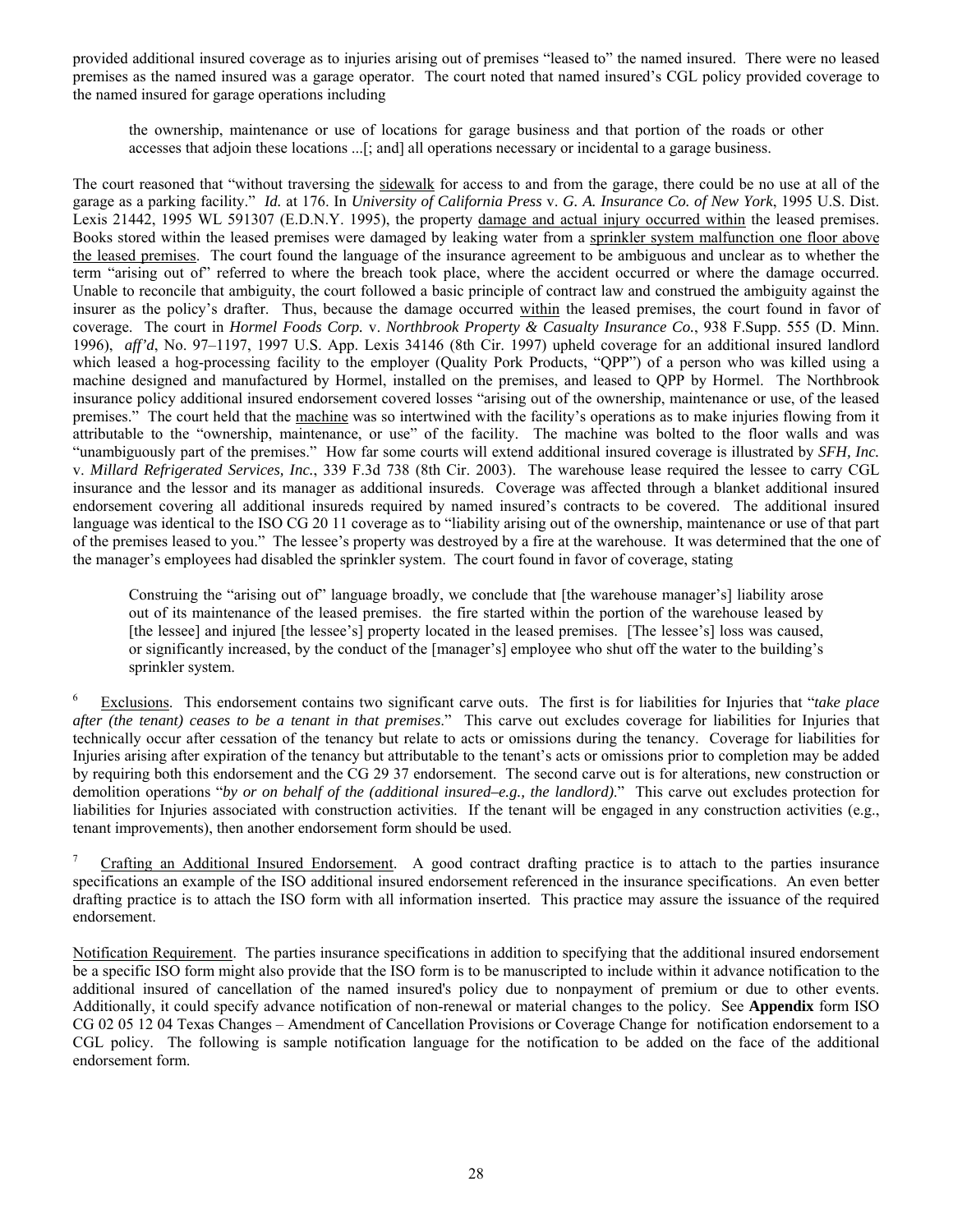In the event of cancellation or material change that reduces or restricts the insurance afforded to the additional insured, we agree to mail prior written notice of cancellation or material change to the additional insureds listed in the Schedule to the following address, or such other address for the additional insured of which we have been notified by the additional insured, at least days before the effective date of the cancellation or material change, and in the case of material change the notification shall provide to the additional insured a copy of the material changes:

Additional insured's name and address:

The additional insured should also require in its insurance specifications that the named insured's insurer recognize that the coverage afforded by the additional insured endorsement to the additional insured is primary and noncontributory, meaning that any other insurance of the additional insured shall be deemed to be excess to the coverage afforded by additional insured endorsement.

Coverage as provided by this endorsement shall apply on a primary and noncontributory basis with any other insurance available to the additional insured named above, whether primary, excess, or contingent, and even though such other insurance provides that it is primary insurance; and we will not seek contribution from any other insurance of the additional insured.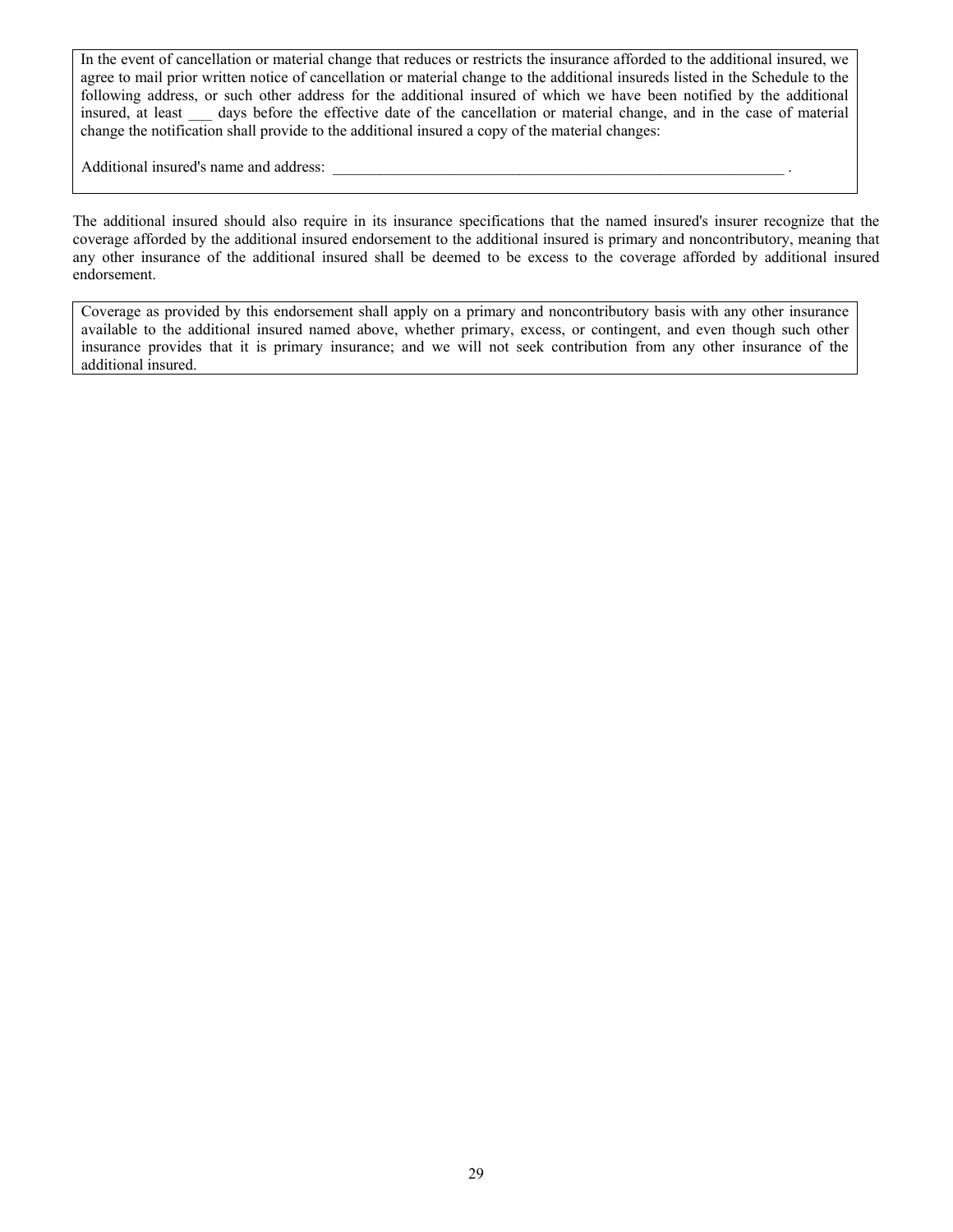# **THIS ENDORSEMENT CHANGES THE POLICY. PLEASE READ IT CAREFULLY.**

# **ADDITIONAL INSURED – MORTGAGEE, ASSIGNEE, OR RECEIVER**

This endorsement modifies insurance provided under the following:

COMMERCIAL GENERAL LIABILITY COVERAGE PART

# **SCHEDULE**

**Name of Person or Organization:** 

**Designation of Premises:** 

(If no entry appears above, information required to complete this endorsement will be shown in the Declarations as applicable to this endorsement.)

 **1.** WHO IS AN INSURED (Section Il) is amended to include as an insured the person(s) or organization(s) shown in the Schedule but only with respect to their liability as mortgagee, assignee, or receiver and arising out of the ownership, maintenance, or use of the premises by you and shown in the Schedule.

 **2.** This insurance does not apply to structural alterations, new construction and demolition operations performed by or for that person or organization.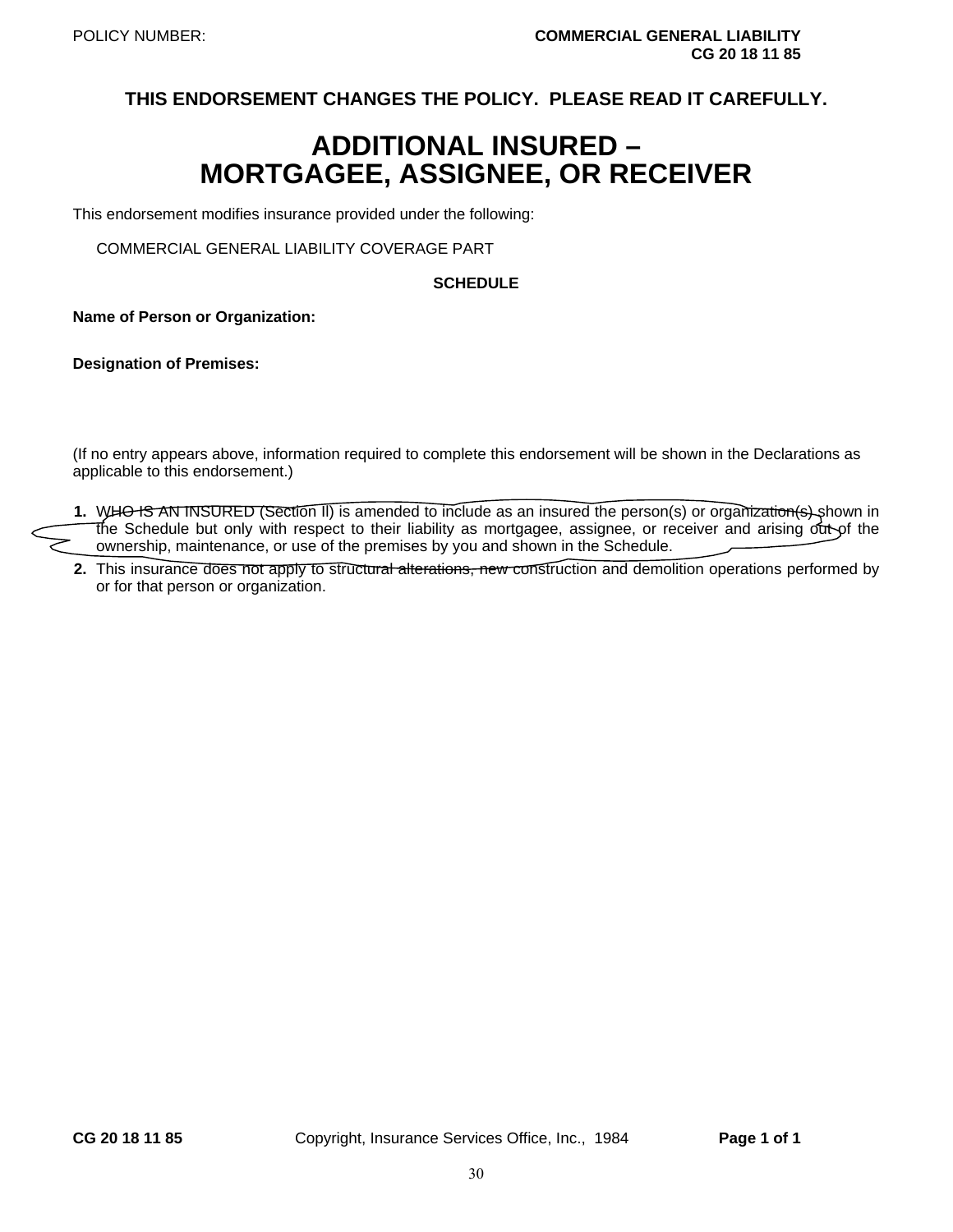**THIS ENDORSEMENT CHANGES THE POLICY. PLEASE READ IT CAREFULLY.** 

# **ADDITIONAL INSURED – DESIGNATED PERSON OR ORGANIZATION**<sup>1</sup>

This endorsement modifies insurance provided under the following:

COMMERCIAL GENERAL LIABILITY COVERAGE PART

**SCHEDULE** 

| Name Of Additional Insured Person(s) Or Organization(s)                                                                                                                 |
|-------------------------------------------------------------------------------------------------------------------------------------------------------------------------|
| (the primary additional<br>and its successors and assigns, and its members and employees and (b)<br>insured),<br>(the designated primary additional insured's lender.)] |
| Information required to complete this Schedule, if not shown above, will be shown in the Declarations.                                                                  |

**Section II – Who Is An Insured** is amended to include as an additional insured the person(s) or organization(s) shown in the Schedule, but only with respect to liability for "bodily injury", "property damage" or "personal and advertising injury" caused,<sup>2</sup> in whole or in part, by your acts or omissions or the acts or omissions of those acting on your behalf:

**A.** In the performance of your ongoing operations; or

**B.** In connection with your premises owned by or rented to you.<sup>3</sup>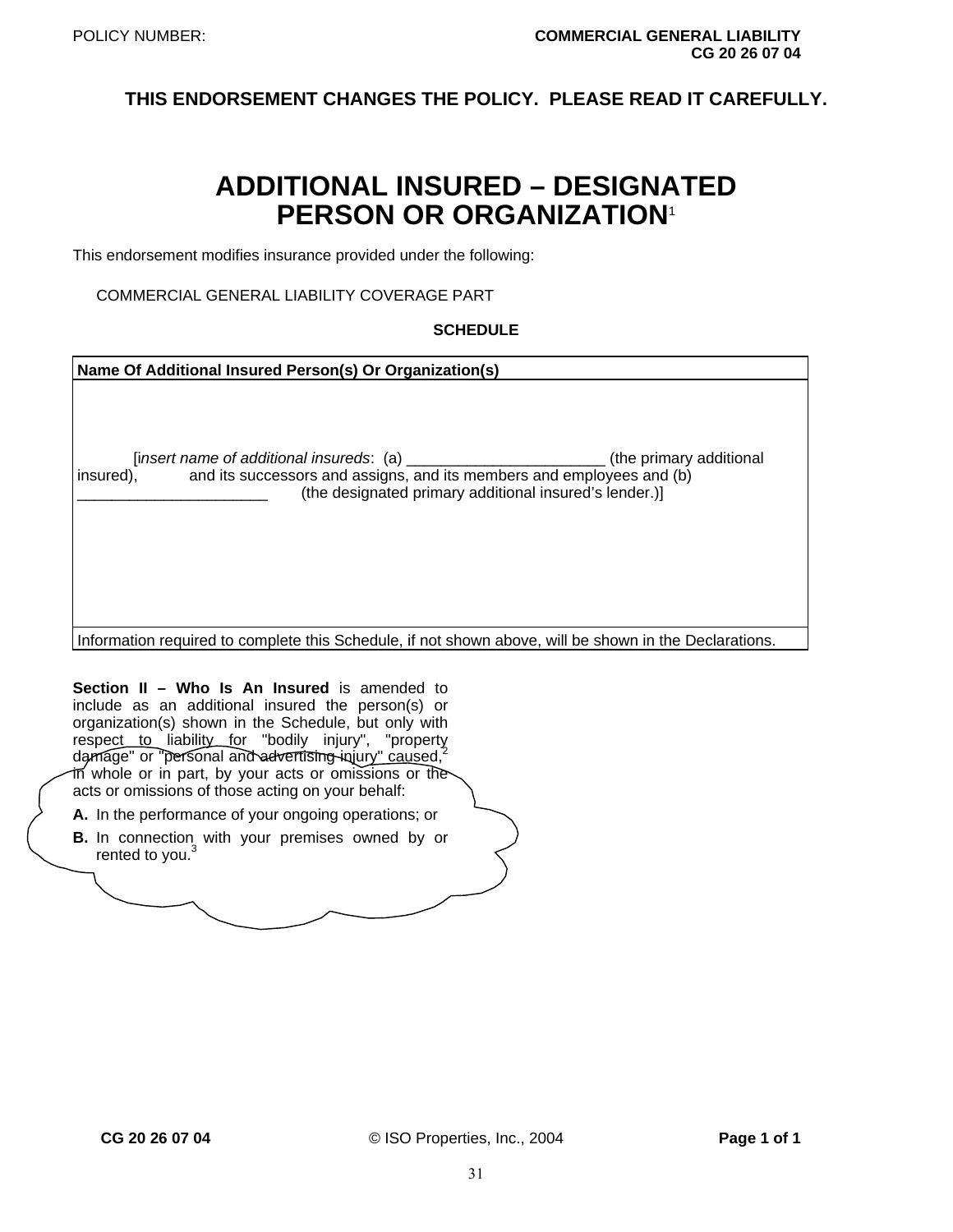"Catch All" Designated Person Additional Endorsement Form - Designating Tenant as an Additional Insured on Landlord's CGL Policy. This endorsement may be used when no other ISO form exists for the purpose or when the parties designate this form as the form to be used. This form is suitable for use to designate a tenant as an additional insured on Landlord's CGL policy. In a landlord-tenant context, it may be used to provide additional insured coverage to an owner on a tenant's CGL policy and *vice versa* to provide additional insured coverage to a tenant on a landlord's CGL policy. In cases where the landlord is to be included as an additional insured on the tenant's CGL policy and the tenant is to be included on a landlord's CGL policy, the insurance specifications and the additional insured endorsements must be drafted to allocate on a geographic basis the areas where the landlord's insurance is to afford primary and noncontributory coverage to the landlord and the tenant (for example, the common areas) and the areas where the tenant's insurance is to afford primary and noncontributory coverage to the landlord and the tenant (for example, inside the suite or demised premises leased to the tenant, exclusive of common areas).

2 No Express Exclusions - Except Limited to Injuries "Caused by" Named Insured. This endorsement is the broadest of the ISO Additional Insured Endorsements. This endorsement provides additional insured coverage for liability bodily injury, property damage and personal and advertising injury caused, in whole or in part, by the named insured's (in this case the Landlord) acts or omissions "in connection with your premises owned by ... you." This endorsement form does not contain any carve outs from coverage like other ISO additional insured endorsement forms. However, by its express coverage terms it eliminates certain coverages. For example, the injury must be caused at least in part by the named insured. This eliminates coverage for the additional insured's sole negligence. The injury must occur in connection with premises owned by the named insured. The term "premises" is not defined, but likely will be given a broad meaning by courts. In the context of a lease, courts will likely interpret this endorsement listing the tenant as an additional insured on the landlord's CGL policy as covering more than merely the "Premises" leased to the tenant, but also the common areas.

3 Crafting an Additional Insured Endorsement. A good contract drafting practice is to attach to the parties' insurance specifications an example of the ISO additional insured endorsement referenced in the insurance specifications. An even better drafting practice is to attach the ISO form with all information inserted. This practice may assure the issuance of the required endorsement.

Notification Requirement. The parties insurance specifications in addition to specifying that the additional insured endorsement be a specific ISO form might also provide that the ISO form is to be manuscripted to include within it advance notification to the additional insured of cancellation of the named insured's policy due to nonpayment of premium or due to other events. Additionally, it could specify advance notification of nonrenewal or material changes to the policy. See **Forms H-I** form separate endorsements to the policy. The following is sample notification language for the notification to be added on the face of the additional endorsement form.

In the event of cancellation or material change that reduces or restricts the insurance afforded to the additional insured, we agree to mail prior written notice of cancellation or material change to the additional insureds listed in the Schedule to the following address, or such other address for the additional insured of which we have been notified by the additional insured, at least \_\_\_ days before the effective date of the cancellation or material change, and in the case of material change the notification shall provide to the additional insured a copy of the material changes:

Additional insured's name and address:

The additional insured should also require in its insurance specifications that the named insured's insurer recognize that the coverage afforded by the additional insured endorsement to the additional insured is primary and noncontributory, meaning that any other insurance of the additional insured shall be deemed to be excess to the coverage afforded by additional insured endorsement.

Coverage as provided by this endorsement shall apply on a primary and noncontributory basis with any other insurance available to the additional insured named above, whether primary, excess, or contingent, and even though such other insurance provides that it is primary insurance; and we will not seek contribution from any other insurance of the additional insured.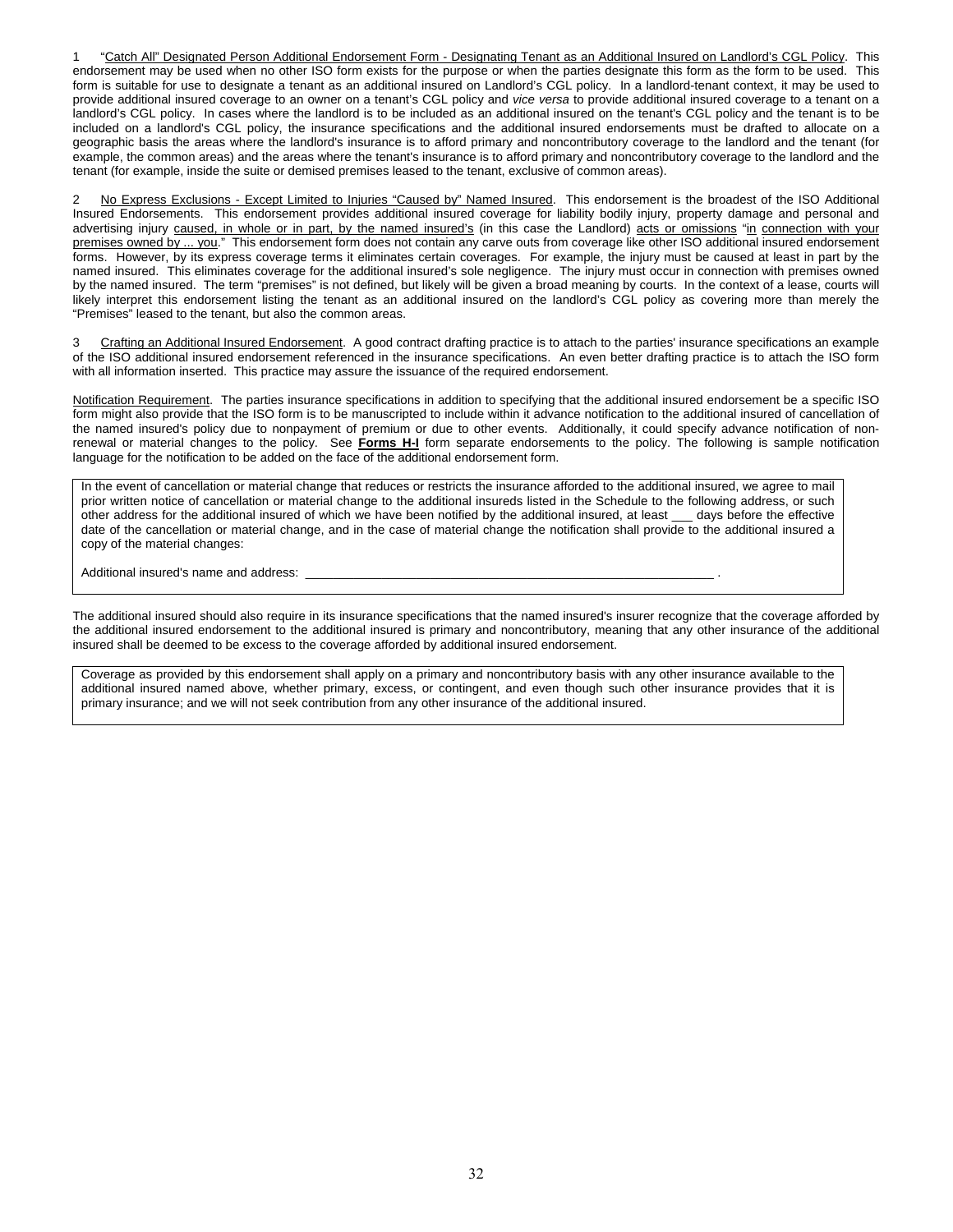# **THIS ENDORSEMENT CHANGES THE POLICY. PLEASE READ IT CAREFULLY.**

# **CONTRACTUAL LIABILITY LIMITATION**

This endorsement modifies insurance provided under the following:

#### COMMERCIAL GENERAL LIABILITY COVERAGE PART PRODUCTS/COMPLETED OPERATIONS LIABILITY COVERAGE PART

The definition of "insured contract" in the DEFINITIONS Section is replaced by the following:

"Insured contract" means:

- **a.** A contract for a lease of premises. However, that portion of the contract for a lease of premises that indemnifies any person or organization for damage by fire to premises while rented to you or temporarily occupied by you with permission of the owner is not an "insured contract";
- **b.** A sidetrack agreement;
- **c.** Any easement or license agreement, except in connection with construction or demolition operations on or within 50 feet of a railroad;
- **d.** An obligation, as required by ordinance, to indemnify a municipality, except in connection with work for a municipality;
- **e.** An elevator maintenance agreement.

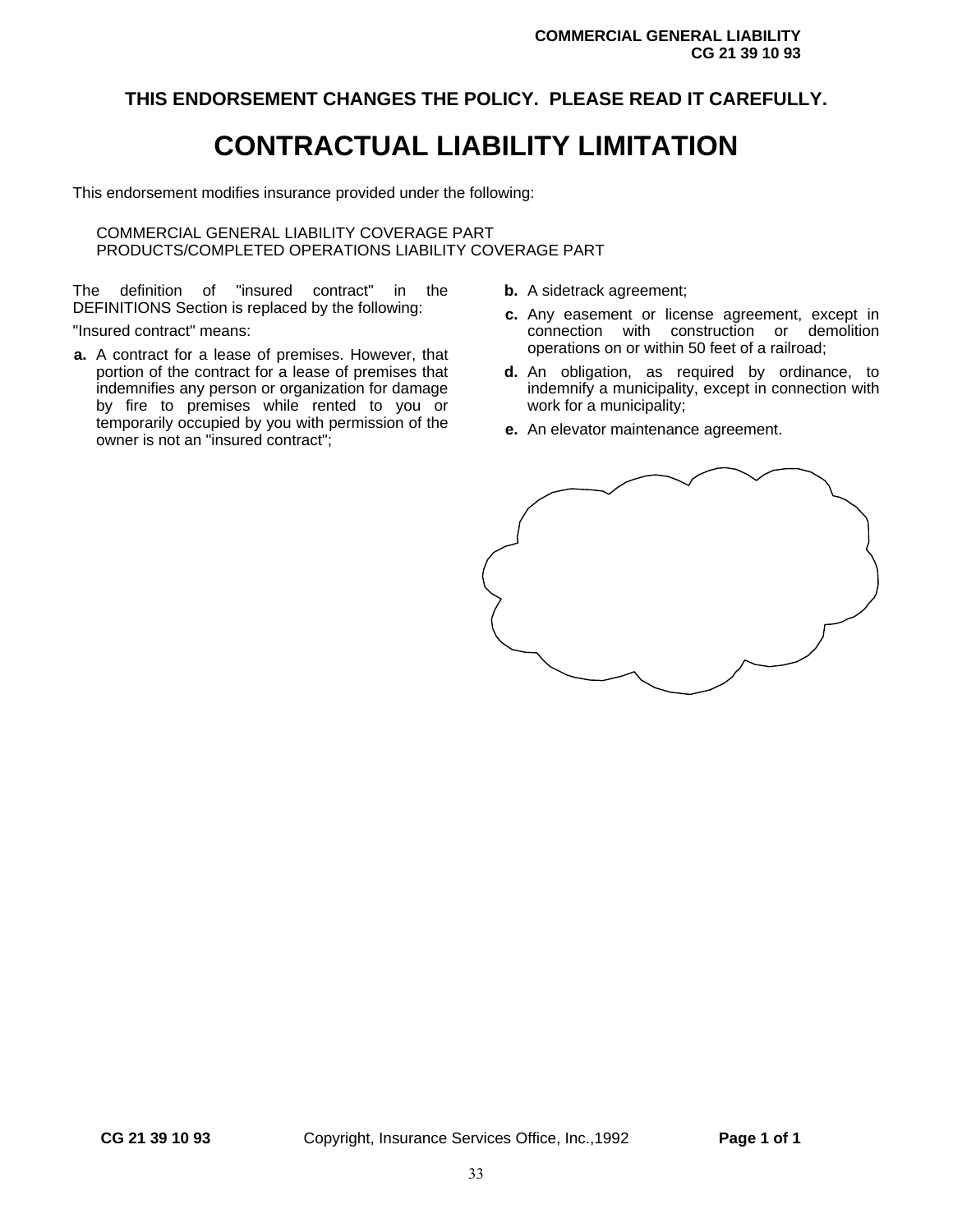**THIS ENDORSEMENT CHANGES THE POLICY. PLEASE READ IT CAREFULLY.** 

# **AMENDMENT OF INSURED CONTRACT DEFINITION**

This endorsement modifies insurance provided under the following:

COMMERCIAL GENERAL LIABILITY COVERAGE PART

Paragraph **9.** of the **Definitions** Section is replaced by the following:

- **9.** "Insured contract" means:
	- **a.** A contract for a lease of premises. However, that portion of the contract for a lease of premises that indemnifies any person or organization for damage by fire to premises while rented to you or temporarily occupied by you with permission of the owner is not an "insured contract";
	- **b.** A sidetrack agreement;
	- **c.** Any easement or license agreement, except in connection with construction or demolition operations on or within 50 feet of a railroad;
	- **d.** An obligation, as required by ordinance, to indemnify a municipality, except in connection with work for a municipality;
	- **e.** An elevator maintenance agreement;
	- **f.** That part of any other contract or agreement pertaining to your business (including an indemnification of a municipality in connection with work performed for a municipality) under which you assume the tort liability of another party to pay for "bodily injury" or "property damage" to a third person or organization, provided the "bodily injury" or "property damage" is caused, in whole or in part, by you or by those acting on your behalf. Tort liability means a liability that would be imposed by law in the absence of  $\sqrt{any}$ contract or agreement.

Paragraph **f.** does not include that part of any contract or agreement:

- **(1)** That indemnifies a railroad for "bodily injury" or "property damage" arising out of construction or demolition operations, within 50 feet of any railroad property and affecting any railroad bridge or trestle, tracks, road-beds, tunnel, underpass or crossing;
- **(2)** That indemnifies an architect, engineer or surveyor for injury or damage arising out of:
	- **(a)** Preparing, approving, or failing to prepare or approve, maps, shop drawings, opinions, reports, surveys, field orders, change orders or drawings and specifications; or
	- **(b)** Giving directions or instructions, or failing to give them, if that is the primary cause of the injury or damage; or
- **(3)** Under which the insured, if an architect, engineer or surveyor, assumes liability for an injury or damage arising out of the insured's rendering or failure to render professional services, including those listed in **(2)** above and supervisory, inspection, architectural or engineering activities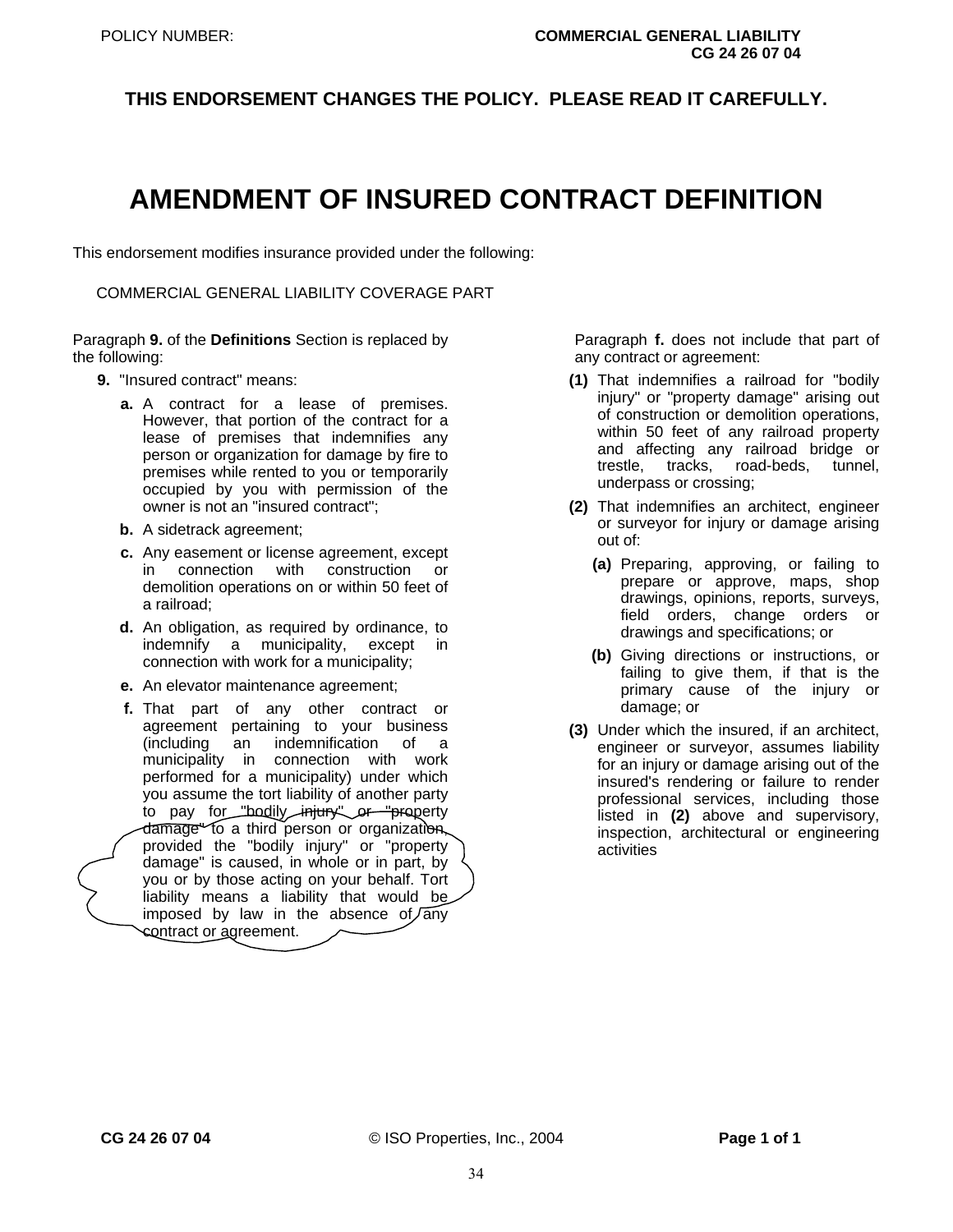# **COMMERCIAL PROPERTY COVERAGE PART DECLARATIONS PAGE**

| POLICY NO.                                                              |                         |                                                          |                                      |                     | EFFECTIVE DATE / /               | "X" If Supplemental<br>Declarations is Attached                            |  |
|-------------------------------------------------------------------------|-------------------------|----------------------------------------------------------|--------------------------------------|---------------------|----------------------------------|----------------------------------------------------------------------------|--|
|                                                                         | <b>NAMED INSURED</b>    | <b>DESCRIPTION OF PREMISES</b>                           |                                      |                     |                                  |                                                                            |  |
| Prem.                                                                   | Bldg.                   |                                                          | Location, Construction And Occupancy |                     |                                  |                                                                            |  |
| No.                                                                     | No.                     |                                                          |                                      |                     |                                  |                                                                            |  |
|                                                                         |                         | <b>COVERAGES PROVIDED</b><br>Limit Of Insurance Is Shown |                                      |                     |                                  | Insurance At The Described Premises Applies Only For Coverages For Which A |  |
| Prem.                                                                   | Bldg.                   |                                                          | Limit                                |                     | Covered                          |                                                                            |  |
| No.                                                                     | No.                     | Coverage                                                 | Of Insurance                         |                     | Causes Of Loss                   | Coinsurance*<br>Rates                                                      |  |
|                                                                         |                         |                                                          |                                      |                     |                                  | *If Extra Expense Coverage, Limits On Loss Payment                         |  |
|                                                                         |                         | <b>OPTIONAL COVERAGES</b>                                |                                      |                     |                                  | Applicable Only When Entries Are Made In The Schedule Below                |  |
| Prem.                                                                   | Bldg.                   |                                                          |                                      | <b>Agreed Value</b> |                                  | Replacement Cost (X)                                                       |  |
| No.                                                                     | No.                     |                                                          | <b>Expiration Date</b>               | Cov.                | Amount Building                  | Including<br>Pers.<br>"Stock"<br>Prop.                                     |  |
|                                                                         | Inflation Guard (%)     |                                                          | *Monthly Limit Of                    |                     | <b>Maximum Period</b>            | *Extended Period                                                           |  |
|                                                                         | Bldg. Pers. Prop.       |                                                          | Indemnity (Fraction)                 |                     | Of Indemnity (X)                 | Of Indemnity (Days)                                                        |  |
|                                                                         |                         |                                                          |                                      |                     | *Applies to Business Income Only |                                                                            |  |
|                                                                         | <b>MORTGAGEHOLDERS</b>  |                                                          |                                      |                     |                                  |                                                                            |  |
| Mortgageholder Name And Mailing Address<br>Prem.<br>Bldg.<br>No.<br>No. |                         |                                                          |                                      |                     |                                  |                                                                            |  |
| <b>DEDUCTIBLE</b>                                                       |                         |                                                          |                                      |                     |                                  |                                                                            |  |
|                                                                         | \$500. Exceptions:      |                                                          |                                      |                     |                                  |                                                                            |  |
|                                                                         | <b>FORMS APPLICABLE</b> |                                                          |                                      |                     |                                  |                                                                            |  |
|                                                                         | To All Coverages:       | To Specific Premises/Coverages:                          |                                      |                     |                                  |                                                                            |  |
| Prem.<br>No.                                                            | Bldg.<br>No.            |                                                          | Coverages                            |                     | Form Number                      |                                                                            |  |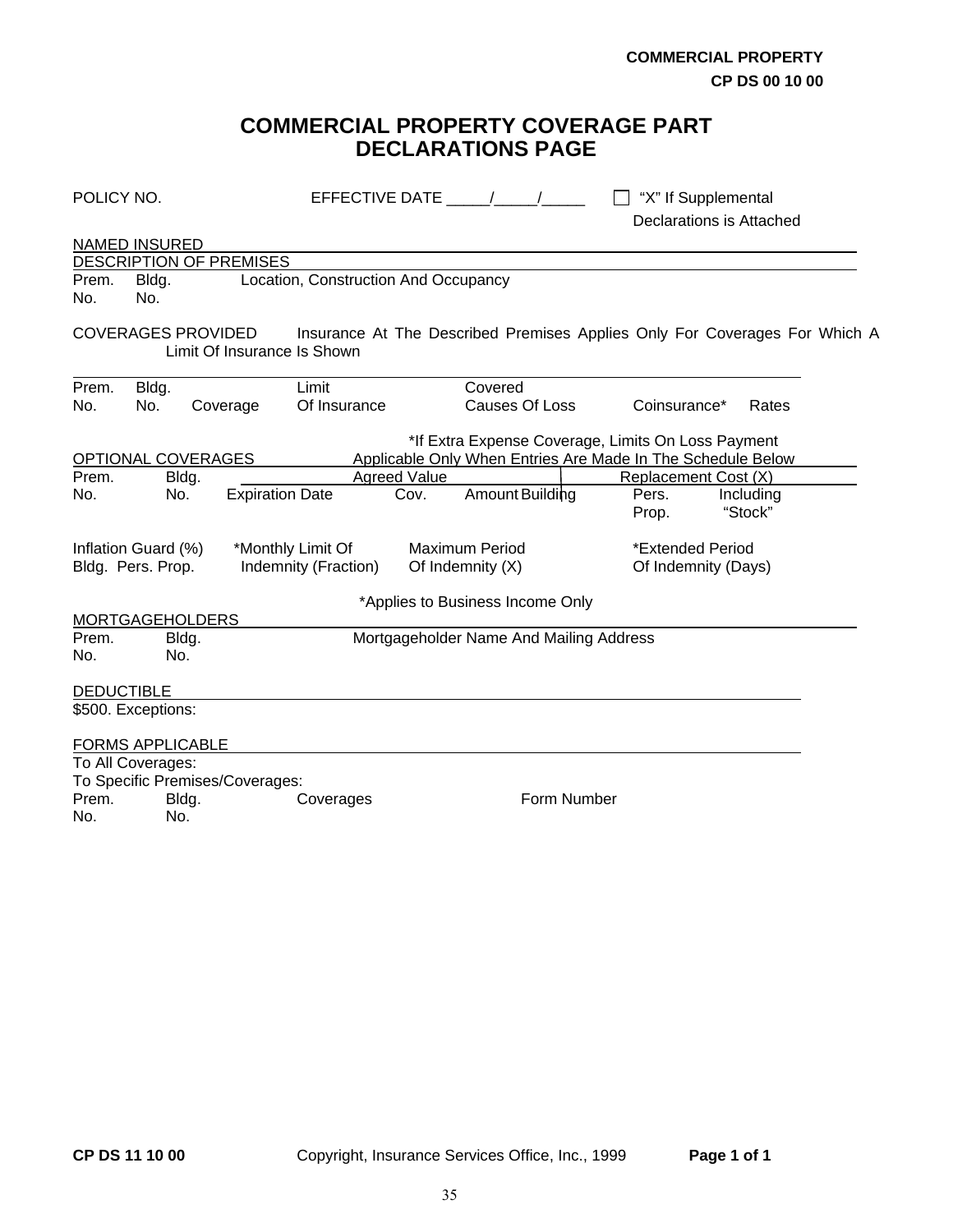# **COMMON POLICY CONDITIONS**

All Coverage Parts included in this policy are subject to the following conditions.

# **A. Cancellation**

- **1.** The first Named Insured shown in the Declarations may cancel this policy by mailing or delivering to us advance written notice of cancellation.
- **2.** We may cancel this policy by mailing or delivering to the first Named Insured written notice of cancellation at least:
	- **a.** 10 days before the effective date of cancellation if we cancel for nonpayment of premium; or
	- **b.** 30 days before the effective date of cancellation if we cancel for any other reason.
- **3.** We will mail or deliver our notice to the first Named Insured's last mailing address known to us.
- **4.** Notice of cancellation will state the effective date of cancellation. The policy period will end on that date.
- **5.** If this policy is cancelled, we will send the first Named Insured any premium refund due. If we cancel, the refund will be pro rata. If the first Named Insured cancels, the refund may be less than pro rata. The cancellation will be effective even if we have not made or offered a refund.
- **6.** If notice is mailed, proof of mailing will be sufficient proof of notice.

# **B. Changes**

 This policy contains all the agreements between you and us concerning the insurance afforded. The first Named Insured shown in the Declaration is authorized to make changes in the terms of this policy with our consent. This policy's terms can be amended or waived only by endorsement issued by us and made a part of this policy.

# **C. Examination of Your Books and Records**

We may examine and audit your books and records as they relate to this policy at any time during the policy period and up to three years afterward.

# **D. Inspections and Surveys**

- **1.** We have the right to:
	- a. Make inspections and surveys at this time;
	- b. Give you reports on the conditions we find; and
	- c. Recommend changes.
- **2.** We are not obligated to make any inspections, surveys, reports or recommendations and any such actions we do undertake relate only to insurability and the premiums to be charged. We do not make safety inspections. We do not undertake to perform the duty of any person or organization to provide for the health or safety of workers or the public. And we do not warrant that conditions:
	- **a.** Are safe or healthful; or
	- **b.** Comply with laws, regulations, codes and standards.
- **3.** Paragraphs **1.** and **2.** of this condition apply not only to us, but also to any rating, advisory, rate service or similar organization which makes insurance inspections, surveys, reports or recommendations.
- **4.** Paragraph **2.** of this condition does not apply to any inspections, surveys, reports or recommendations we may make relative to certification, under state or municipal statutes, ordinances or regulations, of boilers, pressure vessels or elevators.

# **E. Premiums**

The first Named Insured shown in the Declarations:

- **1.** Is responsible for the payment of all premiums; and
- **2.** Will be the payee for any return premiums we pay.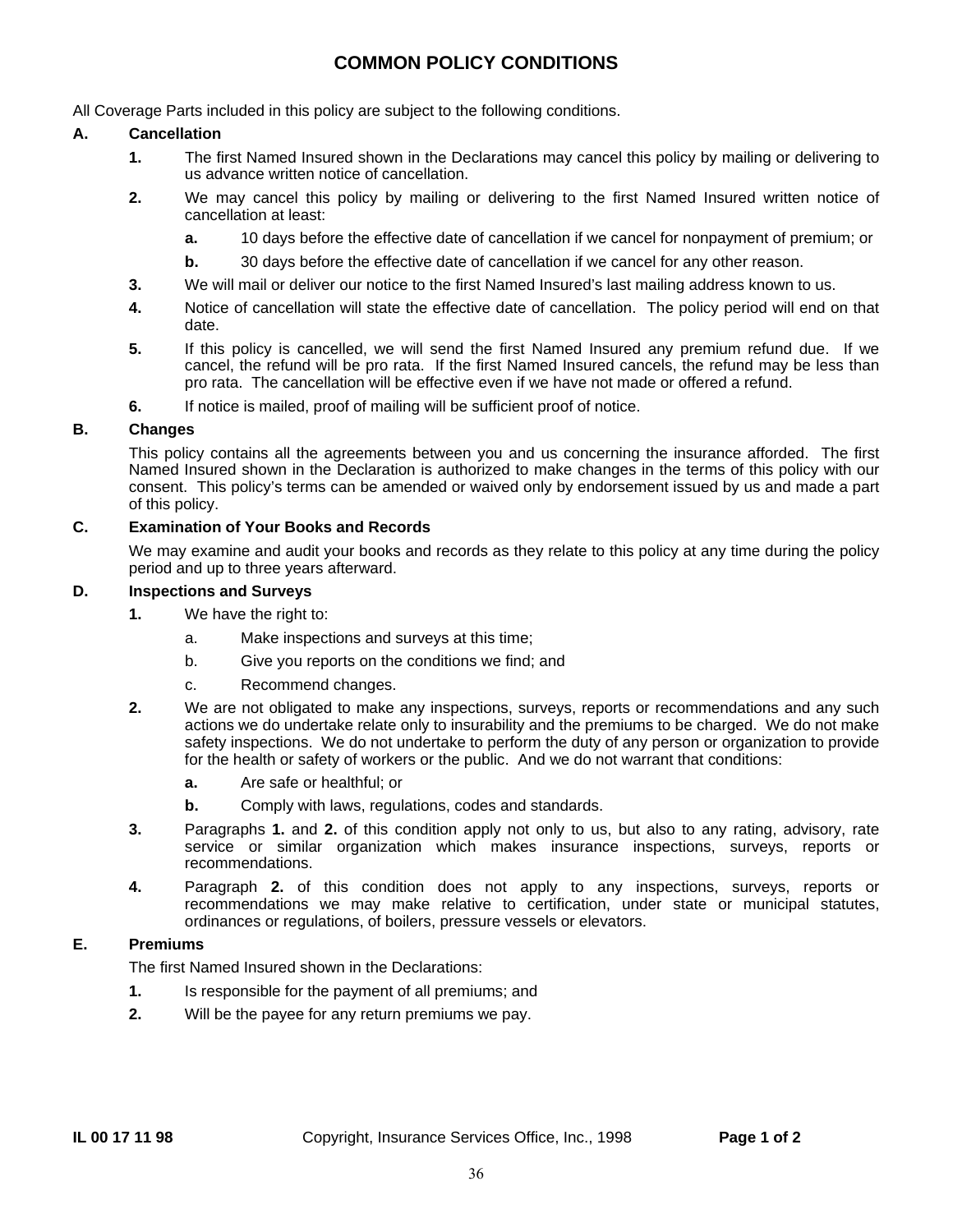# **F. Transfer of Your Rights and Duties Under This Policy**

 Your rights and duties under this policy may not be transferred without our written consent except in the case of death of an individual named insured.

 If you die, your rights and duties will be transferred to your legal representative but only while acting within the scope of duties as your legal representative. Until your legal representative is appointed, anyone having proper temporary custody of your property will have your rights and duties but only with respect to that property.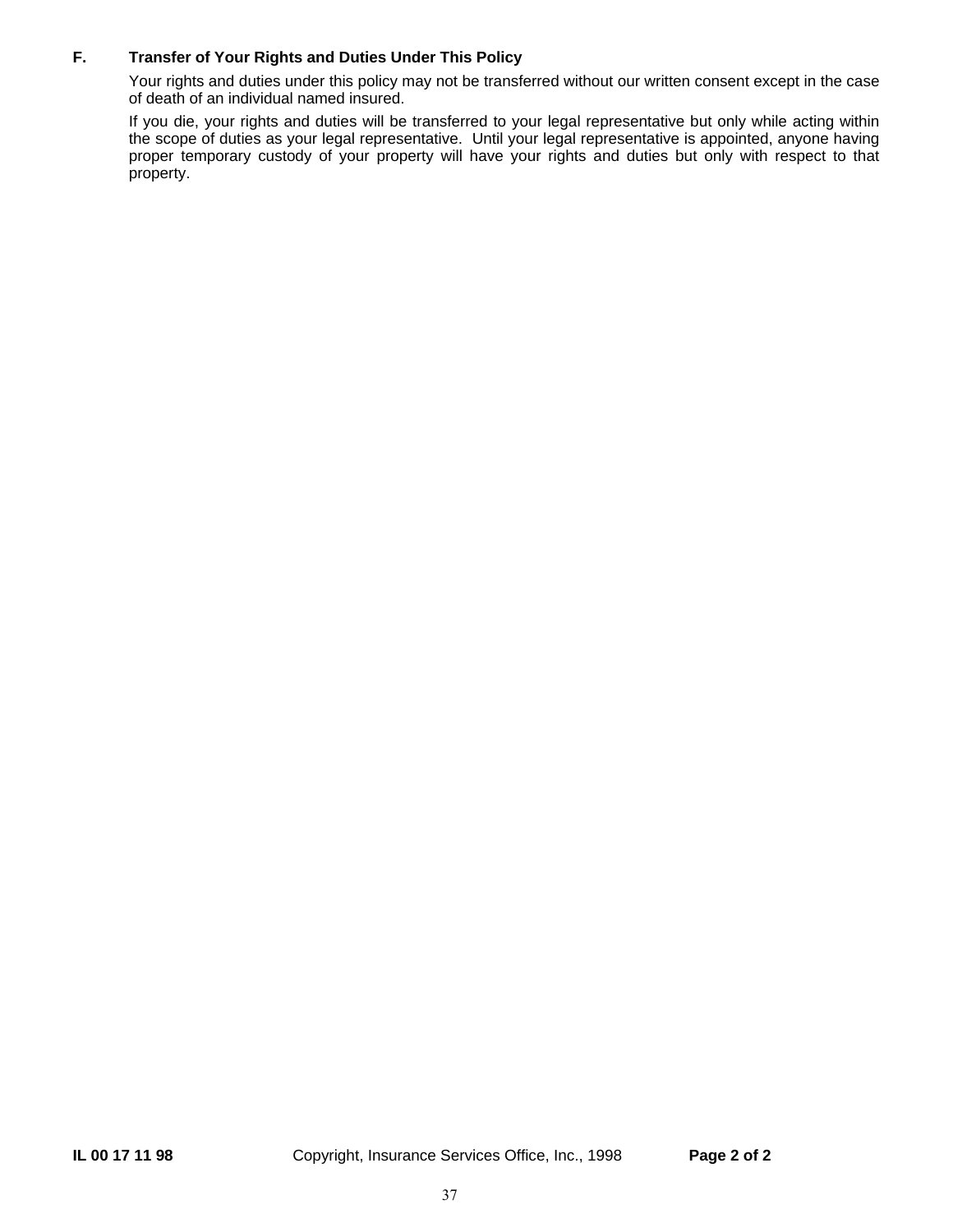# **COMMERCIAL PROPERTY CONDITIONS**

This Coverage Part is subject to the following conditions, the Common Policy Conditions and applicable Loss Conditions and Additional Conditions in Commercial Property Coverage Forms.

# **A. CONCEALMENT, MISREPRESENTATION OR FRAUD**

 This coverage part is void in any case of fraud by you as it relates to this coverage part at any time. It is also void if you or any other insured, at any time, intentionally conceal or misrepresent a material fact concerning:

- **1.** This coverage part;
- **2.** The covered property
- **3.** Your interest in the covered property; or
- **4.** A claim under this coverage part.

### **B. CONTROL OF PROPERTY**

Any act or neglect of any person other than you beyond your direction or control will not affect this insurance.

 The breach of any condition of this coverage part at any one or more locations will not affect coverage at any location where, at the time of loss or damage, the breach of condition does not exist.

#### **C. INSURANCE UNDER TWO OR MORE COVERAGES**

 If two or more of this policy's coverages apply to the same loss or damage, we will not pay more than the actual amount of the loss or damage.

#### **D. LEGAL ACTION AGAINST US**

No one may bring a legal action against us under this coverage part unless:

- **1.** There has been full compliance with all of the terms of this coverage part; and
- **2.** The action is brought within 2 years after the date on which the direct physical loss or damage occurred.

#### **E. LIBERALIZATION**

 If we adopt any revision that would broaden the coverage under this coverage part without additional premium within 45 days prior to or during the policy period, the broadened coverage will immediately apply to this coverage part.

#### **F. NO BENEFIT TO BALLEE**

 No person or organization, other than you, having custody of Covered Property will benefit from this insurance.

#### **G. OTHER INSURANCE**

- **1.** You may have other insurance subject to the same plan, terms, conditions and provisions as the insurance under this coverage part. If you do, we will pay our share of the covered loss or damage. Our share is the proportion that the applicable limit of insurance under this coverage part bears to the limits of insurance of all insurance covering on the same basis.
- **2.** If there is other insurance covering the same loss or damage, other than that described in 1. above, we will pay only for the amount of covered loss or damage in excess of the amount due from that other insurance, whether you can collect on it or not. But we will not pay more than the applicable limit of insurance.

# **H. POLICY PERIOD, COVERAGE TERRITORY**

Under this coverage part:

- **1.** We cover loss or damage commencing:
	- **a.** During the policy period shown in the declarations; and
	- **b.** Within the coverage territory.
- **2.** The coverage territory is:
	- **a.** The United States of America (including its territories and possessions);
	- **b.** Puerto Rico; and
	- **c.** Canada.

**CP 00 90 (07/88)** Copyright, ISO Commercial Risk Services, Inc., 1983, 1987 **Page 1 of 2**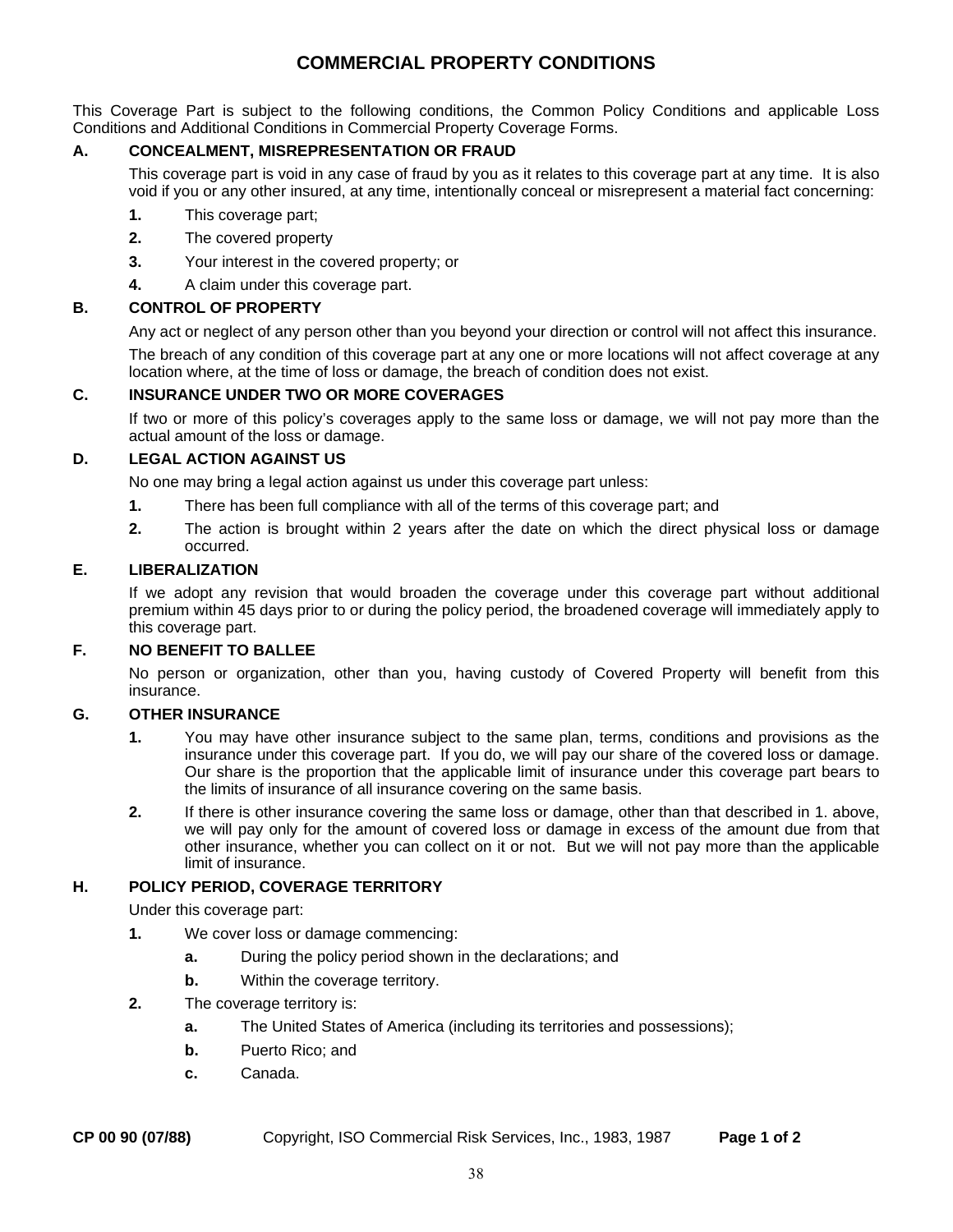# **I. TRANSFER OF RIGHTS OF RECOVERY AGAINST OTHERS TO US**

 If any person or organization to or for whom we make payment under this coverage part has rights to recover damages from another, those rights are transferred to us to the extent of our payment. That person or organization must do everything necessary to secure our rights and must do nothing after loss to impair them. But you may waive your rights against another party in writing:

- **1.** Prior to a loss to your covered property or covered income.
- **2.** After a loss to your covered property or covered income only if, at time of loss, that party is one of the following:
	- **a.** Someone insured by this insurance;
	- **b.** A business firm:
		- **(1)** Owned or controlled by you; or
		- **(2)** That owns or controls you; or
	- **c.** Your tenant.

This will not restrict your insurance.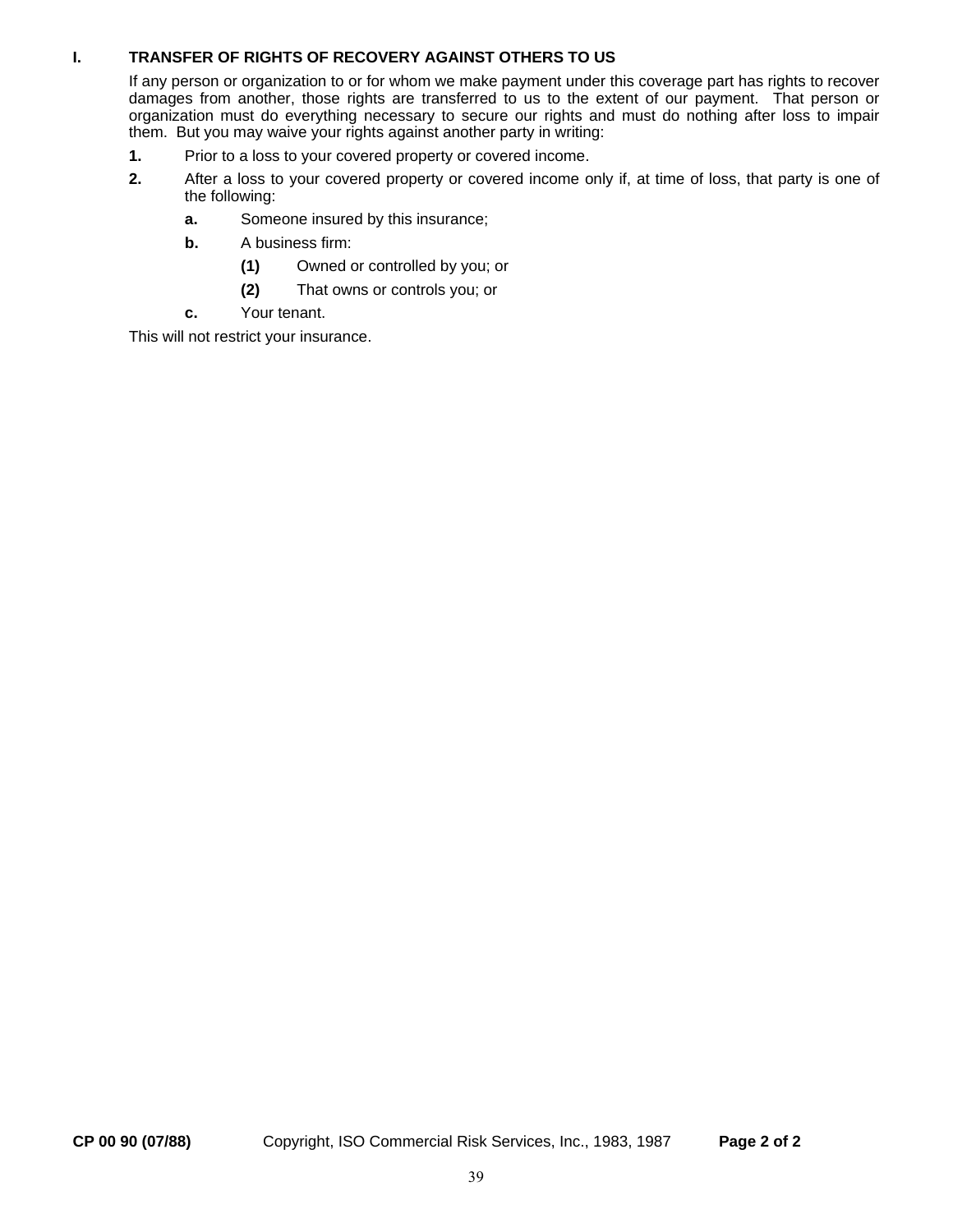# **BUILDING AND PERSONAL PROPERTY COVERAGE FORM**

Various provisions in this policy restrict coverage. Read the entire policy carefully to determine rights, duties and what is and is not covered.

Throughout this policy the words "you" and "your" refer to the Named Insured shown in the Declarations. The words "we", "us" and "our" refer to the Company providing this insurance.

Other words and phrases that appear in quotation marks have special meaning. Refer to Section **H.,** Definitions.

#### **A. Coverage**

We will pay for direct physical loss of or damage to Covered Property at the premises described in the Declarations caused by or resulting from any Covered Cause of Loss.

#### **1. Covered Property**

Covered Property, as used in this Coverage Part, means the type of property described in this section, **A.1.**, and limited in **A.2.**, Property Not Covered, if a Limit of Insurance is shown in the Declarations for that type of property.

- **a.** Building, meaning the building or structure described in the Declarations, including:
	- **(1)** Completed additions;
	- **(2)** Fixtures, including outdoor fixtures;
	- **(3)** Permanently installed:
		- **(a)** Machinery and
		- **(b)** Equipment;
	- **(4)** Personal property owned by you that is used to maintain or service the building or structure or its premises, including:
		- **(a)** Fire-extinguishing equipment;
		- **(b)** Outdoor furniture;
		- **(c)** Floor coverings; and
		- **(d)** Appliances used for refrigerating, ventilating, cooking, dishwashing or laundering;
- **(5)** If not covered by other insurance:
	- **(a)** Additions under construction, alterations and repairs to the building or structure;
	- **(b)** Materials, equipment, supplies and temporary structures, on or within 100 feet of the described premises, used for making additions, alterations or repairs to the building or structure.
- **b. Your Business Personal Property** located in or on the building described in the Declarations or in the open (or in a vehicle) within 100 feet of the described premises, consisting of the following unless otherwise specified in the Declarations or on the Your Business Personal Property – Separation Of Coverage form:
	- **(1)** Furniture and fixtures;
	- **(2)** Machinery and equipment;
	- **(3)** "Stock";
	- **(4)** All other personal property owned by you and used in your business;
	- **(5)** Labor, materials or services furnished or arranged by you on personal property of others;
	- **(6)** Your use interest as tenant in improvements and betterments. Improvements and betterments are fixtures, alterations, installations or additions: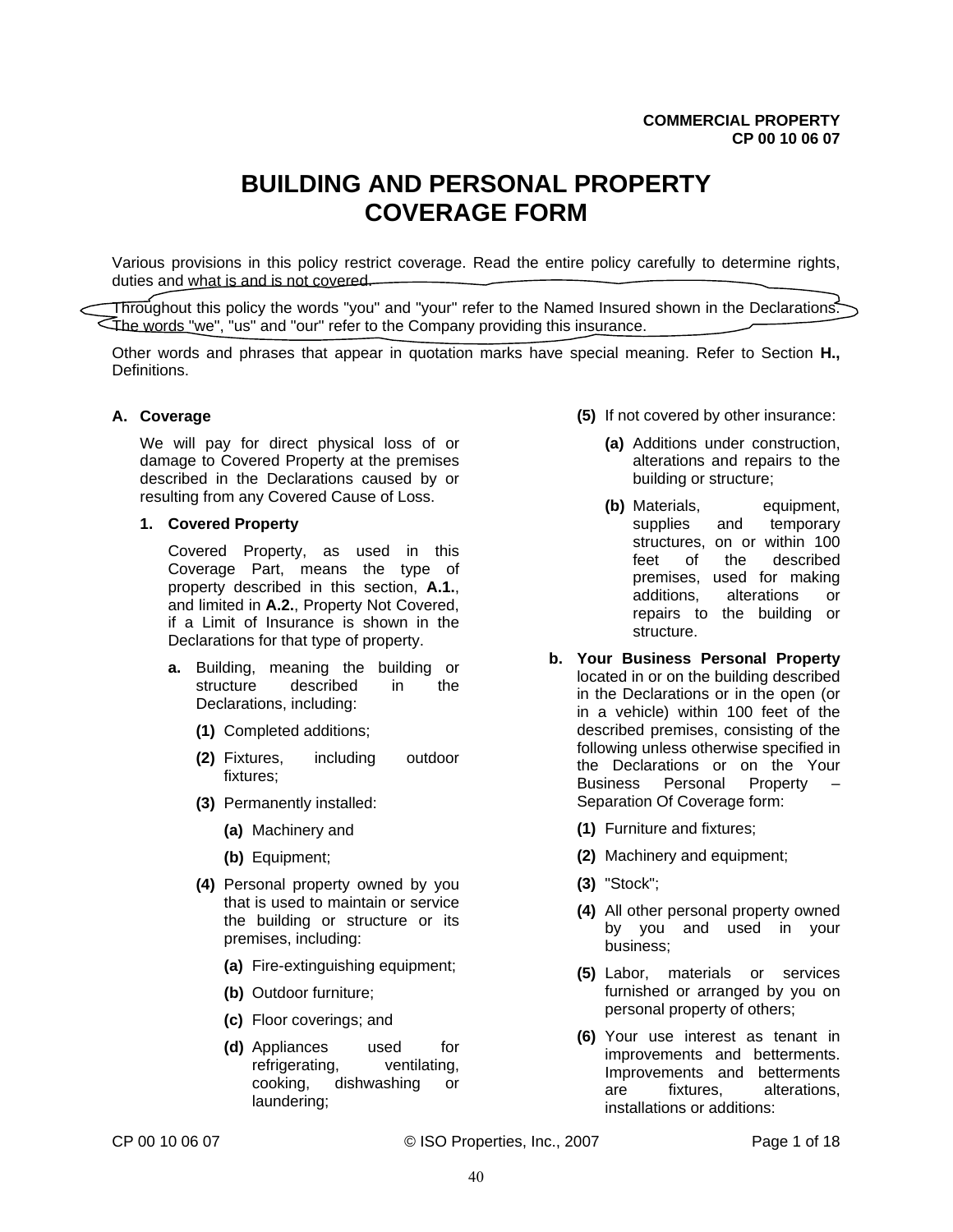- **(a)** Made a part of the building or structure you occupy but do not own; and
- **(b)** You acquired or made at your expense but cannot legally remove;
- **(7)** Leased personal property for which you have a contractual responsibility to insure, unless otherwise provided for under Personal Property Of Others.
- **c. Personal Property Of Others** that is:
	- **(1)** In your care, custody or control; and
	- **(2)** Located in or on the building described in the Declarations or in the open (or in a vehicle) within 100 feet of the described premises.

However, our payment for loss of or damage to personal property of others will only be for the account of the owner of the property.

# **2. Property Not Covered**

Covered Property does not include:

- **a.** Accounts, bills, currency, food stamps or other evidences of debt, money, notes or securities. Lottery tickets held for sale are not securities;
- **b.** Animals, unless owned by others and boarded by you, or if owned by you, only as "stock" while inside of buildings;
- **c.** Automobiles held for sale;
- **d.** Bridges, roadways, walks, patios or other paved surfaces;
- **e.** Contraband, or property in the course of illegal transportation or trade;
- **f.** The cost of excavations, grading, backfilling or filling;
- **g.** Foundations of buildings, structures, machinery or boilers if their foundations are below:
	- **(1)** The lowest basement floor; or
	- **(2)** The surface of the ground, if there is no basement;
- **h.** Land (including land on which the property is located), water, growing crops or lawns;
- **i.** Personal property while airborne or waterborne;
- **j.** Bulkheads, pilings, piers, wharves or docks;
- **k.** Property that is covered under another coverage form of this or any other policy in which it is more specifically described, except for the excess of the amount due (whether you can collect on it or not) from that other insurance;
- **l.** Retaining walls that are not part of a building;
- **m.** Underground pipes, flues or drains;
- **n.** Electronic data, except as provided under the Additional Coverage, Electronic Data. Electronic data means information, facts or computer programs stored as or on, created or used on, or transmitted to or from computer software (including systems and applications software), on hard or floppy disks, CD-ROMs, tapes, drives, cells, data processing devices or any other repositories of computer software which are used with electronically controlled equipment. The term computer programs, referred to in the foregoing description of electronic data, means a set of related electronic instructions which direct the operations and functions of a computer or device connected to it, which enable the computer or device to receive, process, store, retrieve or send data. This paragraph, **n.,** does not apply to your "stock" of prepackaged software;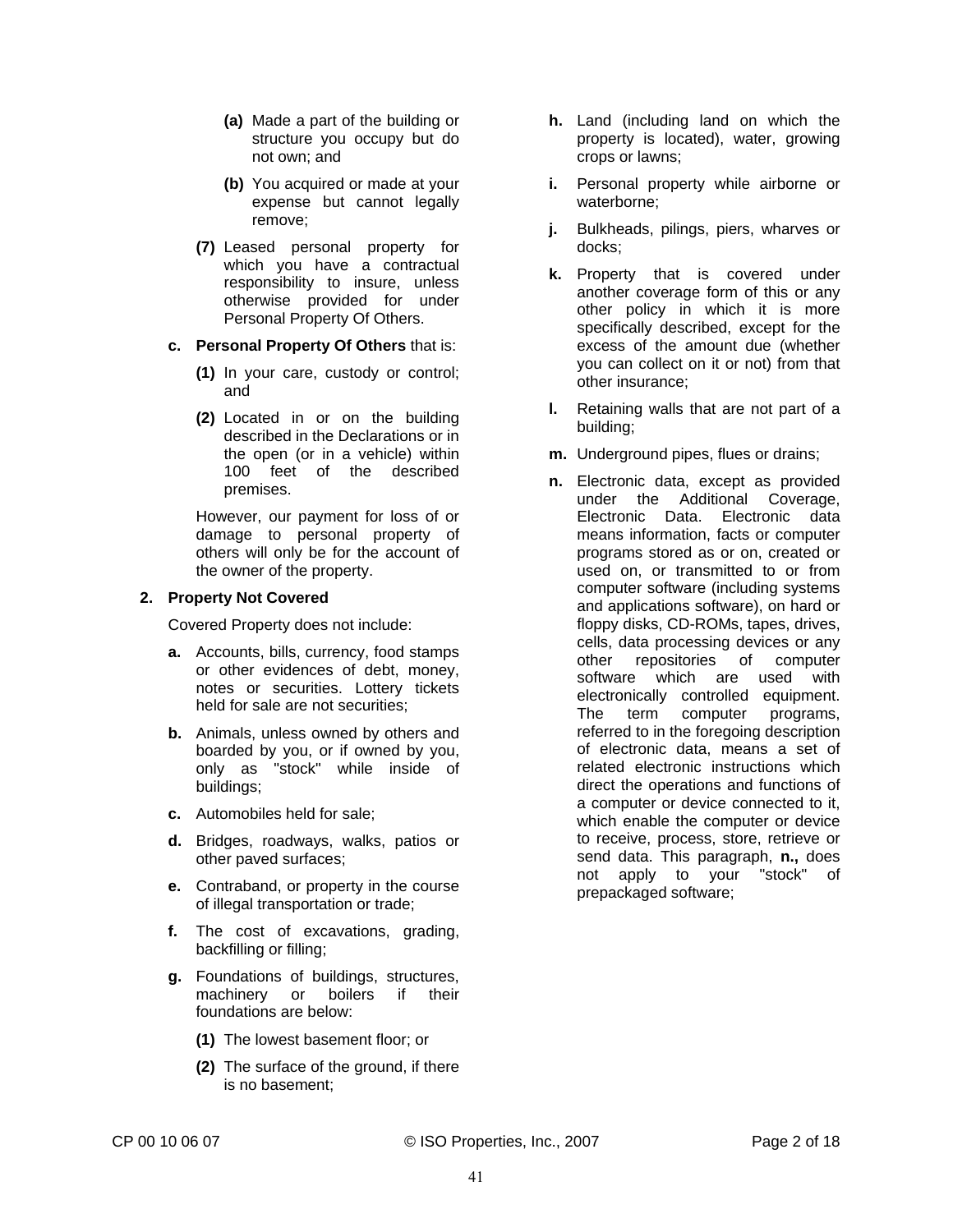- **o.** The cost to replace or restore the information on valuable papers and records, including those which exist as electronic data. Valuable papers and records include but are not limited to proprietary information, books of account, deeds, manuscripts, abstracts, drawings and card index systems. Refer to the Coverage Extension for Valuable Papers And Records (Other Than Electronic Data) for limited coverage for valuable papers and records other than those which exist as electronic data;
- **p.** Vehicles or self-propelled machines (including aircraft or watercraft) that:
	- **(1)** Are licensed for use on public roads; or
	- **(2)** Are operated principally away from the described premises.

This paragraph does not apply to:

- **(a)** Vehicles or self-propelled machines or autos you manufacture, process or warehouse;
- **(b)** Vehicles or self-propelled machines, other than autos, you hold for sale;
- **(c)** Rowboats or canoes out of water at the described premises; or
- **(d)** Trailers, but only to the extent provided for in the Coverage Extension for Non-owned Detached Trailers;
- **q.** The following property while outside of buildings:
	- **(1)** Grain, hay, straw or other crops;
	- **(2)** Fences, radio or television antennas (including satellite dishes) and their lead-in wiring, masts or towers, trees, shrubs or plants (other than "stock" of trees, shrubs or plants), all except as provided in the Coverage Extensions.

# **3. Covered Causes Of Loss**

See applicable Causes Of Loss Form as shown in the Declarations.

# **4. Additional Coverages**

- **a. Debris Removal** 
	- **(1)** Subject to Paragraphs **(3)** and **(4),** we will pay your expense to remove debris of Covered Property caused by or resulting from a Covered Cause of Loss that occurs during the policy period. The expenses will be paid only if they are reported to us in writing within 180 days of the date of direct physical loss or damage.
	- **(2)** Debris Removal does not apply to costs to:
		- **(a)** Extract "pollutants" from land or water; or
		- **(b)** Remove, restore or replace polluted land or water.
	- **(3)** Subject to the exceptions in Paragraph **(4),** the following provisions apply:
		- **(a)** The most we will pay for the total of direct physical loss or damage plus debris removal expense is the Limit of Insurance applicable to the Covered Property that has sustained loss or damage.
		- **(b)** Subject to **(a)** above, the amount we will pay for debris removal expense is limited to 25% of the sum of the deductible plus the amount that we pay for direct physical loss or damage to the Covered Property that has sustained loss or damage.
	- **(4)** We will pay up to an additional \$10,000 for debris removal expense, for each location, in any one occurrence of physical loss or damage to Covered Property, if one or both of the following circumstances apply: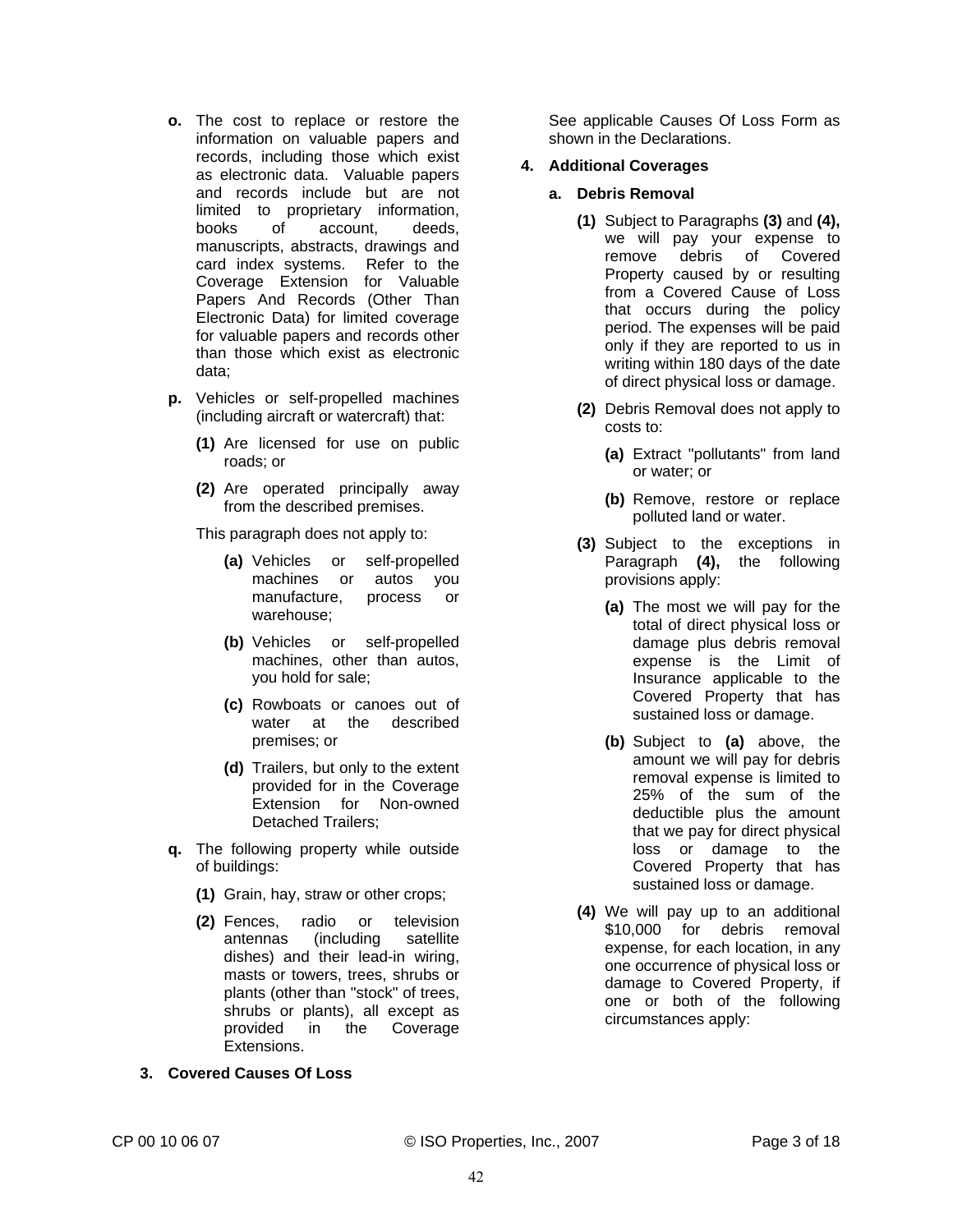- **(a)** The total of the actual debris removal expense plus the amount we pay for direct physical loss or damage exceeds the Limit of Insurance on the Covered Property that has sustained loss or damage.
- **(b)** The actual debris removal expense exceeds 25% of the sum of the deductible plus the amount that we pay for direct physical loss or damage to the Covered Property that has sustained loss or damage.

Therefore, if **(4)(a)** and/or **(4)(b)** apply, our total payment for direct physical loss or damage and debris removal expense may reach but will never exceed the Limit of Insurance on the Covered Property that has sustained loss or damage, plus \$10,000.

#### **(5) Examples**

The following examples assume that there is no Coinsurance penalty.

# **EXAMPLE #1**

| Limit of Insurance:             | \$90,000           |
|---------------------------------|--------------------|
| Amount of Deductible:           | 500<br>\$.         |
| Amount of Loss:                 | \$50,000           |
| Amount of Loss Payable:         | \$49,500           |
|                                 | $($50,000 - $500)$ |
| Debris Removal Expense:         | \$10,000           |
| Debris Removal Expense Payable: | \$10,000           |
| (\$10,000 is 20% of \$50,000.)  |                    |

The debris removal expense is less than 25% of the sum of the loss payable plus the deductible. The sum of the loss payable and the debris removal expense (\$49,500 + \$10,000 = \$59,500) is less than the Limit of Insurance. Therefore the full amount of debris removal expense is payable in accordance with the terms of Paragraph **(3).**

# **EXAMPLE #2**

| Limit of Insurance:          | \$90,000           |
|------------------------------|--------------------|
| <b>Amount of Deductible:</b> | 500<br>\$.         |
| Amount of Loss:              | \$80,000           |
| Amount of Loss Payable:      | \$79,500           |
|                              | $($80,000 - $500)$ |
| Debris Removal Expense:      | \$30,000           |
|                              |                    |

| Debris Removal Expense Payable |          |
|--------------------------------|----------|
| Basic Amount:                  | \$10,500 |
| Additional Amount:             | \$10,000 |

The basic amount payable for debris removal expense under the terms of Paragraph **(3)** is calculated as follows: \$80,000 (\$79,500 + \$500) x .25 = \$20,000; capped at \$10,500. The cap applies because the sum of the loss payable (\$79,500) and the basic amount payable for debris removal expense (\$10,500) cannot exceed the Limit of Insurance (\$90,000).

The additional amount payable for debris removal expense is provided in accordance with the terms of Paragraph **(4),** because the debris removal expense (\$30,000) exceeds 25% of the loss payable plus the deductible (\$30,000 is 37.5% of \$80,000), and because the sum of the loss payable and debris removal expense (\$79,500 + \$30,000 = \$109,500) would exceed the Limit of Insurance (\$90,000). The additional amount of covered debris removal expense is \$10,000, the maximum payable under Paragraph **(4)**. Thus the total payable for debris removal expense in this example is \$20,500; \$9,500 of the debris removal expense is not covered.

# **b. Preservation Of Property**

If it is necessary to move Covered Property from the described premises to preserve it from loss or damage by a Covered Cause of Loss, we will pay for any direct physical loss or damage to that property:

- **(1)** While it is being moved or while temporarily stored at another location; and
- **(2)** Only if the loss or damage occurs within 30 days after the property is first moved.

# **c. Fire Department Service Charge**

When the fire department is called to save or protect Covered Property from a Covered Cause of Loss, we will pay up to \$1,000, unless a higher limit is shown in the Declarations, for your liability for fire department service charges:

**(1)** Assumed by contract or agreement prior to loss; or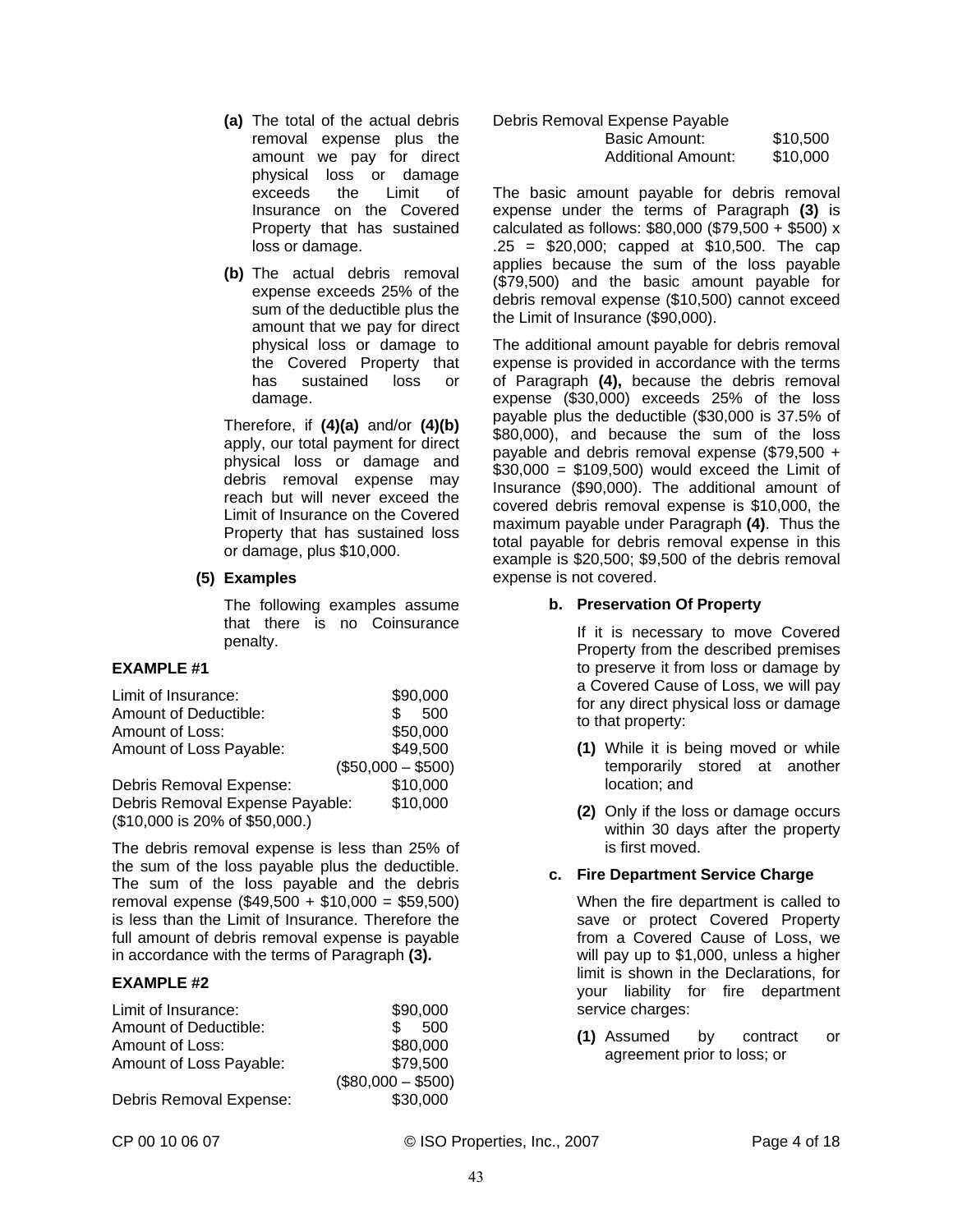**(2)** Required by local ordinance.

No Deductible applies to this Additional Coverage.

**d.** Pollutant Clean-up And Removal

We will pay your expense to extract "pollutants" from land or water at the described premises if the discharge, dispersal, seepage, migration, release or escape of the "pollutants" is caused by or results from a Covered Cause of Loss that occurs during the policy period. The expenses will be paid only if they are reported to us in writing within 180 days of the date on which the Covered Cause of Loss occurs.

This Additional Coverage does not apply to costs to test for, monitor or assess the existence, concentration or effects of "pollutants". But we will pay for testing which is performed in the course of extracting the "pollutants" from the land or water.

The most we will pay under this Additional Coverage for each described premises is \$10,000 for the sum of all covered expenses arising out of Covered Causes of Loss occurring during each separate 12 month period of this policy.

# **e. Increased Cost Of Construction**

- **(1)** This Additional Coverage applies only to buildings to which the Replacement Cost Optional Coverage applies.
- **(2)** In the event of damage by a Covered Cause of Loss to a building that is Covered Property, we will pay the increased costs incurred to comply with enforcement of an ordinance or law in the course of repair, rebuilding or replacement of damaged parts of that property, subject to the limitations stated in **e.(3)** through **e.(9)** of this Additional Coverage.
- **(3)** The ordinance or law referred to in **e.(2)** of this Additional Coverage is an ordinance or law that regulates the construction or

repair of buildings or establishes zoning or land use requirements at the described premises, and is in force at the time of loss.

- **(4)** Under this Additional Coverage, we will not pay any costs due to an ordinance or law that:
	- **(a)** You were required to comply with before the loss, even when the building was undamaged; and
	- **(b)** You failed to comply with.
- **(5)** Under this Additional Coverage, we will not pay for:
	- **(a)** The enforcement of any ordinance or law which requires demolition, repair, replacement, reconstruction, remodeling or remediation of property due to contamination by "pollutants" or due to the<br>presence, arrowth. presence. proliferation, spread or any activity of "fungus", wet or dry rot or bacteria; or
	- **(b)** Any costs associated with the enforcement of an ordinance or law which requires any insured or others to test for, monitor, clean up, remove, contain, treat, detoxify or neutralize, or in any way respond to, or assess the effects of "pollutants", "fungus", wet or dry rot or bacteria.
- **(6)** The most we will pay under this Additional Coverage, for each described building insured under this Coverage Form, is \$10,000 or 5% of the Limit of Insurance applicable to that building, whichever is less. If a damaged building is covered under a blanket Limit of Insurance which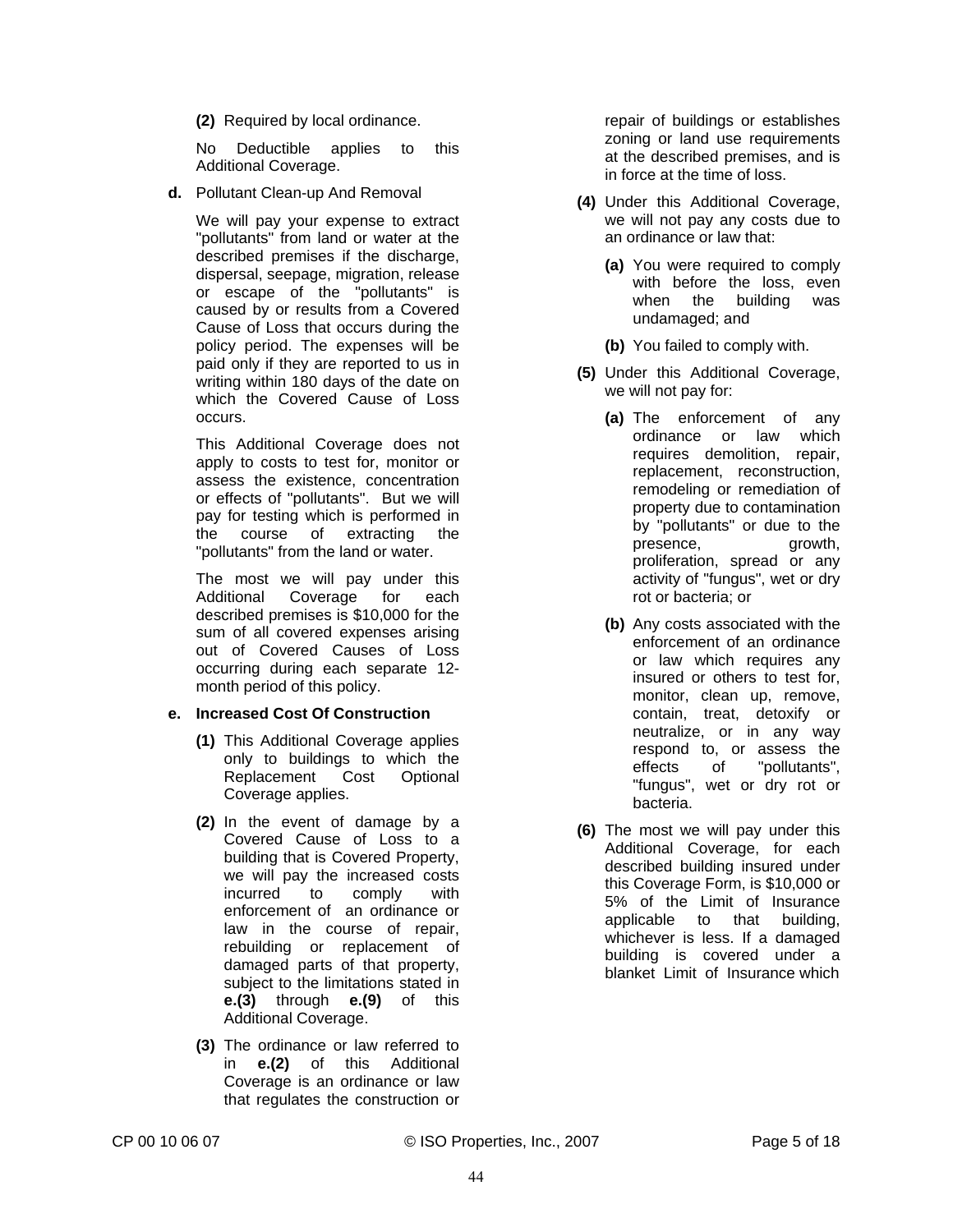applies to more than one building or item of property, then the most we will pay under this Additional Coverage, for that damaged building, is the lesser of: \$10,000 or 5% times the value of the damaged building as of the time of loss times the applicable Coinsurance percentage.

The amount payable under this Additional Coverage is additional insurance.

- **(7)** With respect to this Additional Coverage:
	- **(a)** We will not pay for the Increased Cost of Construction:
		- **(i)** Until the property is actually repaired or replaced, at the same or another premises; and
		- **(ii)** Unless the repairs or replacement are made as soon as reasonably possible after the loss or damage, not to exceed two years. We may extend this period in writing during the two years.
	- **(b)** If the building is repaired or replaced at the same premises, or if you elect to rebuild at another premises, the most we will pay for the Increased Cost of Construction, subject to the provisions of **e.(6)** of this Additional Coverage, is the increased cost of construction at the same premises.
	- **(c)** If the ordinance or law requires relocation to another premises, the most we will pay for the Increased Cost of Construction, subject to the provisions of **e.(6)** of this Additional Coverage, is the increased cost of construction at the new premises.
- **(8)** This Additional Coverage is not subject to the terms of the Ordinance Or Law Exclusion, to the extent that such Exclusion would conflict with the provisions of this Additional Coverage.
- **(9)** The costs addressed in the Loss Payment and Valuation Conditions, and the Replacement Cost Optional Coverage, in this Coverage Form, do not include the increased cost attributable to enforcement of an ordinance or law. The amount payable under this Additional Coverage, as stated in **e.(6)** of this Additional Coverage, is not subject to such limitation.
- **f. Electronic Data**
	- **(1)** Under this Additional Coverage, electronic data has the meaning described under Property Not Covered, Electronic Data.
	- **(2)** Subject to the provisions of this Additional Coverage, we will pay for the cost to replace or restore electronic data which has been destroyed or corrupted by a Covered Cause of Loss. To the extent that electronic data is not replaced or restored, the loss will be valued at the cost of replacement of the media on which the electronic data was stored, with blank media of substantially identical type.
	- **(3)** The Covered Causes of Loss applicable to Your Business Personal Property apply to this Additional Coverage, Electronic Data, subject to the following:
		- **(a)** If the Causes Of Loss Special Form applies, coverage under this Additional Coverage, Electronic Data, is limited to the "specified causes of loss" as defined in that form, and Collapse as set forth in that form.
		- **(b)** If the Causes Of Loss Broad Form applies,

CP 00 10 06 07 © ISO Properties, Inc., 2007 Page 6 of 18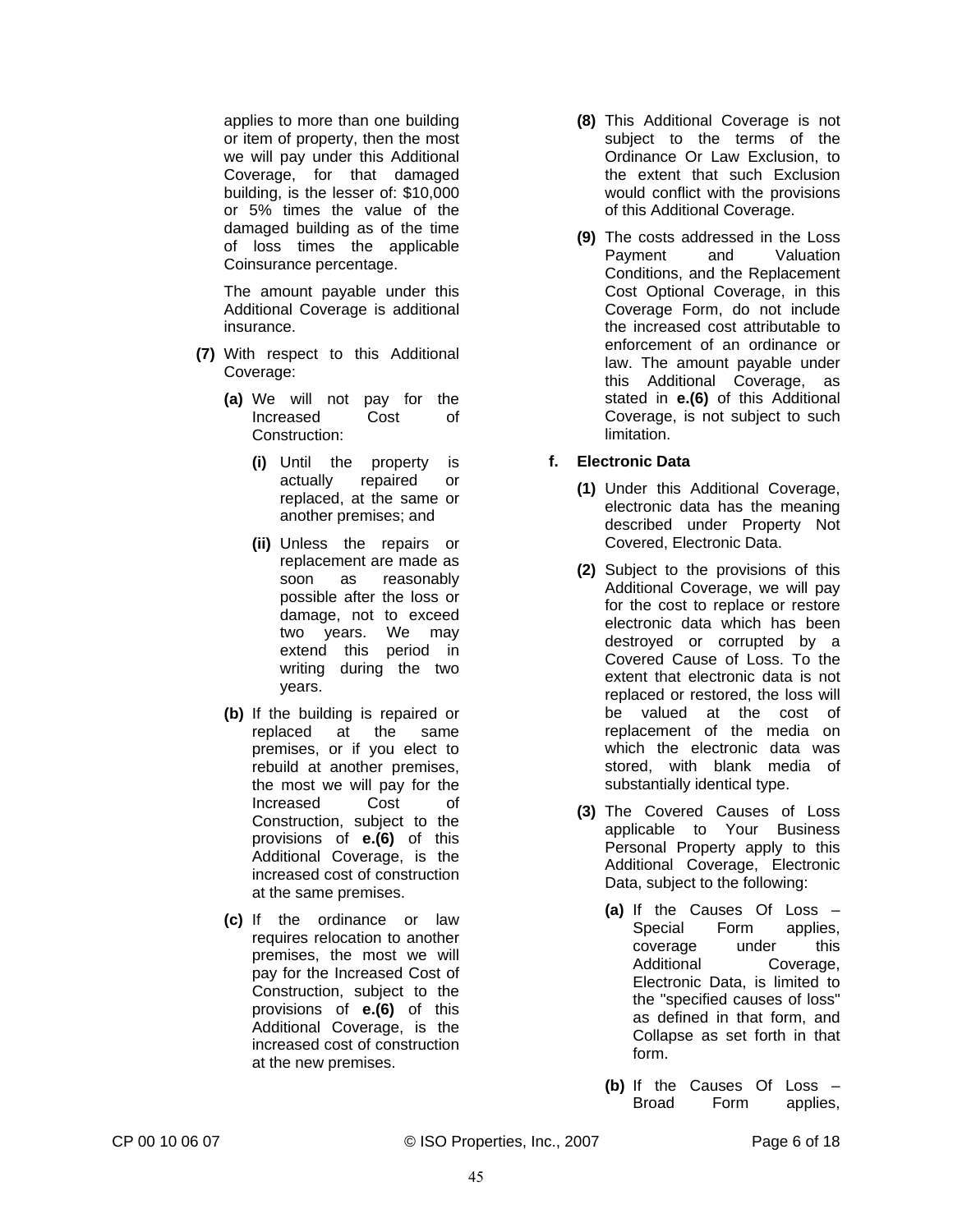coverage under this Additional Coverage, Electronic Data, includes Collapse as set forth in that form.

- **(c)** If the Causes Of Loss Form is endorsed to add a Covered Cause of Loss, the additional Covered Cause of Loss does not apply to the coverage provided under this Additional Coverage, Electronic Data.
- **(d)** The Covered Causes of Loss include a virus, harmful code or similar instruction introduced into or enacted on a computer system (including electronic data) or a network to which it is connected, designed to damage or destroy any part of the system or disrupt its normal operation. But there is no coverage for loss or damage caused by or resulting from manipulation of a computer system (including electronic data) by any employee, including a temporary or leased employee, or by an entity retained by you or for you to inspect, design, install, modify, maintain, repair or replace that system.
- **(4)** The most we will pay under this Additional Coverage, Electronic Data, is \$2,500 for all loss or damage sustained in any one policy year, regardless of the number of occurrences of loss or damage or the number of premises, locations or computer systems involved. If loss payment on the first occurrence does not exhaust this amount, then the balance is available for subsequent loss or damage sustained in but not after that policy year. With respect to an occurrence which begins in one policy year and continues or results in additional loss or damage in a subsequent policy year(s), all loss or damage is

deemed to be sustained in the policy year in which the occurrence began.

### **5. Coverage Extensions**

Except as otherwise provided, the following Extensions apply to property located in or on the building described in the Declarations or in the open (or in a vehicle) within 100 feet of the described premises.

If a Coinsurance percentage of 80% or more, or a Value Reporting period symbol, is shown in the Declarations, you may extend the insurance provided by this Coverage Part as follows:

#### **a. Newly Acquired Or Constructed Property**

**(1) Buildings** 

If this policy covers Building, you may extend that insurance to apply to:

- **(a)** Your new buildings while being built on the described premises; and
- **(b)** Buildings you acquire at locations, other than the described premises, intended for:
	- **(i)** Similar use as the building described in the Declarations; or
	- **(ii)** Use as a warehouse.

The most we will pay for loss or damage under this Extension is \$250,000 at each building.

- **(2) Your Business Personal Property** 
	- **(a)** If this policy covers Your Business Personal Property, you may extend that insurance to apply to: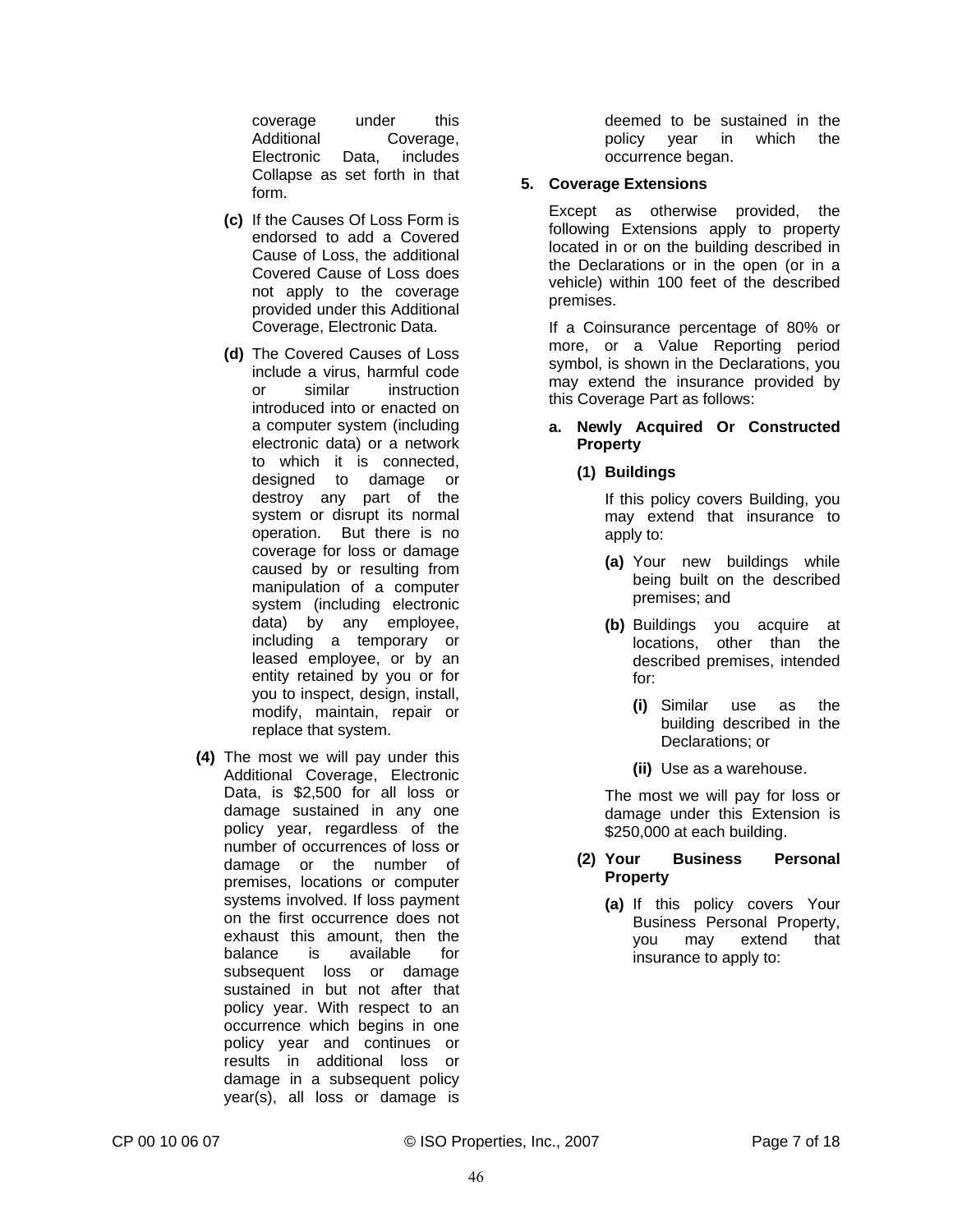- **(i)** Business personal property, including such property that you newly acquire, at any location you acquire other than at fairs, trade shows or exhibitions;
- **(ii)** Business personal property, including such property that you newly acquire, located at your newly constructed or acquired buildings at the location described in the Declarations; or
- **(iii)** Business personal property that you newly acquire, located at the described premises.

The most we will pay for loss or damage under this Extension is \$100,000 at each building.

- **(b)** This Extension does not apply to:
	- **(i)** Personal property of others that is temporarily in your possession in the course of installing or performing work on such property; or
	- **(ii)** Personal property of others that is temporarily in your possession in the course of your manufacturing or wholesaling activities.
- **(3) Period Of Coverage**

With respect to insurance on or at each newly acquired or constructed property, coverage will end when any of the following first occurs:

- **(a)** This policy expires;
- **(b)** 30 days expire after you acquire the property or begin construction of that part of the building that would qualify as covered property; or
- **(c)** You report values to us.

We will charge you additional premium for values reported from the date you acquire the property or begin construction of that part of the building that would qualify as covered property.

**b. Personal Effects And Property Of Others** 

You may extend the insurance that applies to Your Business Personal Property to apply to:

- **(1)** Personal effects owned by you, your officers, your partners or members, your managers or your employees. This Extension does not apply to loss or damage by theft.
- **(2)** Personal property of others in your care, custody or control.

The most we will pay for loss or damage under this Extension is \$2,500 at each described premises. Our payment for loss of or damage to personal property of others will only be for the account of the owner of the property.

#### **c. Valuable Papers And Records (Other Than Electronic Data)**

- **(1)** You may extend the insurance that applies to Your Business Personal Property to apply to the cost to replace or restore the lost information on valuable papers and records for which duplicates do not exist. But this Extension does not apply to valuable papers and records which exist as electronic data. Electronic data has the meaning described under Property Not Covered, Electronic Data.
- **(2)** If the Causes Of Loss Special Form applies, coverage under this Extension is limited to the "specified causes of loss" as defined in that form, and Collapse as set forth in that form.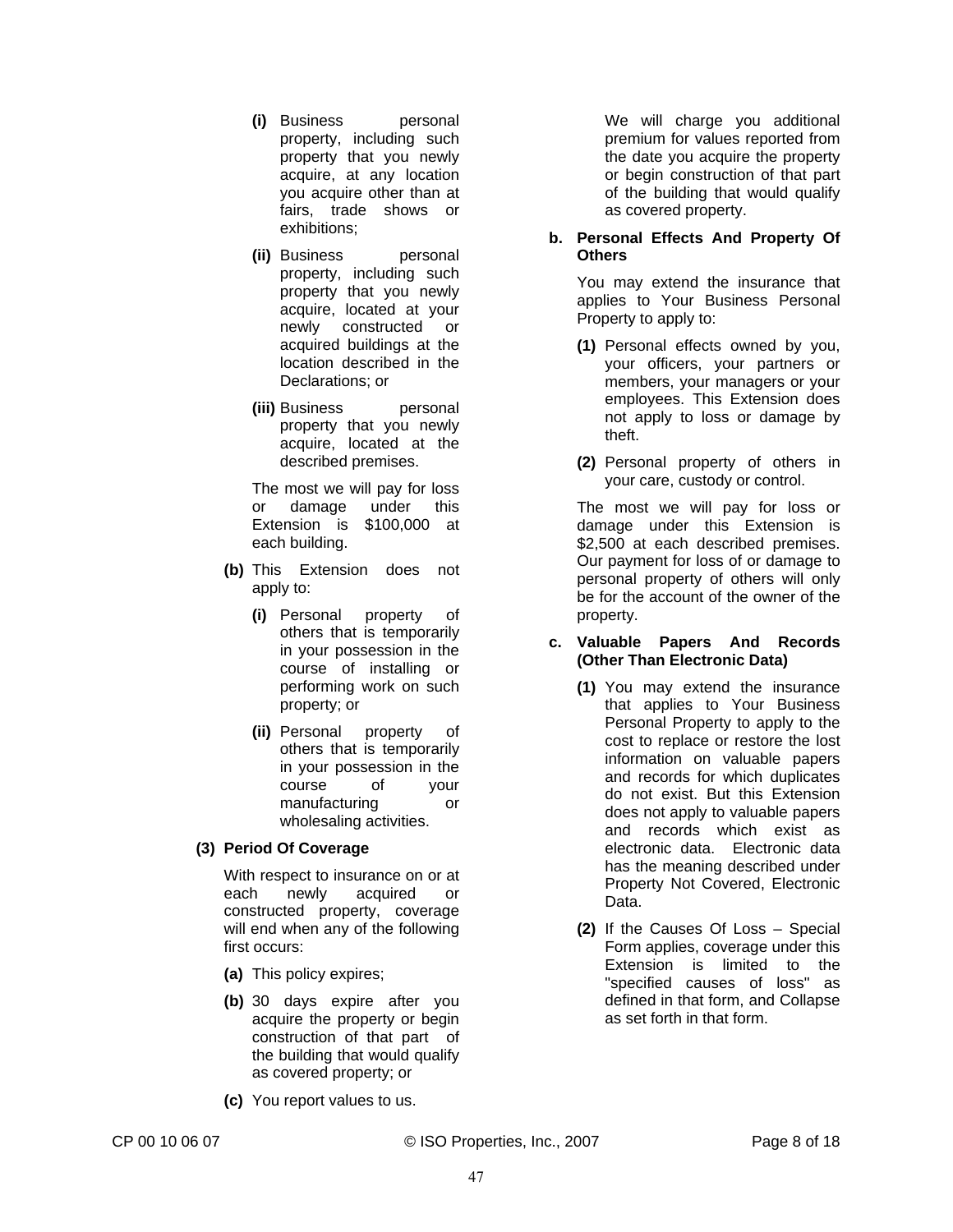- **(3)** If the Causes Of Loss Broad Form applies, coverage under this Extension includes Collapse as set forth in that form.
- **(4)** Under this Extension, the most we will pay to replace or restore the lost information is \$2,500 at each described premises, unless a higher limit is shown in the Declarations. Such amount is additional insurance. We will also pay for the cost of blank material for reproducing the records (whether or not duplicates exist), and (when there is a duplicate) for the cost of labor to transcribe or copy the records. The costs of blank material and labor are subject to the applicable Limit of Insurance on Your Business Personal Property and therefore coverage of such costs is not additional insurance.

#### **d. Property Off-premises**

- **(1)** You may extend the insurance provided by this Coverage Form to apply to your Covered Property while it is away from the described premises, if it is:
	- **(a)** Temporarily at a location you do not own, lease or operate;
	- **(b)** In storage at a location you lease, provided the lease was executed after the beginning of the current policy term; or
	- **(c)** At any fair, trade show or exhibition.
- **(2)** This Extension does not apply to property:
	- **(a)** In or on a vehicle; or
	- **(b)** In the care, custody or control of your salespersons, unless the property is in such care, custody or control at a fair, trade show or exhibition.
- **(3)** The most we will pay for loss or damage under this Extension is \$10,000.
- **e. Outdoor Property**

You may extend the insurance provided by this Coverage Form to apply to your outdoor fences, radio and television antennas (including satellite dishes), trees, shrubs and plants (other than "stock" of trees, shrubs or plants), including debris removal expense, caused by or resulting from any of the following causes of loss if they are Covered Causes of Loss:

- **(1)** Fire;
- **(2)** Lightning;
- **(3)** Explosion;
- **(4)** Riot or Civil Commotion; or
- **(5)** Aircraft.

The most we will pay for loss or damage under this Extension is \$1,000, but not more than \$250 for any one tree, shrub or plant. These limits apply to any one occurrence, regardless of the types or number of items lost or damaged in that occurrence.

#### **f. Non-owned Detached Trailers**

- **(1)** You may extend the insurance that applies to Your Business Personal Property to apply to loss or damage to trailers that you do not own, provided that:
	- **(a)** The trailer is used in your business;
	- **(b)** The trailer is in your care, custody or control at the premises described in the Declarations; and
	- **(c)** You have a contractual responsibility to pay for loss or damage to the trailer.
- **(2)** We will not pay for any loss or damage that occurs:
	- **(a)** While the trailer is attached to any motor vehicle or motorized conveyance, whether or not the motor vehicle or motorized conveyance is in motion;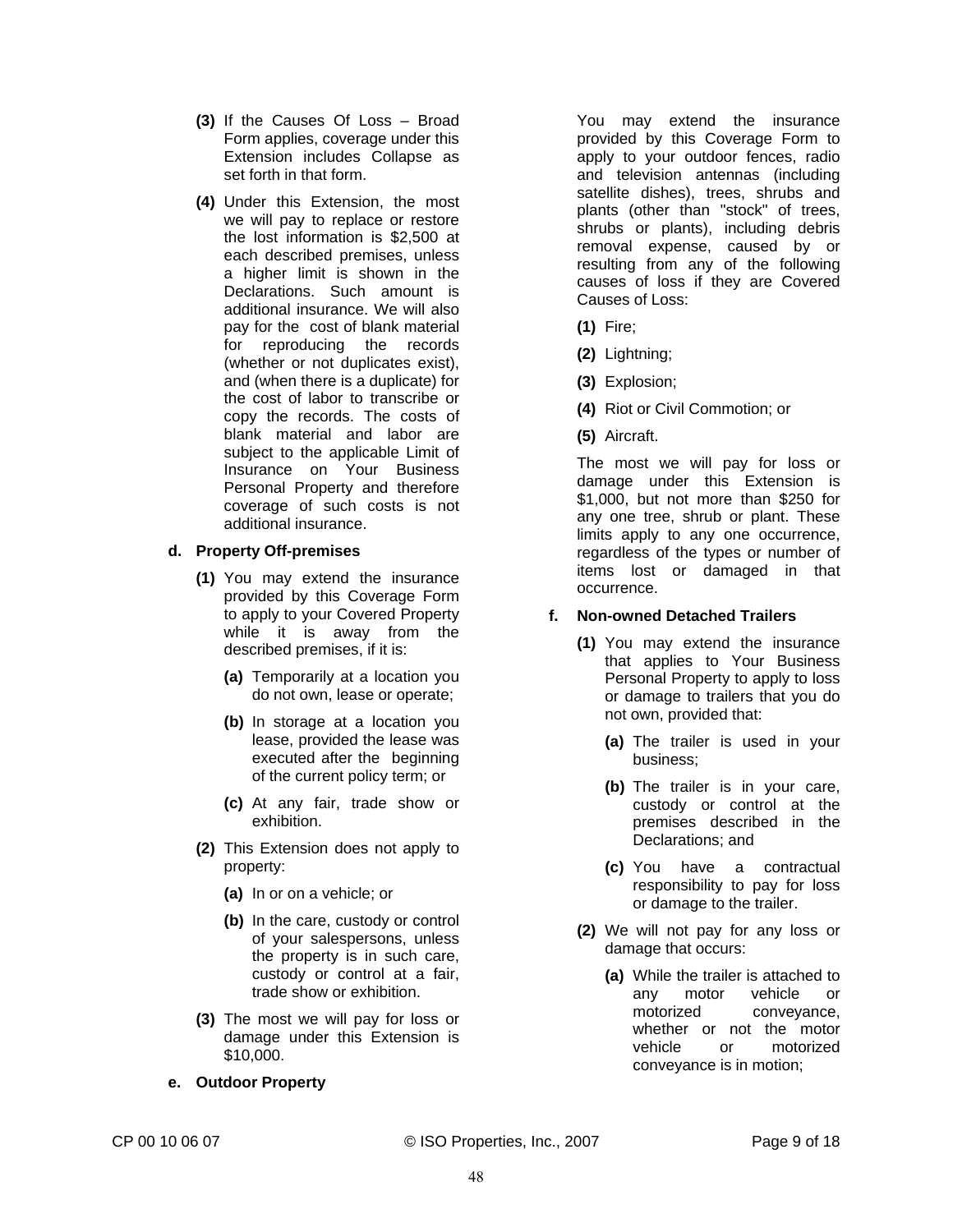- **(b)** During hitching or unhitching operations, or when a trailer becomes accidentally unhitched from a motor vehicle or motorized conveyance.
- **(3)** The most we will pay for loss or damage under this Extension is \$5,000, unless a higher limit is shown in the Declarations.
- **(4)** This insurance is excess over the amount due (whether you can collect on it or not) from any other insurance covering such property.

Each of these Extensions is additional insurance unless otherwise indicated. The Additional Condition, Coinsurance, does not apply to these Extensions.

#### **B. Exclusions And Limitations**

See applicable Causes Of Loss Form as shown in the Declarations.

#### **C. Limits Of Insurance**

The most we will pay for loss or damage in any one occurrence is the applicable Limit of Insurance shown in the Declarations.

The most we will pay for loss or damage to outdoor signs, whether or not the sign is attached to a building, is \$2,500 per sign in any one occurrence.

The amounts of insurance stated in the following Additional Coverages apply in accordance with the terms of such coverages and are separate from the Limit(s) of Insurance shown in the Declarations for any other coverage:

- **1.** Fire Department Service Charge;
- **2.** Pollutant Clean-up And Removal;
- **3.** Increased Cost Of Construction; and
- **4.** Electronic Data.

Payments under the Preservation Of Property Additional Coverage will not increase the applicable Limit of Insurance.

#### **D. Deductible**

In any one occurrence of loss or damage (hereinafter referred to as loss), we will first reduce the amount of loss if required by the Coinsurance Condition or the Agreed Value Optional Coverage. If the adjusted amount of loss is less than or equal to the Deductible, we will not pay for that loss. If the adjusted amount of loss exceeds the Deductible, we will then subtract the Deductible from the adjusted amount of loss, and will pay the resulting amount or the Limit of Insurance, whichever is less.

When the occurrence involves loss to more than one item of Covered Property and separate Limits of Insurance apply, the losses will not be combined in determining application of the Deductible. But the Deductible will be applied only once per occurrence.

#### **EXAMPLE #1**

(This example assumes there is no Coinsurance penalty.)

| Deductible:                         | 250<br>·SS |
|-------------------------------------|------------|
| Limit of Insurance $-$ Building #1: | \$60,000   |
| Limit of Insurance $-$ Building #2: | \$80,000   |
| Loss to Building #1:                | \$60,100   |
| Loss to Building #2:                | \$90,000   |

The amount of loss to Building #1 (\$60,100) is less than the sum (\$60,250) of the Limit of Insurance applicable to Building #1 plus the Deductible.

The Deductible will be subtracted from the amount of loss in calculating the loss payable for Building #1:

| \$60,100 |                                      |
|----------|--------------------------------------|
| $-250$   |                                      |
|          | $$59,850$ Loss Payable - Building #1 |

The Deductible applies once per occurrence and therefore is not subtracted in determining the amount of loss payable for Building #2. Loss payable for Building #2 is the Limit of Insurance of \$80,000.

Total amount of loss payable:

 $$59,850 + $80,000 = $139,850$ 

#### **EXAMPLE #2**

(This example, too, assumes there is no Coinsurance penalty.)

The Deductible and Limits of Insurance are the same as those in Example #1.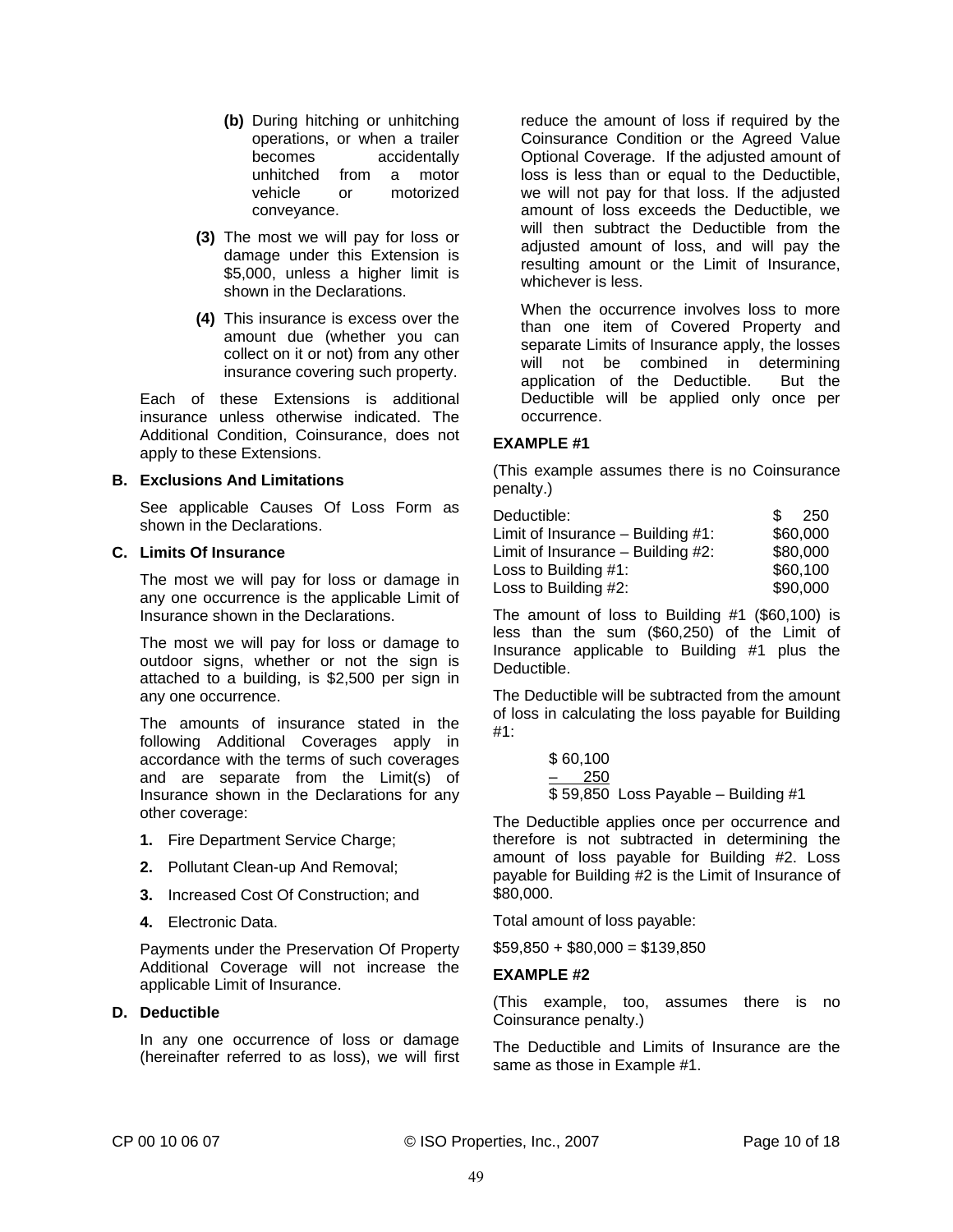| Loss to Building #1:                         | \$70,000 |
|----------------------------------------------|----------|
| (Exceeds Limit of Insurance plus Deductible) |          |
| Loss to Building #2:                         | \$90,000 |
| (Exceeds Limit of Insurance plus Deductible) |          |
| Loss Payable $-$ Building #1:                | \$60,000 |
| (Limit of Insurance)                         |          |
| Loss Payable - Building #2:                  | \$80,000 |
| (Limit of Insurance)                         |          |
| Total amount of loss-payable:                |          |
|                                              |          |

# **E. Loss Conditions**

The following conditions apply in addition to the Common Policy Conditions and the Commercial Property Conditions.

# **1. Abandonment**

There can be no abandonment of any property to us.

#### **2. Appraisal**

If we and you disagree on the value of the property or the amount of loss, either may make written demand for an appraisal of the loss. In this event, each party will select a competent and impartial appraiser. The two appraisers will select an umpire. If they cannot agree, either may request that selection be made by a judge of a court having jurisdiction. The appraisers will state separately the value of the property and amount of loss. If they fail to agree, they will submit their differences to the umpire. A decision agreed to by any two will be binding. Each party will:

- **a.** Pay its chosen appraiser; and
- **b.** Bear the other expenses of the appraisal and umpire equally.

If there is an appraisal, we will still retain our right to deny the claim.

- **3. Duties In The Event Of Loss Or Damage**
	- **a.** You must see that the following are done in the event of loss or damage to Covered Property:
		- **(1)** Notify the police if a law may have been broken.
		- **(2)** Give us prompt notice of the loss or damage. Include a description of the property involved.
		- **(3)** As soon as possible, give us a description of how, when and

where the loss or damage occurred.

- **(4)** Take all reasonable steps to protect the Covered Property from further damage, and keep a record of your expenses necessary to protect the Covered Property, for consideration in the settlement of the claim. This will not increase the Limit of Insurance. However, we will not pay for any subsequent loss or damage resulting from a cause of loss that is not a Covered Cause of Loss. Also, if feasible, set the damaged property aside and in the best possible order for examination.
- **(5)** At our request, give us complete inventories of the damaged and undamaged property. Include quantities, costs, values and amount of loss claimed.
- **(6)** As often as may be reasonably required, permit us to inspect the property proving the loss or damage and examine your books and records.

Also permit us to take samples of damaged and undamaged property for inspection, testing and analysis, and permit us to make copies from your books and records.

- **(7)** Send us a signed, sworn proof of loss containing the information we request to investigate the claim. You must do this within 60 days after our request. We will supply you with the necessary forms.
- **(8)** Cooperate with us in the investigation or settlement of the claim.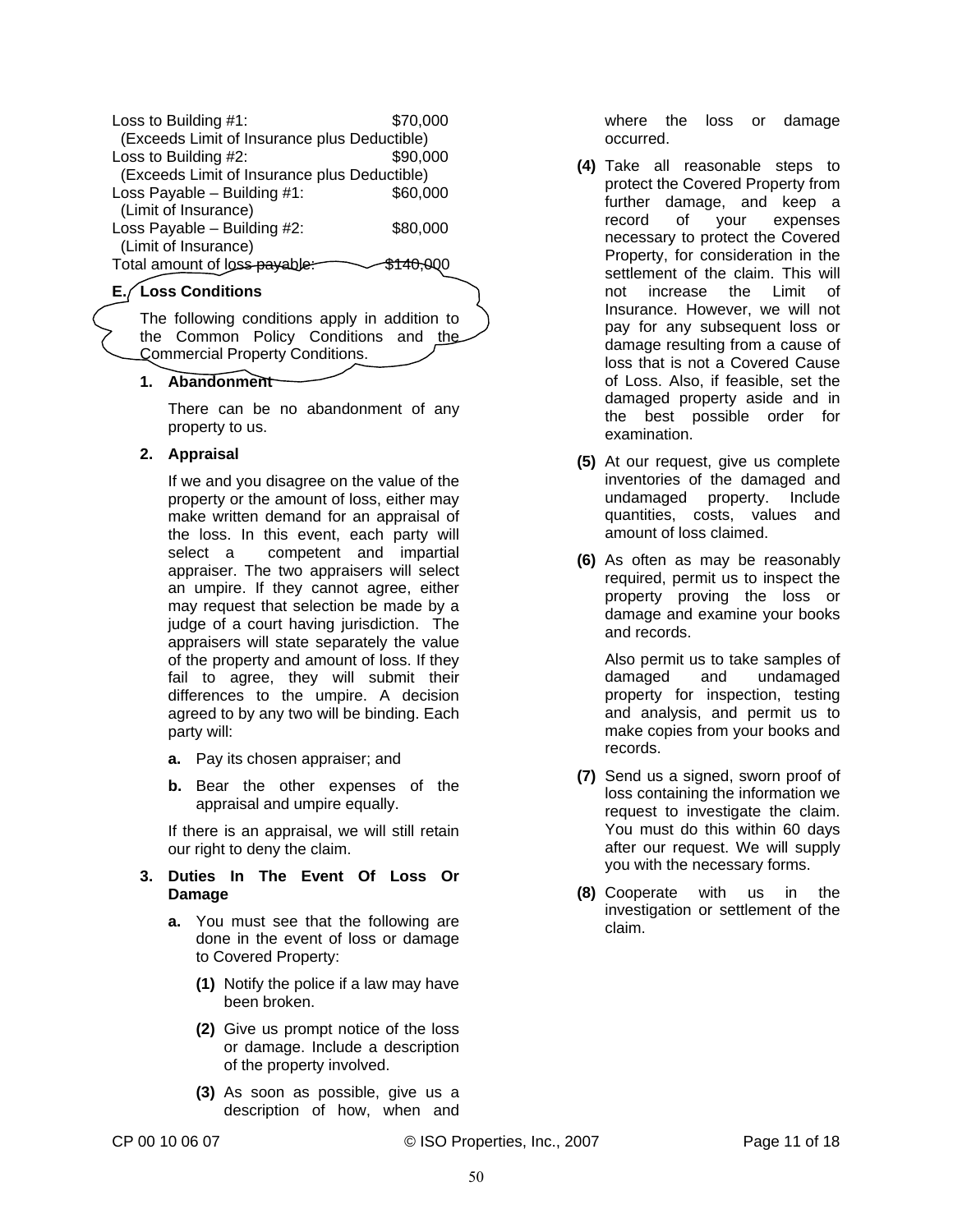**b.** We may examine any insured under oath, while not in the presence of any other insured and at such times as may be reasonably required, about any matter relating to this insurance or the claim, including an insured's books and records. In the event of an examination, an insured's answers must be signed.

# **4. Loss Payment**

- **a.** In the event of loss or damage covered by this Coverage Form, at our option, we will either:
	- **(1)** Pay the value of lost or damaged property;
	- **(2)** Pay the cost of repairing or replacing the lost or damaged property, subject to **b.** below;
	- **(3)** Take all or any part of the property at an agreed or appraised value; or
	- **(4)** Repair, rebuild or replace the property with other property of like kind and quality, subject to **b.** below.

We will determine the value of lost or damaged property, or the cost of its repair or replacement, in accordance with the applicable terms of the Valuation Condition in this Coverage Form or any applicable provision which amends or supersedes the Valuation Condition.

**b**, The cost to repair, rebuild or replace does not include the increased cost attributable to enforcement of any ordinance or law regulating the construction, use or repair of any property.

- **c.** We will give notice of our intentions within 30 days after we receive the sworn proof of loss.
- **d.** We will not pay you more than your financial interest in the Covered Property.
- **e.** We may adjust losses with the owners of lost or damaged property if other than you. If we pay the owners, such payments will satisfy your claims against us for the owners' property.

We will not pay the owners more than their financial interest in the Covered Property.

- **f.** We may elect to defend you against suits arising from claims of owners of property. We will do this at our expense.
- **g.** We will pay for covered loss or damage within 30 days after we receive the sworn proof of loss, if you have complied with all of the terms of this Coverage Part and:
	- **(1)** We have reached agreement with you on the amount of loss; or
	- **(2)** An appraisal award has been made.
- **h.** A party wall is a wall that separates and is common to adjoining buildings that are owned by different parties. In settling covered losses involving a party wall, we will pay a proportion of the loss to the party wall based on your interest in the wall in proportion to the interest of the owner of the adjoining building. However, if you elect to repair or replace your building and the owner of the adjoining building elects not to repair or replace that building, we will pay you the full value of the loss to the party wall, subject to all applicable policy provisions including Limits of Insurance, the Valuation and Coinsurance Conditions and all other provisions of this Loss Payment Condition. Our payment under the provisions of this paragraph does not alter any right of subrogation we may have against any entity, including the owner or insurer of the adjoining building, and does not alter the terms of the Transfer Of Rights Of Recovery Against Others To Us Condition in this policy.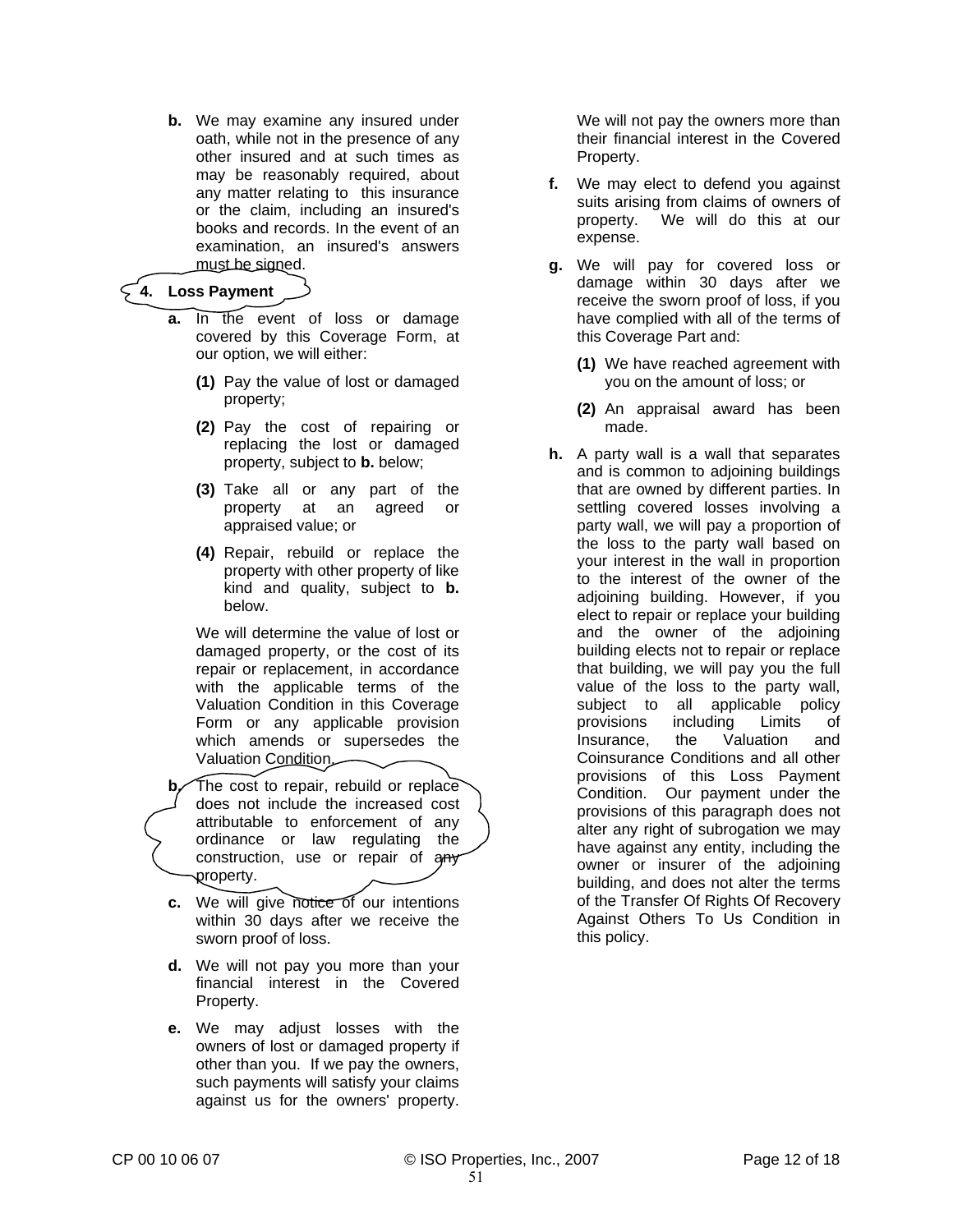#### **5. Recovered Property**

If either you or we recover any property after loss settlement, that party must give the other prompt notice. At your option, the property will be returged to you. You must then return to us the amount we paid to you for the property. We will pay recovery expenses and the expenses to repair the recovered property, subject to the Limit of Insurance.

#### **6. Vacancy**

#### **a. Description Of Terms**

- **(1)** As used in this Vacancy Condition, the term building and the term vacant have the meanings set forth in **(1)(a)** and **(1)(b)** below:
	- **(a)** When this policy is issued to a tenant, and with respect to that tenant's interest in Covered Property, building means the unit or suite rented or leased to the tenant. Such building is vacant when it does not contain enough business personal property to conduct customary operations.
	- **(b)** When this policy is issued to the owner or general lessee of a building, building means the entire building. Such building is vacant unless at least 31% of its total square footage is:
		- **(i)** Rented to a lessee or sub-lessee and used by the lessee or sublessee to conduct its customary operations; and/or
		- **(ii)** Used by the building owner to conduct customary operations.
- **(2)** Buildings under construction or renovation are not  $\ell$  onside red vacant.

**b. Vacancy Provisions** 

If the building where loss or damage occurs has been vacant for more than 60 consecutive days before that loss or damage occurs:

- **(1)** We will not pay for any loss or damage caused by any of the following even if they are Covered Causes of Loss:
	- **(a)** Vandalism;
	- **(b)** Sprinkler leakage, unless you have protected the system against freezing;
	- **(c)** Building glass breakage;
	- **(d)** Water damage;
	- **(e)** Theft; or
	- **(f)** Attempted theft.
- **(2)** With respect to Covered Causes of Loss other than those listed in **b.(1)(a)** through **b.(1)(f)** above, we will reduce the amount we would otherwise pay for the loss or damage by 15%.

# **7. Valuation**

We will determine the value of Covered Property in the event of loss or damage as follows:

- **a.** At actual cash value as of the time of loss or damage, except as provided in **b., c., d.** and **e.** below.
- **b.** If the Limit of Insurance for Building satisfies the Additional Condition, Coinsurance, and the cost to repair or replace the damaged building property is \$2,500 or less, we will pay the cost of building repairs or replacement.

The cost of building repairs or replacement does not include the increased cost attributable to enforcement of any ordinance or law regulating the construction, use or repair of any property.

However, the following property will be valued at the actual cash value even when attached to the building:

**(1)** Awnings or floor coverings;

CP 00 10 06 07  $\bigvee$   $\bigvee$  © ISO Properties, Inc., 2007 Page 13 of 18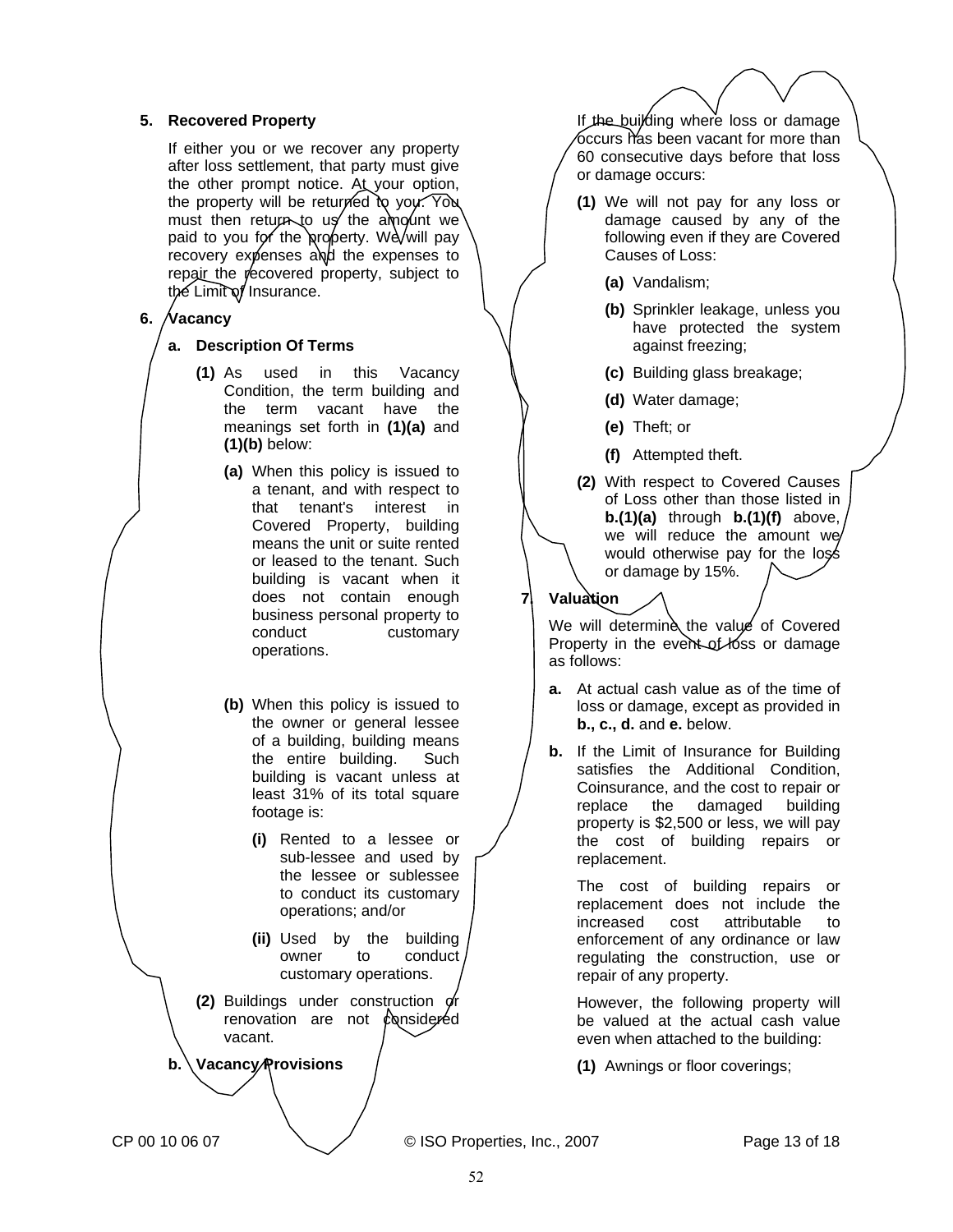- **(2)** Appliances for refrigerating, ventilating, cooking, dishwashing or laundering; or
- **(3)** Outdoor equipment or furniture.
- **c.** "Stock" you have sold but not delivered at the selling price less discounts and expenses you otherwise would have had.
- **d.** Glass at the cost of replacement with safety-glazing material if required by law.
- **e.** Tenants' Improvements and Betterments at:
	- **(1)** Actual cash value of the lost or damaged property if you make repairs promptly.
	- **(2)** A proportion of your original cost if you do not make repairs promptly. We will determine the proportionate value as follows:
		- **(a)** Multiply the original cost by the number of days from the loss or damage to the expiration of the lease; and
		- **(b)** Divide the amount determined in **(a)** above by the number of days from the installation of improvements to the expiration of the lease.

If your lease contains a renewal option, the expiration of the renewal option period will replace the expiration of the lease in this procedure.

**(3)** Nothing if others pay for repairs or replacement.

# **F. Additional Conditions**

The following conditions apply in addition to the Common Policy Conditions and the Commercial Property Conditions.

# **1. Coinsurance**

If a Coinsurance percentage is shown in the Declarations, the following condition applies.

**a.** We will not pay the full amount of any loss if the value of Covered Property at the time of loss times the Coinsurance percentage shown for it in the Declarations is greater than the Limit of Insurance for the property.

Instead, we will determine the most we will pay using the following steps:

- **(1)** Multiply the value of Covered Property at the time of loss by the Coinsurance percentage;
- **(2)** Divide the Limit of Insurance of the property by the figure determined in Step **(1);**
- **(3)** Multiply the total amount of loss, before the application of any<br>deductible. by the figure deductible, by the figure determined in Step **(2);** and
- **(4)** Subtract the deductible from the figure determined in Step **(3).**

We will pay the amount determined in Step **(4)** or the limit of insurance, whichever is less. For the remainder, you will either have to rely on other insurance or absorb the loss yourself.

# **EXAMPLE #1 (UNDERINSURANCE)**

| When: The value of the property is:         | \$250,000 |
|---------------------------------------------|-----------|
| The Coinsurance percentage                  |           |
| for it is:                                  | 80%       |
| The Limit of Insurance for it is: \$100,000 |           |
| The Deductible is:                          | 250       |
| The amount of loss is:                      | \$40,000  |

- Step **(1):** \$250,000 x 80% = \$200,000 (the minimum amount of insurance to meet your Coinsurance requirements)
- Step **(2):** \$100,000 ÷ \$200,000 = .50
- Step **(3):** \$40,000 x .50 = \$20,000
- Step **(4):** \$20,000 \$250 = \$19,750

We will pay no more than \$19,750. The remaining \$20,250 is not covered.

# **EXAMPLE #2 (ADEQUATE INSURANCE)**

| When: The value of the property is:         | \$250,000 |
|---------------------------------------------|-----------|
| The Coinsurance percentage                  |           |
| for it is:                                  | 80%       |
| The Limit of Insurance for it is: \$200,000 |           |
| The Deductible is:                          | 250       |
| The amount of loss is:                      | \$40,000  |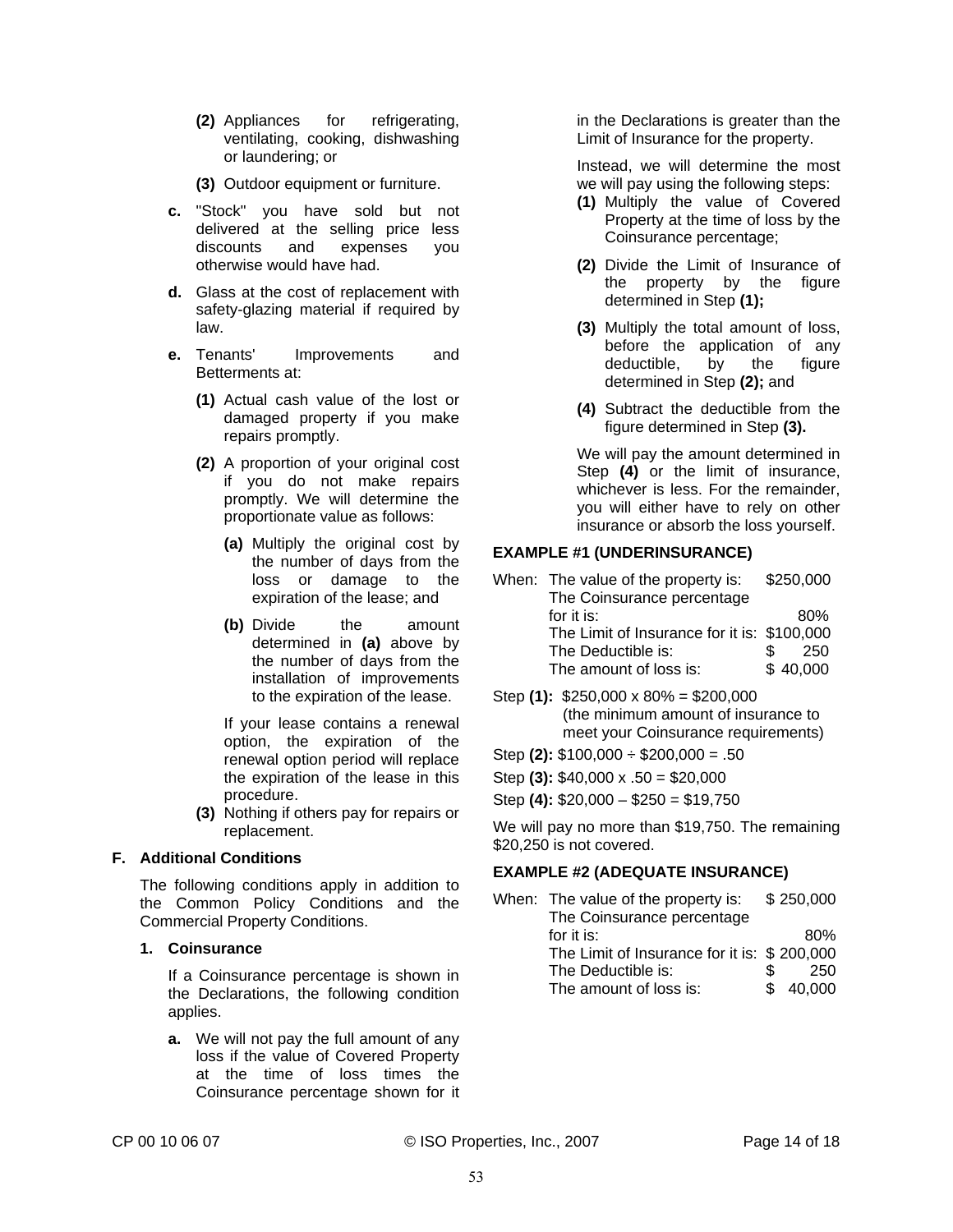The minimum amount of insurance to meet your Coinsurance requirement is \$200,000 (\$250,000 x 80%). Therefore, the Limit of Insurance in this example is adequate and no penalty applies. We will pay no more than \$39,750 (\$40,000 amount of loss minus the deductible of \$250).

> **b.** If one Limit of Insurance applies to two or more separate items, this condition will apply to the total of all property to which the limit applies.

# **EXAMPLE #3**

| When: | The value of the property is:          |              |
|-------|----------------------------------------|--------------|
|       | Building at Location #1:               | \$<br>75,000 |
|       | Building at Location #2:               | \$100,000    |
|       | <b>Personal Property</b>               |              |
|       | at Location #2:                        | 75,000       |
|       |                                        | \$250,000    |
|       | The Coinsurance percentage             |              |
|       | for it is:                             | $90\%$       |
|       | The Limit of Insurance for             |              |
|       | <b>Buildings and Personal Property</b> |              |
|       | at Locations #1 and #2 is:             | \$180,000    |
|       | The Deductible is:                     | \$<br>1,000  |
|       | The amount of loss is:                 |              |
|       | Building at Location #2:               | \$<br>30,000 |
|       | <b>Personal Property</b>               |              |
|       | at Location #2:                        | 20,000       |
|       |                                        | \$<br>50,000 |

- Step **(1):** \$250,000 x 90% = \$225,000 (the minimum amount of insurance to meet your Coinsurance requirements and to avoid the penalty shown below) Step **(2):** \$180,000 ÷ \$225,000 = .80
- Step **(3):** \$50,000 x .80 = \$40,000
- Step **(4):** \$40,000 \$1,000 = \$39,000

We will pay no more than \$39,000. The remaining \$11,000 is not covered.

# **2. Mortgageholders**

- **a.** The term mortgageholder includes trustee.
- **b.** We will pay for covered loss of or damage to buildings or structures to each mortgageholder shown in the Declarations in their order of precedence, as interests may appear.
- **c.** The mortgageholder has the right to receive loss payment even if the mortgageholder has started/ foreclosure or similar action on the building or structure.
- **d.** If we den*y* your claim because of your acts or because you have failed to  $\mathsf{complexV}$  with the terms of this Coverage Part, the mortgageholder will still have the right to receive loss payment if the mortgageholder:
	- **(1)** Pays any premium due under this Coverage Part at our request if you have failed to do so;
	- **(2)** Submits a signed, sworn proof of loss within 60 days after receiving notice from us of your failure to do so; and
	- **(3)** Has notified us of any change in ownership, occupancy or substantial change in risk known to the mortgageholder.

All of the terms of this Coverage Part will then apply directly to the mortgageholder.

- **e.** If we pay the mortgageholder for any loss or damage and deny payment to you because of your acts or because you have failed to comply with the terms of this Coverage Part:
	- **(1)** The mortgageholder's rights under the mortgage will be transferred to us to the extent of the amount we pay; and
	- **(2)** The mortgageholder's right to recover the full amount of the mortgageholder's claim will not be impaired.

At our option, we may pay to the mortgageholder the whole principal on the mortgage plus any accrued interest. In this event, your mortgage and note will be transferred to us and you will pay your remaining mortgage debt to us.

- **f.** If we cancel this policy, we will give written notice to the mortgageholder at least:
	- **(1)** 10 days before the effective date of cancellation if we cancel  $f$ or your nonpayment of premium; or
	- **(2)** 30 days before the effective date of cancellation if we cancel for any other reason.

CP 00 10 06 07  $\degree$  C ISO Properties, Inc., 2007  $\degree$  \ Fage 15 of 18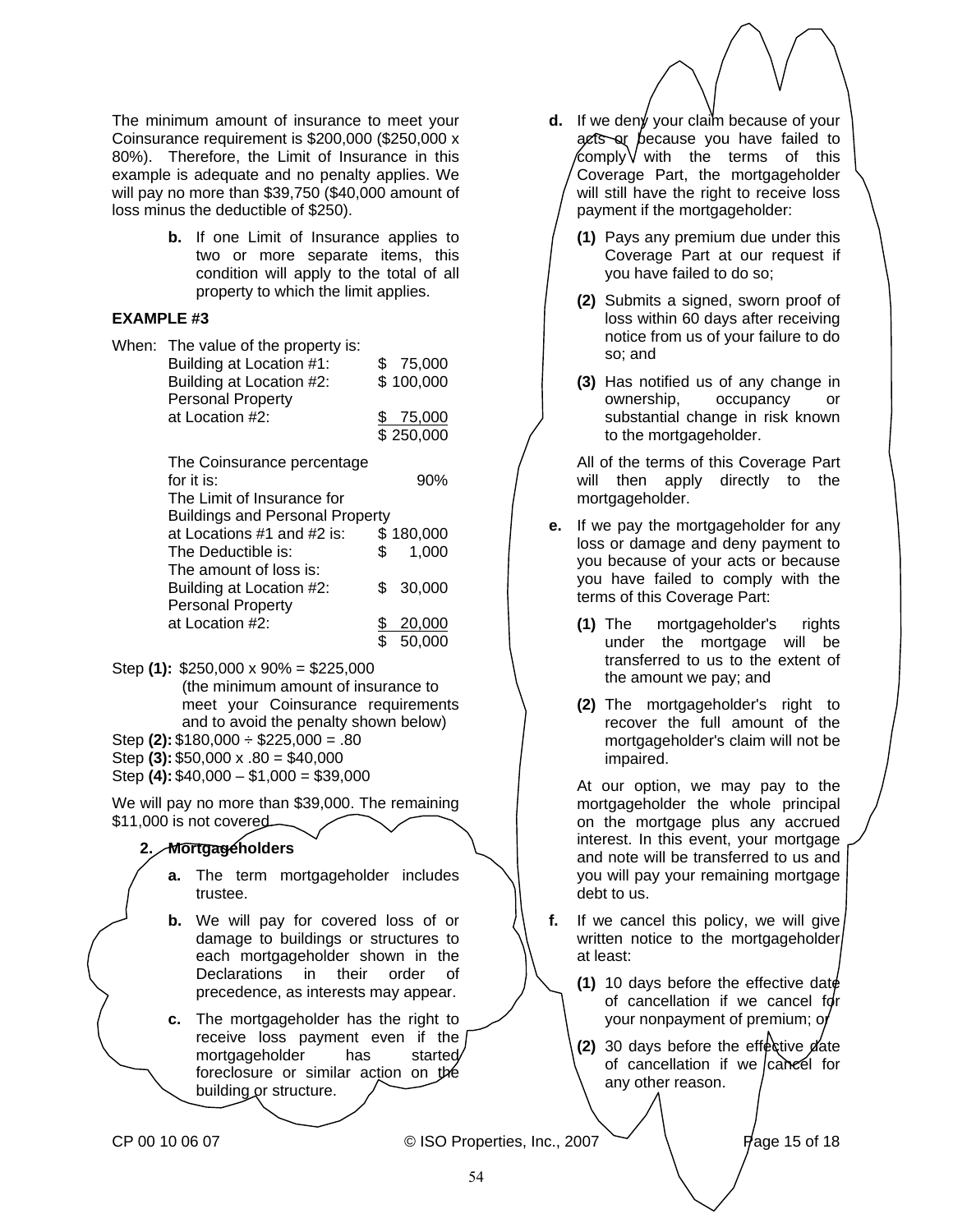**g.** If we elect not to renew this policy, we will give written notice to the mortgageholder at least 10 days before the expiration date of this policy.

### **G. Optional Coverages**

If shown as applicable in the Declarations, the following Optional Coverages apply separately to each item.

#### **1. Agreed Value**

- **a.** The Additional Condition, Coinsurance, does not apply to Covered Property to which this Optional Coverage applies. We will pay no more for loss of or damage to that property than the proportion that the Limit of Insurance under this Coverage Part for the property bears to the Agreed Value shown for it in the Declarations.
- **b.** If the expiration date for this Optional Coverage shown in the Declarations is not extended, the Additional Condition, Coinsurance, is reinstated and this Optional Coverage expires.
- **c.** The terms of this Optional Coverage apply only to loss or damage that occurs:
	- **(1)** On or after the effective date of this Optional Coverage; and
	- **(2)** Before the Agreed Value expiration date shown in the Declarations or the policy expiration date, whichever occurs first.

# **2. Inflation Guard**

- **a.** The Limit of Insurance for property to which this Optional Coverage applied will automatically increase by the annual percentage shown in the Declarations.
- **b.** The amount of increase will be:
	- **(1)** The Limit of Insurance that applied on the most recent of the policy inception date, the policy anniversary date, or any other policy change amending the Limit of Insurance, times
- **(2)** The percentage of annual increase shown in the Declarations, expressed as a decimal (example: 8% is .08), times
- **(3)** The number of days since the beginning of the current policy year or the effective date of the most recent policy change amending the Limit of Insurance, divided by 365.

#### **EXAMPLE**

- If: The applicable Limit of Insurance is: \$100,000 The annual percentage increase is: 8% The number of days since the beginning of the policy year (or last policy change) is: 146 The amount of increase is:  $$100,000 \times .08 \times 146 \div 365 = $3,200$ 
	- **3. Replacement Cost**
		- **a.** Replacement Cost (without deduction for depreciation) replaces Actual Cash Value in the Valuation Loss Condition of this Coverage Form.
		- **b.** This Optional Coverage does not apply to:
			- **(1)** Personal property of others;
			- **(2)** Contents of a residence;
			- **(3)** Works of art, antiques or rare articles, including etchings, pictures, statuary, marbles, bronzes, porcelains and bricabrac; or
			- **(4)** "Stock", unless the Including "Stock" option is shown in the Declarations.

Under the terms of this Replacement Cost Optional Coverage, tenants' improvements and betterments are not considered to be the personal property of others.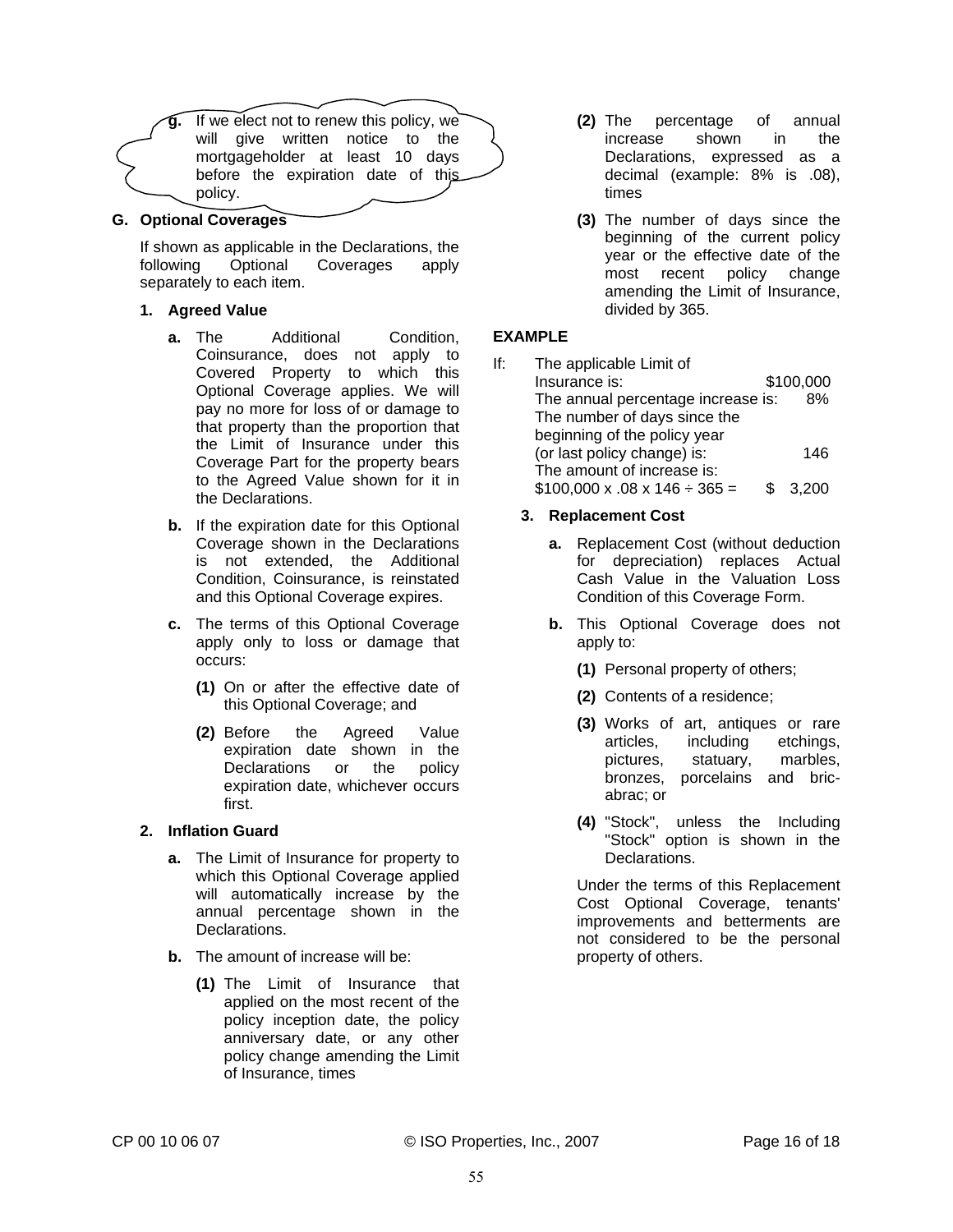- **c.** You may make a claim for loss or damage covered by this insurance on an actual cash value basis instead of on a replacement cost basis. In the event you elect to have loss or damage settled on an actual cash value basis, you may still make a claim for the additional coverage this Optional Coverage provides if you notify us of your intent to do so within 180 days after the loss or damage.
- **d.** We will not pay on a replacement cost basis for any loss or damage:
	- **(1)** Until the lost or damaged property is actually repaired or replaced; and
	- **(2)** Unless the repairs or replacement are made as soon as reasonably possible after the loss or damage.

With respect to tenants' improvements and betterments, the following also apply:

- **(3)** If the conditions in **d.(1)** and **d.(2)** above are not met, the value of tenants' improvements and betterments will be determined as a proportion of your original cost, as set forth in the Valuation Loss Condition of this Coverage Form; and
- **(4)** We will not pay for loss or damage to tenants' improvements and betterments if others pay for repairs or replacement.
- **e.** We will not pay more for loss or damage on a replacement cost basis than the least of **(1), (2)** or **(3),** subject to **f.** below:
	- **(1)** The Limit of Insurance applicable to the lost or damaged property;
	- **(2)** The cost to replace the lost or damaged property with other property:
		- **(a)** Of comparable material and quality; and
		- **(b)** Used for the same purpose; or
	- **(3)** The amount actually spent that is necessary to repair or replace the lost or damaged property.

If a building is rebuilt at a new premises, the cost described in **e.(2)** above is limited to the cost which would have been incurred if the building had been rebuilt at the original premises.

**f.** The cost of repair or replacement does not include the increased cost attributable to enforcement of any ordinance or law regulating the construction, use or repair of any property.

#### **4. Extension Of Replacement Cost To Personal Property Of Others**

- **a.** If the Replacement Cost Optional Coverage is shown as applicable in the Declarations, then this Extension may also be shown as applicable. If the Declarations show this Extension as applicable, then Paragraph **3.b.(1)** of the Replacement Cost Optional Coverage is deleted and all other provisions of the Replacement Cost Optional Coverage apply to replacement cost on personal property of others.
- **b.** With respect to replacement cost on the personal property of others, the following limitation applies:

If an item(s) of personal property of others is subject to a written contract which governs your liability for loss or damage to that item(s), then valuation of that item(s) will be based on the amount for which you are liable under such contract, but not to exceed the lesser of the replacement cost of the property or the applicable Limit of Insurance.

# **H. Definitions**

**1.** "Fungus" means any type or form of fungus, including mold or mildew, and any mycotoxins, spores, scents or by-products produced or released by fungi.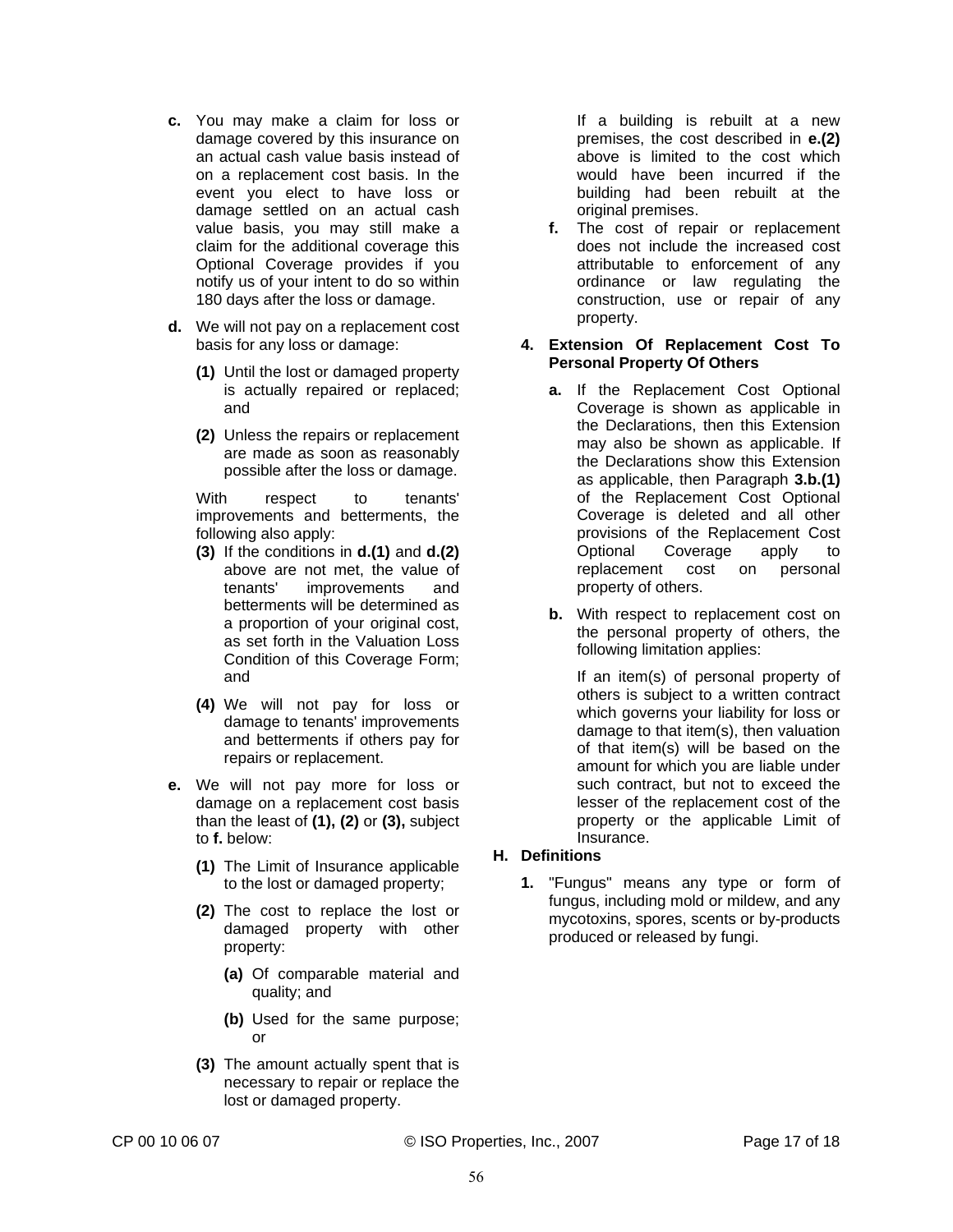- **2.** "Pollutants" means any solid, liquid,<br>gaseous or thermal irritant or gaseous or thermal contaminant, including smoke, vapor, soot, fumes, acids, alkalis, chemicals and waste. Waste includes materials to be recycled, reconditioned or reclaimed.
- **3.** "Stock" means merchandise held in storage or for sale, raw materials and inprocess or finished goods, including supplies used in their packing or shipping.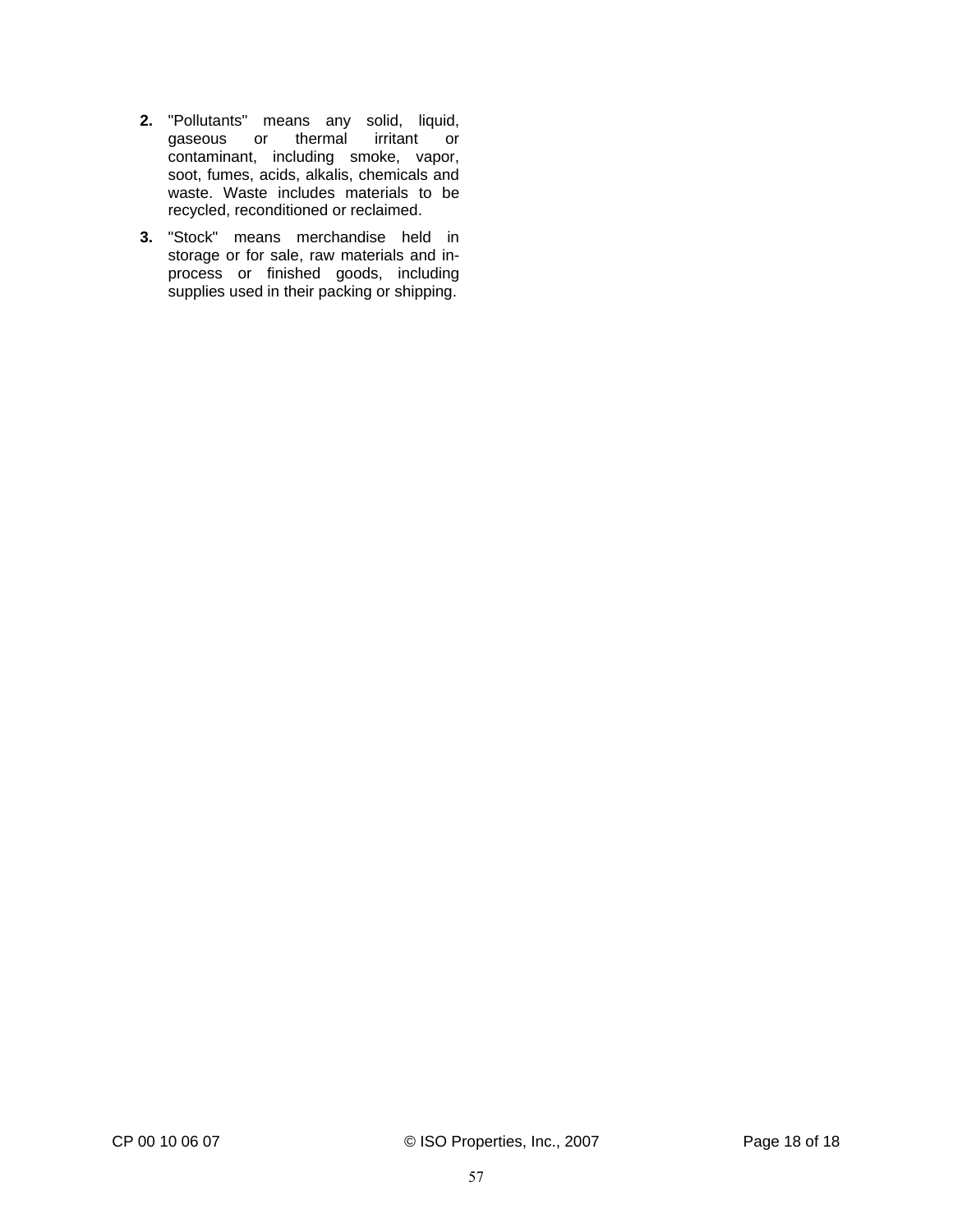**THIS ENDORSEMENT CHANGES THE POLICY. PLEASE READ IT CAREFULLY.** 

# **LOSS PAYABLE PROVISIONS**

This endorsement modifies insurance provided under the following:

BUILDING AND PERSONAL PROPERTY COVERAGE FORM BUILDERS' RISK COVERAGE FORM CONDOMINIUM ASSOCIATION COVERAGE FORM CONDOMINIUM COMMERCIAL UNIT-OWNERS COVERAGE FORM STANDARD PROPERTY POLICY

### **SCHEDULE**

| <b>Premises Number:</b>         | <b>Building Number:</b> | <b>Applicable Clause</b><br>(Enter C., D., E., or<br>$F.$ ):                                           |  |
|---------------------------------|-------------------------|--------------------------------------------------------------------------------------------------------|--|
| <b>Description Of Property:</b> |                         |                                                                                                        |  |
| <b>Loss Payee Name:</b>         |                         |                                                                                                        |  |
| <b>Loss Payee Address:</b>      |                         |                                                                                                        |  |
| <b>Premises Number:</b>         | <b>Building Number:</b> | <b>Applicable Clause</b><br>(Enter C., D., E., or<br>$F.$ ):                                           |  |
| <b>Description Of Property:</b> |                         |                                                                                                        |  |
| <b>Loss Payee Name:</b>         |                         |                                                                                                        |  |
| <b>Loss Payee Address:</b>      |                         |                                                                                                        |  |
| <b>Premises Number:</b>         | <b>Building Number:</b> | <b>Applicable Clause</b><br>(Enter C., D., E., or<br>$F.$ ):                                           |  |
| <b>Description Of Property:</b> |                         |                                                                                                        |  |
| <b>Loss Payee Name:</b>         |                         |                                                                                                        |  |
| <b>Loss Payee Address:</b>      |                         |                                                                                                        |  |
|                                 |                         | Information required to complete this Schedule, if not shown above, will be shown in the Declarations. |  |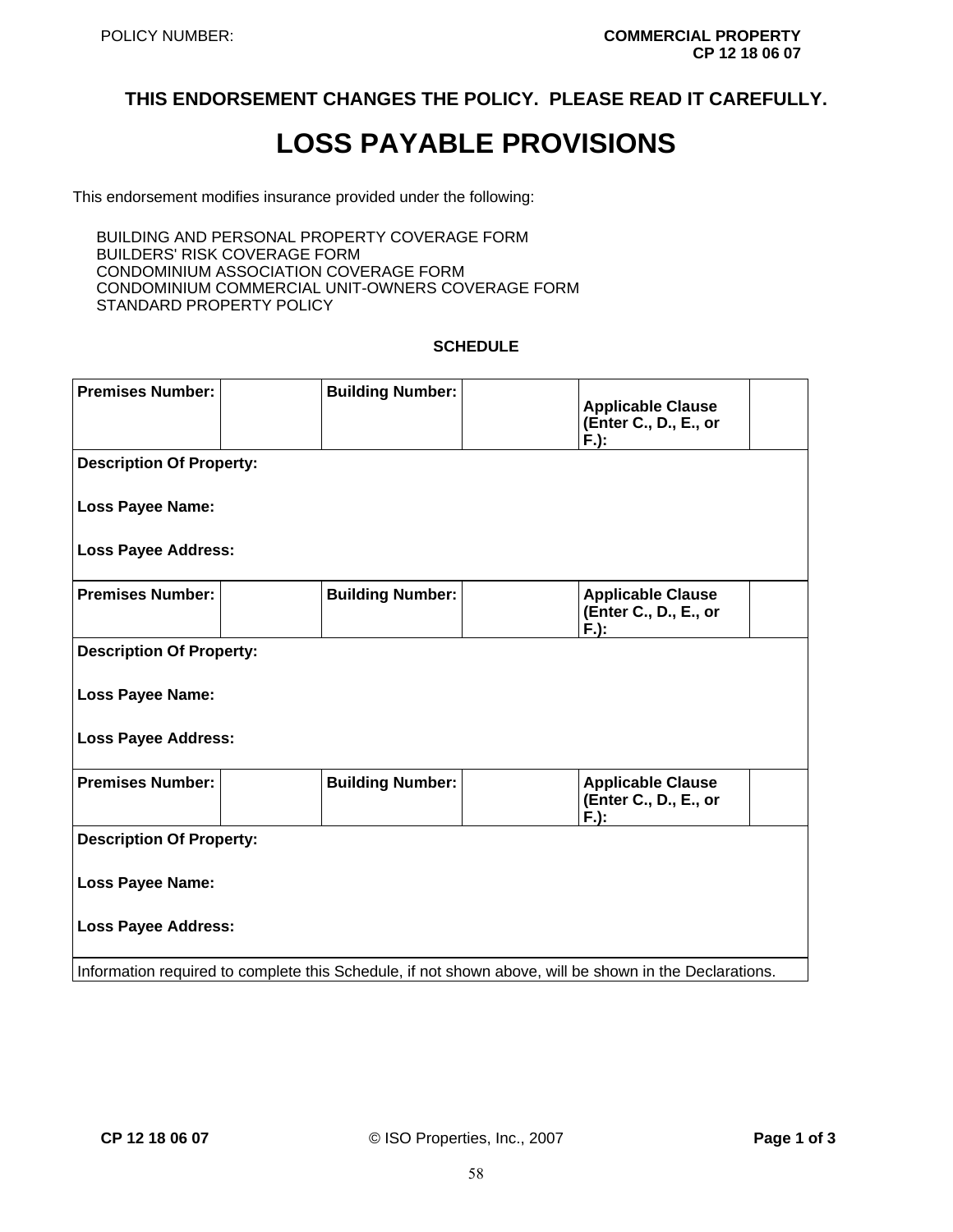- **A.** When this endorsement is attached to the Standard Property Policy **CP 00 99,** the term Coverage Part in this endorsement is replaced by the term Policy.
- **B.** Nothing in this endorsement increases the applicable Limit of Insurance. We will not pay any Loss Payee more than their financial interest in the Covered Property, and we will not pay more than the applicable Limit of Insurance on the Covered Property.

The following is added to the **Loss Payment** Loss Condition, as indicated in the Declarations or in the Schedule:

#### **C. Loss Payable Clause**

For Covered Property in which both you and a Loss Payee shown in the Schedule or in the Declarations have an insurable interest, we will:

- **1.** Adjust losses with you; and
- **2.** Pay any claim for loss or damage jointly to you and the Loss Payee, as interests may appear.

**D. Lender's Loss Payable Clause** 

- **1.** The Loss Payee shown in the Schedule or in the Declarations is a creditor, including a mortgageholder or trustee, whose interest in Covered Property is established by such written instruments as:
	- **a.** Warehouse receipts;
	- **b.** A contract for deed;
	- **c.** Bills of lading;
	- **d.** Financing statements; or
	- **e.** Mortgages, deeds of trust, or security agreements.
- **2.** For Covered Property in which both you and a Loss Payee have an insurable interest:
	- **a.** We will pay for covered loss or damage to each Loss Payee in their order of precedence, as interests may appear.

have failed to comply with the terms of this Coverage Part:  **(1)** The Loss Payee's rights will be

transferred to us to the extent of the amount we pay; and

**b.**  $\sqrt{}$  The Loss Payee has the right to receive loss payment even if the Loss Payee has started foreclosure or similar action on the

If we deny your claim because of your acts or because you have failed to comply with the terms of the Coverage Part, the Loss Payee will still have the right to receive loss payment if the

 **(1)** Pays any premium due under this Coverage Part at our request if you

 **(2)** Submits a signed, sworn proof of loss within 60 days after receiving notice from us of your failure to do

 **(3)** Has notified us of any change in ownership, occupancy or substantial change in risk known to

All of the terms of this Coverage Part will then apply directly to the Loss

**d.** If we pay the Loss Payee for any loss or damage and deny payment to you because of your acts or because you

have failed to do so;

the Loss Payee.

Covered Property.

Loss Payee:

so; and

Payee.

 **(2)** The Loss Payee's rights to recover the full amount of the Loss Payee's claim will not be impaired.

At our option, we may pay to the Loss Payee the whole principal on the debt plus any accrued interest. In this event, you will pay your remaining debt to us.

- If we cancel this policy, we will give written notice to the Loss Payee at least:
- **a.** 10 days before the effective date of cancellation if we cancel for your nonpayment of premium; or
- **b.** 80 days before the effective date of dancellation if we cancel for any other reason.

**CP 12 18 06 07** © ISO Properties, Inc., 2007 **Page 2 of 3**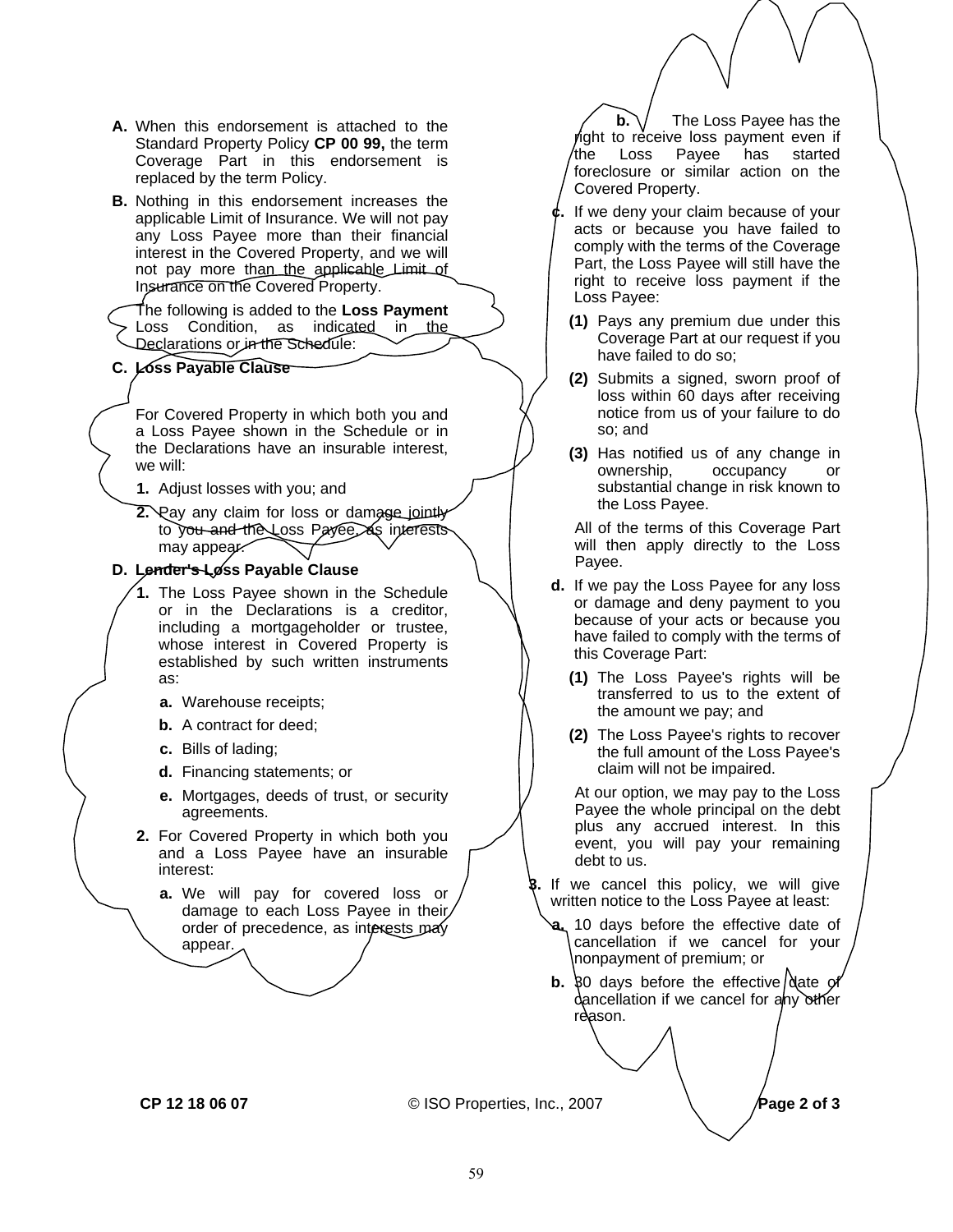**4.** If we elect not to renew this policy, we will give written notice to the Loss Payee at least 10 days before the expiration date of this policy.

#### **E. Contract Of Sale Clause**

- **1.** The Loss Payee shown in the Schedule or in the Declarations is a person or organization you have entered a contract with for the sale of Covered Property.
- **2.** For Covered Property in which both you and the Loss Payee have an insurable interest we will:
	- **a.** Adjust losses with you; and
	- **b.** Pay any claim for loss or damage jointly to you and the Loss Payee, as interests may appear.
- **3.** The following is added to the **Other Insurance** Condition:

For Covered Property that is the subject of a contract of sale, the word "you" includes the Loss Payee.

# **F. Building Owner Loss Payable Clause**

- **1.** The Loss Payee shown in the Schedule or in the Declarations is the owner of the described building, in which you are a tenant.
- **2.** We will adjust losses to the described building with the Loss Payee. Any loss payment made to the Loss Payee will satisfy your claims against us for the owner's property.
- **3.** We will adjust losses to tenants' improvements and betterments with you, unless the lease provides otherwise.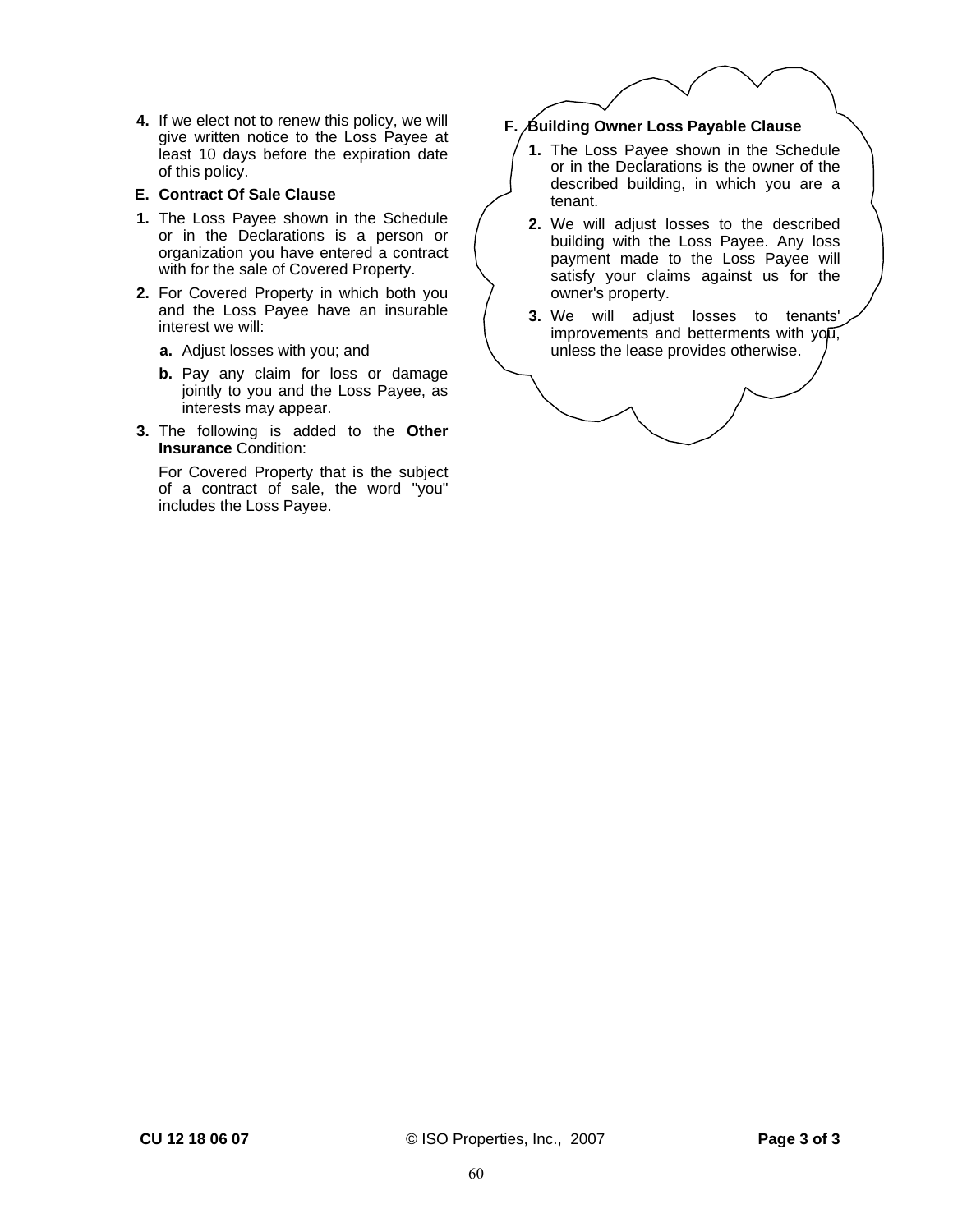**THIS ENDORSEMENT CHANGES THE POLICY. PLEASE READ IT CAREFULLY.** 

# **ADDITIONAL INSURED – BUILDING OWNER**

This endorsement modifies insurance provided under the following:

COMMERCIAL PROPERTY COVERAGE PART STANDARD PROPERTY POLICY

#### **SCHEDULE**

| <b>Premises Number:</b>                                                                                |  | <b>Building Number:</b> |  |  |
|--------------------------------------------------------------------------------------------------------|--|-------------------------|--|--|
| <b>Building Description:</b>                                                                           |  |                         |  |  |
| <b>Building Owner Name:</b>                                                                            |  |                         |  |  |
| <b>Building Owner Address:</b>                                                                         |  |                         |  |  |
| <b>Premises Number:</b>                                                                                |  | <b>Building Number:</b> |  |  |
| <b>Building Description:</b>                                                                           |  |                         |  |  |
| <b>Building Owner Name:</b>                                                                            |  |                         |  |  |
| <b>Building Owner Address:</b>                                                                         |  |                         |  |  |
| <b>Premises Number:</b>                                                                                |  | <b>Building Number:</b> |  |  |
| <b>Building Description:</b>                                                                           |  |                         |  |  |
| <b>Building Owner Name:</b>                                                                            |  |                         |  |  |
| <b>Building Owner Address:</b>                                                                         |  |                         |  |  |
| Information required to complete this Schedule, if not shown above, will be shown in the Declarations. |  |                         |  |  |

The building owner identified in this endorsement is a Named Insured, but only with respect to the coverage provided under this Coverage Part or Policy for direct physical loss or damage to the building(s) described in the Schedule.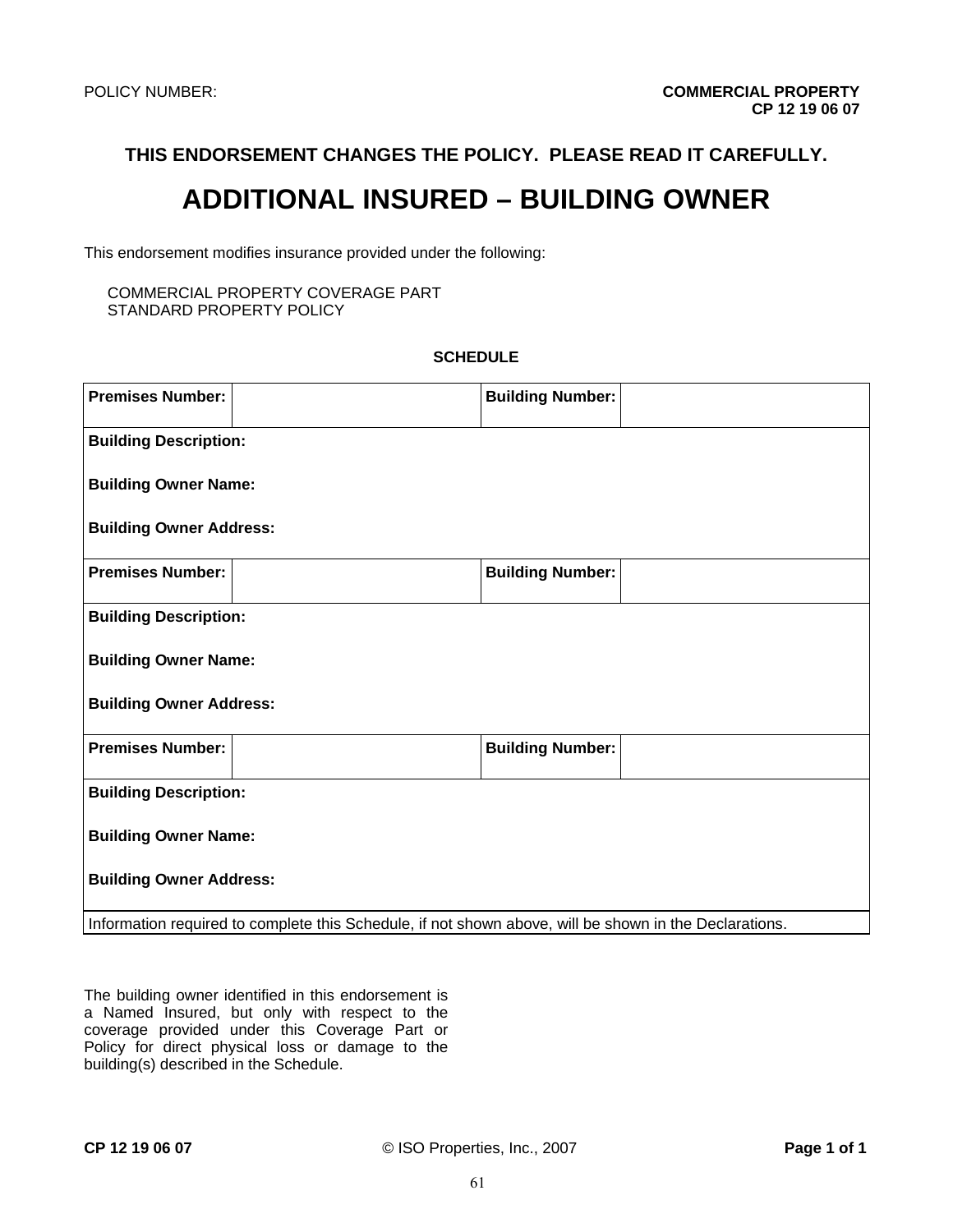# **ADDITIONAL EXPENSE – SOFT COST COVERAGE**

This endorsement modifies insurance under the following:

# **BUILDERS' RISK COVERAGE FORM**

- A. The following is added to Additional Coverages:
	- 1. We cover your additional expenses as indicated below which result from a delay in the completion of the project beyond the date it would have been completed had no loss occurred. The delay must be due to direct physical loss to Covered Property and be caused by or result from a Covered Cause of Loss. We will pay covered expenses when they are incurred.
		- a. Coverage and Limits of Insurance Coverage under this endorsement applies only to those items indicated by an "x" in the box below:

 $\boxtimes$  **Rents and Rental Value Coverage.** We will pay the actual "loss" of net rental income which results from delay beyond the projected completion date. But we will not pay more than the reduction in rental income less charges and expenses which do not necessarily continue.

 $\boxtimes$  **Additional Advertising and Promotional Expenses.** We will pay the necessary additional advertising and promotional expenses which you incur you incur as a result of a delay in the completion date of the Project.

 $\boxtimes$  **Additional Insurance Expense.** We will pay the necessary additional insurance expense for extending or renewing coverage which you incur as a result of a delay in the completion date of the Project.

 $\boxtimes$  **Additional Interest Expense.** We will pay the cost of necessary additional interest on money you borrow to finance construction or repair which you incur you incur as a result of a delay in the completion date of the Project. This expense may arise from obligations to the interim financier or from cancellation of the permanent financing arrangements, including loan closing costs and remarketing of bonds.

 $\boxtimes$  **Additional Leasing/Commission Expenses.** We will pay the necessary additional costs of renegotiating and pre-leasing of the Project, including costs of additional commissions incurred upon renegotiating leases that result from the renegotiation of leases which you incur as a result of a delay in the completion date of the Project.

 $\boxtimes$  **Additional Legal and Accounting Fees.** We will pay the necessary additional legal and accounting fees you incur as a result of a delay in the completion date of the Project.

 **Additional License, Building Inspection and Permit Fees.** We will pay the necessary additional license, building inspection and permit fees which you incur as a result of a delay in the completion date of the Project.

 **Additional Real Estate Taxes/Ground Rents or Other Assessments.** We will pay the necessary additional real estate taxes, ground rents or other assessments which you incur you incur as a result of a delay in the completion date of the Project.

 **Additional Professional Fees.** We will pay the necessary additional architectural, engineering, and other professional fees which you incur you incur as a result of a delay in the completion date of the Project.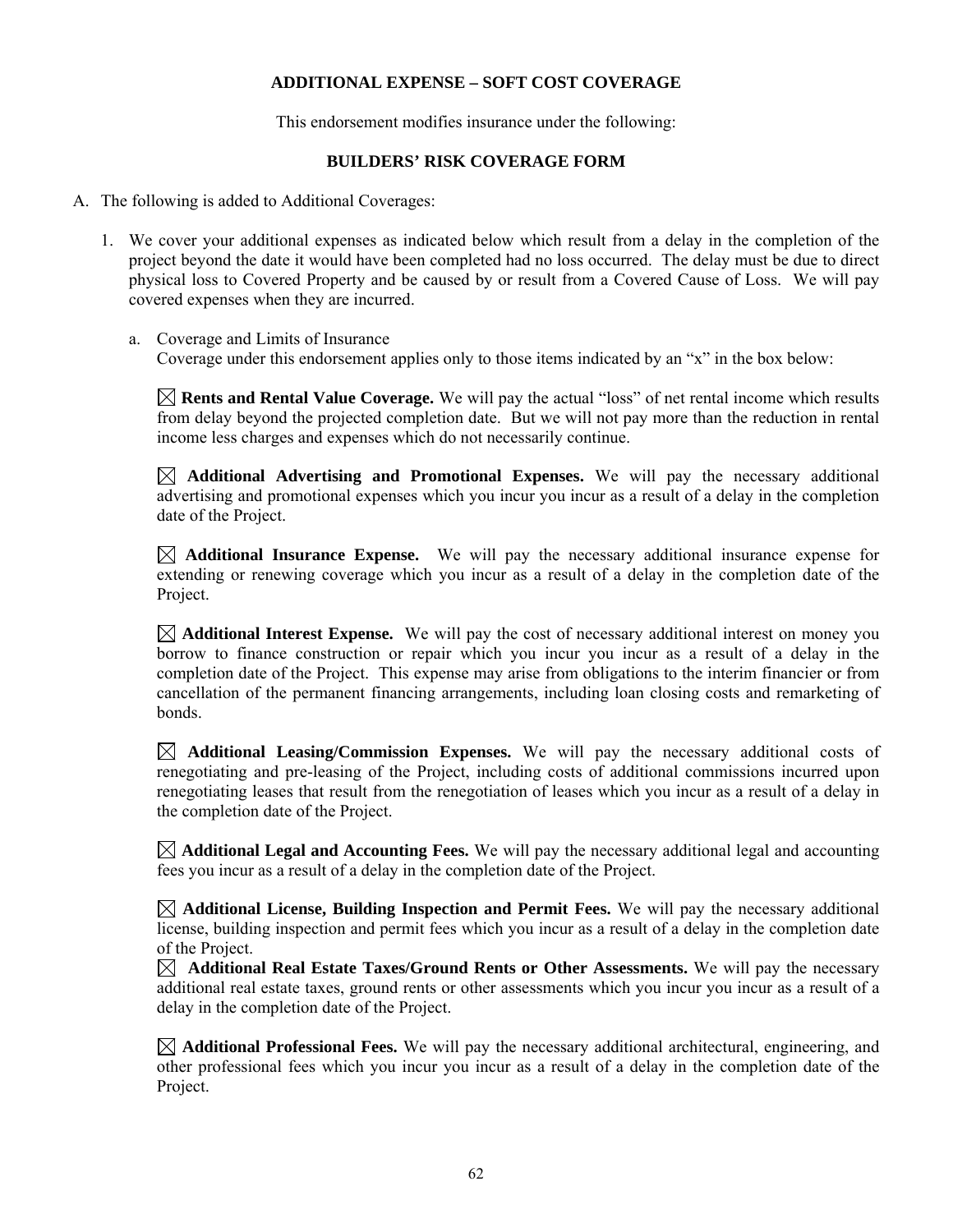**Additional Project Administration Expense/General Overhead.** We will pay the necessary additional project administration expenses which you incur you incur as a result of a delay in the completion date of the Project.

The most we will pay for "loss" for all coverages provided by this endorsement is \$ \_\_\_\_ in any one occurrence.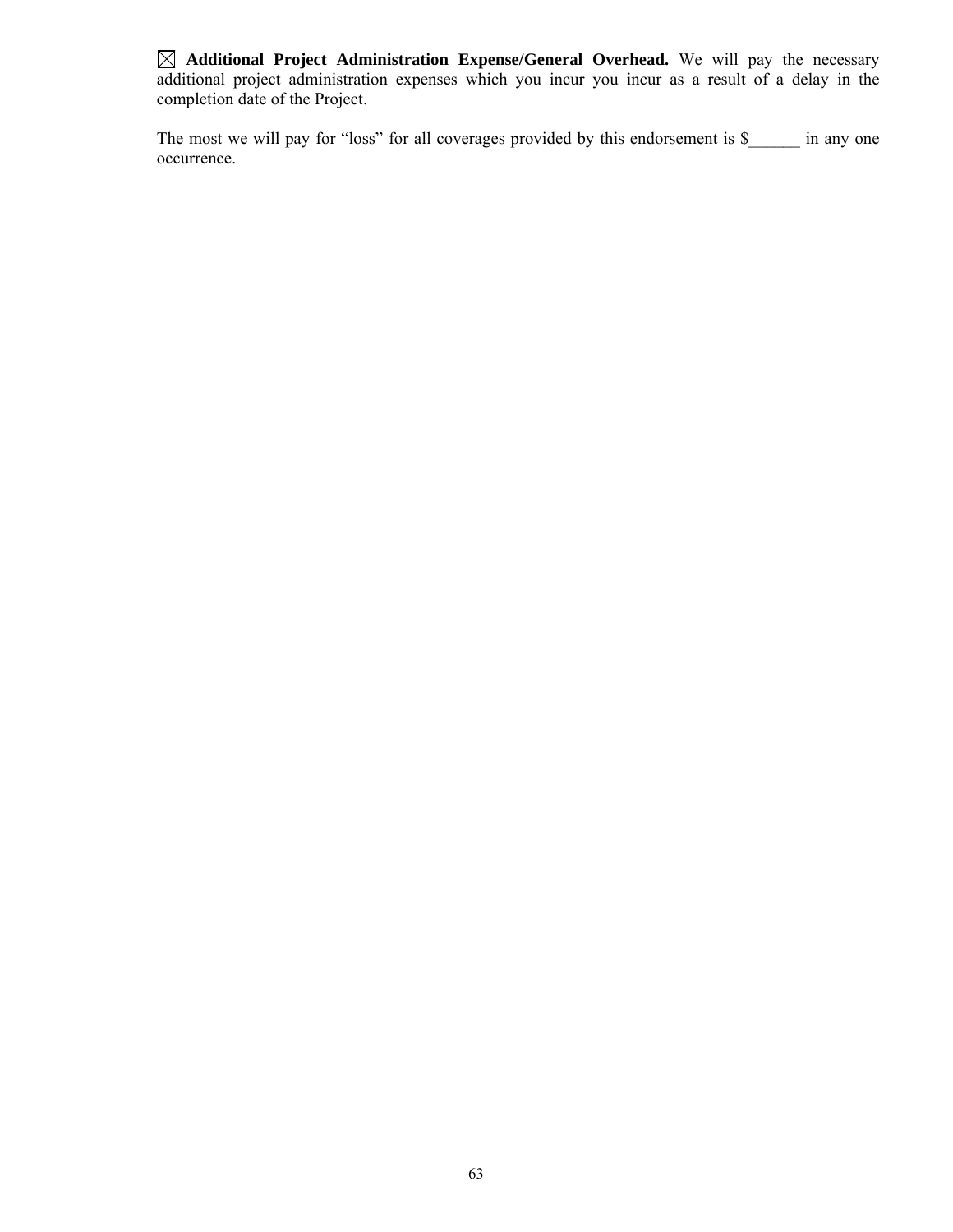1 Declarations Page. Attached in the **Appendix** is an example of a property policy's Declaration Page, the standard form ISO CP DS 11 10 00 Commercial Property Coverage Part Declarations Page. Liability policies have a similar Declarations Page on which is listed the named insured and list of amendments and endorsements to the policy.

2 The Standard CGL Policy. There are many forms of "liability policy", addressing different types of risks, e.g., automobile liability, workers injury liability. Subject to specified exclusions, commercial general liability (called in this article "*CGL*") policies indemnify the insured from liability for "bodily injury", "property damage", and "personal and advertising injury", as those terms are defined in the CGL policy.

The Insurance Services Office, Inc., a trade organization of over 3,000 insurance companies, is commonly known as "*ISO*". ISO's forms are considered the standard form for most insurance forms and its liability policy and property policy and the endorsements thereto are referred to herein as the "standard form". ISO designates each of its forms with a designation composed of four elements. For example, the additional insured endorsement form, CG 20 26 07 04 Additional Insured – Designated Person or Organization, attached in the **Appendix**, is composed of the following components: "*CG*": the CG prefix identifies this form as part of ISO's commercial general liability form series introduced in 1986. Prior to this time, ISO designated this series as GL in connection with its comprehensive general liability forms. Beginning in 1986, ISO renamed its general liability forms "commercial general liability" out of concern that the word "comprehensive" was misleading. The first set of numbers identifies the "group" to which the endorsement form belongs. ISO endorsement are grouped according to their function. In this case the number "*20*" refers to group 20, which are all of the endorsements that confer additional insured status on particular persons or organizations. The second set of numbers identifies this endorsement within its group—this case it indicates which additional insured endorsement is being referenced; endorsement "*26*" within Group 20 adds as additional insureds to the CGL policy a designated person or organization. For this reason, this endorsement is titled "Additional Insured – Designated Person or Organization". The final four numbers in the endorsement designation identify the endorsement's edition date. ISO has revised most of its standard endorsements at one time or another. In the referenced endorsement, the edition date is "*07 04*" or July 2004. November 1985 is the initial date of all ISO forms for the "CG" system.

3 Automatic Insureds. The standard CGL policy designates the following persons as automatic insureds: the spouse of an individual named insured; partners and joint venturers in a named insured partnership or joint venture; members and managers of a named insured limited liability company; officers, directors, and stockholders of a named insured corporation or other named insured organization; trustees of a named insured trust; employees and volunteer workers of the named insured business; the named insured's real estate manager; any person having proper temporary custody of a deceased named insured's property; the deceased named insured's legal representative; and newly acquired or formed organizations.

4 The Standard Additional Insured Endorsements to the Standard CGL Policy. Attached in the **Appendix** are some of the most frequently issued standard additional insured endorsement forms: ISO CG 20 10 07 04 Additional Insured – Owners, Lessees or Contractors; ISO CG 20 11 01 96 Additional Insured – Managers or Lessor of Premises; ISO CG 20 18 11 85 Additional Insured – Mortgagee, Assignee, or Receiver; and ISO CG 20 26 07 04 Additional Insured – Designated Person or Organization.

5 Limitations to Coverage Contained in Additional Insured Endorsements to Liability Policies. ISO CG 20 10 07 04 Additional Insured – Owners, Lessees or Contractors – Scheduled Person or Organization was revised effective July, 2004 to limit coverage of the additional insured to liability for bodily injury, property damage and advertising injury

*caused, in whole or in part, by*:

<u>.</u>

1. Your (the named insured's) acts or omissions; or

2. The acts or omissions of those acting on your behalf;

in the performance of your ongoing operations for the additional insured(s) at the location(s) designated above. (italics added for emphasis by authors.)

Prior to the 2004 revision, the CG 20 10 provided the additional insured coverage for bodily injury, property damage and advertising injury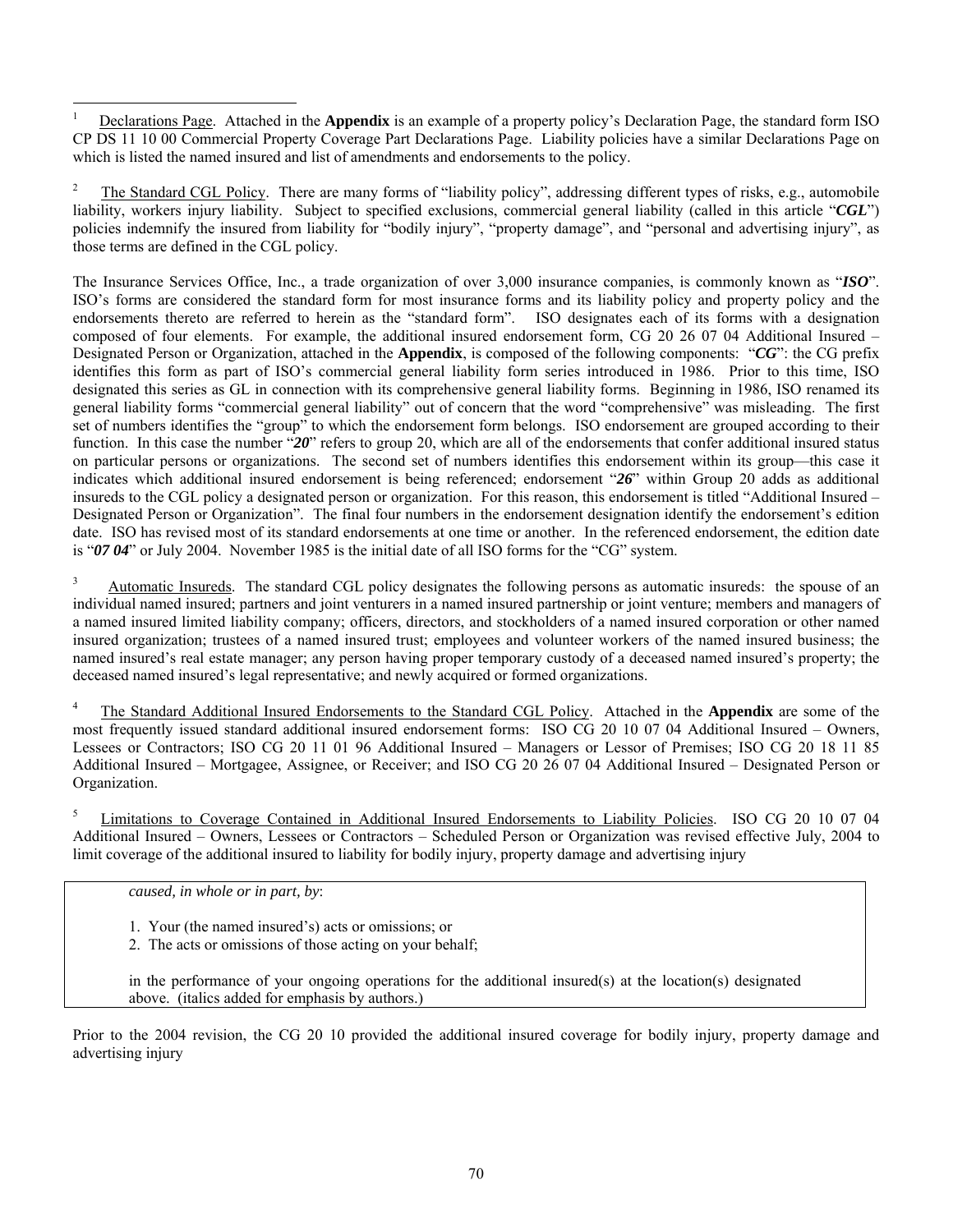#### *arising out of* your ongoing operations performed for that insured. (Italics added for emphasis by authors.)

The 2004 revision to this additional insured endorsement was in part a response to holdings, such as *McCarthy v. Cont. Lloyds*, 7 S.W.3d 725 (Tex. App. – Austin [3<sup>rd</sup> Dist.] 1999, no writ), *Admiral Ins. Co. v. Trident NGL, Inc.*, 988 S.W.2d 451 (Tex. App. [1<sup>st</sup> Dist.] 1999, writ denied) and *Mid-Continent Casualty Co. v. Swift Energy Co.*, 206 F.3d 487 (5<sup>th</sup> Cir. 2000) holding that the "arising out of" language was ambiguous and should be broadly interpreted as providing coverage for liabilities arising out of the concurrent and even the sole negligence of the additional insured. The 2004 revision requires that there be a causal connection between the acts or omissions of the named insured and the liability. Note, however, that the revised language does not specifically address whether covered liability can arise out of the sole negligence or contributory negligence of the additional insured. It only mentions the partial or sole involvement of the named insured.

6 Exclusions to Coverage Contained in Additional Insured Endorsements to Liability Policies. For example, ISO CG 20 10 07 04 Additional Insured – Owners, Lessees or Contractors – Scheduled Person or Organization contains two exclusions from coverage, B.1 an exclusion for bodily injury and property damage occurring after work has been completed and B.2 an exclusion for bodily injury and property damage occurring after that portion of "your work" out of which the injury or damage arises has been put to its intended use.

7 Common Error – Specifying "Additional Named Insured". There is no CGL party classification called an "additional named insured". The origin of this erroneous specification likely arose when named insured status carried with it a right to be notified of policy cancellation. As noted in a later discussion in this article, the standard CGL policy provides for cancellation notification to be sent to the "first named insured" and does not require cancellation notice to be sent to all named insureds, automatic insureds, blanket additional insureds or other additional insureds. Coupling the term "named" with additional insured can have unintended consequences. Named insureds have the following responsibilities under a CGL policy, which additional insureds do not: named insureds have more stringent reporting requirements; certain policy exclusions apply to named insureds that do not apply to additional insureds; and named insureds are to reimburse the amount of any deductible paid by the insurer.

8 Additional Insured Endorsements to Property Policies. Attached in the **Appendix** is a standard endorsement form, the ISO CP 12 18 06 07, by which a lessor may be designated as a loss payee on a tenant's commercial property policy insuring the building and tenant improvements and betterments.

9 Certificates of Insurance. ADDITIONAL INSURED BOOK, Malecki, Ligeros, and Gibson, Ch. 20 Certificates of Insurance, pp. 345 (International Risk Management Institute, Inc. www.IRMI.com 5<sup>th</sup> ed. 2004); CONTRACTUAL RISK TRANSFER (International Risk Management Institute, Inc. 2010) §15A-D Insurance Certificates; and 2 INSURANCE CLAIMS AND DISPUTES ( $5<sup>th</sup>$  ed. 2010) § 6:37A. Certificates of Insurance.

<sup>10</sup> ACORD Forms. ACORD, Agency-Company Operations Research and Development. ACORD is a trade organization of insurance companies, brokers and agencies. In 1976 it introduced the first standardized certificate of insurance for use by its members. The ACORD certificates of insurance have become the industry standard and are commonly specified by parties in their insurance specifications. www.acord.org. See the **Appendix** for samples of the ACORD 24, 25, 28 and 75.

| <b>ACORD Form</b>  | Form Title                                                     | <b>Binding Evidence</b> |
|--------------------|----------------------------------------------------------------|-------------------------|
| ACORD 24 (2009/09) | Certificate of Property Insurance (minimal info)               | No                      |
| ACORD 25 (2010/05) | Certificate of Liability Insurance (minimal info)              | No.                     |
| ACORD 27 (2003/10) | Evidence of Property Insurance                                 |                         |
| (rev. 2006/07)     | (residential and personal lines – no longer available for   No |                         |
|                    | commercial)                                                    |                         |
| ACORD 28 (2003/10) | Evidence of Commercial Property Insurance (significant         | Yes (obsolete)          |
|                    | info)                                                          |                         |
| ACORD 28 (2009/12) | Evidence of Commercial Property Insurance (significant         | N <sub>0</sub>          |
|                    | info)                                                          |                         |
| ACORD 75 (2010/04) | Insurance Binder (minimal info on property $\&$ liability)     | Yes                     |

11 Misplaced Reliance on ACORD Forms. W. Rodney Clement, Jr., *Is a Certificate of Commercial Property Insurance a Worthless Document?* PROBATE & PROPERTY 46 (May/June 2010); and Alfred S. Joseph III and Arthur E. Pape, *Certificates of Insurance: The Illusion of Protection*, PROBATE & PROPERTY 54 (Jan./Feb. 1995).

Sample of Cases Finding Reliance Unreasonable.

1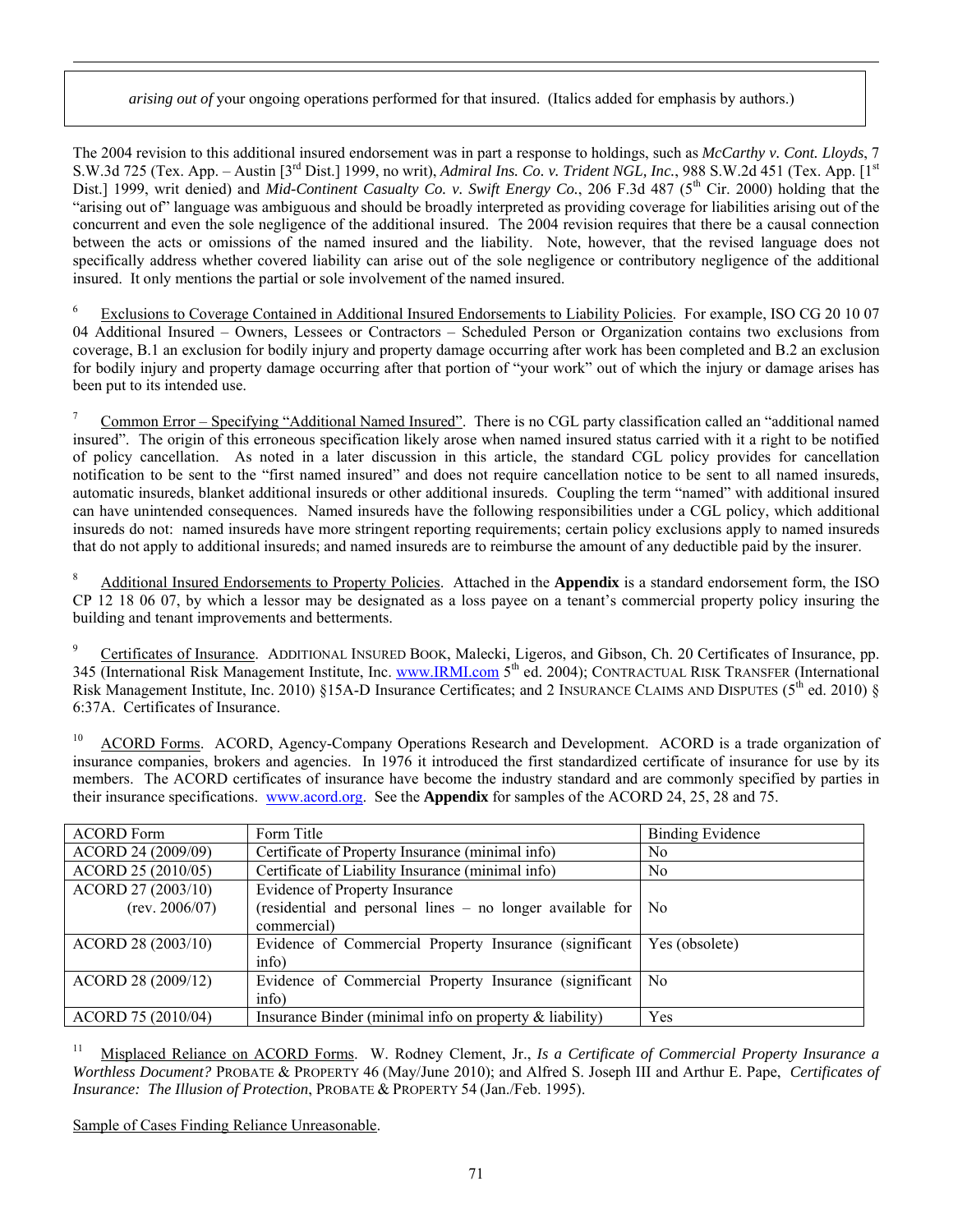Alabama. *Alabama Elec. Co-op Bailey*, 950 So.2d 280, 284 (Al. 2006).

1

Connecticut. *Prudential Property and Casualty Ins. Co. v. Anderson*, 922 A.2d 236 (Conn. 2007). Zurich's agent issued a certificate of insurance on behalf of its insured contractor to a homeowner listing the homeowner as an additional insured on the contractor's CGL policy, but the policy was cancelled for nonpayment of premium before issuance of the certificate and thus no insurance in fact existed either on date of the certificate's issuance or on date of loss, which occurred the next day after issuance of the certificate. Holding for Zurich based on the ACORD-disclaimers, the court stated

Troublesome as it may be that Zurich permits its agents to issue certificates when it knows prior to the certificate's being issued that coverage was cancelled and lacks an identifiable procedure for notifying certificate holders that coverage has been cancelled, the allegations in plaintiff's complaint do not state a cause of action against Zurich.

Illinois. *National Union Fire Ins. Co. v. Glenview Park Dist.*, 594 N.E.2d 1300 (1<sup>st</sup> Dist. 1992) and judgment aff'd in part, rev'd in part, 632 N.E.2d 1039 (1994) court held the fact that certificate of liability insurance did not contain notation that the additional insured endorsement did not cover the additional insured's negligence did not obligate the insurer to cover the additional insured's negligence; the certificate was issued "for information only"; *Lezak & Levy Wholesale Meats v. Illinois Employers Ins. Co.*, 460 N.E.2d 475 (Ill. 1984) the certificate's disclaimer notice protected the insurer from claims by a meat packing company falling within the exclusion in the cold storage company's liability policy for loss caused by failure of refrigeration equipment.

New Hampshire. *Bradley Real Estate Trust v. Plummer & Rowe Ins. Agency*, 609 A.2d 1233, 1235 (N.H. 1992) court found that a certificate of insurance did not create a duty to inform an additional insured of cancellation of coverage. The court stated

In effect, the certificate is a worthless document; it does not more than certify that insurance existed on the day the certificate was issued. We leave it to the legislature or to future bargaining of parties to rectify inequities in the notification process.

New York. In *Greater NY Mut. Ins. Co. v. White Kansas*, 776 N.Y.S.2d 257, 258 (N.Y. 2004) the court held that a broker was under no duty to an owner and contractor to provide them with additional insured coverage as was stated in the certificates of insurance, as disclaimers in the certificate made it unreasonable to rely on the certificate.

Washington. *Postlewait Construction, Inc. v. Great American Ins. Co.,* 106 Wash.2d 96, 720 P.2d 805 (1986) finding that an erroneous certificate of insurance listing lessor and certificate holder as an insured did not create a cause of action by lessor against insurer for breach of an insurance contract.

<sup>12</sup> "Certificates" or "Evidences". The ACORD 24 and 25 are "certificates" of insurance. The ACORD 27 and 28 are "evidences" of insurance. The basic difference between a "certificate" and an "evidence" of insurance is certificates are addressed to a "certificate holder" and an "evidence" is addressed to the owner of an "additional interest". A certificate holder may not be an insured under the policy or policies listed in the certificate. The owner of an additional interest to which an evidence of insurance is provided owns an interest in the proceeds of the policy or policies listed in the evidence of insurance.

13 Certificate/Evidence Not a Contract. The September, 2009 revision to the ACORD 25 Certificate of Liability Insurance moved this disclaimer, which formerly appeared on the back of the ACORD 25, to a new disclaimer box on the front of the certificate immediately below this disclaimer box.

<sup>14</sup> Notice Regarding Additional Insureds and Subrogation Waivers. The September, 2009 revision to the ACORD Certificate of Liability Insurance also moved from the back of the certificate to a new disclosure box on the front of the certificate immediately following the first disclosure box the following notice:

**IMPORTANT: If the certificate holder is an ADDITIONAL INSURED, the policy(ies) must be endorsed. A statement on this certificate does not confer rights to the certificate holder in lieu of such endorsement(s). If SUBROGATION IS WAIVED, subject to the terms and conditions of the policy, certain policies may require an endorsement. A statement on this certificate does not confer rights to the certificate holder in lieu of such endorsement(s).** 

15 Certifying Language. The only difference in this disclaimer in the ACORD certificates is that the ACORD 24 Certificate of Property Insurance introduces the disclaimer with "This is to certify that".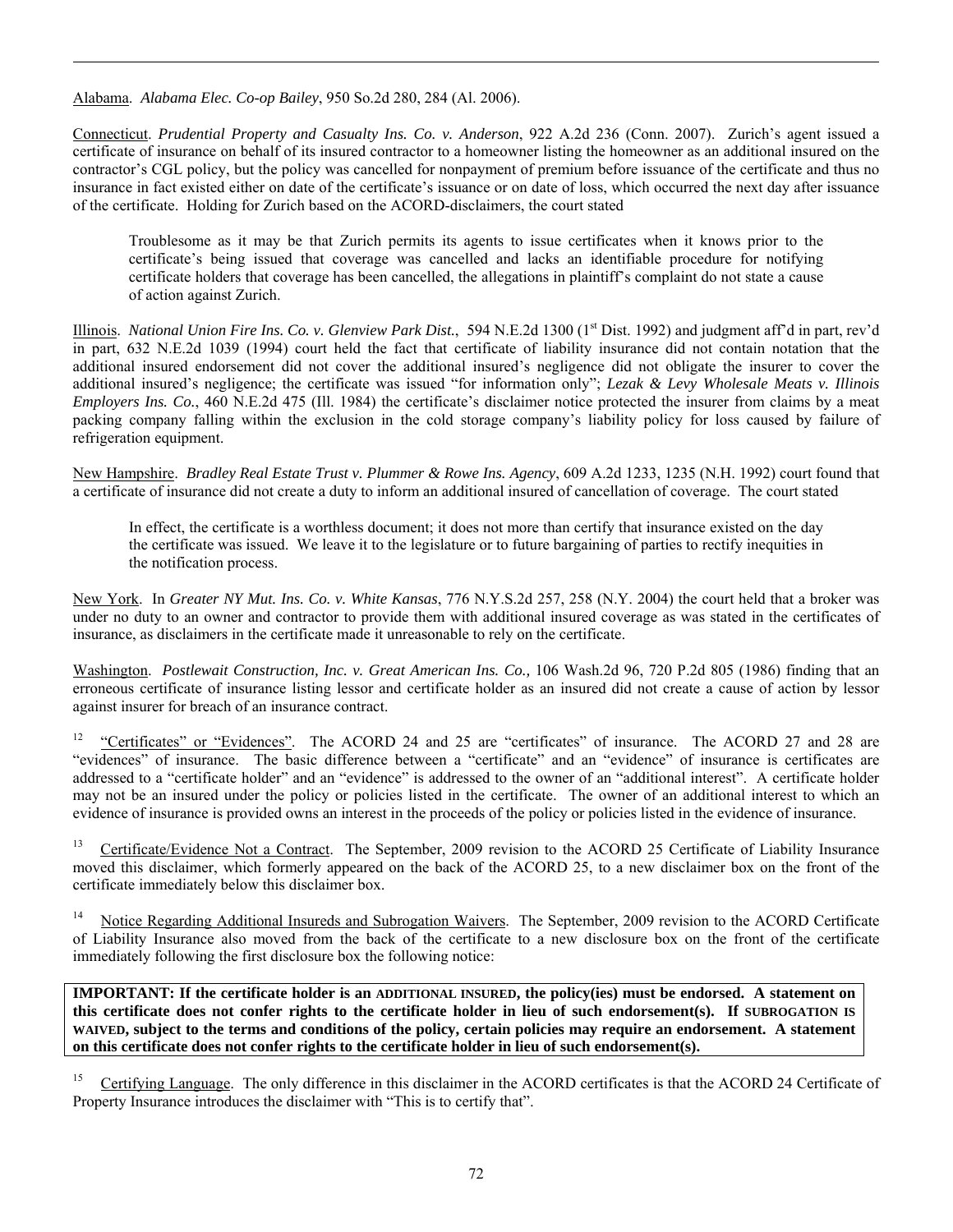## <sup>16</sup> Authorized Representatives That Are Soliciting Agents or Independent Brokers as Opposed to Recording Agents or Employees of the Insurer.

See cases cited at Footnote 13; also see discussion at 43 AM. JUR.2d (2 ed. 2010) Insurance §§ 128 Brokers – Generally; 129 Brokers – Status While and After Procuring Policy. 4 BRUNER AND O'CONNOR ON CONSTRUCTION LAW (2010) §11:171Certificates of Insurance – Generally; COUCH ON INSURANCE (3 ed. 2010) §§ 27:20 Act of Soliciting Agent – Insufficient to Justify Reformation; 45:1 Brokers Versus Agents; Definitions and Distinctions; 48:61 Soliciting and Collecting Agents; 48:62 Recording Agents; 27 TEX. PRAC., Consumer Rights and Remedies § 5.5 Insurance Agents (3d ed. 2009); and TEX. PRAC. GUIDE, Insurance Litigation § 6:4 Insurer's Vicarious Liability for Agent's Conduct – Agency – "Who are "Agents"/ What Constitutes "Acting as Agent"?; § 6:10 Insurer's Vicarious Liability for Agent's Conduct – Authority of Agent – Historical Distinction Between "Recording" and "Soliciting" Agents (2009).

Alabama. *Certificate Issued by Tenant's Broker*: In *United States Pipe and Foundry Co. v. United States Fidelity and Guaranty Co.*, 505 F.2d 88 ( $5<sup>th</sup>$  Cir. 1974) the court stated

 A certificate issued to a lessor indicating that liability insurance has been acquired by the lessee does not constitute a contract between the lessor and the insurer…. The certificate simply provides a method whereby a lessee can show that he has complied with a lease provision requiring that the insurance be obtained by the lessee. The provision regarding notification in the event of cancellation is a mere promise, unsupported by any consideration.

Illinois. In *S.L.A. Property Management v. Angelina Casualty Co.*, 856 F.2d 69 (8th Cir. 1988) the court held that a certificate, which listed a different person as the additional insured, did not control over the actual listing on the policy endorsement.

Michigan. *Certificate Issued by Subcontractor's Broker*: In *West American Ins. Co. v. Meridian Mut. Ins. Co.*, 583 N.W.2d 548, 549 (Mich. 1998) in a case of first impression for Michigan, the court held that a liability insurer owed no duty to advise a contractor about inaccuracies in, or subsequent changes to, a certificate of insurance issued to the contractor by the subcontractor's agent. The policy had been cancelled two weeks before effective date of the certificate.

New York. *Certificate Issued by Tenant's Broker*: In *Benjamin Shapiro Realty Co., LLC v. Kemper Nat'l Ins. Cos.*, 303 A.D.2d 245 (N.Y.  $-1^{st}$  Dept. 2003) the court held that a tenant's insurance broker, which issued certificate of insurance to a landlord which erroneously stated that the tenant's insurance policy, naming landlord as an additional insured, contained rental coverage insurance for landlord's benefit, had no liability to landlord on ground that the broker and the landlord had no contractual relationship, privity, requisite to the imposition of liability for negligent misrepresentation; in *McKenzie v. New Jersey Transit Rail Operations*, 772 F.Supp. 146, 149 (S.D.N.Y. 1991) another New York court held that an independent broker has no authority to bind an insurer; and in *First Financial Ins. Co. v. Jetco Contracting Corp.*, 2000 WL 1013945 (S.D.N.Y. 2000) a New York court noted that the issuance of certificate by a general contractor's broker did not favor finding authority in the broker to bind the insurer as "a broker works for and is a representative of the insured, not the insurer".

Wisconsin. *Mercado v. Mitchell*, 264 N.W.2d 532 (Wis. 1978).

<sup>17</sup> Estoppel. Acts of agent stopping insurer:

Florida. *Criterion Leasing Group v. Gulf Coast Plastering & Drywall*, 582 So.2d 799 (Fla. App. 1991) under doctrine of promissory estoppel, insurer was prevented from denying workers' compensation coverage to subcontractor's employee when subcontractor was named as a "coinsured" on certificate of insurance.

Georgia. *Sumitomo Marine & Fire Insurance Co. of America v. Southern Guaranty Ins. Co. and Columbia Nat. Ins. Co.*, 337 F. Supp.2d 1339 (U.S.D.C. No. Dist. Ga. 2004). Certificate holder who relied on a certificate confirming additional insured status was still able to obtain both defense and indemnity in a case where the certificate stated the certificate holder was an additional insured, but no additional insured endorsement was issued (certificate reads: "certificate holder is named additional insured as its interest may appear").

West Virginia. The court in *Marlin v. Wetzel County Bd. of Education*, 569 S.E.2d 462 (W. Va. 2002) held an insurance agent's misrepresentation estopped the insurer from denying additional insured coverage as the court found that the certificate holder "reasonably" relied on the certificate to its detriment.

18 "Authorized Representatives" That Are Recording Agents or Employees of the Insurer. Annot., *Doctrine of Estoppel or Waiver as Available to Bring Within Coverage of Insurance Policy Risks Not Covered by its Terms or Expressly Excluded Therefrom*, 1 A.L.R.3d 1139, 1144 (1965).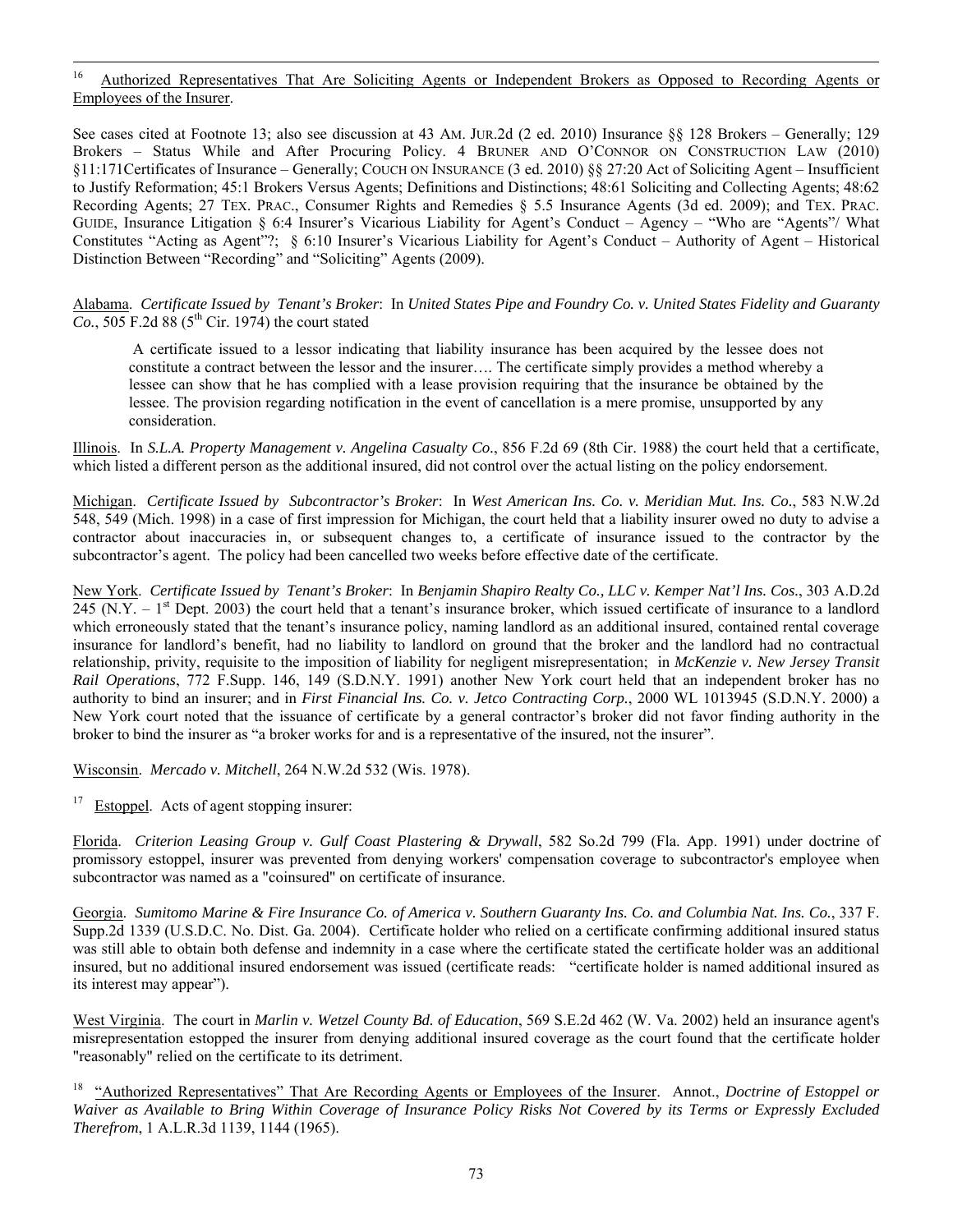Colorado. *Struble v. American Family Ins.*, 172 P.3d 950, 956 (Co. 2007).

1

Illinois. In *Dumenric v. Union Oil Co. of California*, 606 N.E.2d 230 (1<sup>st</sup> Dist. 1992) the court held the insurer was bound by recitations in a certificate issued by broker rather than the insured's agent in a case where the insurer created the appearance of authority in the broker.

Iowa. In *Weitz Co., LLC v. Travelers Cas. & Sur. Co. of America*, 266 F. Supp.2d 984 (S.D. Iowa 2003) a summary judgment against an additional insured was precluded by a certificate issued by an insurer that identified the contractor as an additional insured.

New York. *Greater New York Mut. Ins. Co. v. White Knight Restoration, Ltd., 776 N.Y.S.2d 257* (1<sup>st</sup> Dep't 2004); *Lenox v. Excelsior Ins. Co.*, 255 A.D.2d 644, 645, 679 N.Y.S.2d 749, 750 (1998); *Zurich Ins. Co. v. White*, 221 A.D.2d 700, 633 N.Y.S.2d 415 (1995) the court held that an insurer was estopped from asserting deductibles to liability coverage when the certificate of insurance represented there were no deductibles; *Bucon, Inc. v. Pennsylvania Mfg. Assoc. Ins. Co.*, 151 A.D.2d 207, 547 N.Y.S.2d 925 (1989) the found that an insurer was estopped from denying the existence of the plaintiff's coverage after the insurer issued a certificate of insurance identifying the plaintiff as an "additional insured"; the certificate's disclaimer language could not disclaim misrepresentation by the insurer that plaintiff was an additional insured.

North Dakota. *Blackburn, Nickels & Smith, Inc. v. National Farmers Union Property and Cas. Co.*, 482 N.W.2d 600, 603 (N. D. 1992).

19 Cases Finding Certificate Created Coverage. In an Illinois state court decision, *International Amphitheatre Co. v. Vanguard Underwriters Ins. Co.*, 532 N.E.2d 493 (1998), the court held that the additional insured was covered for its negligence despite an exclusion in the named insured's policy because the certificate of insurance did not contain the exclusion and did not contain an ACORD-type disclaimer. *Also see J. M. Corbett Co. v. Ins. Co. of North America*, 43 Ill. App.3d 624, 357 N.E.2d 125 (1976) a court held that a certificate without an ACORD-type disclaimer was found to provide additional insured coverage even though the policy did not); and *Horn v. Transcon Lines, Inc.*, 7 F.3d 1305 ( $7<sup>th</sup>$  Cir. 1993) where a court held that a certificate became the policy when no policy existed.

<sup>20</sup> Certificate May Be Policy Equivalent if Policy Issued after Certificate. *Horn v. Transcon Lines, Inc.*, 7 F.3d 1305 (7<sup>th</sup> Cir. 1993).

<sup>21</sup> Additional Insured Treatise. THE ADDITIONAL INSURED BOOK  $5<sup>th</sup>$  Ed., Malecki, Ligeros, and Gibson, Ch. 20 Certificates of Insurance pp. 349-50 (International Risk Management Institute, Inc. www.IRMI.com 2004).

22 Comment on Additional Insured Endorsements. Richard H. Gluckman, *et al*, *Additional Insured Endorsements: Their Vital Importance in Construction Defect Litigation*, 21 CONSTRUCTION LAWYER 30, 33-34 (Winter 2001).

<sup>23</sup> Advice. Lee R. Russ and Thomas F. Segalla, COUCH ON INSURANCE § 242:33 (3d ed. 1997). Similar advice is found at Malecki on Insurance, *Certificates of Insurance – When a Court Says Certificates Cannot Be "Reasonably" Relied On, Certified Copies Of Policies May Be The Answer* (August 2007 Vol. 16, No. 10 pp. 1-4).

<sup>24</sup> Certificate is Not Insurance. In *Kermanshah Oriental Rugs v. GO*, 47 A.D.3d 438 (N.Y. 2008) the court held that a certificate of insurance was merely evidence of a carrier's intent to provide coverage, but not a contract to insure the designated party; nor was the certificate conclusive proof, standing alone, that a contract for insurance existed; the claim that insurance was never procured remained unchallenged. In *Griffin v. DaVinci Development, LLC*, 845 N.Y.S.2d 97 (N.Y. 2007) the court found no privity of contract with insurer or insurance broker and no right to claim third party beneficiary status by premises owner in a suit against an insurer and contractor's insurance broker for broker having issued multiple certificates of insurance showing owner as an additional insured when in fact no insurance was subsequently issued.

25 Policy Issued Subsequent to Certificate or Binder May Eliminate Expected Coverage. In *American Country Ins. v. Kraemer Bros., Inc.*, 699 N.E.2d 1056 (Ill. 1998) a general contractor, which as designated as an additional insured on subcontractor's insurance certificate, was bound by policy exclusions and conditions in a subsequently issued policy and additional insured endorsement limiting coverage to strict liability. The endorsement read: "This endorsement provides no coverage to the Additional Insured for liability arising out of the claimed negligence of the Additional Insured, other than which may be imputed to the Additional Insured by virtue of the conduct of the Named Insured". The court noted "Just because there are fewer strict liability claims than negligence claims does not make the coverage illusory".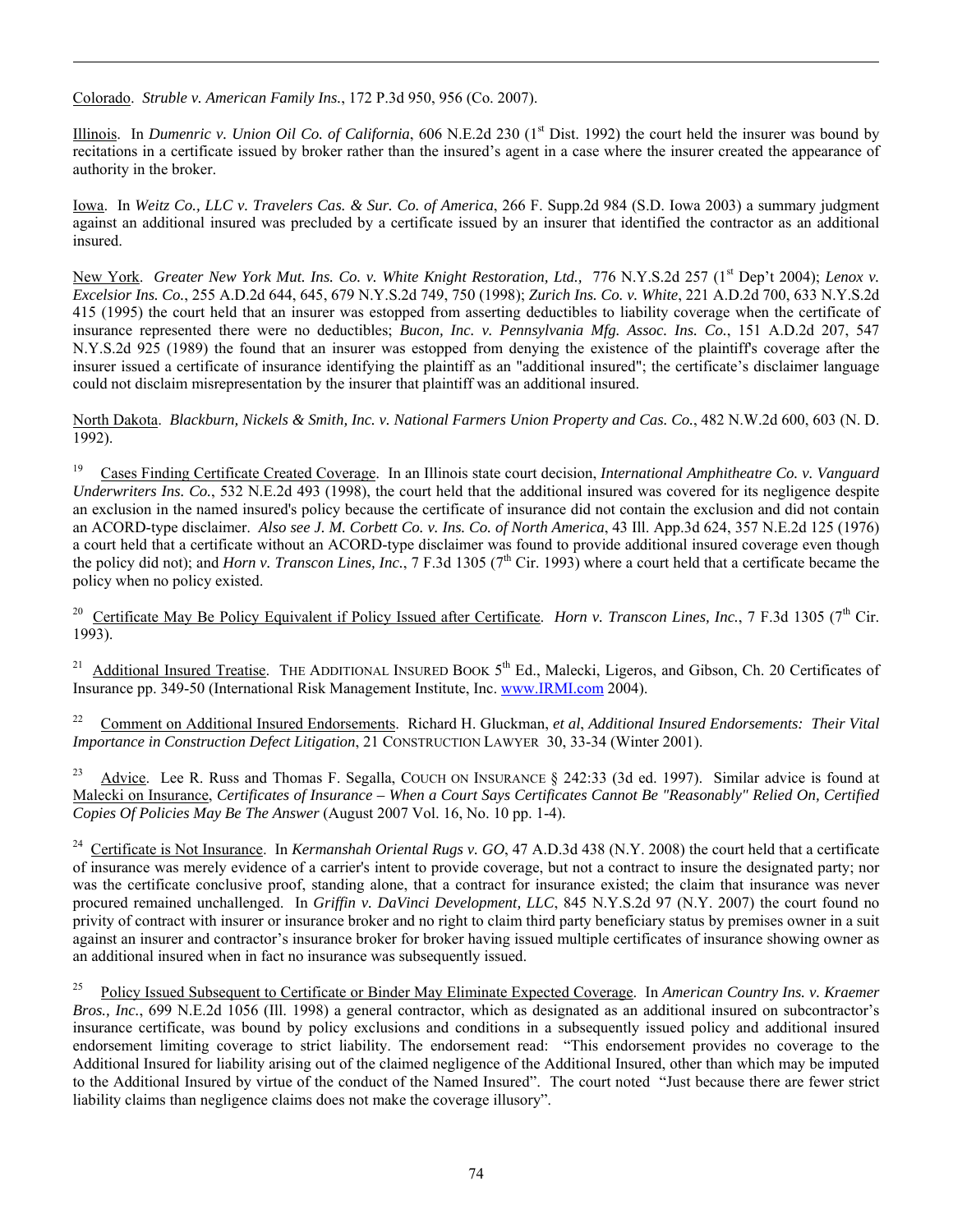26 Deficient Insurance Specifications in Contract. *Public Administrator of Bronx County v. Equitable Life Assurance Society,* 198 A.D.2d 105, 603 N.Y.S.2d 830 (N.Y. 1993).

27 No Insurance Specifications in Contract. Also see discussion of this issue at Malecki on Insurance, *Certificates of Insurance – When a Court Says Certificates Cannot Be "Reasonably" Relied On, Certified Copies Of Policies May Be The Answer* (August 2007 Vol. 16, No. 10 pp. 1-4); and THE ADDITIONAL INSURED BOOK 5<sup>th</sup> Ed., Malecki, Ligeros, and Gibson, Ch. 20 Certificates of Insurance, p. 345 (International Risk Management Institute, Inc. www.IRMI.com 2004).

<sup>28</sup> Read the Policy. *Pekin Ins. Co. v. American Country Ins. Co.*, 213 Ill. App.3d 543, 572 N.E.2d 1112 (Ill. 1991).

<sup>29</sup> Endorsement Gutted Expected Coverage. *See National Union Fire Ins. Co. v. Glenview Park District*, 230 Ill. App.3d 578, 594 N.E.2d 1300 (Ill. 1992), *aff'd in part, rev'd in part*, 158 Ill.2d 116, 632 N.E.2d 1039 (Ill. 1994) additional insured park district was bound by endorsement that excluded coverage for the additional insured's own negligence; certificate of insurance contained standard ACORD disclaimers, but did not indicate the limitation on coverage; and *Liberty Mut. Fire Ins. v. Statewide*, 352 F.3d 1098, 1099 (Ill. 2003) coverage not illusory under policy that limited additional insured's coverage to strict liability, despite status as additional insured on certificate. But see the holding of the Texas Supreme Court in *ATOFINA Petrochemicals, Inc. v. Continental Casualty Co.*, 185 S.W.3d 440 (Tex. 2005) in which the court noted that a similarly worded endorsement, if so interpreted, would be illusory.

<sup>30</sup> Indemnity Insurance. Indemnity insurance is provided by the standard CGL policy. This coverage is provided by creating an "exception" to an "exclusion" from coverage. Paragraph 2 to Section I Coverages sets out the following exclusions to the coverage created in Paragraph 1:

2. Exclusions

This insurance does not apply to:…

b. Contractual Liability

"Bodily injury" or "property damage" for which the insured is obligated to pay damages by reason of the assumption of liability in a contract or agreement. This exclusion does not apply to liability for damages:

… (2) Assumed in a contract or agreement that is an "insured contract", provided the "bodily injury" or "property damage" occurs subsequent to the execution of the contract or agreement. Solely for the purposes of liability assumed in an "insured contract", reasonably attorneys fees and necessary litigation expenses incurred by or for a party other than an insured are deemed to be damages because of "bodily injury" or "property damage", provided:

- (a) Liability to such party for, or for the cost of, that party's defense has also been assumed in the same "insured contract"; and
- (b) Such attorney fees and litigation expenses are for defense of that party against a civil or alternative dispute resolution proceeding in which damages to which this insurance applies are alleged.

"Insured contract" is defined in Paragraph 9 of Section V Definitions of the standard CGL policy as follows:

"Insured contract" means:

- a. A contract for lease of premises. However, that portion of the contract for a lease of premises that indemnifies any person or organization for damage by fire to premises while rented to you or temporarily occupied by you with permission of the owner is not an "insured contract";
- b. A sidetrack agreement;
- c. Any easement or license agreement, except in connection with construction or demolition operations on or within 50 feet of a railroad.
- d. An obligation, as required by ordinance, to indemnity a municipality, except in connection with work for a municipality;
- e. An elevator maintenance agreement;
- **f.** That part of any other contract or agreement pertaining to your business (including an indemnification of a municipality in connection with work performed for a municipality) under which you assume the tort liability of another party to pay for "bodily injury" or "property damage" to a third person or organization. Tort liability means a liability that would be imposed by law in the absence of any contract or agreement.

Paragraph f. does not include that part of any contract or agreement: (1) That indemnifies a railroad…; (2) That indemnifies an architect, engineer or surveyor …; or (3) Under which the insured, if an architect, engineer or surveyor, assumes ….

31 ISO CG 21 39. A copy of the ISO CG 21 39 is contained in the **Appendix** to this article.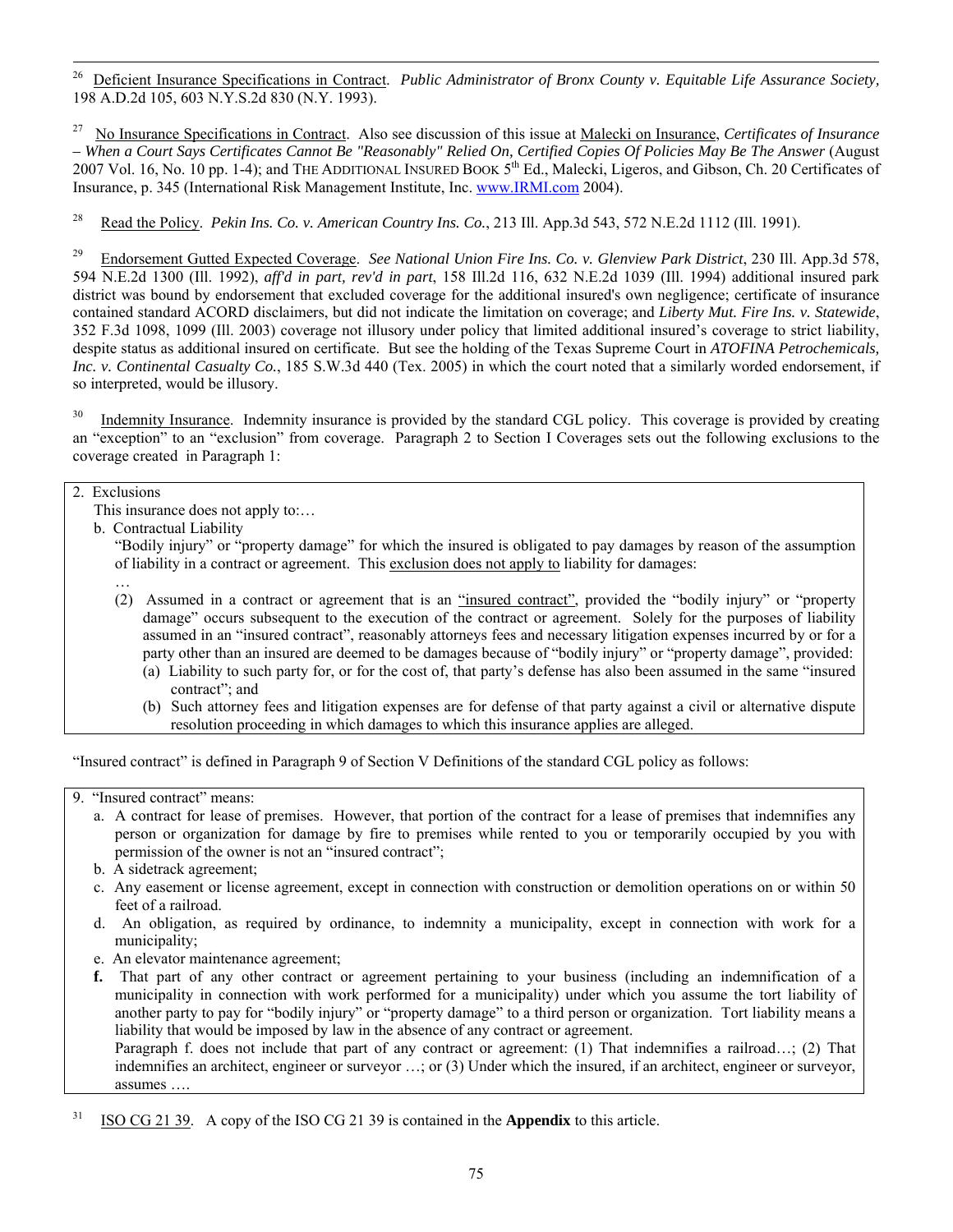<sup>32</sup> Insured Contracts. See standard CGL policy's definition of an "insured contract" set out in Footnote 36. Paragraph f excepts from the exclusion of coverage for insured contracts a written contract by which the named insured assumes the tort liability of another by contract entered into prior to the occurrence of the bodily injury (*i.e.*, an intermediate or broad form indemnity). Adding this endorsement to a standard liability policy leaves coverage intact for the other 5 types of insured contracts (a-e).

- 33 ISO CG 24 26. A copy of the ISO CG 24 26 is contained in the **Appendix** to this article.
- <sup>34</sup> Benefits of Standard Certificates. CONTRACTUAL RISK TRANSFER (International Risk Management Institute, Inc. 2010) XV.C.4 Insurance Certificates – Benefits of Standard Certificates.
- 35 ISO CG 21 39. A copy of the ISO CG 21 39 is contained in the **Appendix** to this article.
- <sup>36</sup> Waiver.

Tenant Permitted to Commence Build-Out Without Proof of Insurance*.* In *G Four Bellingham, LLC v. Oishii Teriyaki, Inc.*, 142 Wash. App. 1034, P.2d (Ct. App. 2008) the court was unwilling to evict a tenant for failing to provide its landlord with a certificate of insurance showing \$2 million in liability coverage as required by the lease. At trial the tenant established that it had \$1 million in liability insurance and that landlord had permitted it to undertake tenant improvement build-out without requiring the certificate. Landlord did not raise lack of an insurance certificate and insufficient limits until after filing suit to evict the tenant. The eviction suit was filed in part based on another prospective tenant executing a back-up lease for the space. The court of appeals stated:

This suggests that [the owner] did not consider the insurance shortfall a serious issue during the tenancy or initial stages of the unlawful detainer action. The trial court's determinations that the one million dollars in insurance was adequate and that the shortfall was not a material breach are supported by substantial evidence. The [trial] court did not err in finding the insurance issue insufficient to justify eviction.

Contract Permitted to Commence Work Without Proof of Insurance. In *Geier v. Hamer Enters., Inc.,* 589 N.E.2d 711 (App. Ct. <sup>1st</sup> Dist. 1992) the court held that the owner waived the construction contract's insurance requirement by permitting the contractor to begin work without insurance verification. Also, see *JCM Constr. Co., Inc. v. Orleans Parish Sch. Bd.*, 663 So.2d 429 (La. Ct. App.  $4<sup>th</sup>$  Cir. 1995) where a contractor was found not to be liable for a vandal callused fire loss even though it failed to furnish contractually required builder's risk insurance on grounds that owner accepted a certificate which did not list builder's risk insurance; *Vakilzadeh Enters., Inc. v. Housing Authority of the City of DeKalb,* 635 S.E.2d 825 (Ga. Ct. App. 2006); and *Whalen v. K-Mart Corp.*, 519 N.E.2d 991 (Ill. App. Ct. 1<sup>st</sup> Dist. 1988).

37 ISO CG 21 39. A copy of the ISO CG 21 39 is contained in the **Appendix** to this article.

<sup>38</sup> Potential Lost Benefit – Ground to Disregard Disclaimers. A court may under some circumstances determine to disregard certificate disclaimers. *Bucon, Inc. v. Pennsylvania Mfg. Ass'n Ins. Co.*, 547 N.Y.S.2d 925 (N.Y. App. Div. 3d Dep't 1989); and see discussion in this article of cases where the standard certificate is executed by a "recording" agent or by an employee of the insurer.

39 Potential Lost Benefit – Recovery Against Agent – Mistake; Fraud. *Binyan Shel Chessed, Inc. v. Goldberger Ins. Brokerage, Inc.*, 795 N.Y.S.2d 619 (N.Y. App. Div. 2d Dep't 2005)-contract with agent breached; *Handley v. Providence Mut. Fire Ins. Co.,* 898 A.2d 492 (N.H. 2006)-fraud issue.

<sup>40</sup> Notice of Cancellation. 17 WILLISTON ON CONTRACTS § 49:130 Notice of Cancellation (4<sup>th</sup> ed. 2010).

<sup>41</sup> First Named Insured. ISO's CG 00 01 CGL Section IV Commercial General Liability Conditions provides

9. When We Do Not Renew

If we decide not to renew this Coverage Part, we will mail or deliver to the *first Named Insured* shown in the Declarations written notice of the nonrenewal not less than 30 days before the expiration date. If notice is mailed, proof of mailing will be sufficient proof of notice.

42 Statutorily Required Cancellation Notice.

California. A court in California has interpreted California statutes requiring cancellation notice to "the named insured" as requiring that cancellation notice be sent to an additional insured by finding that the word "the" means "each". The court then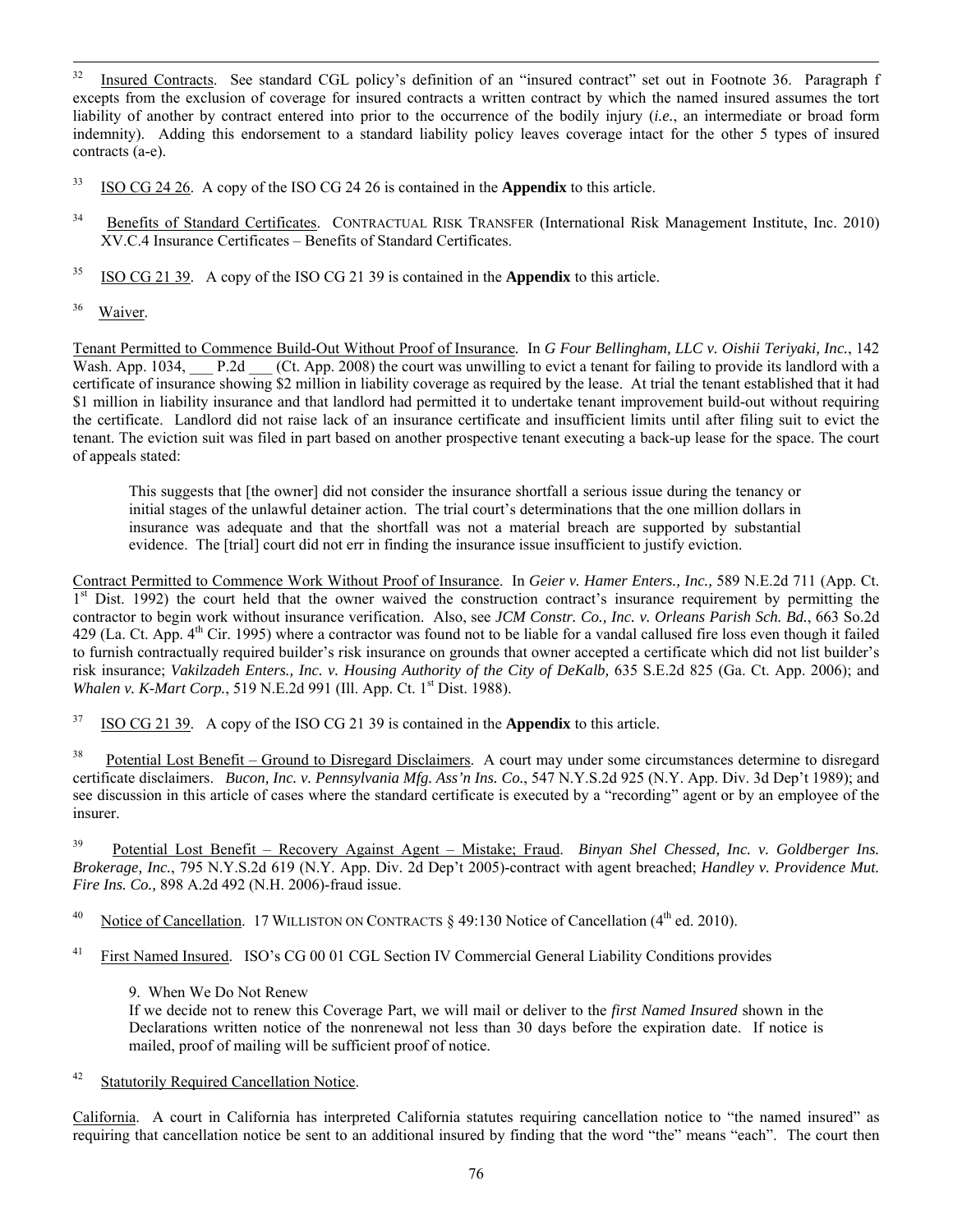determined that the designation of a landlord as an additional insured in an additional insured endorsement made the landlord a named insured on the policy. *Kotlar v. Hartford Fire Ins. Co.*, 83 Cal. App.<sup>4th</sup> 116 (2000). The court rejected Hartford's argument that "the" referred to the party that paid for the policy and is singular and only refers to a single person or entity in contrast to "a". The court's finding that an additional insured is a named insured on the policy is contrary to common industry understanding of who is a "named insured" on a CGL policy.

New York. The court in *Wainwright v. Charlew Constr. Co.,* 302 A.D.2d 784, 755 N.Y.S.2d 751 (N.Y. Ad 3rd Dep't 2003) noted that the New York Insurance Code only provided for notice of cancellation to be sent to "the first named insured" and therefore did not need to be sent to other insureds under a policy.

43 No Statutorily-Required Cancellation Notice. Alabama, Delaware, District of Columbia, Hawaii and West Virginia.

44 Notice of Cancellation Endorsements to CGL and Umbrella Policy. In the **Appendix** are an ISO CG 02 05 12 04 Texas Changes – Amendment of Cancellation Provisions or Coverage Changes and an ISO CU 24 19 12 01 Lessor – Additional Insured and Loss Payee. The first form is an example of a state-filed form where the insurer contracts to give its CGL policy additional insured a certain number of days advance notice of cancellation or material change in policy terms. Notice that this form does not address cancellation of the CGL policy by the named insured. The second form is an example of an endorsement to an umbrella liability policy where the umbrella insurance carrier commits to give an additional insured lessor notice of cancellation of the umbrella policy, whether occurring due to cancellation by the insurer or by the named insured lessee.

<sup>45</sup> ACORD's Explanation for Revisions. ACORD offers the following reasoning for changing the Cancellation notice language:

The word "endeavor" was removed because policy cancellation provisions generally don't use the word "endeavor". Only a policy can obligate an insurer to provide notice of cancellation. Unless a policy's provisions explicitly provide for notice to a party also listed as the certificate holder on the certificate of insurance, the insurer is not obliged to notify that party.

The new language is compliant with state insurance regulatory requirements in all states, and specifically responsive to bulletins issued last year by the South Dakota Insurance Department. Since the form is national, not state-specific and is filed where required, only the version of the form containing the new language should be used in all states.

Certificates of Insurance may be viewed as a summarized reflection of an insurance policy and are only informational. The policy is the definitive source for its provisions, not the certificate. If any party in addition to the first named insured desires a copy of a cancellation notice in the event the policy is cancelled, that party should be expressly endorsed onto the policy as a cancellation notice recipient. *www.acord.org*.

46 "Endeavor". *Wainwright v. Charlew Constr. Co.,* 302 A.D.2d 784, 755 N.Y.S.2d 751 (N.Y. Ad 3rd Dep't 2003). *Mountain Fuel Supply v. Reliance Ins. Co.*, 933 F.2d 882 (10<sup>th</sup> Cir. 1991) "The language in the notice of cancelation clause appears to be phrased so as to avoid creating any firm obligation to give notice". Also see *Nazami v. Patrons Mutual Ins. Co.*, 910 A.2d 209 (Conn. 2006).

Non-ISO Policies – Notice of Cancellation. Some insurers' policies provide that the insurer will give notice of cancellation to all insureds, thus including notice to additional insureds in addition to the first named insured.

<sup>48</sup> ISO CP 12 18 Loss Payable Provisions. See ISO CP 12 18 06 07 Loss Payable Provisions, Optional Clause F Building Owner Loss Payable Clause in the **Appendix**.

49 Treatises. See 17 AM. JUR. PROOF OF FACTS2d 103 "Vacancy" of Insured Commercial Structure (2010); Annot., *What constitutes "vacant or unoccupied" dwelling within exclusionary provision of fire insurance policy* 47 A.L.R.3d 398 (1973); 45 C.J.S. Insurance § 999 Change in Use or Occupancy and §1002 What Constitutes Vacancy or Nonoccupancy.

<sup>50</sup> Vacancy Clause in Standard Commercial Property Policy. See Paragraph E.6 on page 13 of standard commercial property policy form in the **Appendix**.

51 Customary Operations. The court in *Langill v. Vermont Mut. Ins. Co*., 268 F.3d 46 (Ma. 2001) found that a property is vacant even though the owner sporadically spent time refurbishing an unoccupied rental property vacated by tenants three months prior to arson loss; in *Catalina Enterprises v. Hartford Ins.*, 67 F.3d 63, 64 (Md. 1995) the court held that an industrial storage warehouse was considered to be vacant even though scaffolding and a hand truck had remained in the premises after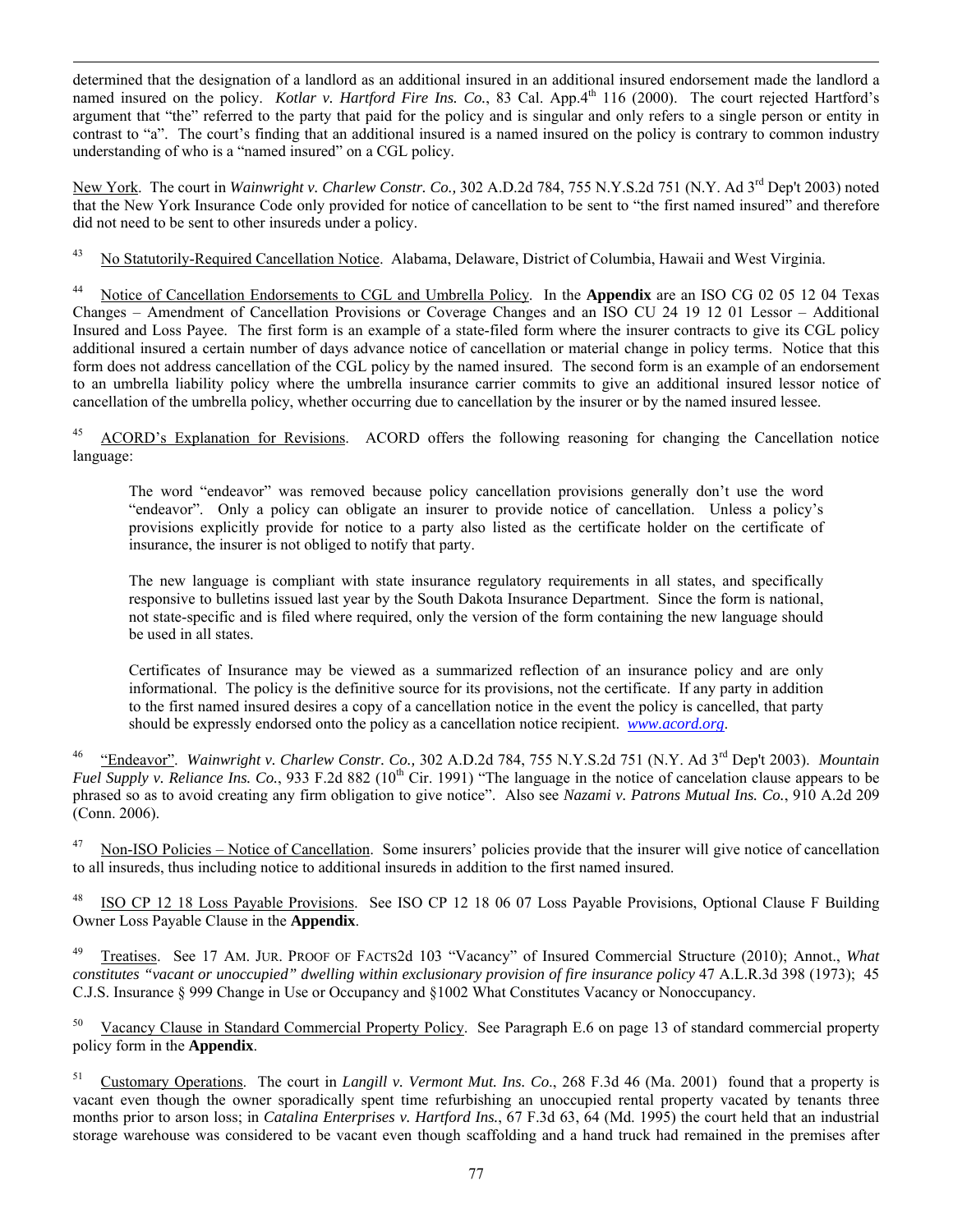tenant vacated five months previously; and in *Schmidt v. Underwriters*, 82 P.3d 649 (Or. 2004) the court held that an intent to commence residency in premises that had been vacant for more than 60 days at time of fire was not sufficient to constitute use.

 $52$  Buildings under Construction or Renovation. See Paragraph E.6a(2) on page 13 of standard commercial property policy form in the **Appendix**. The court in *Myers v. Merrimack Mut. Fire Ins.*, 601 F.Supp. 620, 621 (Il. 1985), judgment aff'd, 788 F.2d 468 ( $7<sup>th</sup>$  Cir. 1986) interpreted a fire policy that contained a construction exception to the vacancy clause as not excepting repairs or renovations but only the construction of something which did not previously exist or the creation of something new.

53 Vandalism Exclusion. In *Sorema N. Am. Reinsurance Co. v. Johnson*, 574 S.E.2d 377 (Ga. 2002) the vandalism exception applied preventing a mortgagee, which acquired property through foreclosure, from coverage for damages caused post foreclosure by vandals; the fact that the former mortgagor's equipment was left on premises did not mean that the property was not vacant; in *MDW Enterprises v. CNA Ins. Co.*, 772 N.Y.S.2d 79 (NY 2004) the vandalism exception did not exclude coverage for arson destroying a building that had been vacant for the preceding 15 months while pending sale.

54 Vacancy Clause in Some Policies Provides for Cancellation of Coverage. Also see *Carolina Ins. Co. of Wilmington, N.C. v. St. Charles*, 98 S.W.2d 1088 (Tenn. 1936); and *Republic Ins. Co. v. Dickson*, 69 S.W.2d 599 (Tex. Civ. App. – Beaumont 1938, writ dism'd).

55 Policy Issued With Insurer's Knowledge of Vacancy or Partial Vacancy. In *730 J&J LLC v. Twin City Fire*, 740 N.Y.S.2d 119 (NY 2002) the policy did not cover fire loss; insured breached warranty to keep vacant  $3<sup>rd</sup>$  and  $4<sup>th</sup>$  floors of building locked and secured.

56 Notice Provisions. *National Mut. Fire Ins. Co. v. Duncan,* 98 P. 634 (Colo. 1908); *Corey v. Niagra Fire Ins. Co.*, 47 S.W.2d 955 (Ky. 1932); *Hartford Fire Ins. Co. v. Merrimack Mut. Fire Ins. Co.*, 457 A.2d 410 (Me. 1983); *Lumbermens Mut. Cas. Co. v. Thomas*, 555 S.2d 67 (Miss. 1989).

57 Occupancy Clause. In *Grannemann v. Columbia Ins. Gro.*, 931 S.W.2d 502, 504 (Mo. 1996) a city's order prohibiting occupancy due to disrepair of property did not render insured's performance impossible and excuse compliance with occupancy requirement in property policy and vandalism loss was excluded from coverage of loss on premises that was unoccupied for over four months prior to loss; in *Rojas v. Scottsdale Ins. Co.*, 678 N.W.2d 527, 529 (NE 2004) sporadic presence of insureds and their workers to make renovations did not rise to the level of residency; and in *Young v. Linden*, 719 N.E.2d 556 (Oh. 1998) a court held that a property policy did not cover loss due to erroneous demolition of an unoccupied tavern by a contractor hired by the purchaser at a tax lien foreclosure sale, which was subsequently set aside, as vacancy clause in the policy provided for no coverage for any loss or damage occurring if building became "vacant" *or* "unoccupied" for more than specified periods (presence of \$100,000 worth of personal property in tavern did not constitute "occupancy").

58 Policy Not the Binder Governs. *Gas Kwick Inc. v. United Pacific*, 58 F.3d 1536, 1538 (Fl. 1995).

<sup>59</sup> Standard Homeowners Property Policies. See MILLER'S STANDARD INSURANCE POLICIES ANNOTATED 5<sup>th</sup> Ed. HO 00 03 10. The standard homeowners policy defines covered property as being a "*residence premises*", a place where the insured resides. To be a "residence premises" some courts have held that the insured must have resided at the premises and intent to reside at the premises at some indefinite future date may not be sufficient. In *Varsalona v. Auto-Owners Ins. Co.,*, 637 S.E.2d 64 (Ga. 2006) the court found that the premises were not the insured's residence premises as the insured had never lived there or used it as their residence; and despite their intent originally to reside in the house when they purchased it, a change in the insureds' plans led to occupancy by the insureds' daughter; in *Schmidt v. Underwriters,* 82 P.3d 649, 650 (Or. 2004) the court found it was not sufficient that son intended to live at the insured house in order for it not to be vacant at the time of a fire; *also see Marshall v. Tower Ins. Co. NY*, 845 S.2d 90, 91, 44 A.D.3d 1014 (NY 2007) where the court found there was no coverage as the insured never resided at the premises. Vacancy issues occur frequently in the context of estates. In *Estate of Higgins v. Wash. Mut.*, 838 A.2d 778 (Pa. 2003) the court held that a 60-day vacancy clause precluded coverage where policy was renewed by named insured's estate after she died.

Tenants. Some courts have extended coverage to a rental by the insured after an initial occupancy by the insured. In *Dixon v. First Premium Ins.*, 934 So.2d 134, 139 (La. 2006) the court held that the homeowners policy covered a fire loss to the insured's home, which occurred after the insured moved out of the home but while it was rented to a tenant.

Remodeling. Some policies provide that periods of remodeling do not constitute vacancy. In *Garcia v. Farmers* Ins. *Exchange*, 122 F.Supp.2d 926, 928 (Il. 2000) the court held that the policy covered fire damage to a house purchased by the insured with the intention of remodeling, where trespassers broke in, lit a candle, and fell asleep, even if the insured misrepresented to the agent that the house would be occupied; the vacancy provision did not preclude coverage; the fire was accidental, and not the result of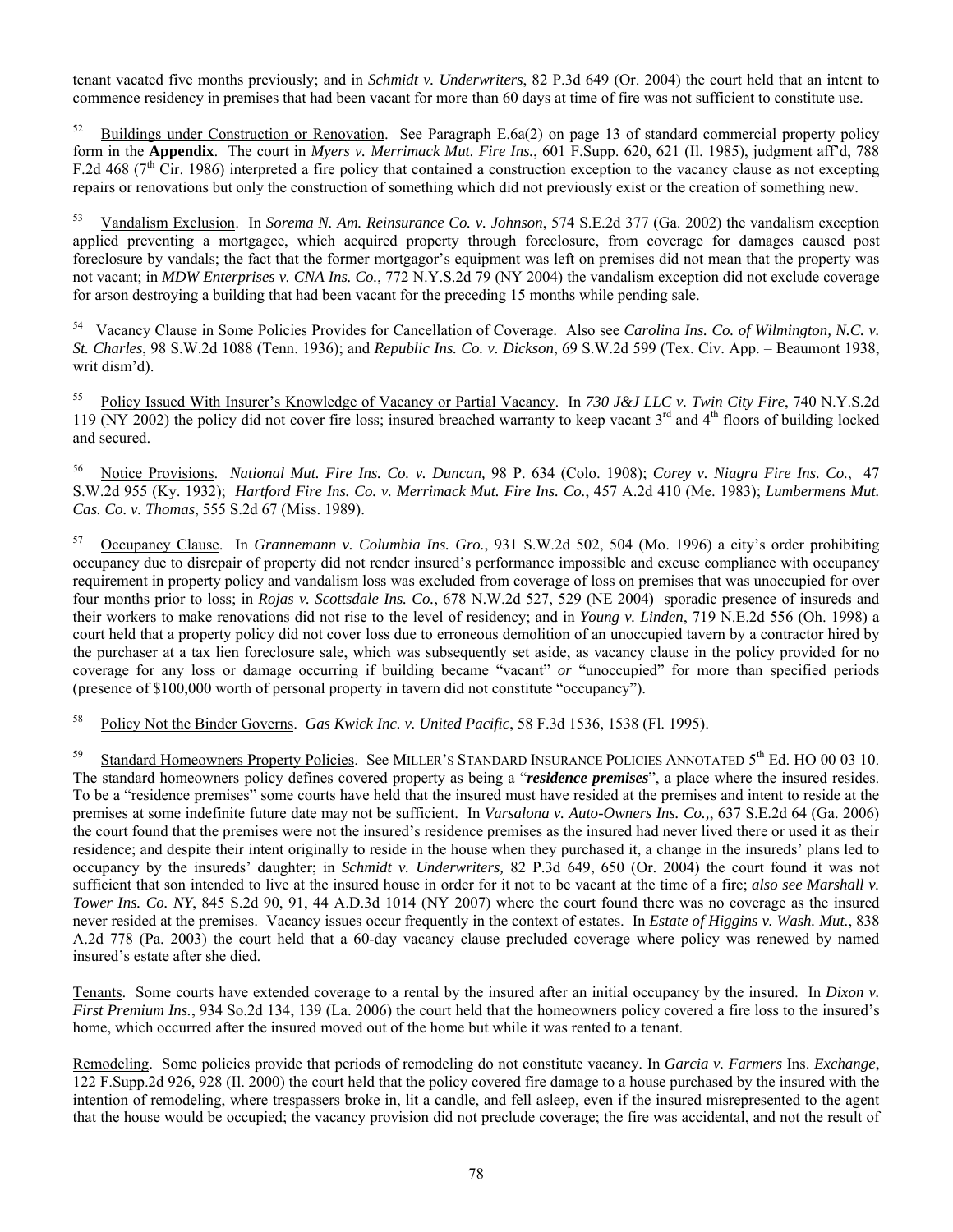vandalism. However, the court in *Mortgage Bancorp. v. New Hampshire Ins.*, 677 P.2d 726, 727 (Or. 1984) held that where remodeling had ceased due to unavailability of financing, 30 day vacancy exclusion operated to avoid coverage for vandalism.

 $60$  Arson and Other Excluded Perils. If the dwelling is vacant for longer than 60 days, most homeowners policies also will exclude losses ensuing from vandalism and malicious mischief. There is a split in jurisdictions as to whether arson is classified as vandalism: courts holding arson is a form of vandalism – *Costabile v. Metro Prop. & Cas. Co.* 193 F.Supp.2d 465, 474 (Ct. 2002), *Estes v. St. Paul Fire & Marine Ins. Co.*, F.Supp.2d 1227, 1229 (Ks. 1999), and *Battishill v. Farmers Alliance*, 127 P.3d 1111, 1112 (N.M. 2006); courts holding arson is not a form of vandalism – *Mutual Fire v. Ackerman*, 872 A.2d 110, 116 (Md. 2005).

Other Policy Provisions May Be the Source of Exclusion in the Case of Vacancy. For example, if the heat is not maintained at the premises, losses due to freezing of pipes may be excluded. *Kent v. Farm Bur. Mut. Ins. of Id.*, 906 P.2d 146, 147 (Id. 1995) insured lienholders of a vacant home could not recover for damage caused by a ruptured pipe due to cold weather under accidental discharge or overflow peril.

61 "Unoccupied" But Not "Vacant". Vacancy is a fact question. In *Andrews v. USAA*, 837 So.2d 1190, 1191 (Fl. 2003) it was determined that the lower court abused its discretion in directing a verdict on whether a dwelling was vacant where different conclusions could be drawn from the evidence. A determination of vacancy may not be avoided if the premises do not convey the appearance of residential living. The court in *Venneman v. Badger Mutual Ins. Co.*, 334 F.3d 772, 773(Minn. 2003) held that an insured's sporadic nighttime visits and remodeling projects did not qualify the property for the "being constructed" exception to the vacancy exclusion under the homeowners policy in question; *also see Rojas v. Scottsdale Ins. Co.*, 678 N.W.2d 527, 529 (Ne. 2004) and in *Barlow v. Allstate Texas Lloyd*, 214 Fed. Appx. 435, 436 (Tex. 2007) the court found that a fire loss not was covered in a case where the insured had moved out of residence and removed all furniture.

See Hungelmann, INSURANCE FOR DUMMIES (www.JackHungelmann.com) for good advice on how to avoid a "vacant" home. Hungelmann advises his readers that a home may be considered vacant unless it has kitchen appliances, a table and chairs, at least one bed on which to sleep, and somewhere to sit. He further advises his readers to furnish a home with rental furniture to avoid it being classified as vacant. Further mentions that the owner's real estate agent could "stage" the home with furnishings. Further advice from Hungelmann is for the home owner to reduce the risk of a major loss from break-ins, fires, smoke damage and water damage from frozen pipes in an unoccupied home by installing a central alarm monitored for burglar and fire/smoke and to add an optional temperature sensor to protect the pipes from freezing. Depending on policy terms, a dwelling may not be vacant, if it is occupied by a caretaker or a month-to-month tenant.

 $62$  Limitations of Recovery to Actual Cash Value. If an insurer is willing to insure a vacant home, it may limit coverage to actual cash value as opposed to replacement cost.

63 Additions, Alterations and Repairs. See definition of Covered Property at Paragraph A.1.a.(5)(a) on page 1 of the standard commercial property policy form in the **Appendix**.

<sup>64</sup> Newly Acquired or Constructed Property. See Coverage Extension at Paragraph A.5.a on page 1 of the standard commercial property policy form in the **Appendix**.

<sup>65</sup> Inland Marine Policies. Inland marine policies are policies that are customized to the loss sought to be insured, and are designed to provide coverage for special exposures typically associated with the type property at which they are directed and the special valuation methods need to address the exposure. Construction is recognized as a special exposure. A commonly used inland marine policy for builder's risk coverage is the Commercial Inland Marine Conditions (Form CM 00 01 09 04).

66 List All Parties as Named Insureds. *Employers' Fire Ins. Co. v. Behunin*, 275 F.Supp. 399 (Colo. 1967); *McBroome-Bennett Plumbing, Inc. v. Villa France, Inc.*, 515 S.W.2d 32 (Tex. 1974); *LeMaster Steel Erectors, Inc. v. Reliance Ins. Co.*, 546 N.E.2d 313 (Ind. 1989); and *Tri-State Ins. Co. v. Commercial Group W., LLC*, 698 N.W.2d 483 (N.D. 2005).

67 "As Their Interests May Appear" ("*ATIMA*") and Similar Phrases and Circumstances May Raise a Subrogation Issue. *Paul Tishman Co., Inc. v. Carney & Del Guidice, Inc.*, 320 N.Y.S.2d 396 (1971), aff'd 359 N.Y.S.2d 561 (N.Y. 1974); *Turner Constr. v. John B. Kelly Co.*, 442 F.Supp. 551 (Penn. 1976) subrogation against named insured subcontractor permitted even though policy contained a waiver of subrogation endorsement. *But see St. Paul Fire & Marine Ins. Co. v. F. D. Sprinkler, Inc.*, No. 119 021/06, N.Y. Sup. Ct. (Aug. 2009) where the court rejected the insurer's argument that ATIMA language limited the insurable interest of the sprinkler subcontractor to its work as opposed to the consequential damages to 21 floors of the building which arose out of an accidental discharge from a sprinkler head located in a temporary bathroom on the  $21<sup>st</sup>$  floor.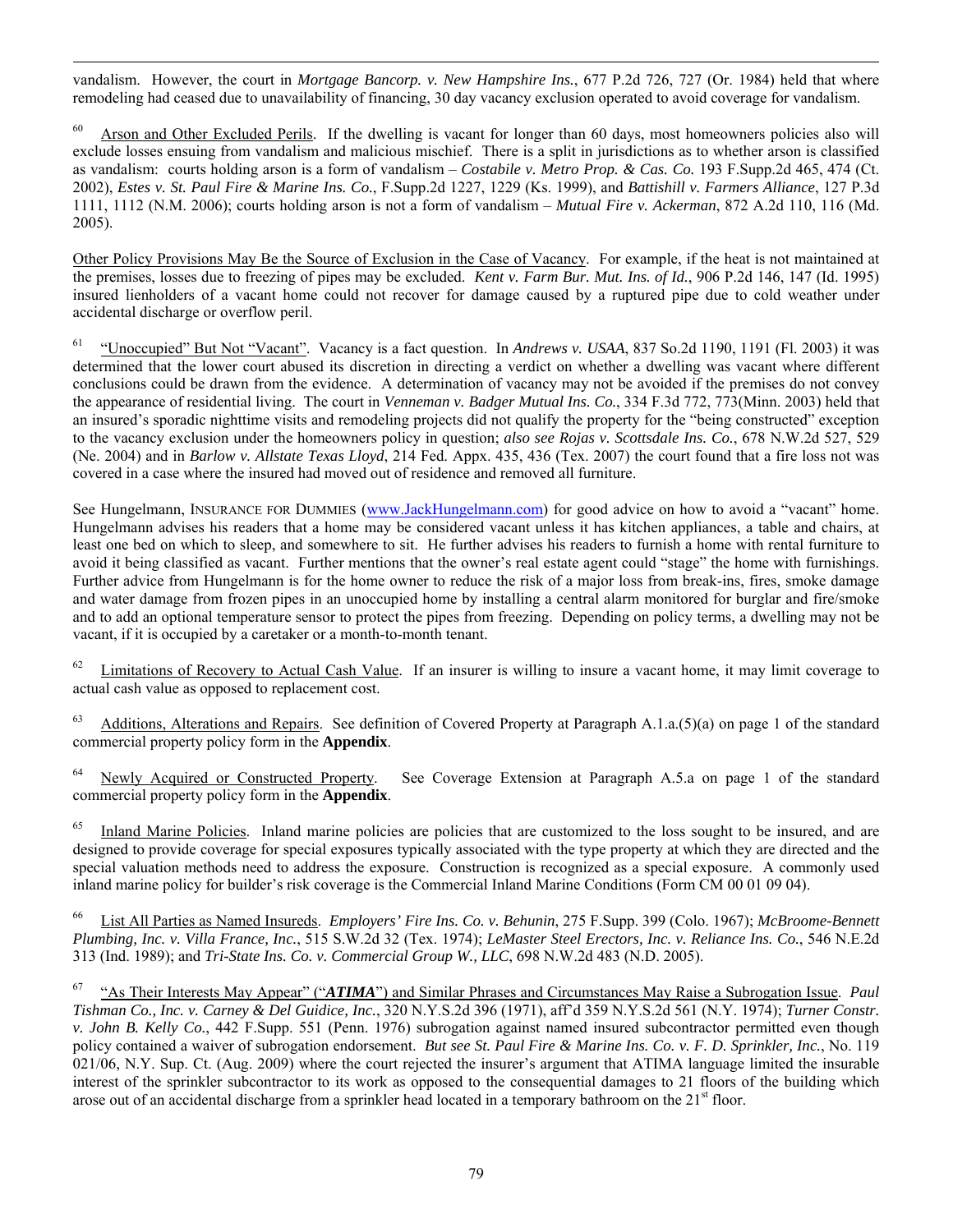68 Builder's Risk Insurance. A comprehensive discussion of builder's risk insurance specifications, coverages, exclusions, limits and sublimits is beyond the scope of this article.

<sup>69</sup> Extended Coverage Endorsements to Builder's Risk Policy. 4 BRUNER AND O'CONNOR ON CONSTRUCTION LAW (2010) §§ 11:116 Builder's risk soft cost coverage; Delayed completion and force majeure insurance.

70 Soft Cost Endorsement. See the manuscripted Additional Expense – Soft Cost Coverage Endorsement in the **Appendix**.

<sup>71</sup> AIA General Conditions Waive Consequential Damages for Delayed Performance Except for Liquidated Damages. AIA Document A201-General Conditions of Contract § 15.1.6 provides that the Owner waives claims against the Contractor for consequential damages as follows:

## § 15.1.6 CLAIMS FOR CONSEQUENTIAL DAMAGES

The Contractor and Owner waive Claims against each other for consequential damages arising out of or relating to this Contract. This mutual waiver includes

- .1 damages incurred by the Owner for rental expenses, for loss of use, income, profit, financing, business and reputation, and for loss of management or employee productivity or of the services of such persons; and
- .2 damages incurred by the Contractor for principal office expenses including the compensation of personnel stationed there, for losses of financing, business and reputation, and for loss of profit except anticipated profit arising directly from the Work.

This mutual waiver is applicable, without limitation, to all consequential damages due to either party's termination in accordance with Article 14. Nothing contained in this Section 15.1.6 shall be deemed to preclude an award of liquidated damages, when applicable, in accordance with the requirements of the Contract Documents.

The AIA Performance Bond form addressed in the next footnote still reflects the pre-1997/2007 revisions to the A201 General Conditions. The AIA 312-1984 reflects the pre-1997 language of the A201 which did not include a mutual waiver of consequential damages. ConsensusDOCS Document 200 at ¶ 6.3 excludes from the effect of the mutual waiver of consequential damages, both liquidated damages (as does the AIA A201) and insurance (which is not excluded in the A201). ConsensusDOCS 200 provides:

The Owner and the Contractor agree to waive all claims against each other for any consequential damages that may arise out of or related to this Agreement. The Owner agrees to waive damages including but not limited to the Owner's loss of use of the Project, any rental expenses incurred, loss of income, profit or financing related to the Project, as well as the loss of business, loss of financing, principal office overhead and expenses, loss of profits not related to this Project, or loss of reputation. The Contractor agrees to waive damages including but not limited to loss of business, loss of financing, principal office overhead and expenses, loss of profits not related to this Project, loss of bonding capacity or loss of reputation.

<sup>72</sup> AIA Performance Bond Covers Delay Damages. AIA Document A312-1984 Performance Bond expressly allows recover of delay damages attributable to the contractor's default or the surety's delayed completion under a takeover agreement. A312 provides:

6. … To the limit of the amount of this Bond, but subject to commitment by the Owner of the Balance of the Contract Price to mitigation of costs and damages on the Construction Contract, the Surety is obligated without duplication for:

6.1 The responsibilities of the Contractor for correction of defective work and completion of the Construction Contract;

6.2 Additional legal, design professional and delay costs resulting from the Contractor's Default, and resulting from the actions or failure to act of the Surety under Paragraph 4; and

6.3 Liquidated damages, or if no liquidated damages are specified in the Construction Contract, actual damages caused by delayed performance or non-performance of the Contractor.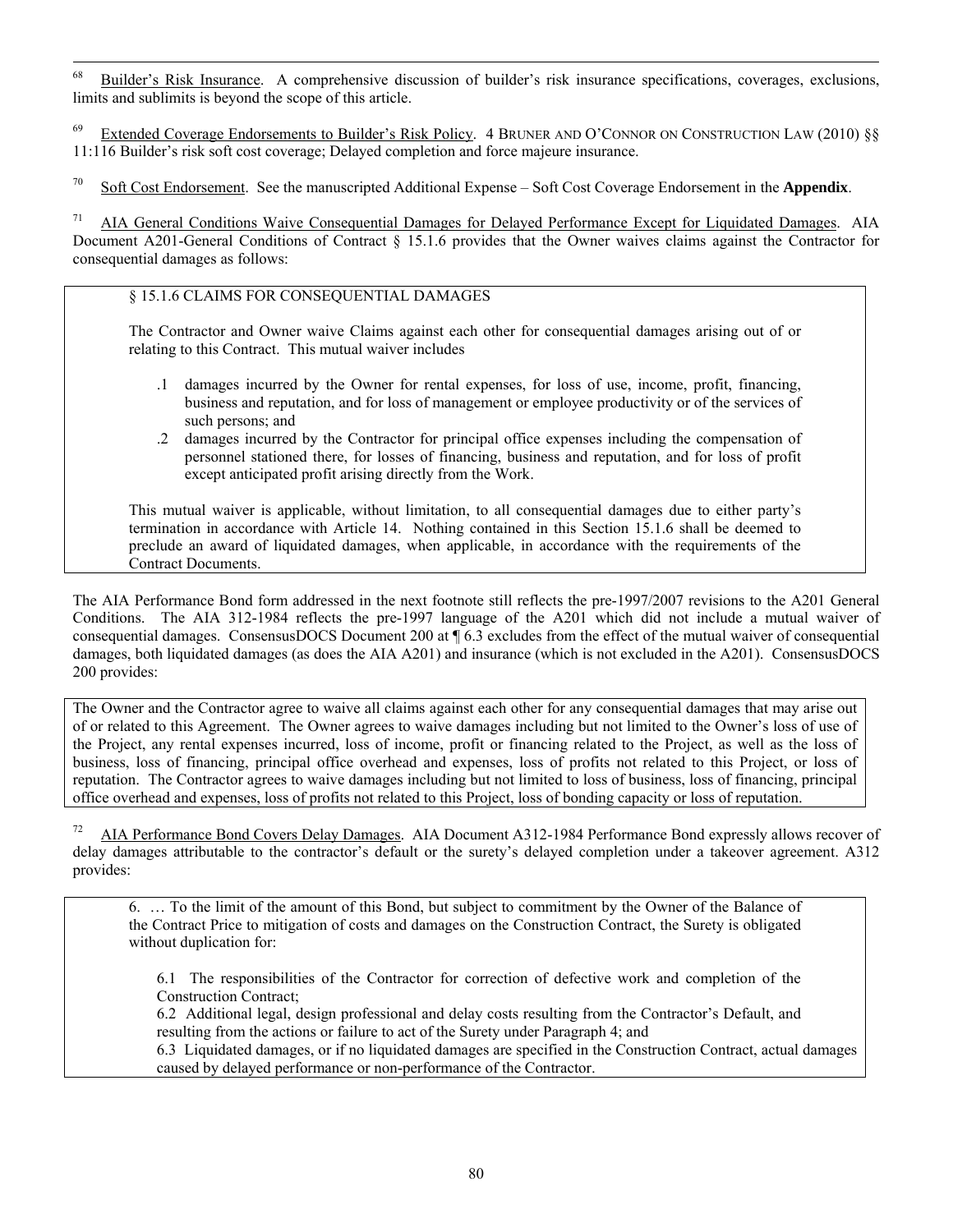1 *See* Langley and Houston, *Liability of the Performance Bond Surety for Damages (Under Contract of Suretyship)*, THE LAW OF PERFORMANCE BONDS 431 (2d. 2009); Sheak, *Liquidated Damages and the Surety: Are They Defensible?*, 9 CONSTR. LAW 19 (Ap. 1989); Douglas, McCarthy and Nelson, *Delay Claims Against the Surety*, 17 CONSTR. LAW 4 (July 1997).

Finding Coverage. *Prudence Co. v. Fidelity & Deposit Co. of Maryland,* 297 U.S. 198, 56 S. Ct. 387, 80 L. Ed. 581 (1936), amended on other grounds, 298 U.S. 642, 56 S. Ct. 935, 80 L. Ed. 1374 (1936) surety liable to dual obligee for delay damages; *Mason v. City of* Albertville, 158 So.2d 924 (Ala. 1963) liquidated damages; *Amerson v. Christman,* 68 Cal. Rptr. 378 (3d Dist. 1968); *Cates Construction, Inc. v. Talbot Partners,* 980 P.2d 407, 413-15 (Ca. 1995) lost equity delay damages; *New Amsterdam Cas. v. Mitchell*, 325 F.2d 474 (5<sup>th</sup> Cir. – Ga. 1963) lost rents and additional interest; *U S. for Use and Benefit of D & P Corp. v. Transamerica Ins. Co.*, 881 F. Supp 1505 (D. Kan. 1995); *Phoenix Assurance Co. of N.Y. v. Appleton* City, 296 F2d 787 (8th Cir. 1961) interest on bonds – bond provided: "In event that the contractor shall not complete work on this project in the specified time there shall be deducted from the total payment an amount equal to the interest on all bonds issued for this project, for the time required to complete over the specified time".; *Miracle Mile Shopping Ctr. v. National Union Indem.* 299 F.2d 780, 783 (7<sup>th</sup> Cir. – Indiana 1962) value of lost use; *Hemenway Co. v. Bartex, Inc. of Tex.*, 373 So.2d 1356 (La. App. 1979) lost rent and loss of use; *General Ins. Co. of Am. v. Hercules Constr.*, 385 F.2d 13 (8<sup>th</sup> Cir.-Mo. 1967) delay damages-extra erection labor and equipment costs, premium time, and extra costs for keeping project open *Siemens Westinghouse Power Corp. v. Dick Corp.*, 293 F. Supp.2d 336 (S.D. N.Y. 2003), judgment entered, 220 F.R.D. 232 (S.D. N.Y. 2004) holding a performance bond surety liable for \$6 million in liquidated damages owed by its principal); *Southern Roofing & Petroleum v. Aetna Ins.*, 293 F. Supp. 725, 731- 32 (E. D. Tenn. 1968) liquidated damages; *Smart v. U. S. Fid. & Guar.*, 513 S.W.2d 291, 296 (Tex. App. 1974) lost profits; *Continental Realty v. Andrew J. Crevolin Co.*, 380 F. Supp. 246, 251 (S. D. W.Va. 1974) lost profits and loan interest.

Finding No Coverage. *American Home Assur. Co. v. Larkin General Hosp., Ltd.*, 593 So.2d 195 (Fla. 1992) no delay damages under AIA A-311; *Mycon Const. Corp. v. Board of Regents of State, 755 So.2d 154 (Fla. Dist. Ct. App. 4<sup>th</sup> Dist. 2000) "Because* the performance bond contains no provision for damages for delay, the surety cannot be held liable for such damages… . [The delay] was not related to any breach of duty by the surety. Any delay in payment by the surety is covered by interest".; *Downingtown Area School Dist. V. International Fidelity Ins. Co.* 769 A.2d 560 (Pa. Commw. Ct. 2001) no delay damages; *Marshall Contractors v. Peerless Ins.*, 827 F. Supp. 91, 94-96 (D.R.I. 1993) no exposure for consequential damages.

Finding No Coverage or Reduced Coverage Based on Terms of Bonded Contract. *McNally Wellman Co., a Div. of Boliden Allis,*  Inc. v. New York State Elec. & Gas Corp., 63 F.3d 1188 (2<sup>nd</sup> Cir. 1995) based on clause protecting contractor from liability for "special, incidental or consequential damages"; *U.S. Fidelity and Guar. Co. v. West Rock Dev. Corp.*, 50 F. Supp.2d 127 (D. Conn. 1999) construction contract's liquidated damage provision capped surety's delay damage liability.

73 Performance Bonds as "Backstop" to Insurance Specifications. In *Carroll-Boone Water Dist. V. M & P Equip. Co.*, 661 S.W.2d 345 (Ark. 1983) the Arkansas supreme court held that a performance bond covered damage to a project caused by a subcontractor that would have been covered by insurance specified to be carried by the contractor but which contractor failed to carry; also see *Hartford Fire Ins. Co. v. Reifolo Constr. Co.*, 410 A.2d 658 (N.J. 1980) court held that performance bond protected owner against fire loss which would have been covered by the builder's risk policy had contractor not breached its contract by allowing the policy to lapse; and *U.S. Fid. & Guaranty Co. v. Doheny*, 123 F.2d 746 (9<sup>th</sup> Cir. 1941) finding that performance bond covered loss which would have been covered had contractor provided auto liability insurance as was erroneously specified in the certificate of insurance.

74 Lender's Primary Concern. Joshua Stein, *What a Mortgage Lender Needs to Know About Property Insurance: The Basics*, THE REAL ESTATE FINANCE JOURNAL Winter 2001; and *Benchmark Insurance Requirements for Commercial Real Estate Loans and Why They Say What They Say*, THE REAL ESTATE FINANCE JOURNAL Winter 2004, each found at www.joshuastein.com.

<sup>75</sup> Mortgagee's Rights under Fire Insurance Policy. 13 WILLISTON ON CONTRACTS  $\S$  37:51 Mortgagee's Rights under Fire Insurance Policy  $(4<sup>th</sup>$  ed. 2010).

 $^{76}$  Insurable Value. The two most common approaches are replacement cost and actual cash value. Under a replacement cost policy, the insured may recover the cost to repair or replace damaged property without deduction for depreciation. Coverage written on actual cash value is subject to deduction to reflect physical depreciation from the replacement cost. Both approaches are based on the cost to replace the property at the time of the loss. Neither original purchase price nor market value enters into the calculation. The amount of the mortgage is irrelevant. Most property policies include a coinsurance clause that penalizes the insured for failing to insure the property the required amount (e.g., 80% of replacement cost) by deducting a proportionate amount from loss recoveries.

77 Mortgagee's Insurable Interest Limited to Secured Debt. *See Sportsmen's Park v. N. Y. Prop. Underwriting Ass'n,* 470 N.Y.S.2d 456, 459 (N.Y. 1983):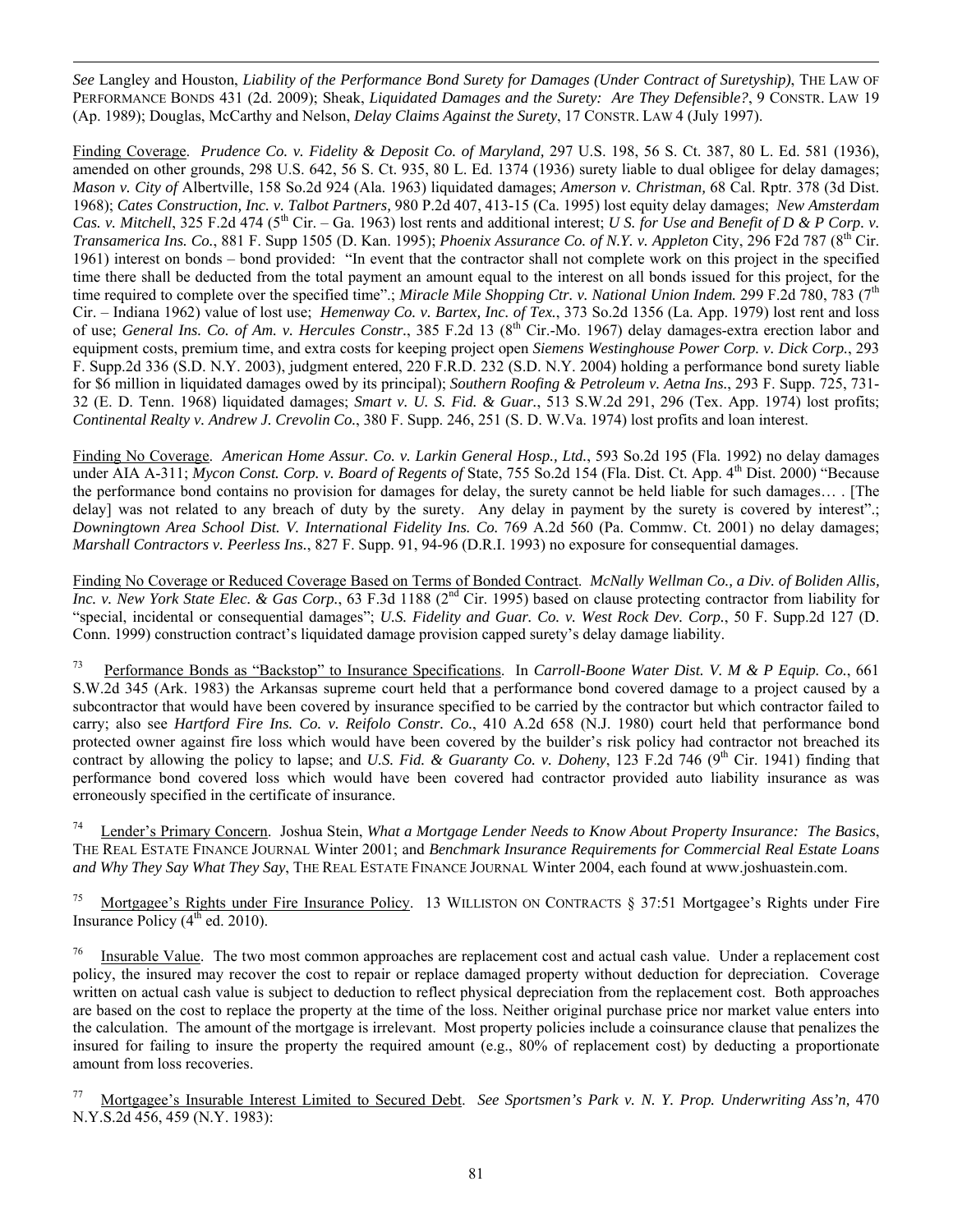The extent of a mortgagee's interest is determined, in the first instance, by the total amount of its lien, including the outstanding principal amount of the debt plus interest, plus any amounts expended to protect its security (*i.e.*, taxes, insurance premiums, etc.), all as of the date of the fire [citations omitted].

*Rushing v. Dairyland Ins. Co.*, 456 S.2d 599 (La. 1984) in describing the mortgagee's rights under a loss payable clause:

(A loss payable clause) is no more than a provisional appointment by the debtor of the one to whom the proceeds of the policy shall be paid to the extent of that person's interest. Its purpose is to protect the mortgagee's interest, which is the balance of the mortgage debt. The interest that is insured, however, is the debtor's interest in the mortgaged property. Accordingly, when an insured loss occurs, the insurer is liable for the value of the loss to the extent of the policy limits and must direct payment to the loss payee up to the balance of the mortgage debt. Therefore, if the mortgage debt no longer exists, the loss payee is not entitled to any of the proceeds.

78 Lender's Interest in Policy Proceeds. Scott B. Osborne, *Lender's Security Interest in Casualty Policy Proceeds*, ACREL Workshop, Seattle, 1994.

 $79$  Open Mortgage Clause. An "open" mortgage clause provides that any loss is payable to the lender "as its interest may appear". This type clause exposes the lender to all the defenses and limitations that the insurer has against the insured mortgagor, such as failure to pay the premium or perform a condition for coverage under the policy. See cases and discussion at 48 A.L.R. 121 (1927) and 38 A.L.R. 367 (1925) and Lee R. Russ and Thomas F. Segalla, COUCH ON INSURANCE 3d § 65:8 (2010). Examples of the effect of such a clause are *Commerce Bank & Trust Co. v. Centennial Ins. Co.*, 446 N.E.2d 73 (Mass. 1983) and *Pioneer Food Stores Coop., Inc. v. Fed. Ins. Co.*, 563 N.Y.S.2d 828 (N.Y. Sup. Ct. 1991). In *Commerce Bank* the mortgagee claimed that it should receive the insurance proceeds regardless of whether the loss was caused by a fire set by the mortgagor. While the court did not determine the question of arson, it held that because the mortgagee was essentially merely a loss payee, it could recover only if the mortgagor would have been entitled to recover. *Pioneer* also involved suspected arson by the mortgagor; because the mortgagor would not provide financial information or submit sworn affidavits regarding the loss, the mortgagee was denied recovery. Not all borrowers facing financial difficulty consider insurance fraud as the way out of their problems, but the mortgagee of one who has taken this path will be unprotected if it is simply named as loss payee or is covered under an "open mortgage clause" type of endorsement.

<sup>80</sup> Standard Commercial Property Policy Conditions – Mortgageholders. See 4 COUCH ON INSURANCE 3d § 65:48 "Standard" or "Union" Mortgage Clause – General Rule That Mortgagee Unaffected (2010). Also, see the **Appendix** for the standard commercial property policy, ISO CP 00 10 06 07 Building and Personal Property Coverage Form, at Paragraph F, Additional Conditions, Paragraph 2 Mortgageholders on pages 13 and 14 of the policy for the inclusion within the standard policy of the standard mortgage clause protections for the mortgagee.

<sup>81</sup> Protections Contained in the Standard Mortgage Clause. The most significant protections afforded by the standard mortgage clause are the following:

(1) insurance proceeds are paid to the mortgagee, not to the insured or to the mortgage and the insured jointly;

(2) coverage applies for the benefit of the named mortgagee even if coverage is denied the insured because of some violation by the insured of the policy's conditions;

(3) the mortgagee is to be given notice of policy cancellation by the insurer – 10 days' notice of cancellation for nonpayment of premium and 30 days' notice when cancellation is for other reasons; and

(4) the mortgagee is to be given 10 days' notice on nonrenewal.

Numerous cases exist upholding the standard mortgage clauses requirement that notice must be given. *E.g., Firstbank Shinnston v. West Virginia Ins. Co.*, 408 S.E.2d 777 (W. Va. 1991) held that a fire insurance company could not remove the lender under a deed of trust from the owner's insurance policy without giving notice to the lender of the cancellation. In that case, a homeowner had agreed through a standard mortgage clause to maintain fire insurance on his home, which was subject to a deed of trust securing a loan from Firstbank Shinnston. After two items of correspondence sent to the bank were returned undelivered to the insurance company, the insurance company unilaterally deleted the bank as an additional insured under the policy. The house burned, and the homeowner collected \$18,000 from the insurance company but did not rebuild. As a result, the insurance company canceled the policy. The homeowner also defaulted on his loan. Firstbank Shinnston sought to collect the insurance proceeds from the fire, and the insurance company refused coverage. This court held on those facts that cancellation of the policy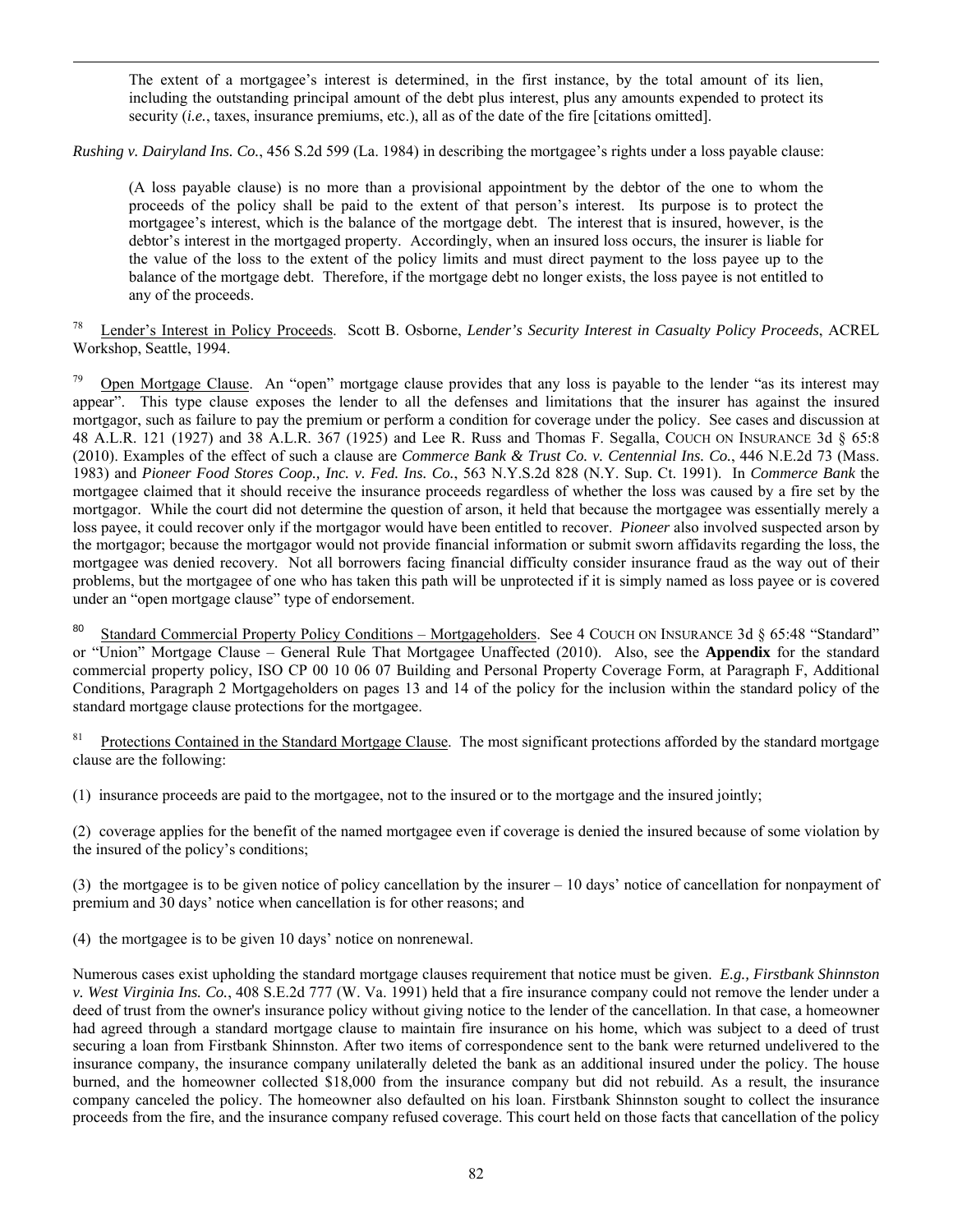was not effective as to Firstbank Shinnston, because the insurance company failed to notify the bank that its interest as mortgagee was being canceled.

<sup>82</sup> Mortgagee Clause Protections. Lee R. Russ and Thomas F. Segalla, COUCH ON INSURANCE § 65:9 (3d ed. 1997). Examples of cases that provided payments to the mortgagee under such clauses are *Nat. Comm. Bank & Trust Co. v. Jamestown Mut. Ins. Co*., 334 N.Y.S.2d 1000 (N.Y. Sup. Ct. 1972) and *Foremost Ins. Co. v Allstate Ins. Co.,* 460 N.W. 2d 242 (1990). In the *National Commercial Bank* case the insurer claimed that material misrepresentations of the insured voided the policy. However, the court found that the standard mortgage clause created a separate contract between insurer and mortgagee that was not affected by the actions of the insured. *Foremost* involved yet another case of arson by the insured, but because the policy named the mortgagee under the standard or union clause, it was entitled to recover despite the actions of the insured. *See*, John W. Steinmetz and Stephen E. Goldman, *The Standard Mortgage Clause in Property Insurance Policies*, 33 TORT & INS. L. J. 81 (1997).

83 Treatise. 44A AM. JUR.2d Insurance § 1704 Creditors; Lienholders—As Loss Payee on Property Insurance (2010).

84 Bankruptcy of the Mortgagor. *Paskow v. Calvert Fire Ins. Co.*, 579 F.2d 949, 951 ( $5<sup>th</sup>$  Cir. 1978) the court states

Because the mortgagee has a contractual right to money payable under the loss payable clause, the mortgagor has no right to that money. Thus the money or right to receive the money is not property or a right to property belonging to the mortgagor.

85 UCC Priorities. *Judah AMC & Jeep, Inc. v. Old Republic Ins. Co.,* 293 N.W.2d 212 (Io. 1980); *United Companies Life Ins. Co. v. State Farm & Fire Cas. Co.,* 477 S.2d 645 (Fla. App. 1 Dist. 1985); 9 Anderson, UNIFORM COMMERCIAL CODE, § 9-  $306:15$  ( $3<sup>rd</sup>$  ed. 1985). At least one state, California, requires the mortgagee to give written notice to the insurer to perfect the mortgagee's security interest in insurance proceeds. CA. COMM. CODE §9312(b)(4).

86 Texas: *State Farm Fire & Casualty Co. v. Leasing Enterprises*, 716 S.W.2d 553, 554 (Tex. App.—Houston [14th Dist.] 1986, writ ref'd n.r.e.); *Wade v. Seeburg*, 688 S.W.2d 638, 639 (Tex. App.—Texarkana 1985, no writ); *see also Beneficial Standard Life Insurance Co. v. Trinity National Bank*, 763 S.W.2d 52, 54-55 (Tex. App.—Dallas 1988, writ denied). In *U.S. Bank N.A. v. Safeguard Ins. Co.*, 422 F. Supp.2d 698 (N. D. Tex. 2006), the court held that although the mortgagee was not listed on the mortgagor's property policy as an additional insured, the mortgagee was entitled to the insurance proceeds under the equitable lien doctrine because the mortgage required the mortgagor to cause the insurance company to list the mortgagee as an additional insured. The court also held that the mortgagee's right to the proceeds could not be defeated by its subsequent foreclosure on three of the four apartment projects insured under the policy, including the two projects that sustained insured damage, as a deficiency still existed, even though the deed of trust expressly provided that the mortgage lien continued as a lien on the balance of the mortgaged property.

Sample Other Jurisdictions: *Merchants Nat'l Bank v Southeastern Fire Ins. Co.*, 751 F.2d 771 (5<sup>th</sup> Cir. 1985); and *Knapp v. Victory Corp.*, 302 S.E. 2d 330 (S.C. 1983); *Gulf Nat. Bank v. Hartford Fire Insurance Co.*, 264 S.2d 401 (Miss. 1972)*;* and *Schleimer v. Empire Mut. Ins. Co.*, 318 N.Y.S.2d 182, rev'd 337 N.Y.S.2d 872, aff'd 352 N.Y.S.2d 429 (N.Y. 1971). Although Louisiana does not recognize courts in equity, Louisiana courts have awarded insurance proceeds under alternate theories. *Diaz v. Cherokee Ins. Co.,* 275 So. 2d 922 (La. App. 4th Cir. 1973) judicially reformed a policy lacking the designation of mortgagee in the loss payable clause based upon evidence that the mortgage required the mortgagor to keep the property insured to protect the interests of the mortgagee. *See,* Scott Osborne and Julie Williamson, *Living with Loan Documents after a Casualty Loss*, ACREL Workshop, Seattle, 1994.

<sup>87</sup> Payment of Replacement Cost on Repair. Lee R. Russ and Thomas F. Segalla, COUCH ON INSURANCE §§ 176:59, 60, and 64 (3d ed. 1997).

88 Freedom of Contract. *Schultz v. Morton*, 101 S.W.2d 373, 375 (Tex. Civ. App.—Dallas 1936, writ ref'd). In *Lewis v. Wells Fargo Home Mortgage, Inc.,* 248 S.W.3d 828 (Tex. App. – Texarkana 2008, no pet.) the court reviewed a mortgagee's conduct in applying insurance proceeds to reconstruct a home destroyed by fire. After the fire, which occurred two weeks after Lewis bought the home, Lewis made no payments on the note and Wells Fargo foreclosed. Lewis sued to declare that the debt had been satisfied by the payment of the insurance proceeds to Wells Fargo, that as a result the foreclosure was wrongful and that Wells Fargo had constructed the home on Lewis's land as an unencumbered improvement. Lewis also complained that the house as constructed was inferior to the house that preexisted the fire and thus Wells Fargo had not used the insurance proceeds for "restoration or repair" but instead for "reconstruction or rebuilding". The court found that Lewis' complaint about the quality of construction was a severed matter remaining to be resolved by the trial court and affirmed the trial court's granting of partial summary judgment in favor of Wells Fargo that it was the owner of the property.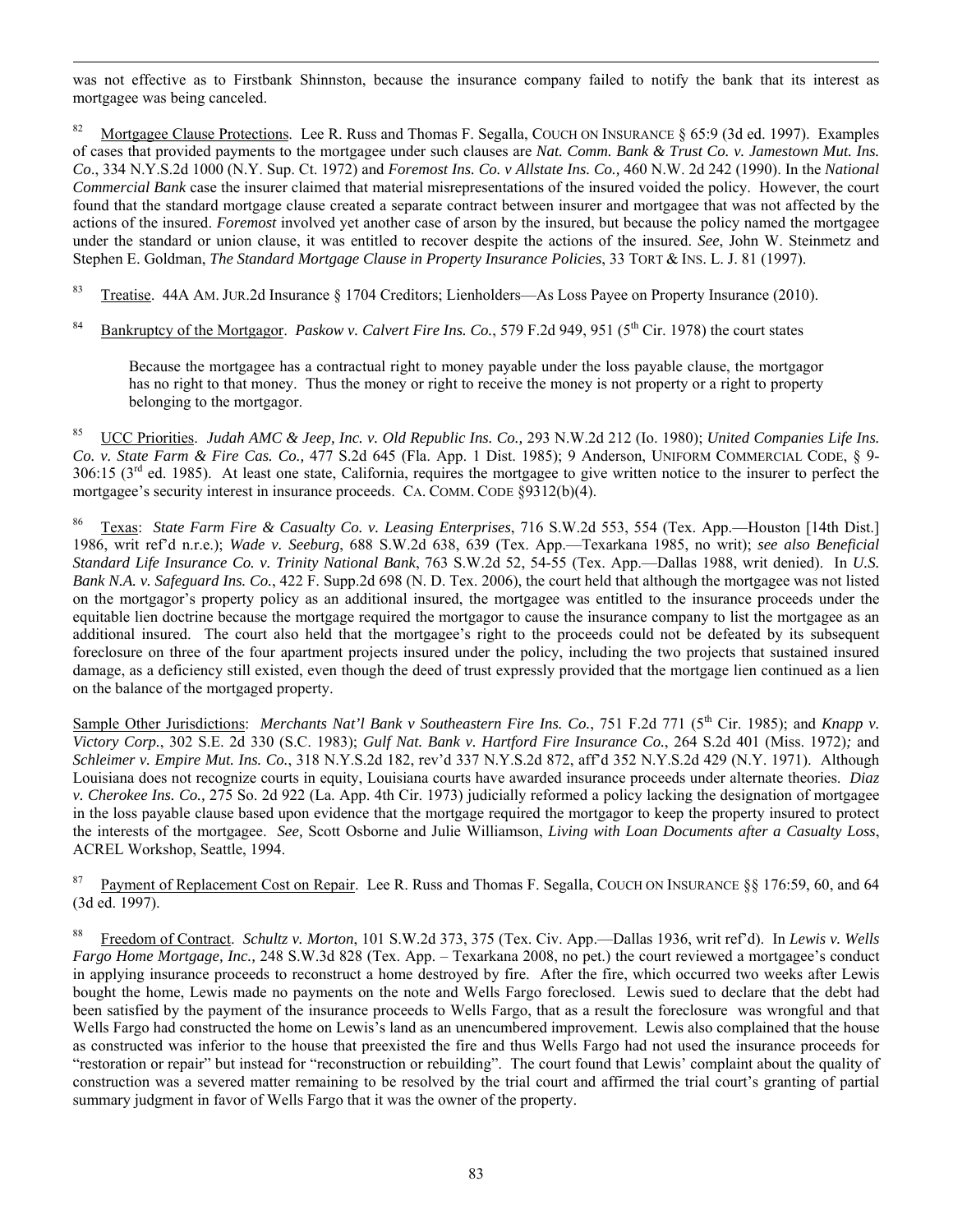89 Does Not Violate Public Policy. *Zidell v. John Hancock Mutual Life Insurance Co.*, 539 S.W.2d 162, 165 (Tex. Civ. App.—Dallas 1976, writ ref'd n.r.e.). *English v. Fischer,* 660 S.W.2d 521 (Tex. 1983). In an interesting case where the mortgagors did not offer evidence that they had equity in their home, the court in *Anchor Mortgage Services v. Poole*, 738 S.W.2d 68 (Tex. App.—Fort Worth 1987, writ denied) held that the mortgagors failed to show that they sustained any damages from the mortgagee's breach of its oral agreement to disburse a portion of the insurance proceeds to start repair work. The court reasoned that although the mortgagors may have suffered the loss of the funds because of foreclosure in accordance with the terms of the deed of trust, the mortgagors were also relieved of the obligation to make repairs. *Anchor Mortgage Services*, 738 S.W.2d at 71. However, other states, for example California, there is case law to the contrary which limits the mortgagee's right to proceeds unless it can demonstrate that its security interest has been impaired. In California the effect of the case law has been somewhat ameliorated by statute and the repair provisions in loan documents typically give the mortgagee a great deal of control over disbursement of proceeds.

90 Self Insurance. See, Marilyn C. Maloney and David J. Weiner, *Do Your Documents Leave any Gaps? Planning in Advance for Disasters*, State Bar of Texas 30th Annual ADVANCED REAL ESTATE SEMINAR, Chapter 38 (2008); Ann Peldo Cargile, Stephen K. Cassidy, and Arthur E. Pape, *Are you Bare or Are you Covered; An Examination of Some Key Issues Raised by Self-Insurance*, THE ACREL PAPERS, Fall 2002 at 341.

<sup>91</sup> Treatises. 45 C.J.S. Insurance – Fire Insurance Policies – What Constitutes an Increase in Risk § 1011 (2010); 59 C.J.S. Mortgages – Insurance – Proceeds § 378 (2010); WILLISTON ON CONTRACTS § 37:51 Mortgagor's Rights under Fire Insurance Policy (2010).

92 Foreclosure Proceedings Not an Increase in Hazard. *U.S. Bank, N.A. v. Tenn. Farmers Mut. Ins. Co*., 277 S.W. 3d. 381 (Tenn. 2009).

Vacancy. See Paragraph E6 Loss Conditions – Vacancy in the standard commercial property insurance coverage form in the **Appendix**; and see discussion of discussion of vacancy clauses at IV.C of this paper. See *Perry State Bank v. Farmers Al.*, 953 S.W.2d 155, 159 (Mo. 1997) court held that mortgagee could not recover for fire loss where premises had been vacant for four months as bank had duty to notify insurer of a change in occupancy or increase of hazard.

<sup>94</sup> Mortgageholder Protection. *Murray v. North Country Ins. Co.*, 716 N.Y.S.2d 820 (3<sup>rd</sup> Dept. N.Y. 2000) court held that policy provision requiring mortgagee to notify insurer of any change in occupancy did not require mortgagee to notify insurer that the building was vacant for more than 60 days.

<sup>95</sup> Mortgagee's Insurable Interest. If a covered loss occurs prior to foreclosure, the ability of the mortgagee to recover against the proceeds depends upon its actions in the foreclosure. If it bids in the full amount of its debt its mortgage debt would be extinguished, it would not have an insurable interest, and it could not recover insurance proceeds. *Arkansas Teacher's Retirement Sys. v. Coronado Properties*, 801 S.W. 2d 50 (Ark. App. 1990); *Imperial Mortgage Corporation v. Travelers Indemnity Company of Rhode Island*, 599 P. 2d 276 (Colo. App. 1979); *Phalen Park State Bank v Reeves*, 251 N.W. 2d 135 (Minn. 1977); John W. Steinmetz and Stephen E. Goldman, *The Standard Mortgage Clause in Property Insurance Policies*, 33 TORT & INS. L. J. 81, 102 (1997); Lee R. Russ and Thomas F. Segalla, COUCH ON INSURANCE §§ 65:12 and 65:59 (3d ed. 1997).

96 Full Credit Bids at Foreclosure Sale After a Casualty Loss. In *Helmer v. Texas Farmers Insurance Co.*, 632 S.W.2d 194, 196 (Tex. App.—Fort Worth 1982, no writ), the court succinctly stated "no mortgagee's indebtedness; no indebtedness or liability to mortgagee from the insurance company". In *Beneficial Standard Life Insurance Co. v. Trinity National Bank*, 763 S.W.2d 52 (Tex. App.—Dallas 1988, writ denied), the court refused to find that the insurer's full credit bid at the foreclosure sale should be reformed to be reduced by the amount of the insurance proceeds even though the mortgagee was unaware of the casualty loss at the time of the foreclosure sale. The insurer brought the action to determine who was entitled to the insurance proceeds. The court upheld the award of the proceeds to the second lienholder and the mortgagor as opposed to the first lienholder, who had mistakenly bid an amount equal to the balance due on the first-lien indebtedness. *Beneficial Standard Life Insurance Co.*, 763 S.W.2d at 55-56. The court refused to conform its decision to the judgment in a separate court action brought by the first lienholder against the substitute trustee to reform the bid price. The second lienholder and the mortgagor were not parties to the separate reformation suit. Additionally, because there was no agreement between the lienholders, there could be no reformation on the theory of mutual mistake of the parties. *Beneficial Standard Life Insurance Co.*, 763 S.W.2d at 56.

97 Allocation of Preforeclosure Loss Proceeds to Deficiency Remaining After Foreclosure. In *Helmer v. Texas Farmers Insurance Co.*, 632 S.W.2d 194, 195 (Tex. App.—Fort Worth 1982, no writ), the court held that an insurer was obligated to pay only \$25.70 to a mortgagee on a secured debt of \$6,725.70, after the mortgagee had purchased the mortgaged property at the foreclosure sale for \$6,700.00. In *Campagna v. Underwriters at Lloyd's London*, 549 S.W.2d 17, 18-19 (Tex. Civ. App.—Dallas 1977, writ ref'd n.r.e.), the mortgagee's recovery against the insurer was \$408, the difference between the \$2,551 balance on the